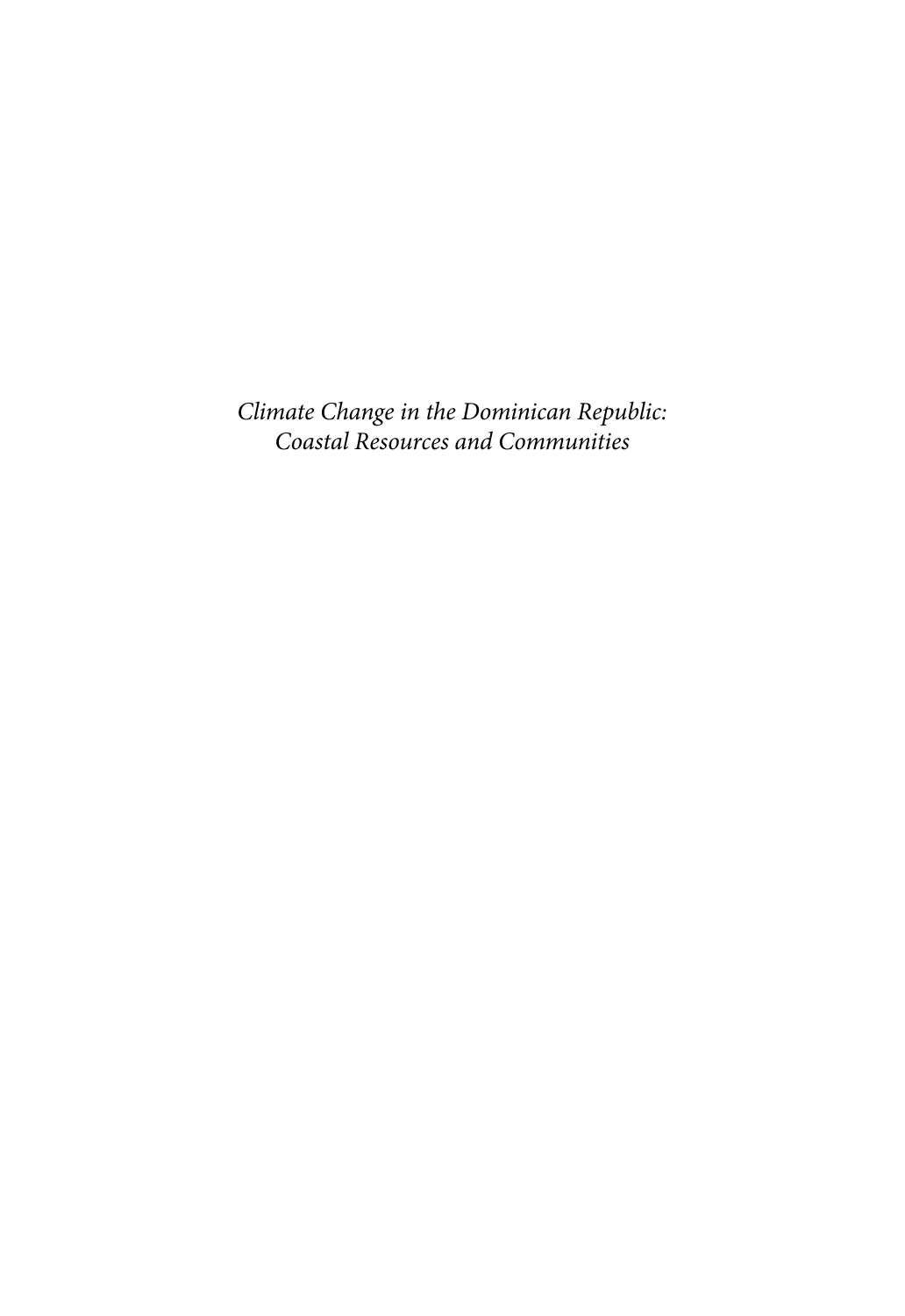# Other books in the Research and Ideas Series:

*Distance Education and Challenges* by Heitor Gurgulino de Souza

*El Metro and the Impacts of Transportation System Integration in Santo Domingo, Dominican Republic* by Carl Allen

*The Presence of Africa in the Caribbean, the Antilles and the United States* by Celsa Albert Bautista et al.

*Empowerment of Women in Democracies of Developing Countries: The Experience of the Dominican Republic* by Rosa Rita Álvarez

*Perspective of Mental Health Development in the Dominican Republic* by Yosmayra E. Reyes

*Local capacity to benefit from globalization and increasing employment: the case of the Dominican Republic* by Jose G. Caraballo

*The Dominican tax reform of 2012 in the historical and regional context* by James E. Hahon Jr.

> *Treating Parkinson's Disease Psychosis with Cognitive Behavioral Therapy* by Henry Montero

*Dominican Republic and P.R. China: Exchange, Trade and Investment* by Yuan Li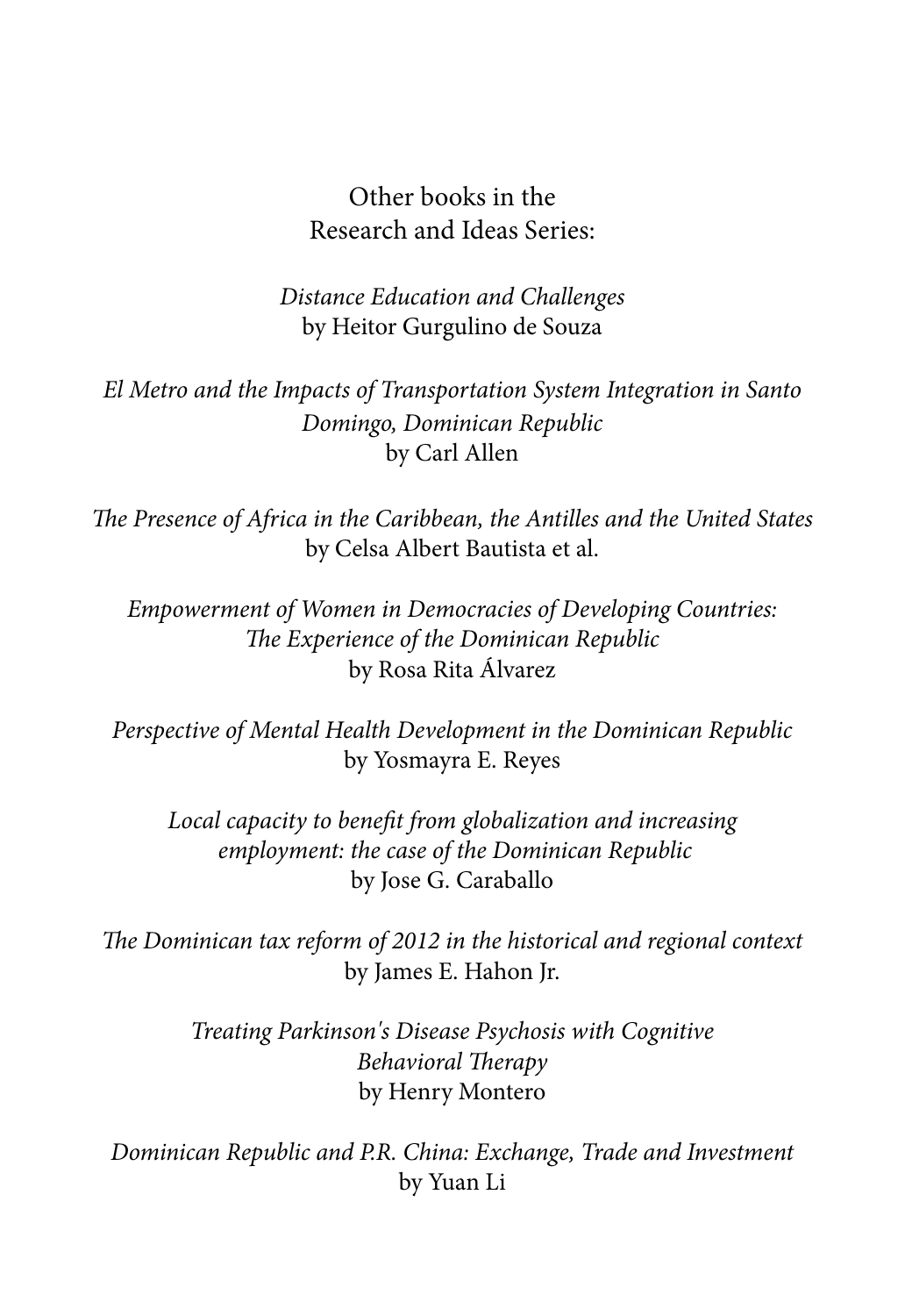*Climate Change in the Dominican Republic: Coastal Resources and Communities*

Mat Rosa & Hilary Lohmann

This publication is the result of the authors' participation in the Fellows GFDD Program. Mr. Rosa participated between January and February 2014, and Ms. Lohmann participated between June and July of 2014.

> Research and Ideas Series Environment

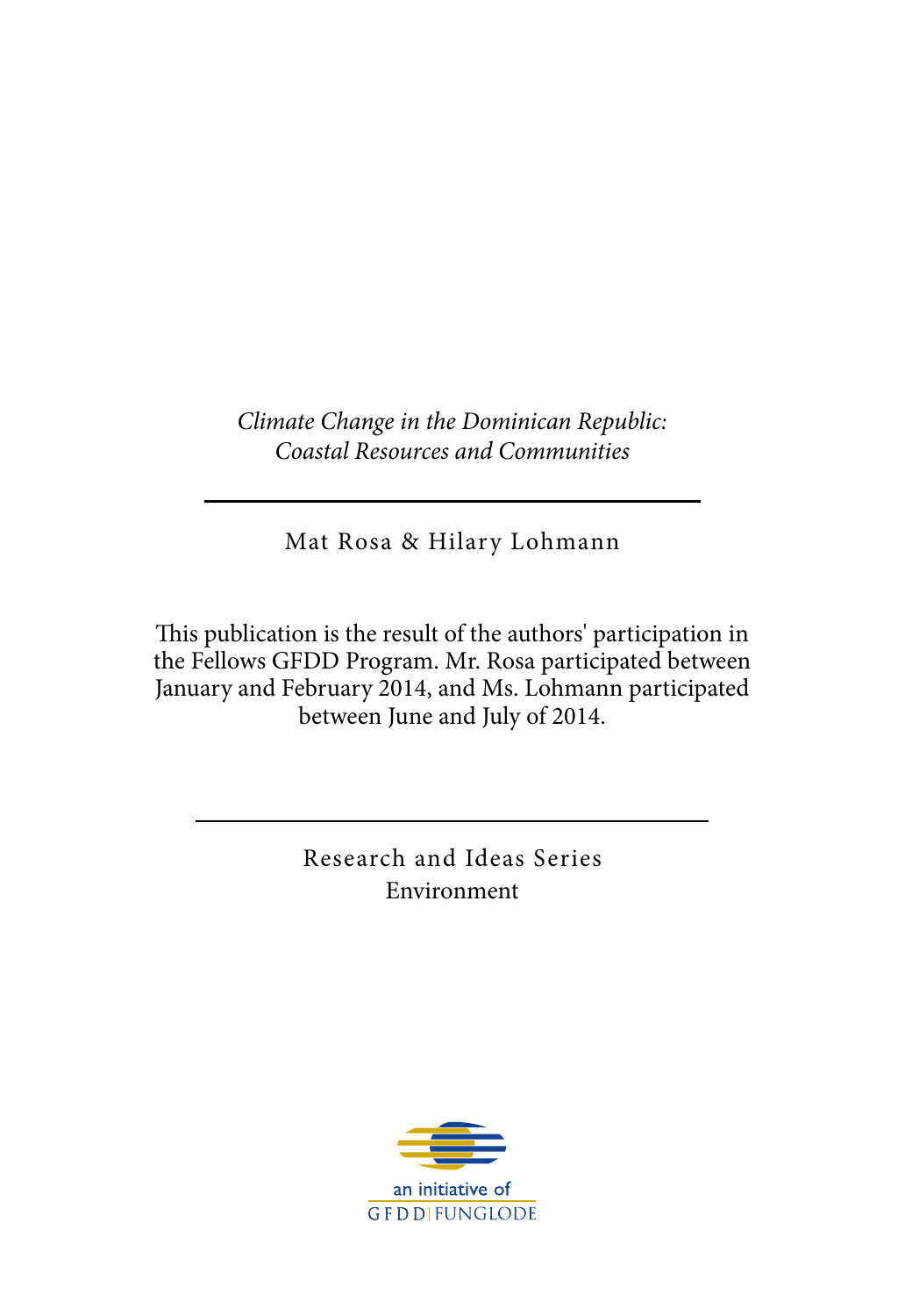This is a publication of GFDD and FUNGLODE Global Foundation for Democracy and Development www.globalfoundationdd.org Fundación Global Democracia y Desarrollo www.funglode.org

*Climate Change Adaptation in the Dominican Republic: Impact on Coastal Resources and Communities* Copyright<sup>®</sup> 2015 by GFDD-Funglode All rights reserved, including the right of reproduction in whole or in part in any form.

**ISBN:** 978-9945-590-27-2

**Editor in Chief** Natasha Despotovic

**Supervising Editor** Semiramis de Miranda

**Copy Editor** Miryam López

**Proofreading** Casey Phillips Marc Jourdan **Graphic Design** Sofía Cristina Tamayo

**Collaboration** Yamile Eusebio Mandy Sciacchitano Reyna Rodríguez Loriel Sánchez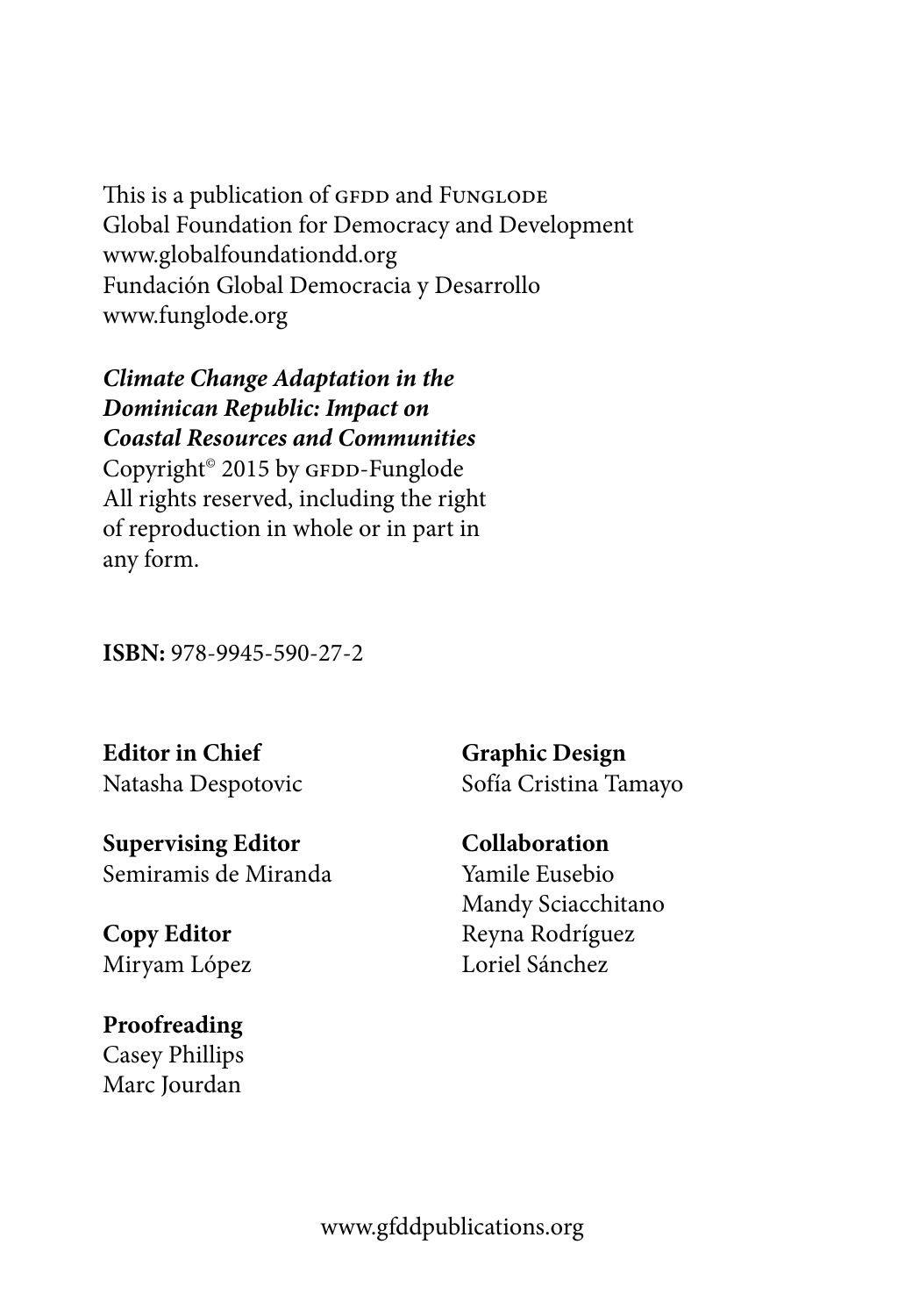# **Table of Contents**

| Coastal Resource Climate Change Adaptation in the  |  |
|----------------------------------------------------|--|
| Dominican Republic by Mat Rosa                     |  |
|                                                    |  |
|                                                    |  |
|                                                    |  |
|                                                    |  |
|                                                    |  |
|                                                    |  |
| II. Assembling a Governance Baseline Profile11     |  |
|                                                    |  |
| Case Study: Santo Domingo, Dominican Republic14    |  |
|                                                    |  |
|                                                    |  |
|                                                    |  |
|                                                    |  |
| Vulnerable Coastal Resources in the DR: Fisheries; |  |
|                                                    |  |
| Sources of Governance: Government; Civil Society;  |  |
|                                                    |  |
| Government: National; Regional; Local 26           |  |
|                                                    |  |
|                                                    |  |
|                                                    |  |
|                                                    |  |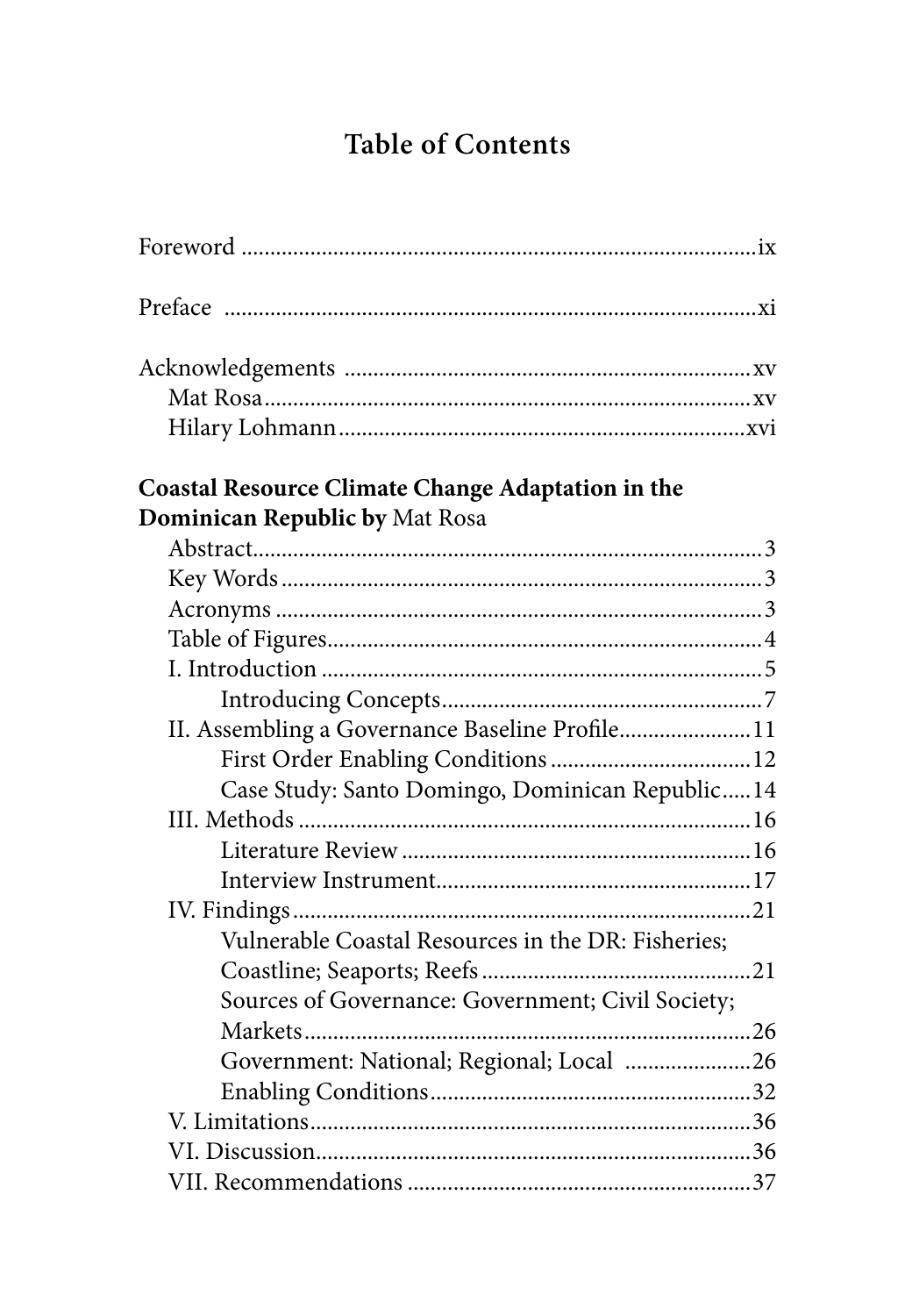| Appendix 1: Historical analysis of DR coastal       |  |
|-----------------------------------------------------|--|
|                                                     |  |
| Appendix 2: Detailed Analysis- La Caleta Underwater |  |
|                                                     |  |
| Appendix 3: Respondent Recruitment Letter 49        |  |
|                                                     |  |
| Appendix 5: Interview Instrument Results 53         |  |

# **Measuring Social Vulnerability & Adaptive Capacity to Climate Change in Coastal Communities of the Dominican Republic by** Hilary Lohmann

| Coastal communities of developing nations: Balancing natural |  |
|--------------------------------------------------------------|--|
| resource dependence and occupational multiplicity 69         |  |
|                                                              |  |
| Climate Change Impacts in the Dominican Republic73           |  |
| Vulnerability Assessment to Climate Change in the            |  |
|                                                              |  |
|                                                              |  |
| Comprehensive, Multi-scale Vulnerability Assessment. 76      |  |
|                                                              |  |
|                                                              |  |
|                                                              |  |
|                                                              |  |
|                                                              |  |
|                                                              |  |
|                                                              |  |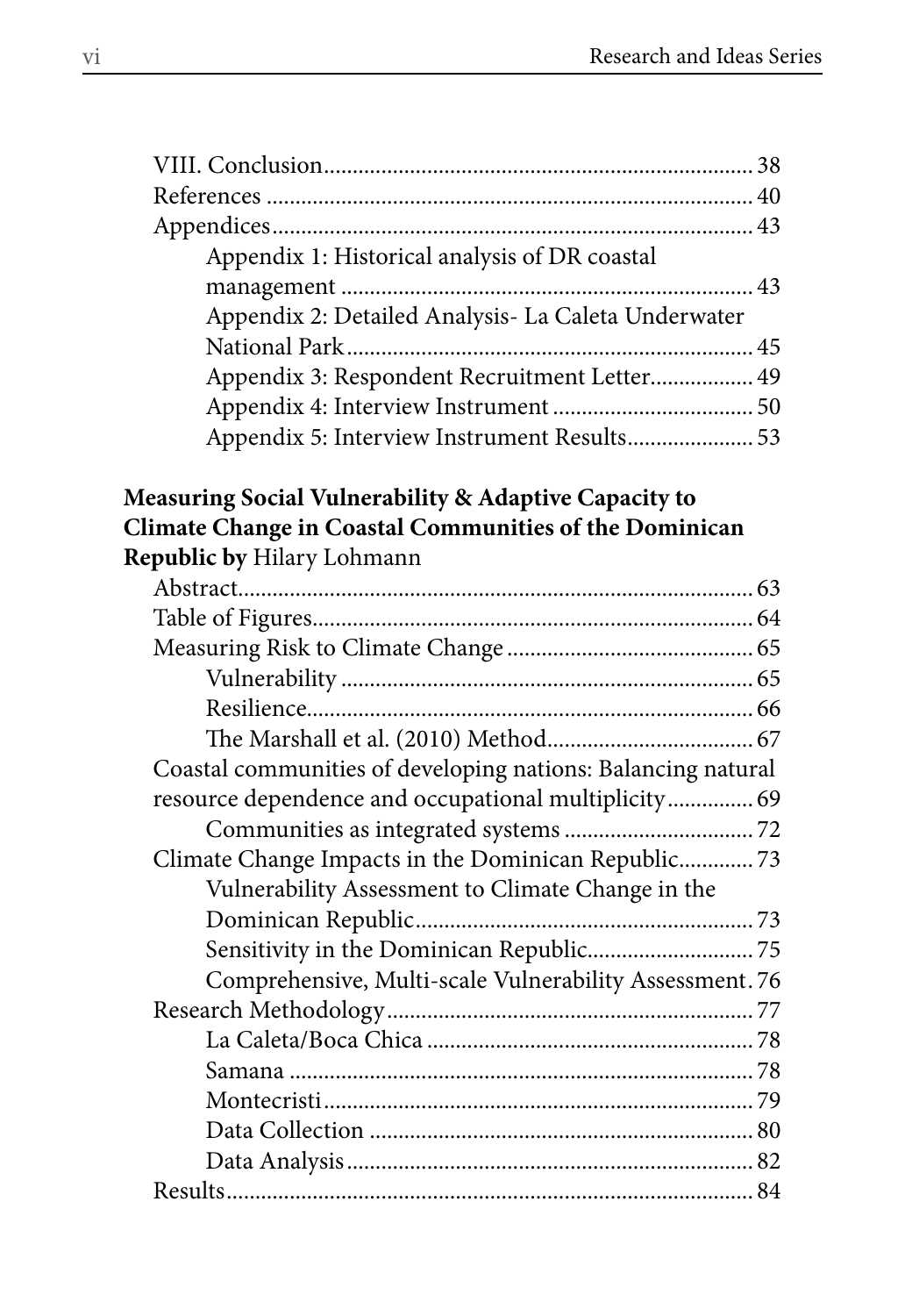| Factors that Describe Vulnerability and Adaptive     |  |
|------------------------------------------------------|--|
|                                                      |  |
| Comparing Direct and Non-direct Marine Resource      |  |
|                                                      |  |
| Comparing Individuals with and without Occupational  |  |
|                                                      |  |
|                                                      |  |
|                                                      |  |
|                                                      |  |
| Factors of Vulnerability and Adaptive Capacity  92   |  |
| Comparing Vulnerability across User Groups 93        |  |
| Exploring how Occupation Relates to Vulnerability 94 |  |
| Gaps in Awareness and Prioritization: the Marine and |  |
| Coastal Environment in the Face of Climate           |  |
|                                                      |  |
|                                                      |  |
|                                                      |  |
|                                                      |  |
|                                                      |  |
|                                                      |  |
|                                                      |  |
|                                                      |  |
|                                                      |  |
|                                                      |  |
|                                                      |  |
|                                                      |  |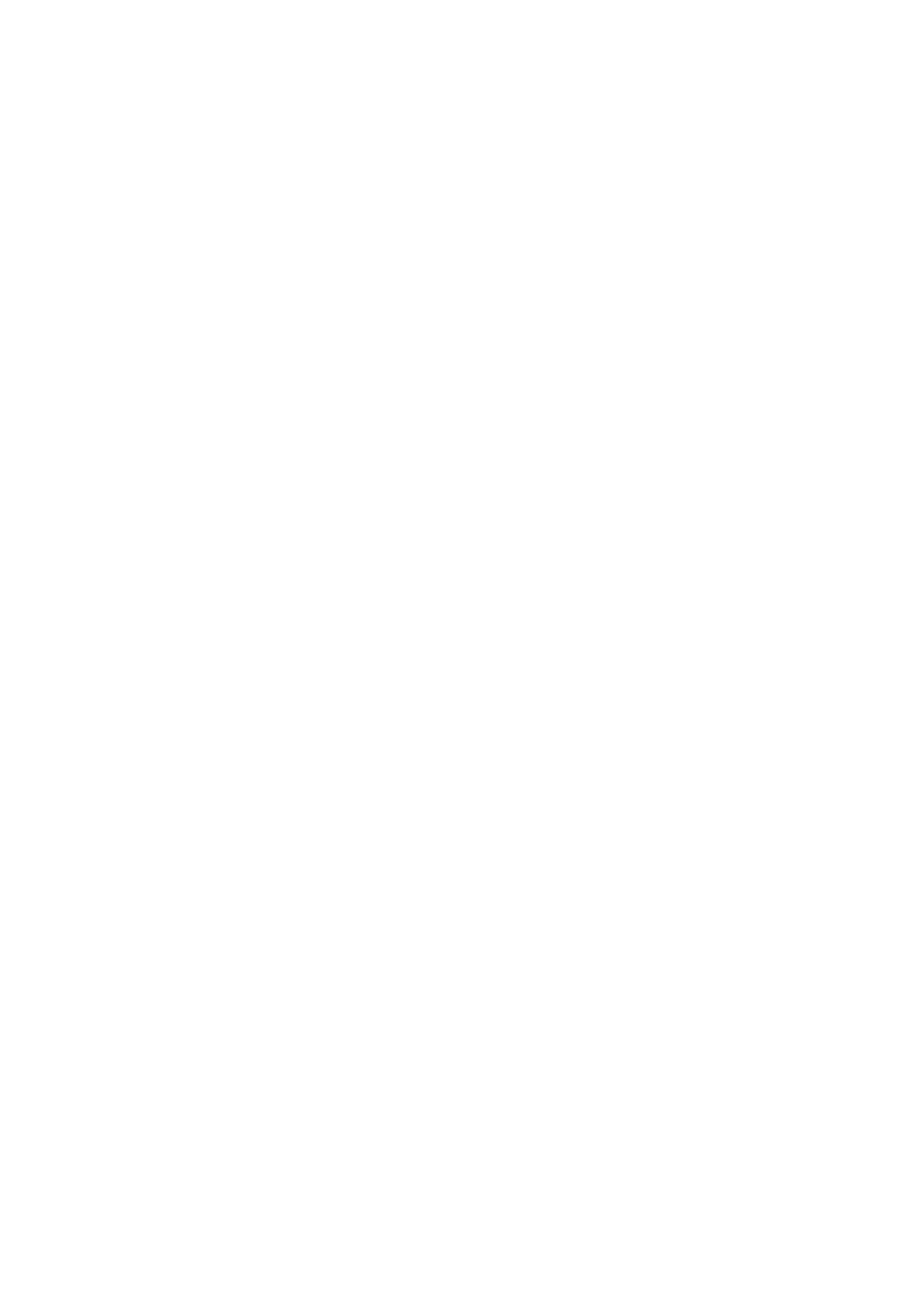# **Foreword**

The Global Foundation for Democracy and Development (GFDD) in the United States of America and the Fundación Global Democracia and Desarrollo (Funglode), headquartered in Santo Domingo, Dominican Republic, are dedicated to promoting research and awareness in areas crucial to the democratic, social and economic sustainable development of the Dominican Republic and the world. The two think tanks organize meetings, educational programs and research as well as generate studies and publications that contribute to the development of new perspectives, enriching public policy debate and proposals, promoting the search for innovative solutions and transformative initiatives on a national and international level.

GFDD and Funglode are honored to present the publication series Research and Ideas, which offers the results of research projects, academic articles and intellectual speeches that address critical issues of the contemporary world from local, regional and global points of view.

On this occasion the series showcases the work titled *Climate Change Adaptation in the Dominican Republic: Impact on Coastal Resources and Communities*, which presents an analysis of the adaptive capacity of individuals involved in various sectors of employment in three Dominican coastal communities, as well as the status of governance factors driving climate change adaptation planning for coastal resources in Santo Domingo, through the research of GFDD fellows Hilary Lohmann and Mat Rosa.

These selected works present scrupulous analysis, introduce innovative ideas, and transmit inspiration. We hope they will contribute to a better understanding of the world, empowering readers to act in more informed, efficient, and harmonious ways.

**Natasha Despotovic** Executive Director GFDD

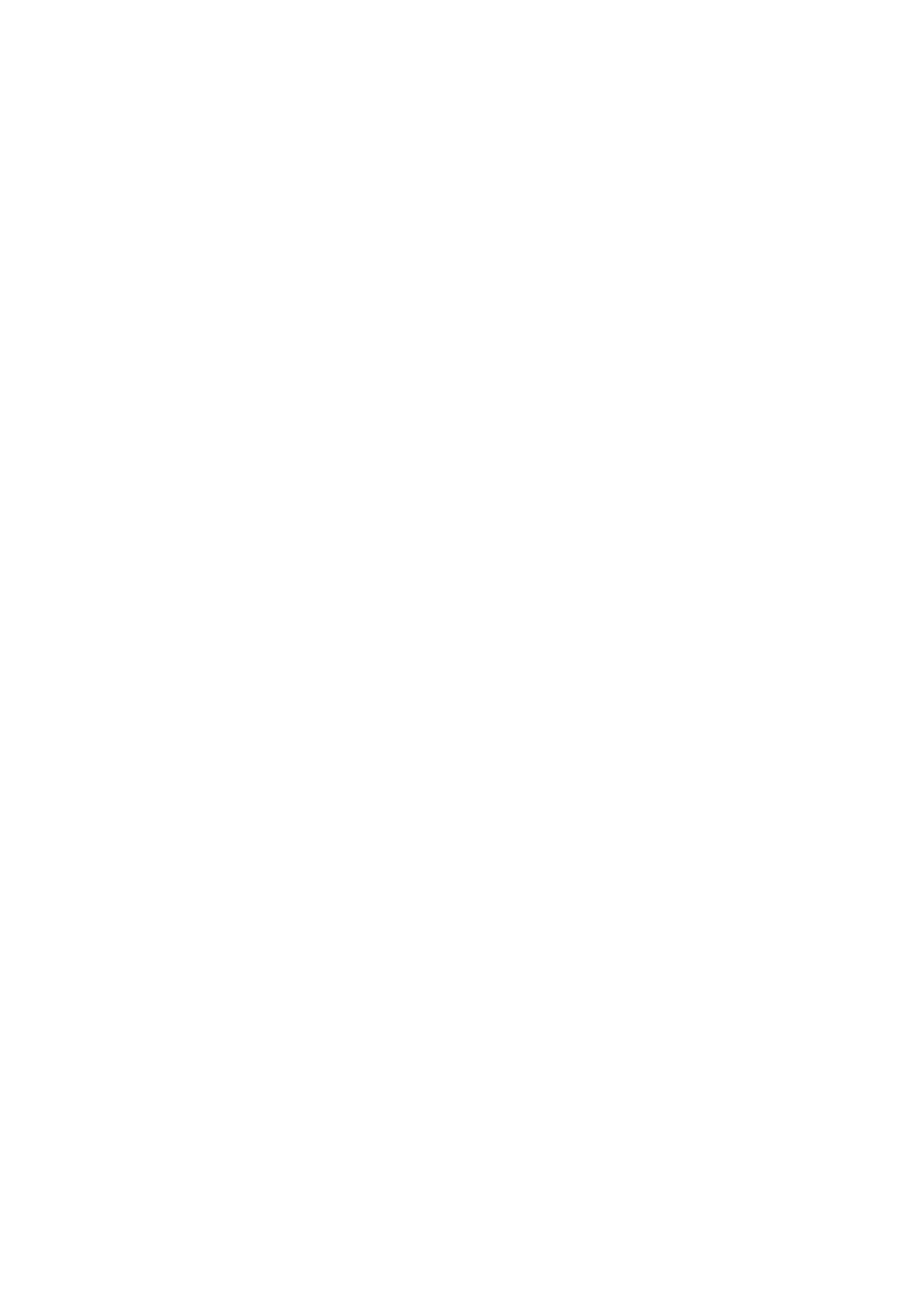# **Preface**

The climate of the Dominican Republic, like many other Small Island Developing States (SIDS), is greatly influenced by large oceanatmosphere interactions such as trade winds and El Niño. Tropical cyclones, hurricanes, and sea level rise also constitute important components of this climate. As a country that is highly sensitive to such changes in the climate and to sea-level rise, the Dominican Republic is therefore experiencing the more severe effects of climate change sooner than most nations.

In light of these vulnerabilities, and in an effort to enhance public understanding of the impacts of climate change on the country's coastline and promote climate adaptation policies, GFDD and Funglode have regrouped the research work of two of its 2014 research Fellows into this publication for the first time. The Fellows, Ms. Hilary Lohmann and Mr. Mat Rosa, were post graduate students in Marine Affairs at the University of Rhode Island focusing their theses on climate adaptation. Both research projects bring new perspective and innovative approaches to achieve adaptation solutions to the economic, social, and environmental challenges posed by climate change to coastal communities in the Dominican Republic and other sids.

Mr. Rosa carried out his research in the Dominican Republic over a two month period in January and February of 2014, during which he examined the status of governance factors driving climate change adaptation planning for coastal resources in Santo Domingo. He chose the capital city as it is ranked among the world's top five coastal cities most vulnerable to climate change, by cost of expected damage as percentage of GDP. For the duration of their studies, researchers work in close coordination with GFDD officials and national academic advisors to guide their search for information and data.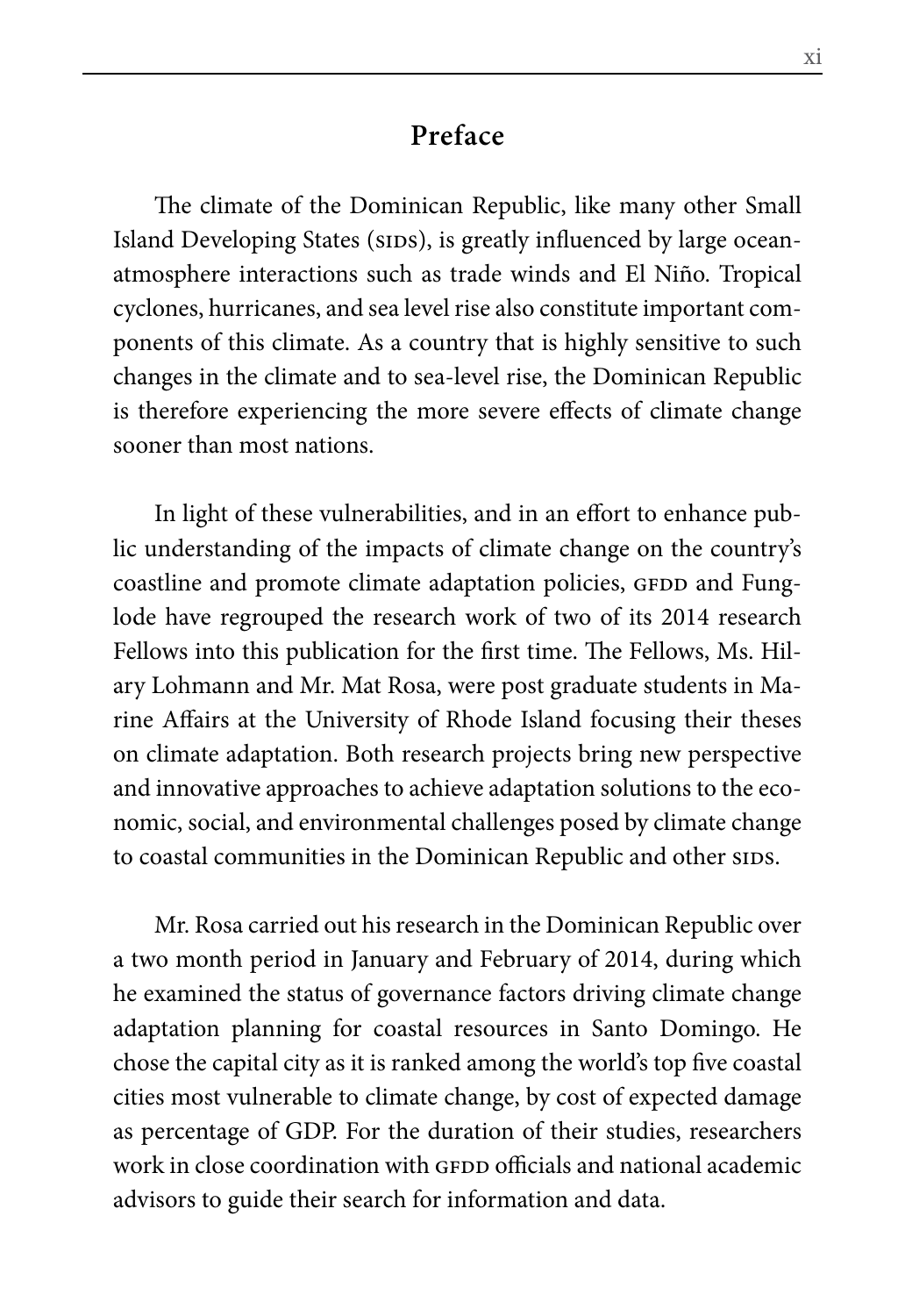As part of his field research, Mr. Rosa received the guidance of Mr. Daniel Abreu of the Presidential National Council on Climate Change. He interviewed key stakeholders such as Mr. Bienvenido Santan at the Ministry of Environment and Professor Hugo Segura at the Department of Meteorological Education at the National Meteorological Office (ONAMET), and collaborated extensively with several representatives of civil society organizations across the country including Mr. Alejandro Herrera-Moreno of Programa EcoMarMr. Oswaldo Vasquez of atemar, Mr. Monserrat Acosta Morel and Ms. Catherin Cattafesta of The Nature Conservancy, and Ms. Eva Perez of the Dominican Institute for Integral Development. Other collaborators with whom Ms. Rosa worked include Ms. Yolanda M. Leon, PhD, of Universidad intec y Grupo Jaragua, Mr. Ruben Torres of Reef Check Dominican Republic, Mr. Hector Ramirez of CIBIMA UASD, Ms. Patricia Lamela of the Center for the Conservation and Eco- Development of Samaná Bay and its Surroundings (CEBSE), Mr. Fausto Gómez of Pronatura, Mr. Jake Kheel at the Punta Cana Ecological Foundation, Ms. Carla Baraybar at DP World, Mr. Andy Jones of us Peace Corps, Ms. Patricia Lancho at FUNDEMAR, Mr. Victor Vinas at HDC International, Mr Enrique Pugibet Bobea of the Center of Marine Biology Research (СІВІМА-UASD), and Mr. Odalis Perez at USAID.

His work aimed to identify the status of enabling conditions commonly associated with capacity for implementing a plan of action to sustainably manage coastal resources vulnerable to climate change. His results indicated that the federal government remains the main source of governance that currently leads in shaping responses to climate change. Mr. Rosa's work helped to reveal that with enhanced coordination between government and civil society, the country does have the necessary capacity to implement adaptation policies to help coastal communities best prepare for the future social and ecological challenges of climate change.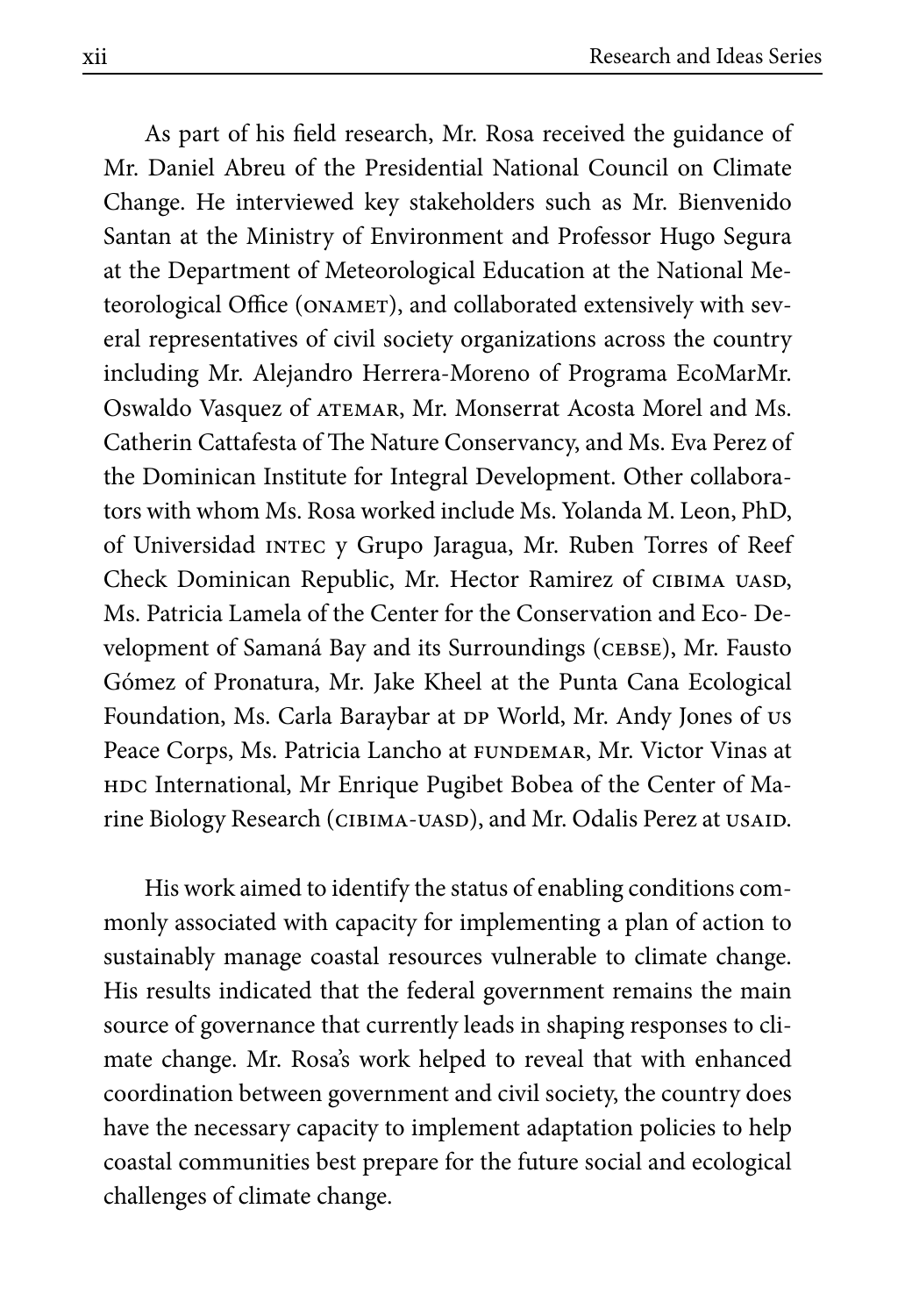Ms. Lohmann's work, conducted over a two month span between June and July of 2014, considers the ability of individuals to adapt to shifting climate conditions, as a priority concern for tropical communities that rely heavily on natural resources for socio-economic wellbeing, such as those on the coast of the Dominican Republic.

To carry out her research Ms. Lohmann worked under the guidance of Mr. Ruben Torres of Reef Check Dominican Republic. She also collaborated with several other environmental experts includingMr. Omar Shamir Reynoso of the Ministry of Environment and Natural Resources, Mr. Daniel Abreu of the National Council on Climate Change, Ms.Patricia Lamelas, of cebse and Mr. Frederick Payton of AgroFrontera. Her 2014 study investigated the adaptive capacity of individuals involved in various sectors of employment in three Dominican coastal communities: La Caleta, Samana, and Montecristi. The results she obtained indicated that many of the factors characterizing adaptive capacity are similar for all coastal individuals. However, direct resource users exhibited greater attachment to occupation and sole providers of household income showed lower financial security. The findings of this research have important implications for community and development planners working in coastal areas of the Dominican Republic. They highlight the value of understanding a person's role in a household to better predict an individual's ability and willingness to make changes related to occupation. As manifestations of climate change continue to impact coastal communities of the Dominican Republic, this report can therefore be a useful resource for developing strategies for preparedness.

Fellows such as Mat Rosa and Hilary Lohmann contribute to GFDD's growing body of research on issues of international interest such as climate change that directly affect the Dominican Republic, the region and the world. The Fellows Program provides opportu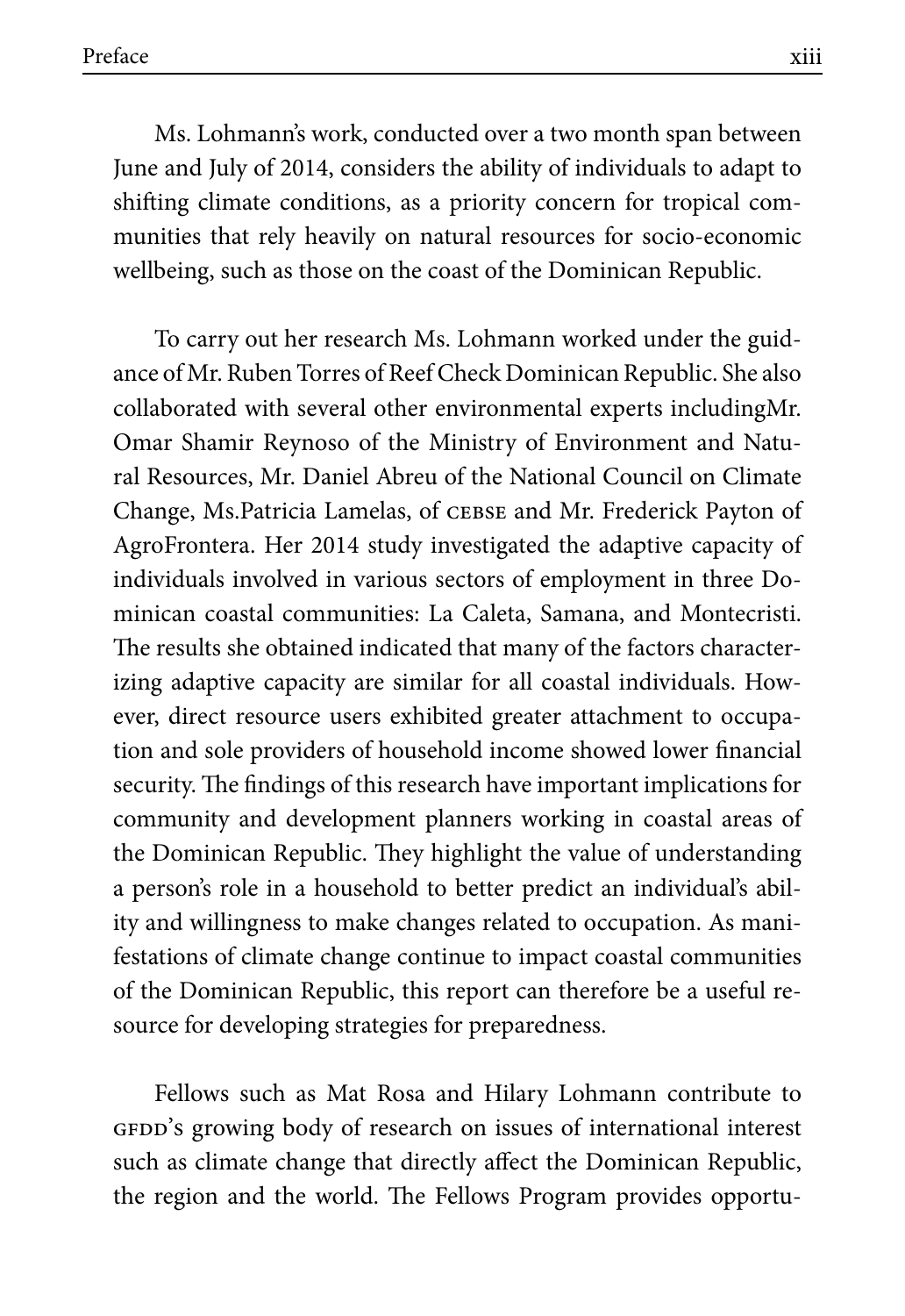nities to Masters and Doctoral candidates to undertake high-level research in the Dominican Republic on issues related to democracy and sustainable development. During their studies, researchers work in close coordination with GFDD and Funglode teams as well as with national academic advisors.

We hope that this publication on climate adaptation will help stimulate debate as to what responses are required, at both the national and regional level, to prepare coastal communities of the Dominican Republic to the impacts of climate change. In promoting effective climate adaptation policies we wish to motivate a strong Dominican position at the next international conference on climate change in Paris, December 2015. We believe that achieving a bold international climate treaty that puts climate adaptation on the same level as curbing greenhouse gas emissions is essential for the sustainable development of the Dominican Republic and other sids that are affected by climate change.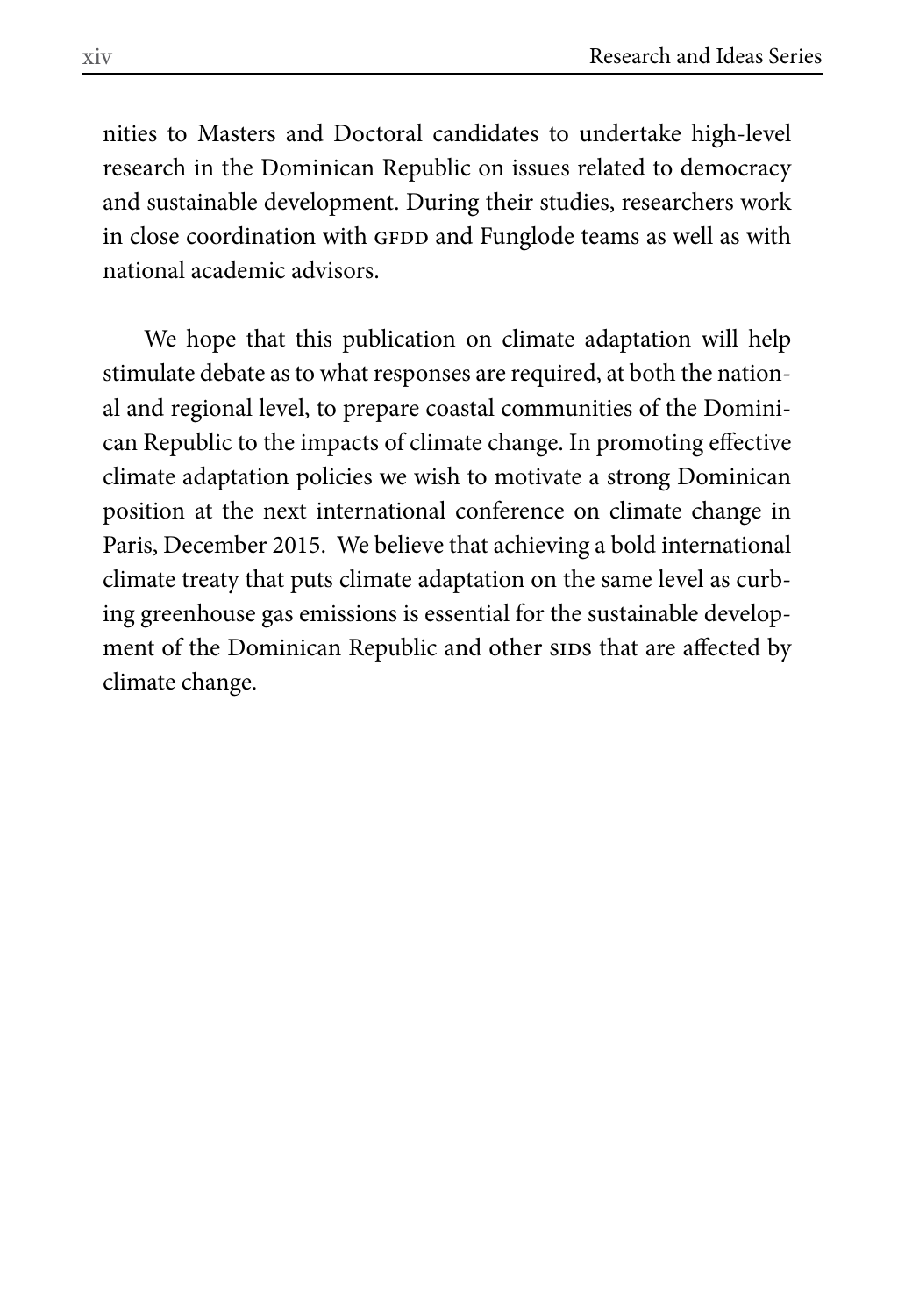# **Acknowledgements**

#### **Mat Rosa**

I am very grateful to the many people who have helped to make this publication possible and assisted in this research. Firstly, the entire staff at GFDD and Funglode who helped in every stage of the work, from the initial concept of the project up until today and certainly going forward with future research. Especially, Loriel Sanchez, Autumn Brookmire, Reyna Rodriquez, and Mandy Sciacchitano all helped tremendously with logistics, research assistance and overall support.

Many thanks to my professors at The University of Rhode Island for their continual help with designing and writing the research. Thank you to my advisor Dr. Austin Becker who offered insightful feedback. I am endlessly grateful to my inspiring mentor, Stephen Olsen, a true thought leader in the field of coastal governance. I had the honor and privilege to work closely with Stephen Olsen on this research, as I made an attempt to utilize his conceptual framework of the Orders of Outcomes to overlay an Integrated Coastal Management lens to climate change adaptation planning.

Finally, I am grateful to all my new Dominican colleagues and friends who offered their time and expertise to this research, including Alejandro Herrera-Moreno, Dr. Yolanda M. Leon, Ruben Torres, Hector Ramirez, Monserrat Acosta Morel, Patricia Lamela, Oswaldo Vasquez, Fausto Gómez, Catherin Cattafesta, Bienvenido Santan, Jake Kheel, Carla Baraybar, Andy Jones, Patricia Lancho, Victor Vinas, Enrique Pugibet Bobea, Odalis Perez, and Professor Hugo Segura.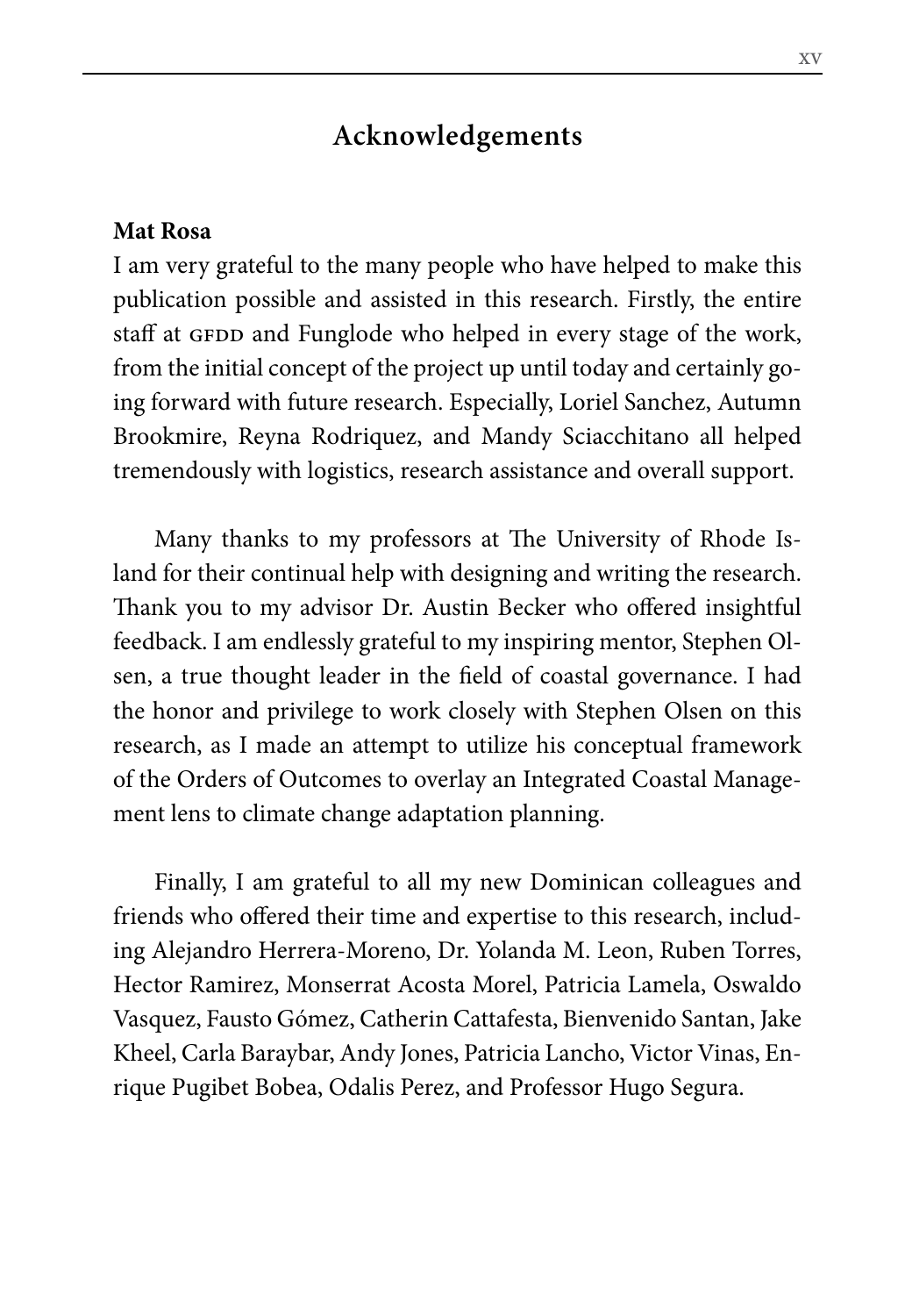# **Hilary Lohmann**

This report would not have been possible without the support of several parties. Thank you to my University of Rhode Island graduate adviser, Dr. Tracey Dalton, for the time and energy she committed to help me complete this project from initial development to final revision. Thanks to the rest of my graduate committee, Dr. Brian Crawford and Dr. Carlos Garcia-Quijano, for their evaluation and feedback. Thank you to Dr. Ruben Torres for sharing his resources throughout the course of my research and writing, and for his hospitality, friendship, and support while I worked in the Dominican Republic.

Thank you to my site contacts for Samana and Montecristi, namely Patricia Lamelas of the Center for the Conservation and Eco-Development of Samana Bay and its Surroundings and Frederick Payton of AgroFrontera. Thank you also to Omar Shamir Reynoso at the Ministry of Environment and Natural Resources and Daniel Abreu at the National Council on Climate Change who were great contacts, helping me to experience and understand the general Dominican context/landscape of my work.

Finally, thank you to GFDD and Funglode for funding my field research in the Dominican Republic and thank you to the entire staff at the foundations for all their continued support throughout this project.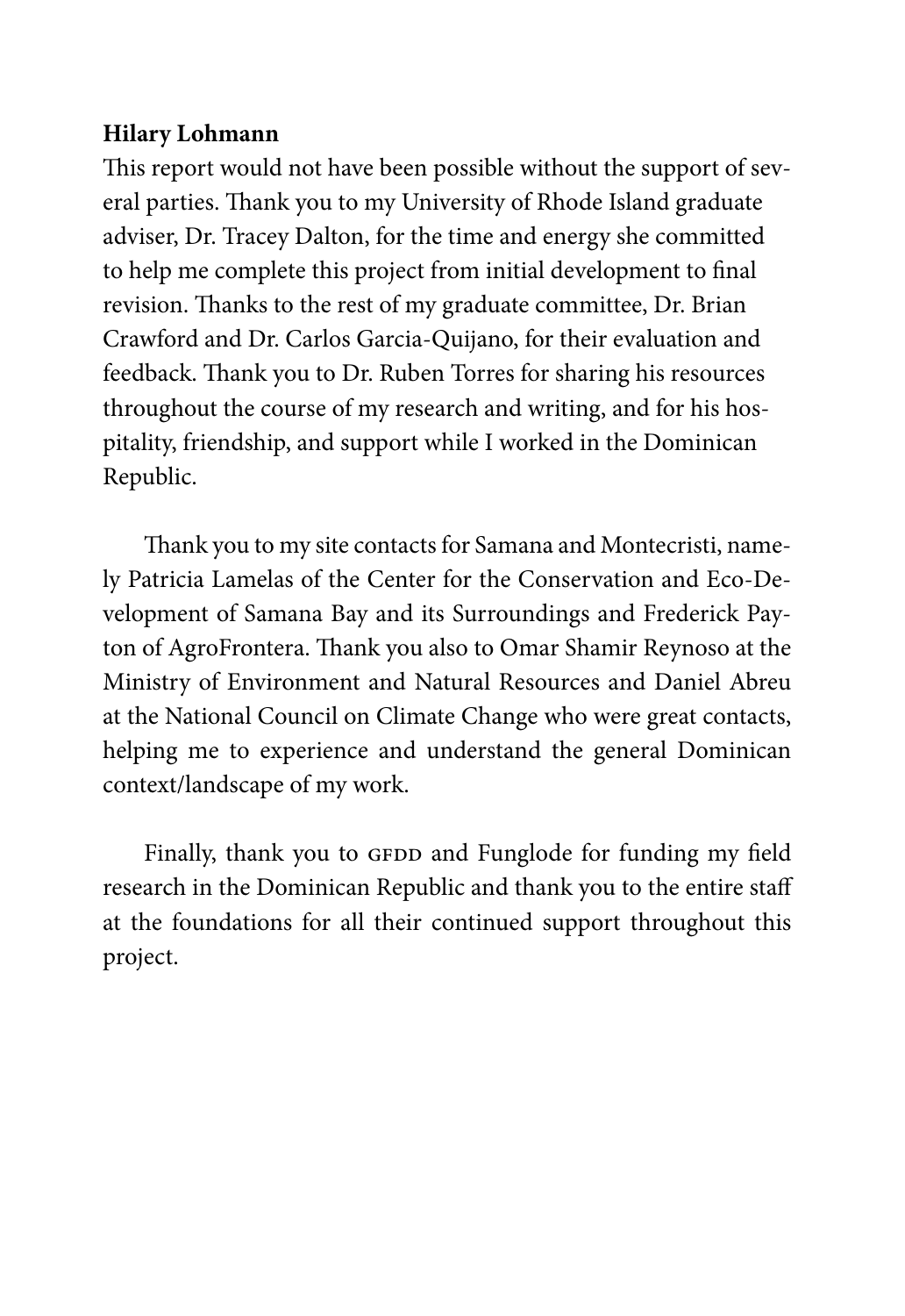**Coastal Resource Climate Change Adaptation in the Dominican Republic**  by Mat Rosa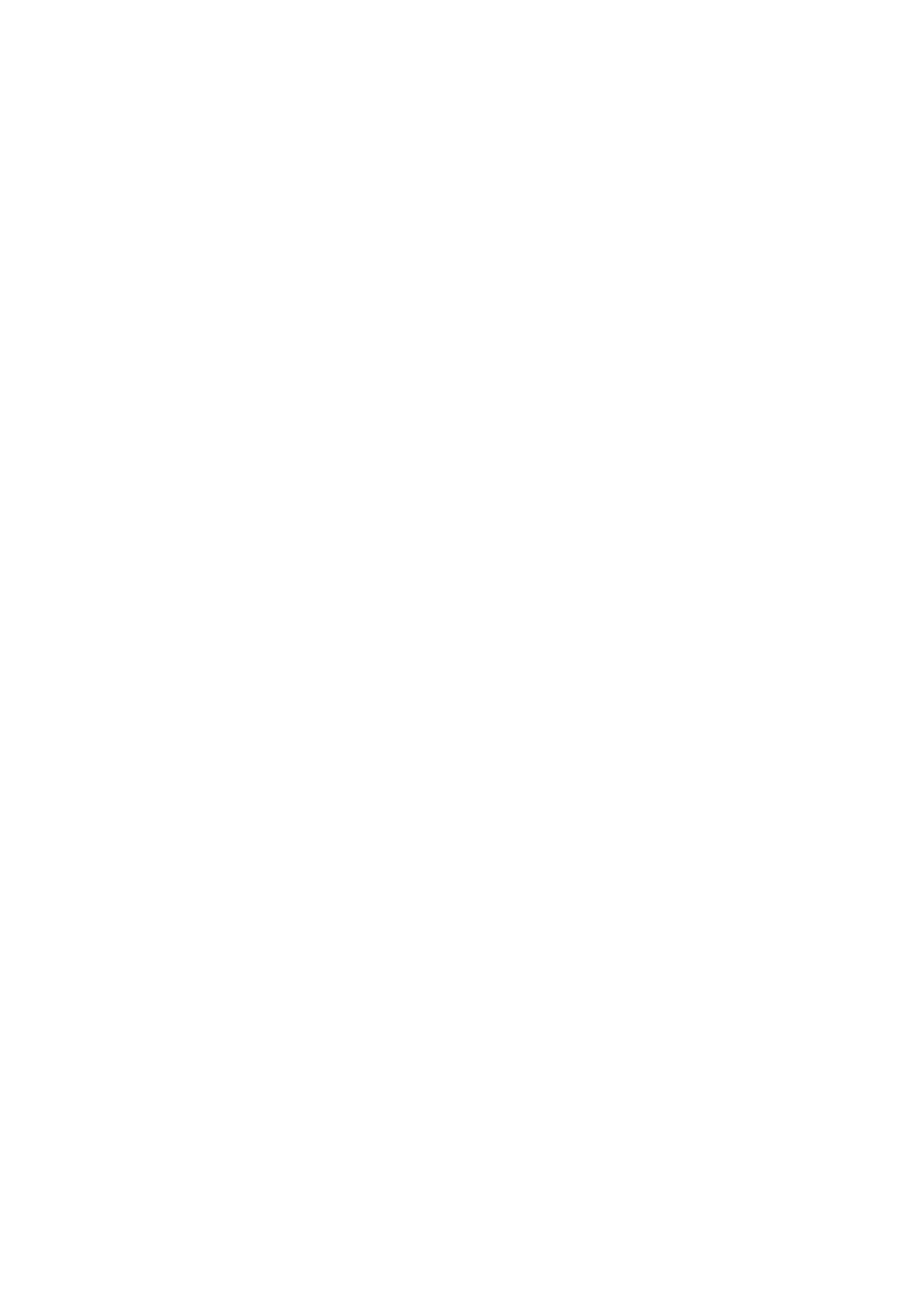#### **Abstract**

As the capital city of the Dominican Republic, Santo Domingo is ranked among the top five coastal cities most vulnerable to climate change by cost of expected damage as a percentage of GDP. This research assesses the sources of governance driving climate change adaptation planning for coastal resources in the Dominican Republic. A governance baseline is a snapshot that examines a governance system, undertaken to analyze the current status of criteria influencing ecosystem-based climate change adaptation. Field research was conducted in country with an interview instrument based on the Orders of Outcomes framework to identify enabling conditions for implementing a plan of action to sustainably manage coastal resources vulnerable to climate change. Analysis of literature review and interview results find that the coastal resources most vulnerable to climate change are fisheries, eroding coastlines, seaports, and coral reefs. The Enabling Conditions in place to address these vulnerabilities are a codified commitment of national agencies to play a leadership role in adaptation planning, and the capacity for increasing local co-management of coastal resources. Coastal climate change adaptation planning must grant more autonomy to the national agency on climate change, and enact co-management arrangements with local organizations to sustainably manage social and ecological conditions of the coastal ecosystem.

#### **Key Words**

Climate Change Adaptation, Governance, Ecosystem-Based Management, Developing States

#### **Acronyms**

| $_{\rm CC}$    | Climate Change                               |
|----------------|----------------------------------------------|
| <b>CNCCDML</b> | National Council on Climate Change and Clean |
|                | Development Mechanism                        |
| DR             | Dominican Republic                           |
| <b>EBM</b>     | Ecosystem-Based Mangement                    |
| <b>IPCC</b>    | Intergovernmental Panel on Climate Change    |
| LOICZ          | Land-Ocean Interactions in the Coastal Zone  |
|                |                                              |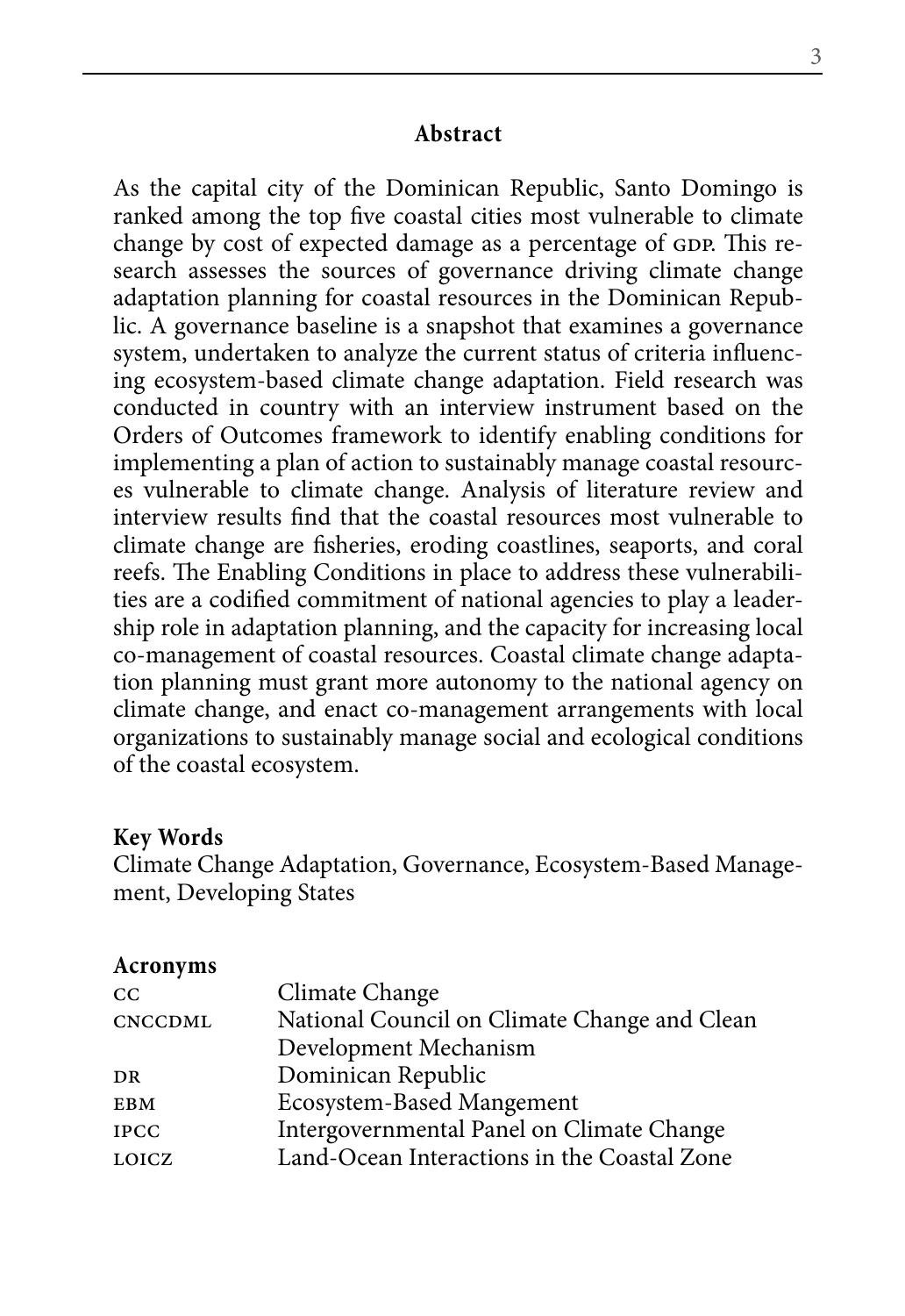| <b>NGO</b>     | Non-Governmental Organization |
|----------------|-------------------------------|
| 000            | Orders of Outcomes            |
| R <sub>C</sub> | Reef Check                    |
| <b>SD</b>      | Santo Domingo                 |

# **Table of Figures**

| Table 1- Interview Instrument Respondents by sector       |
|-----------------------------------------------------------|
| Table 2- Interview Instrument Questions Part 1            |
| Table 3- Interview Instrument Questions Part 2            |
|                                                           |
|                                                           |
|                                                           |
| Figure 6- Interview Responses to Sources of governanced26 |
|                                                           |
| Figure 8- Interview Responses:                            |
| Figure 9- Interview Responses:                            |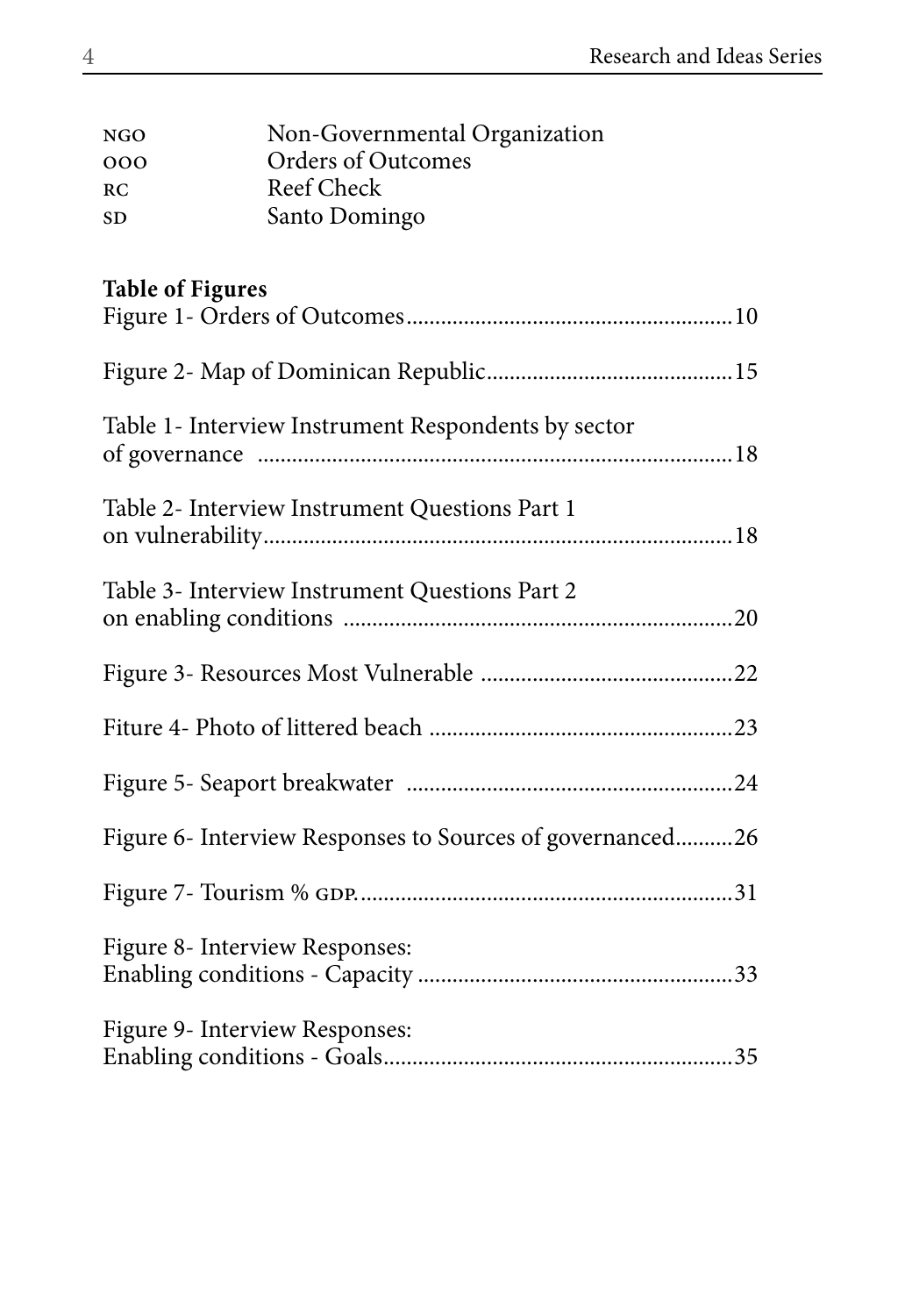Human society has never before faced forces of change as complex and potentially catastrophic as climate change. The Anthropocene corresponds to the current epoch of humans and our postindustrialization societies, as they have become a global geophysical force. Climate change and many other human-driven changes to the environment are raising concerns about the future of Earth's environment and its ability to provide the services required to maintain viable human civilizations (Steffen, Will, Crutzen, Paul, et al. 2011).

The motivation behind this research is the need for governments and funding agencies to understand where to focus and track progress on climate change adaptation. This research gathers evidence of adaptation planning for coastal resources from a case study of the Dominican Republic (DR). Global climate change impacts communities, ecosystems, and people's lives in the coastal zone, which is home to over 40% of the global population (USAID 2013). Climate change will be a major challenge for the DR; a World Bank study ranked the capital city of Santo Domingo in the top five coastal cities most vulnerable to climate change, by cost of expected damage as percentage of GDP. (World Bank 2013). The city is exposed to significant negative effects of extreme coastal weather events and rising sea level, at great economic and social cost (Hanson 2011).

This research utilizes the conceptual framework of the Orders of Outcomes (Olsen 2003) to examine the presence of enabling conditions for addressing the challenges of climate change in a climate-sensitive hotspot: Santo Domingo<sup>1</sup>. Data was gathered from the analysis of a

<sup>1</sup> Per recommendation in the 2013 USAID study on climate change vulnerability in the DR (USAID 2013) the capital city of Santo Domingo (SD) province is the area of focus for this research. The area of focus is the geographically defined area that ecosystem-based adaptation planning addresses and is therefore the focal point for a governance baseline. An approach to work at the appropriate level of scale recognizes natural functions of the coastal ecosystem, governance forces, and relevant stakeholders. Santo Domingo is legally 2 Provinces, comprising the National District that has historically been Santo Domingo, and the current City of Santo Domingo which is comprised of 3 municipalities: Santo Domingo North, East and West. This has important implications in terms of government management and governance dynamics in general.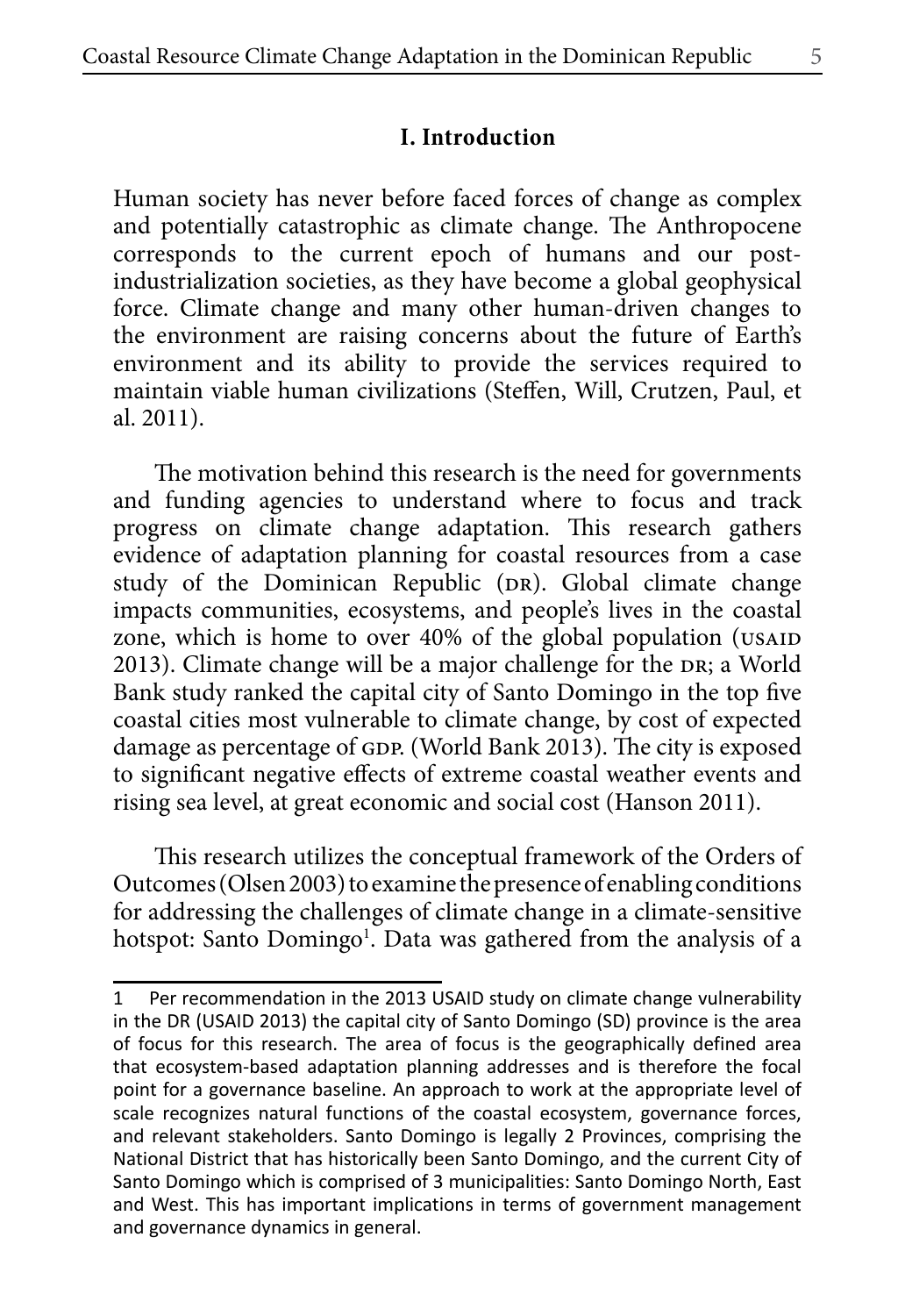literature review and a semi-structured interview instrument. The purpose of this research is to analyze the forces that influence actions to adapt to climate change in the DR. The main sources of governance are government, the private market, and civil society (Juda 2001). A "governance baseline profile" (Olsen, et al., 2009) provides analysis of a country's experiences with changing ecosystem conditions and the processes of decision-making. The goal for this paper is to provide a level of analysis to make explicit recommendations for policymakers planning climate change adaptation for coastal resources. Identifying opportunities and barriers of the country's current governance profile informs a plan of action and assists policymakers and stakeholders to set goals within the local governance context.

The questions this research seeks to answer are;

- 1) What coastal resources are most at risk to negative impacts of climate change?
- 2) Which source of governance currently leads in shaping responses to climate change?
- 3) What enabling conditions are in place as barriers and opportunities for planning a strategy to address these vulnerabilities?

This paper begins by introducing key concepts of climate change, coastal resources, governance, and the conceptual framework of the Orders of Outcomes. These key concepts are important to this research because of the significance of coastal resources, particularly for developing countries, the emerging challenges of climate change, the societal forces that determine a response of adaptation to these challenges, and a framework for monitoring the progress of adaptation. The process of assembling a governance baseline is then introduced, and the methodology for how these concepts informed the literature review and interview instrument used to answer the research questions. The case study of the Dominican Republic provides contextual background. Next, we present our interview findings that identify sources of governance and current conditions that act as barriers or opportunities to adaptation planning. In the Appendix, a detailed analysis is provided as an example of how a new use of a coastal resource that was previously dominated by destructive fishing is now conducting effective governance through a co-management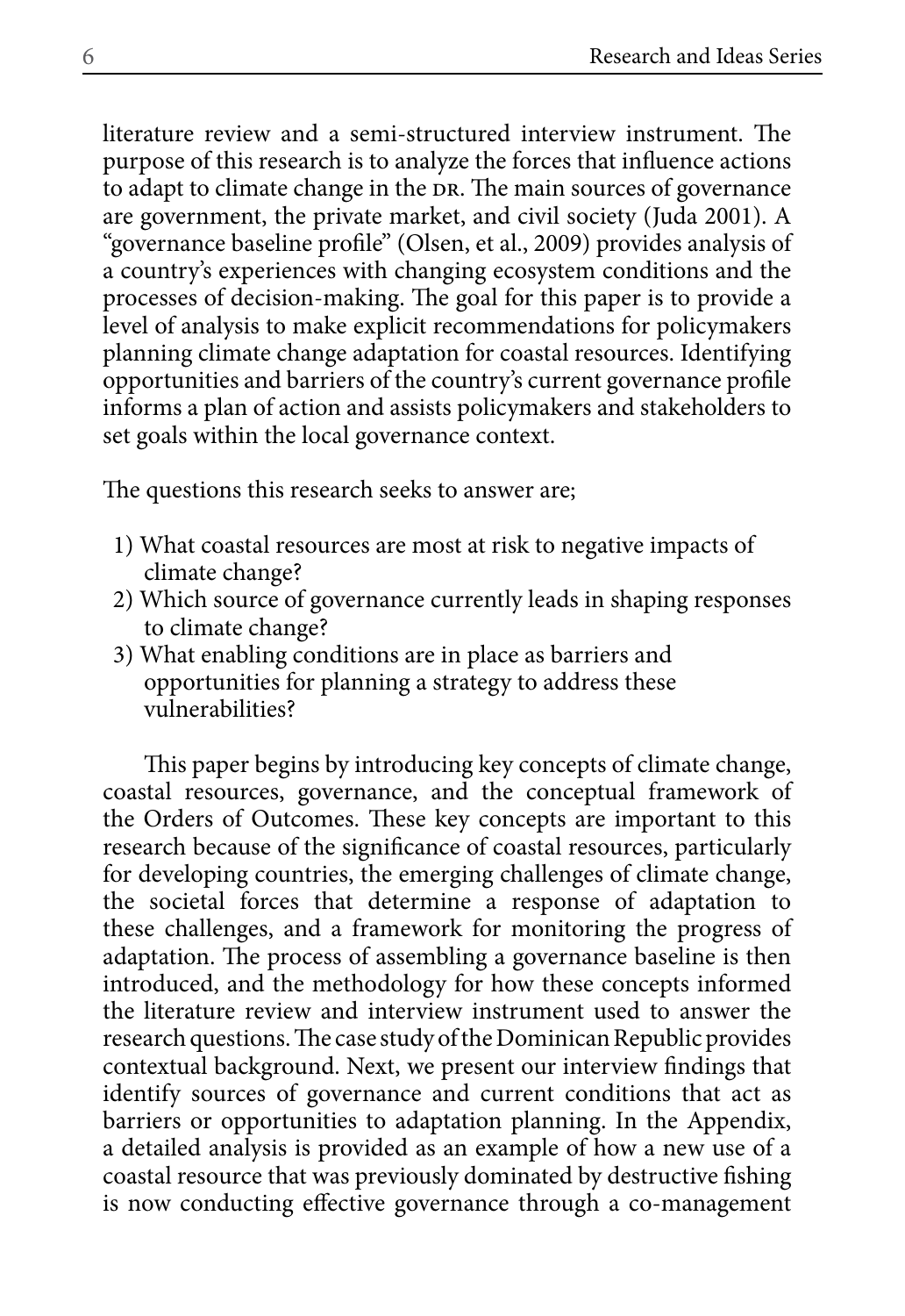arrangement that provides sp with economic development and climate change resiliency. Finally, recommendations for adaptation planning are presented, based on findings where opportunities lie in current governance conditions to promote opportunities at hand, and barriers to be addressed.

# **Introducing Concepts**

### **Climate Change**

The United Nations Conference on Trade and Development (UNCTAD) declared that climate change continues to rank high on the international policy agenda in both developed and developing countries (UNCTAD 2013). Climate change vulnerability is a concept in research and policy that is inconsistently defined (Adger, 2006; Hinkel, 2008), and thus requires further understanding (USAID 2012, Hinkel 2011, Pahl-Wostl 2009). This research uses the Intergovernmental Panel on Climate Change (ipcc) definition of vulnerability as a function of three indicators: *exposure* to climate stressors; the *sensitivity* of a system to that stress; and the *adaptive capacity* to recover from the impacts of that exposure (USAID 2013, ipcc 2012, Sano 2009). *Exposure* to climatic stresses is based on the geographic location and frequency of meteorological events such as rainfall, temperature, and wind. *Sensitivity* is the degree to which the area is affected by climate events, such as resulting in flooding, storm surge, and coastal erosion (USAID 2013). *Adaptive capacity* is the ability of the people and communities of a society to respond and recover from the impacts of exposure and sensitivity (Adger, 2006).

Climate change presents a challenge that requires changes in ecological and social conditions (USAID 2012). Traditionally, coastal resource management has been organized around particular uses such as fisheries, tourism or seaports, resulting in separate governance regimes for each use. Over time it has become apparent that such a sectoral approach results in conflicts among users and is inadequate for sustaining the goods and services that flow from healthy ecosystems (US Commission on Ocean Policy 2004). Solutions to coastal ecosystem-based challenges must shift from managing individual sectors, to an integrated perspective of interconnected ecological and socio-political systems (Cicin-Sain 1998). This is often termed "an ecosystem-based approach."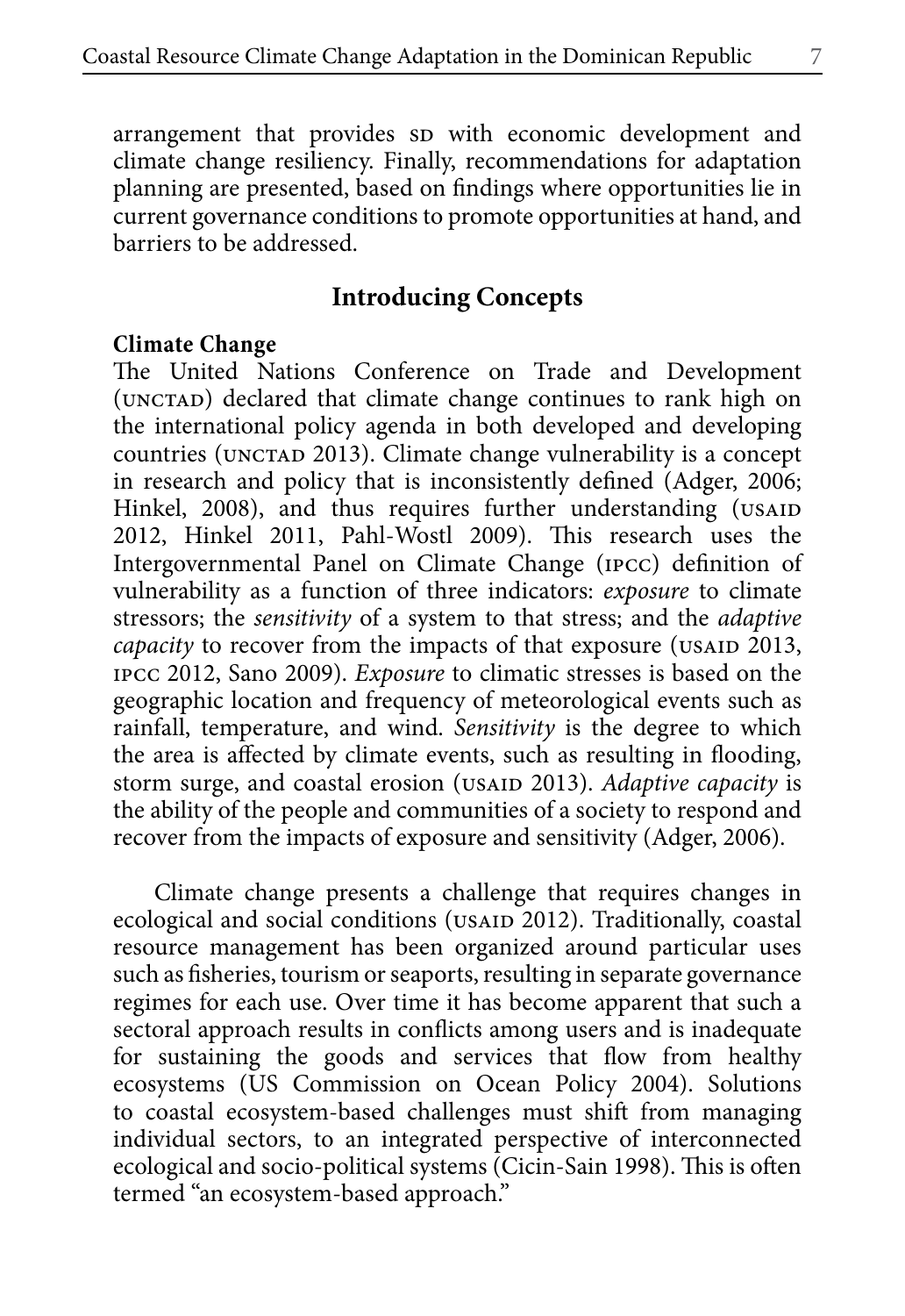### **Coastal Resources**

Ecosystem-based management (ebm) is a process that recognizes resources should be comprehensively managed to reflect the relationships among all components of the system- including people (Burroughs 2011). The underlying aim is ecologically sound resource conservation that responds to the reality of ecosystem processes (Marasco 2007). Ecosystem-based approaches recognize the role of the human dimension in shaping ecosystem processes as dynamic, complex systems. These systems include a diverse set of institutions and behaviors, local interactions between actors, and selective processes, that shape future social structures and dynamics. ebm is concerned primarily with instigating the changes in human behavior that are required to restore and sustain the desired qualities of ecosystems in adapting to climate change.

Ecosystem components such as reefs provide natural barriers from climatic events like storm surge. Degraded conditions of such resources diminish the critical services provided and increase climate change vulnerability. Industries that utilize the marine environment, such as fisheries and tourism, which often have competing and potentially conflicting uses of resources, must be incorporated to provide a comprehensive analysis of relevant criteria to be considered in adaptation planning. The objective of EBM is to change human use of coastal ecosystem resources to be compatible with system's natural functioning.

#### **Governance**

Governance is the formal and informal arrangements that drive behaviors of resource use. Juda (2001) identifies three primary sources of governance: government, civil society, and the private market. These sources of influence define goals, rules, and procedures for societies (Olsen, et al. 2009). Governance strategies and characteristics are the structures and processes by which people in societies make decisions and share power (Lebel, et al. 2005). Governance addresses the values, policies, laws and institutions that that are the basis for decision-making in adaptation planning, and sets the stage within which management occurs (Olsen 2003). Governance is not reactive management that simply responds to the unexpected. It is rather a conscious process of examining the course of events by preselected changes in indicators of both the social and environmental components of the ecosystem.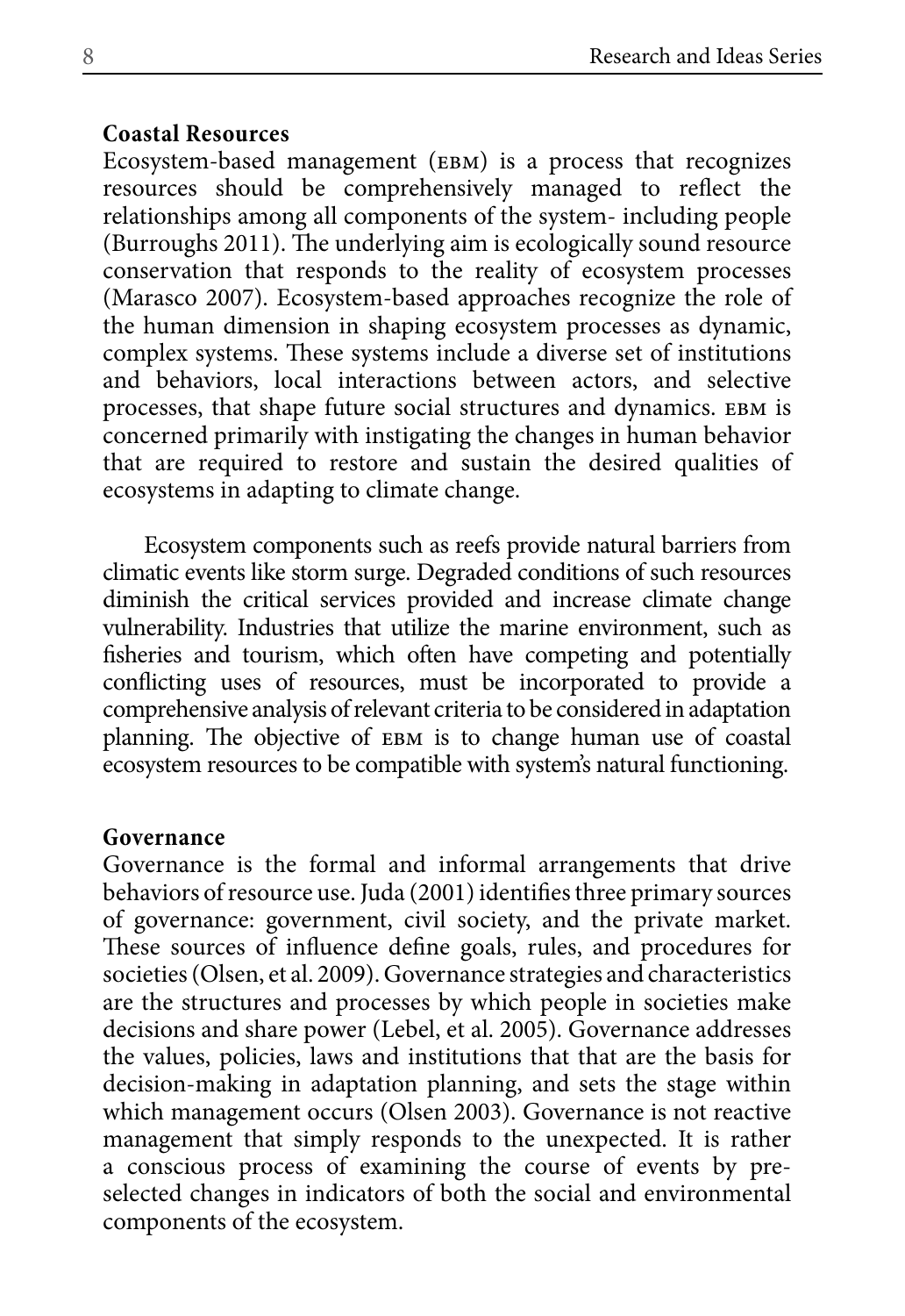#### **Orders of Outcomes**

A method for conducting a governance baseline by the LOICZ Guide utilizes the Orders of Outcomes (ooo) framework (Olsen 1997 & 2003; unep/gpa 2006; National Research Council 2008). This framework examines governance activities along a trajectory that advances towards more sustainable forms of coastal resource use for identifying strengths and weaknesses of the existing governance system. For example, the ooo might reveal that the weaknesses lie in lack of clarity, or disagreement over the fundamental goals of a coastal resource project, or important gaps in the stakeholders of that project. In other cases local support may be strong and well informed but sustained governmental commitment has been lacking. Using this baseline information, policymakers can develop a strategy to respond to changes in ecosystems, as well as the related social effects. The publication, "Adapting to Coastal Climate Change: A Guidebook for Development Planners." (USAID 2009) devotes a section on the ooo framework for ordering coastal adaptation outcomes to sort out goals and think strategically over the long term.

The ooo framework suggests four phases of outcomes that lead to the sustainable implementation of a plan of action such as climate change adaptation. Each "Order" represents a phase along the path from an agreed-upon goal and the achievement of the goal. Figure 1 shows the sequence of the four phases in ooo, described as follows:

- 1) The 1st order, "Enabling Conditions," occurs when necessary pieces have been put in place so that goals can be met. These include such conditions as plans being adopted and approved, funding obtained, and the interested parties identified and assembled.
- 2) Next, the 2nd order can occur. "Changes in Behavior" is represented by the actual investments being made and/or when actors in the system have made changes that are aligned with the specified goals.
- 3) The 3rd Order, known as "The Harvest," has occurred once more sustainable forms of resource use are the new societal norm.
- 4) Finally, the ultimate fourth Order goal of "Sustainable Coastal Development" represents a mark of achievement that goals have been met and conditions have been improved (unep/gpa 2006).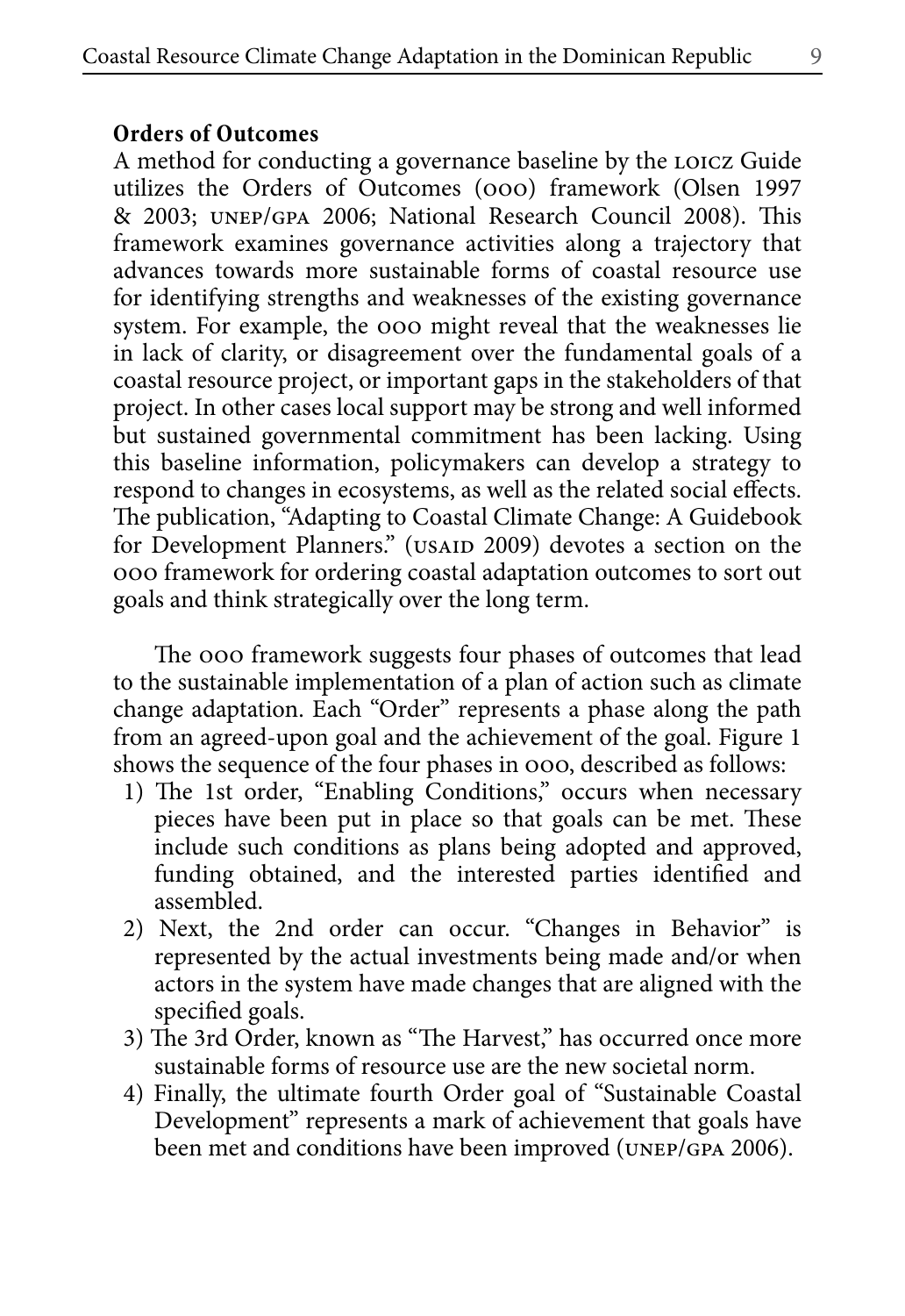| 1 <sup>st</sup> ORDER:<br>Enabling<br><b>Conditions</b>                                                                                            | $2nd$ ORDER:<br>Changes in<br><b>Behavior</b>                                                                                                                                       | 3 <sup>nd</sup> ORDER:<br><b>The Harvest</b>                                              | 4 <sup>nd</sup> ORDER:<br>Sustainable<br>Coastal<br>Development                                         |
|----------------------------------------------------------------------------------------------------------------------------------------------------|-------------------------------------------------------------------------------------------------------------------------------------------------------------------------------------|-------------------------------------------------------------------------------------------|---------------------------------------------------------------------------------------------------------|
| Formalized<br>mandate with<br>implementing<br>authority:<br>Managemet plans<br>adopted:<br>Funding secured :<br>Constituencies<br>present at local | Changes in behav-<br>ior of institutions<br>and stakeholder<br>groups:<br>Changes in<br>behavior directly<br>effecting resourses<br>of concern:<br>Investments in<br>infrastructure | Some social and/<br>or enviromental<br>qualities main-<br>tained, restored or<br>improved | A desirable and<br>dynamic balance<br>between social<br>an environmen-<br>tal conditions is<br>achived. |
| and national<br>levels.                                                                                                                            |                                                                                                                                                                                     |                                                                                           |                                                                                                         |

Figure 1. Orders of Outcomes (Olsen 2003)

The example of coastal management projects throughout the Philippines over the past several decades serve as a proving ground for a structured, long-term approach to more sustainable uses of coastal resources. Projects supported by the World Bank and usaid, such as the Central Visayas Regional Project (1984-1992) and Lingayen Gulf Coastal Area Management Program (1986-1992) achieved success at watershed management, fisheries development, mangrove and coral reef restoration, marine sanctuary establishment, and mariculture (White, et al. 2002). Lessons from these early efforts identified governance structures, culture, economic development, and environmental condition must all be taken into consideration during project design, implementation and evaluation. The same proven strategies of the Orders of Outcomes framework for changing human uses of resources in the past can be incorporated into modern day challenges of climate change.

These above concepts, climate change, coastal resources, governance, and the Orders of Outcome framework will be brought together for an analysis of conditions needed for adaptation planning in the DR. Responses to changing social and ecological conditions require structural change, signifying adaptive governance for climate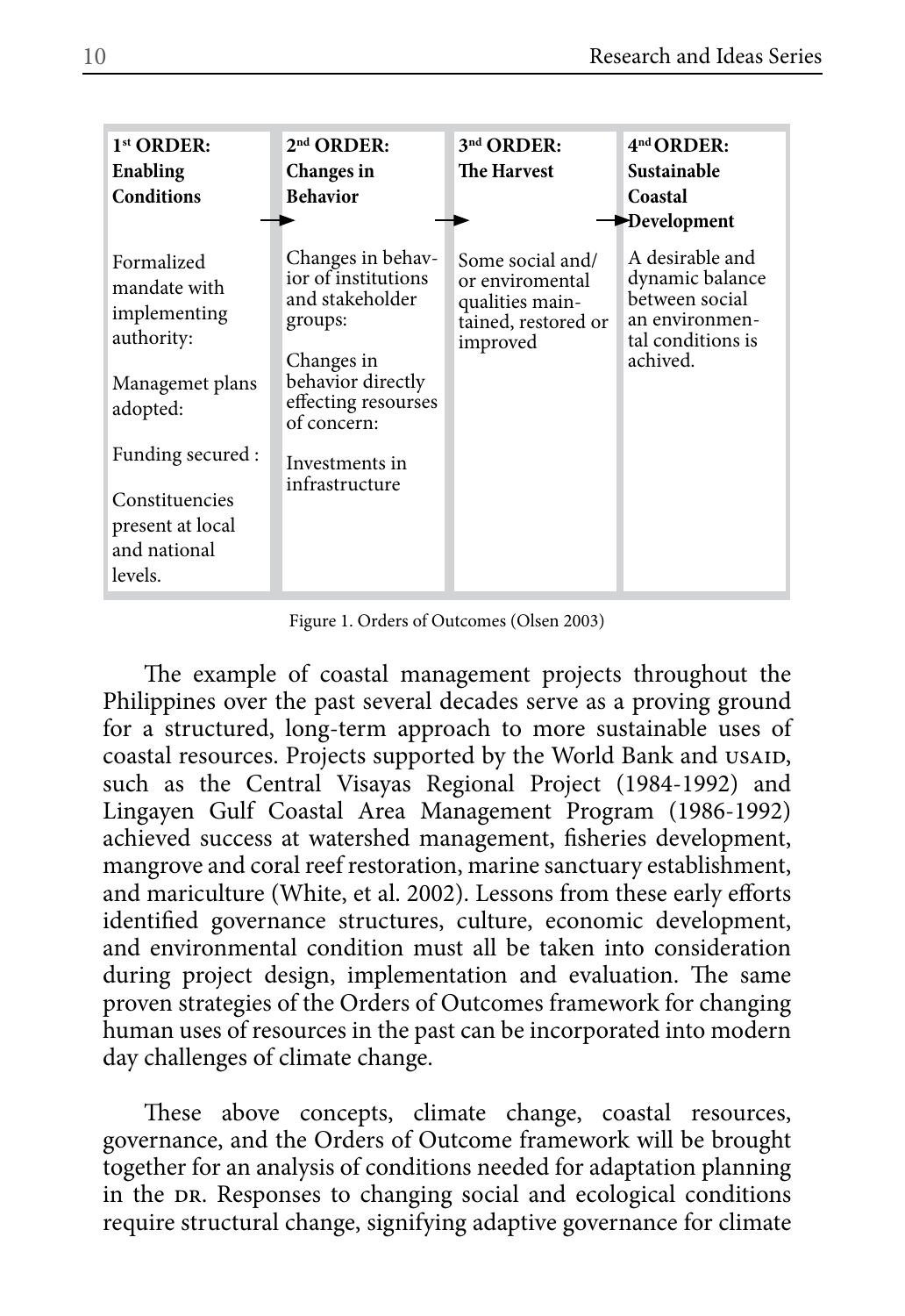change planning. A country's progress towards climate change adaptation is indicated by where it falls along the Order of Outcomes. Initial literature review found the DR does not currently have a policy process for climate change adaptation planning for coastal resources (USAID 2009), no evidence of 2nd, 3rd outcomes were found, so this research focuses on 1st Order preconditions to make the necessary progress towards the transition to achieving 2nd Order changes in behavior through the implementation of formally approved policies and a plan of action. For the DR to be examined by a governance baseline, questions focus on the degree to which the 1st Order enabling conditions are currently in place.

### **II. Assembling a Governance Baseline Profile**

A governance baseline provides a snapshot of a governance system for ecosystem-based management (ebm) initiatives. There are three components to assembling a governance baseline: First, assess current coastal resource vulnerabilities. Second, document the presence/ absence of Enabling Conditions to plan an adaptation strategy for coastal resources by identifying how the governance system has responded to ecosystem change in the past. Third, outline a strategic approach of obstacles to overcome and strengths to build upon of the existing governance system. A baseline profile creates a unit of analysis for a learning-based practice of governance that provides a structure for future adaptation planning (Olsen, et al. 2009) designed to identify barriers and opportunities to inform the design, implementation and evaluation of coastal resource management.

A governance baseline provides a reference point against which future adaptation planning in the social and ecological conditions impacted by climate change can be measured and assessed. Assembling a governance baseline for climate change adaptation in the Dominican Republic provides evidence needed to respond to climate change impacts needed to allow coastal communities to assess, anticipate and respond to the interaction of global change and the local pressures in determining coastal change (Kremer et al. 2005).

The Land-Ocean Interactions in the Coastal Zone (LOICZ) Guide (Olsen, et al. 2009) offers a step-by-step process for assembling a baseline of the sources of governance that affect the condition and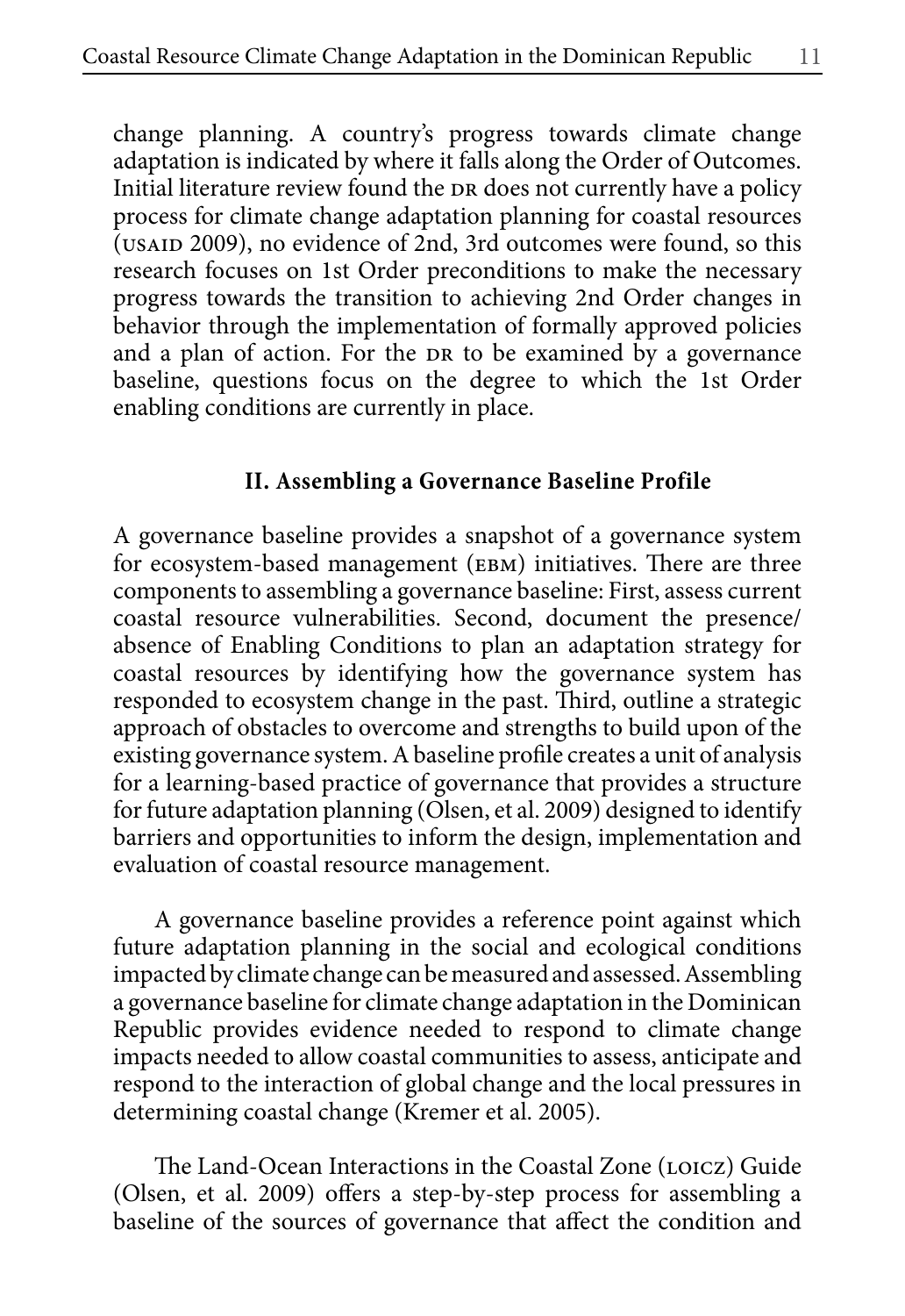use of coastal resources. The standardized format for governance baselines allows comparison and learning across adaptation planning at other coastal ecosystems throughout the country and region. The LOICZ methods were applied in 2007 and 2008 to coastal sites in eleven countries in Latin America that include the urban coastline of Santo Domingo. For this paper, key informant interviews were conducted in the climate sensitive hotspot<sup>2</sup> of Santo Domingo. The LOICZ Guide is based on the premise that a thorough understanding of the governance dimensions of human impacts on ecosystems will increase the effectiveness of coastal resource management planning, such as governance for climate change adaptation.

# **First Order Enabling Conditions**

The LOICZ Guide lays out clear objectives necessary to reach the First Orders' targets of Enabling Conditions. These conditions are needed to implement planning that reduces climate change vulnerability. The presence of each of these enabling conditions lays the groundwork to progress through the next sequences of outcomes. Experiences from a history of ecosystem-based coastal management projects suggests that transition to implementation can be anticipated only when all four of these conditions are present ( $\overline{USAID}$  2009).

The ooo framework identifies the four First Order enabling conditions as 1. constituencies, 2. capacity, 3. commitment, and 4. goals. This theory identifies these EC in place before anything can happen.

An initiative such as adaptation planning can progress to the next phase of outcomes, only once these enabling conditions are in place. These conditions are defined as follows:

**• Constituencies** must be informed and supportive of a coastal management project, and understand and actively support its goals. Constituencies are the groups that will be most affected

<sup>2</sup> The 2013 USAID study on climate change vulnerability in the DR (USAID 2013) identifies "hotspots" based on unique biophysical and ecological characteristics that share distinct climate change vulnerability. These hotspots provide an effective scale to develop context-specific resilience. Local level criteria reflect conditions of coastal ecosystem processes, sources of governance, and stakeholders comprise a hotspot.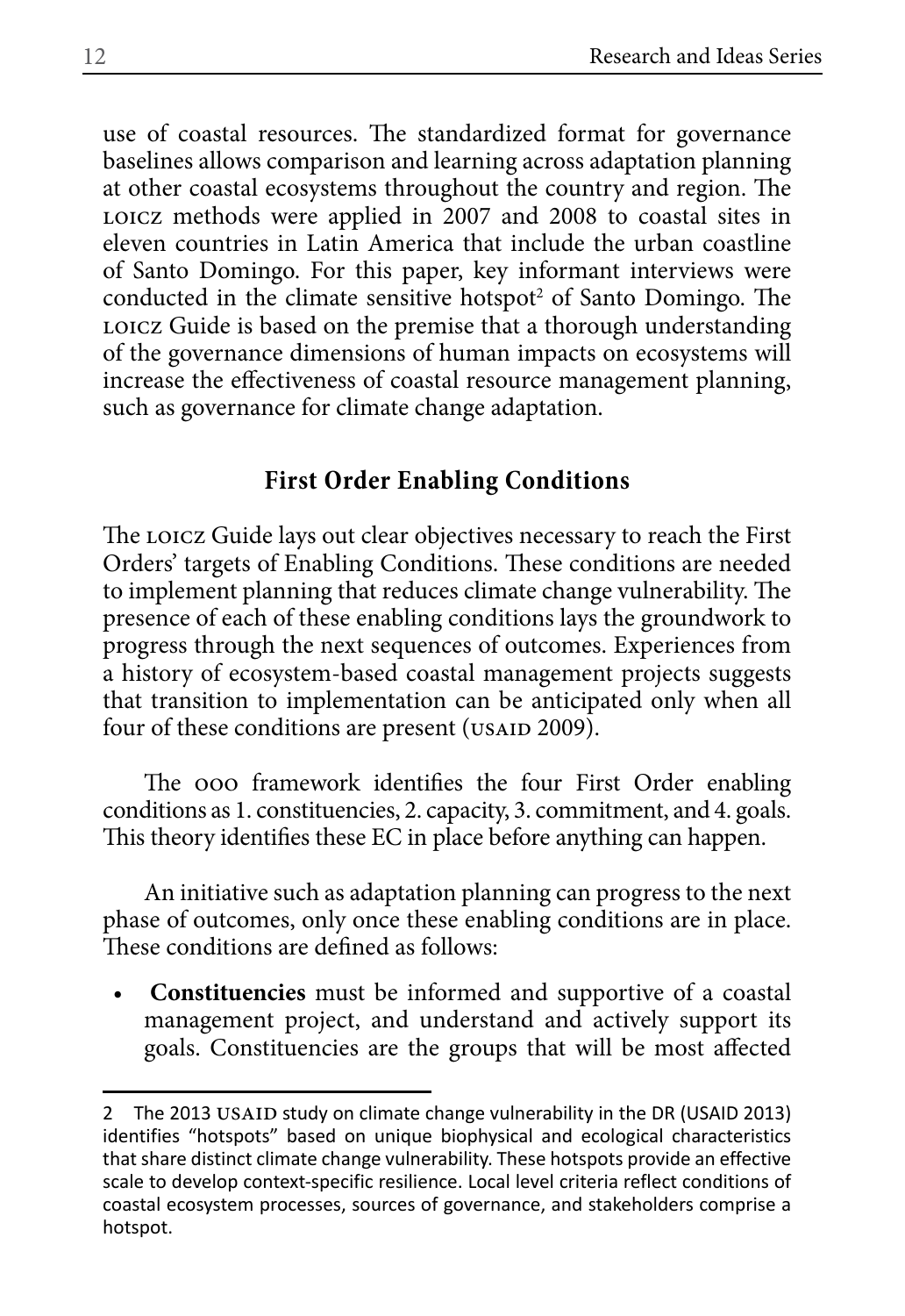by the implementation of adaptation planning. Constituencies and stakeholders are not one and the same. Stakeholders are individuals, groups, and institutions affected by management decisions or responsible for making and implementing management decisions. Constituencies, on the other hand, are the individuals, groups, or institutions that support the program and voluntarily abide by its rules. Ideally, most stakeholders become constituencies for the program.

- **• Capacity** refers to the institutions responsible for fulfilling objectives of program. The institutional capacity necessary to implement adaptive, ecosystem-based approaches to governance is a limiting factor to success. The capabilities to carry out actions such as conflict resolution, the ability to manage interdisciplinary teams, the design and implementation of public education programs, the oversight of development projects, and the ability to evaluate performance are necessary.
- **• Commitment** is the authority and resources to implement a course of action. This element of enabling conditions is often referred to as 'political will'. This may come initially in the form of a governmental mandate to administer a coastal resource management project. Once the policies and initial plan of action have been negotiated, government must formally provide the authority to institutions responsible for adaptation planning. Such commitment may take the form of a law or decree that establishes adaptation planning as a permanent feature of the governance structure. The creation of commissions, working groups, user organizations and non-governmental organizations (ngos) dedicated to the advancement of a plan of action are other important expressions of commitment.
- **• Goals** that clearly measure progress of societal and environmental conditions should be time-bounded and quantitative- answering questions such as 'how much', and 'by when'. Defining a goal of a program only as 'sustainable development' or 'ecosystem health' indicates the desired direction of change but little more. Goals should reflect the ecosystem and institutional processes to achieve 3rd Order outcomes of measurable improvements in ecological and social conditions, such as healthy reefs and reduced vulnerability to flooding.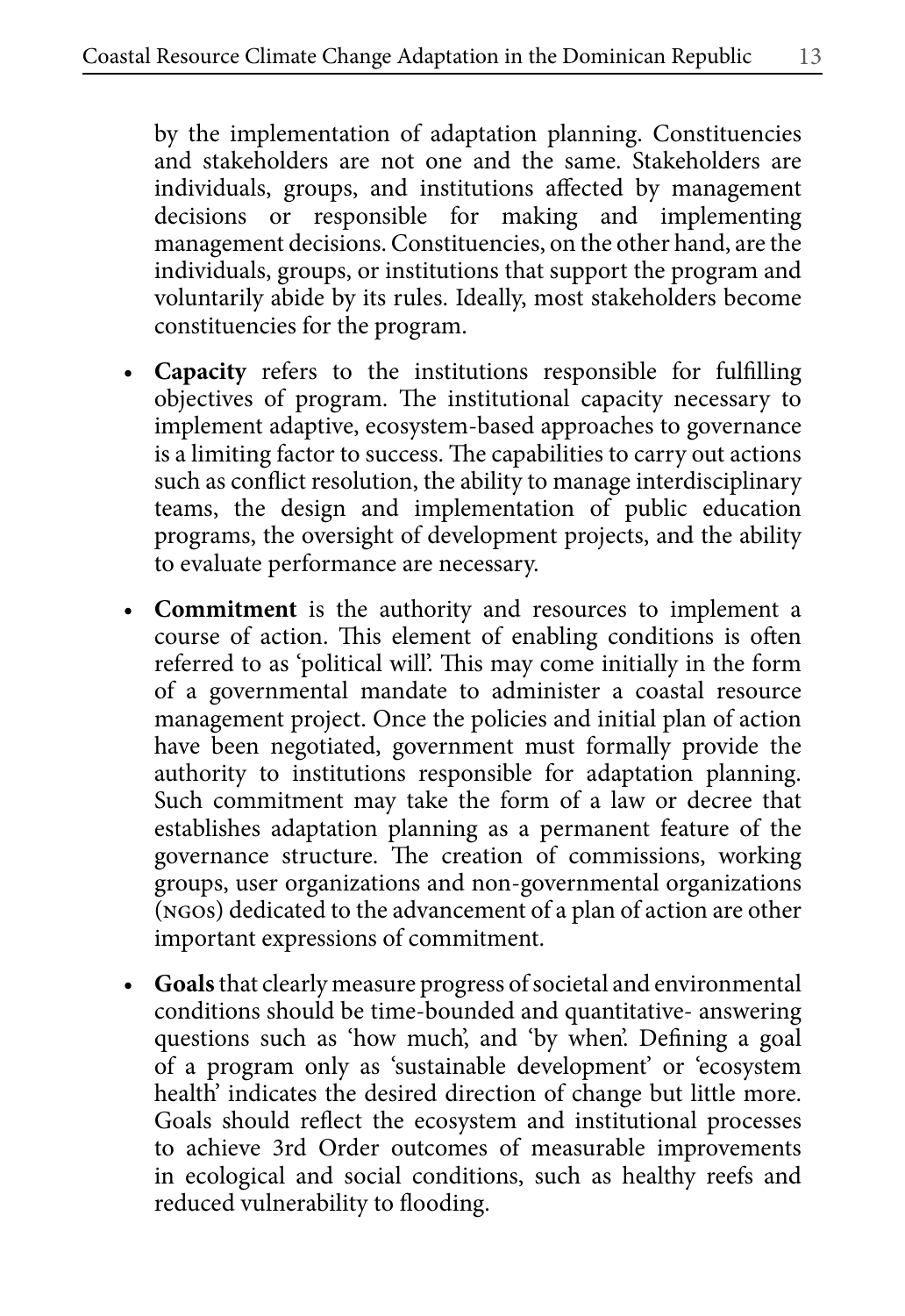## **Case Study: Santo Domingo, Dominican Republic**

This section will provide an introduction to the context of the DR as a case study for creating baseline governance profiles to better understand how sources of governance currently lead in shaping responses to climate change in Santo Domingo and the enabling conditions serve as barriers and which provide unrealized opportunities for climate change adaptation planning.

The DR is chosen as a case study due to its high vulnerability to climate change and importance of coastal resources for the country's development. The country has a tremendous amount at stake, and adaptation planning must be proactive. A governance baseline case study in the Dominican Republic considers critical factors needed to assess policy options for coastal adaptation planning, by identifying strengths to capitalize on and barriers to overcome. In short, the study identifies key opportunities and challenges to adaptation planning. It provides a baseline from which future assessments of climate change vulnerability may be conducted.

#### **Background Context**

The Dominican Republic (DR) occupies the eastern two thirds of the island of Hispaniola, the second largest island in the Caribbean, which it shares with Haiti, as seen in the map in Figure 2. The DR's territory (48,380 square kilometers in total) is comprised of mountainous terrain interspersed with fertile valleys and a total coastline of 1,288 km, of which 21% (337 km) are sandy beaches and semitropical climate (Fuller, 1999). The DR has a complex political history that includes a recent rise to democracy from dictatorship<sup>3</sup>. Despite the DR's recent economic growth, much of the population of close to two million Dominicans still live in poverty (World Bank, 2013).

<sup>3</sup> Rafael Trujillo was a dictator who ruled DR from 1930 until his assassination in May 1961. His tyrannical rule is considered one of the bloodiest eras ever in the Americas, responsible for the death of more than 50,000 people. During Trujillo's brutal reign, civil liberties were nonexistent, human rights violations were routine, and much of the country's wealth was placed in the hands of his family or close associates (Crassweller 1966).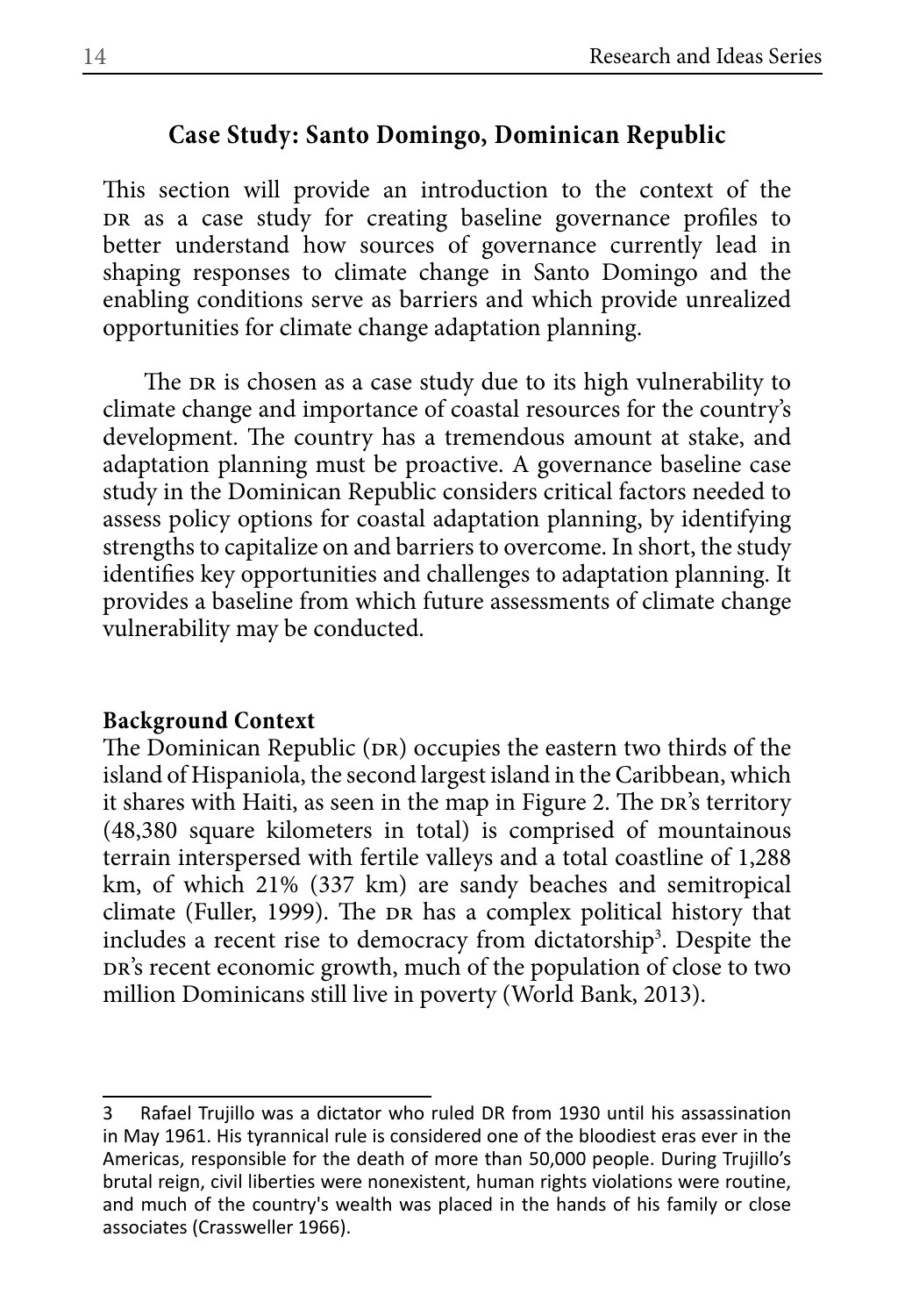

Figure 2. Map of Dominican Republic (Source: Icupromo)

The DR is a Small Island Developing State (SIDS), with high incidence of damaging storms, compounded by limited resources (un Conference on Small Island Developing States 2012). The un Millennium Development Goals (MDGs) are international development goals established by the United Nations in 2000 to improve conditions in the areas of poverty and hunger, education, gender equality, child mortality, maternal health, diseases like hiv and malaria, and environmental sustainability. The DR and Caribbean region perform relatively well on meeting goals for hunger, education, HIV/AIDS, and health (MDG Report 2013). However, indicators needing progress include poverty and environmental sustainability, including water resources, and urban populations living in slums.

## **Climate Change Vulnerability in the DR**

Multiple projections of climate change impacts identify the DR as highly vulnerable, based on criteria of exposure, sensitivity, and adaptive capacity (ipcc 2012, Nature Climate 2012). A World Bank study ranked the capital city of Santo Domingo in the top five coastal cities most vulnerable to climate change, by cost of expected damage as percentage of GDP (World Bank 2013). The city is exposed to significant negative effects from extreme coastal weather events and rising sea level, at great economic and social cost (Hanson 2011). Challenges to climate adaptation in the DR include high economic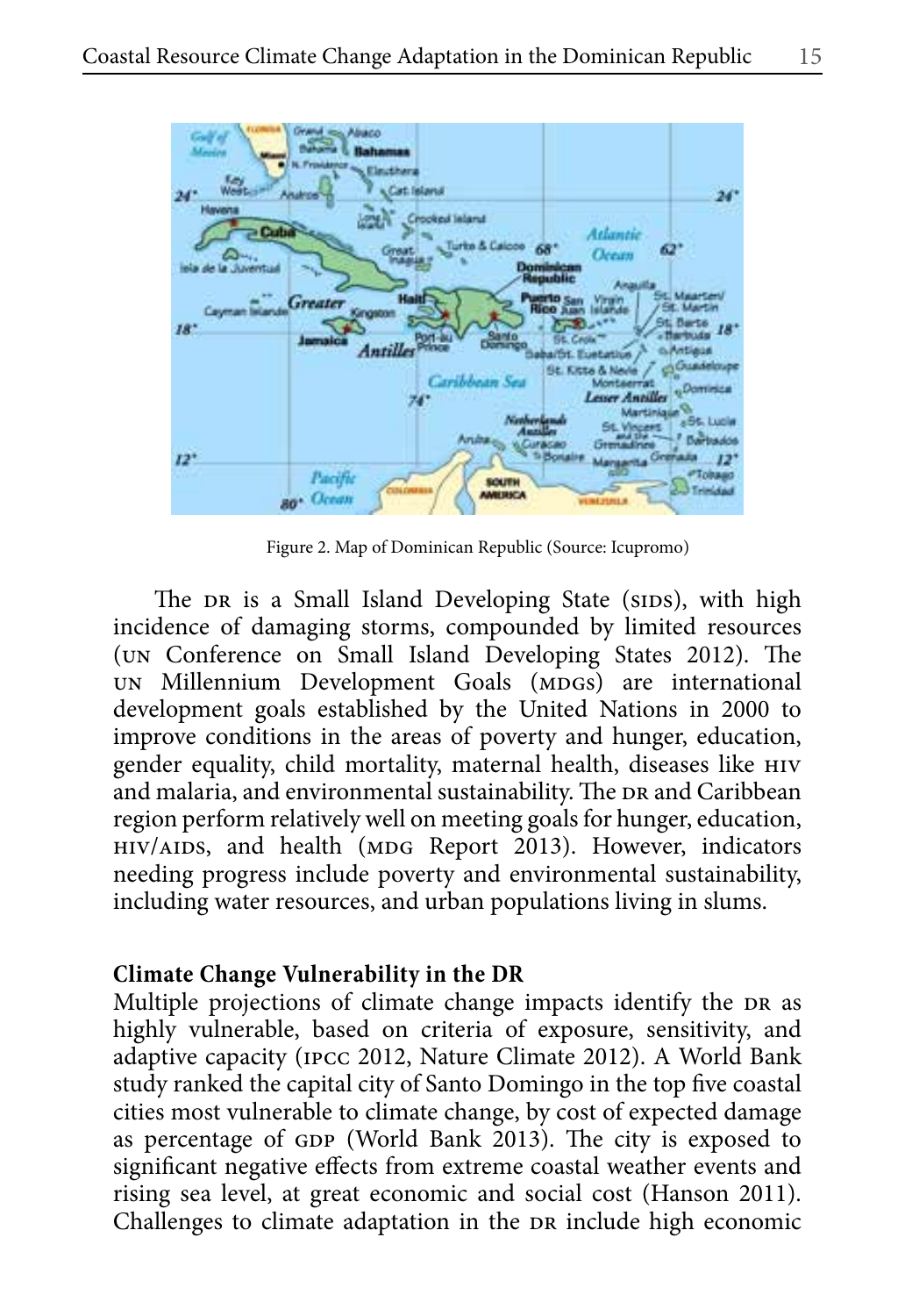vulnerability, limited national resources, inadequate baseline data for scientific research, and high reliance on degraded coastal ecosystem conditions (Vignola 2009). Climate change will impact the health and welfare of coastal communities, the health and resilience of coastal ecosystems, and the billions of people that depend on these resources.

The DR has already experienced consequences of climate change on coastal resources, including coastal erosion and loss of property, flooding, saltwater intrusion, depletion of valuable marine species, accelerated spread of invasive species, coral bleaching, loss of coastal wetlands, and the expansion of marine dead zones (Grogg 2013). Many urban slum dwellers are highly vulnerable to climate change, living along the coastal areas and riverbanks that flood often. Likely future impacts of climate change in the DR in the coming years include sea level rise, increased frequency of storm events, acidification of seawater, desertification of arable land, and further declines in ecosystem function of coral reefs (Nichols 2013). The Gallup study (Gallup 2012) finds that 75% of the population is very concerned about climate change, however when compared with other issues like education, security, and health it ranks low in relative relevance. A governance baseline is an important next step to identify issues that must be addressed for the country to establish an adaptation planning strategy.

#### **III. Methods**

### **Literature Review**

This section provides an overview of the interview process and the documents chosen for the literature review. An initial literature review focused on research on capacity for climate change adaptation planning and coastal resource governance. Documents gathered from past coastal resource projects in the DR conducted by institutions such as the United States Agency for International Development (USAID), show evidence of results based on the Orders of Outcomes framework (USAID 2010). Specific planning documents examined included constitutional amendments, national development strategies, and international conventions where the DR has signatory status and actively engaged in drafting.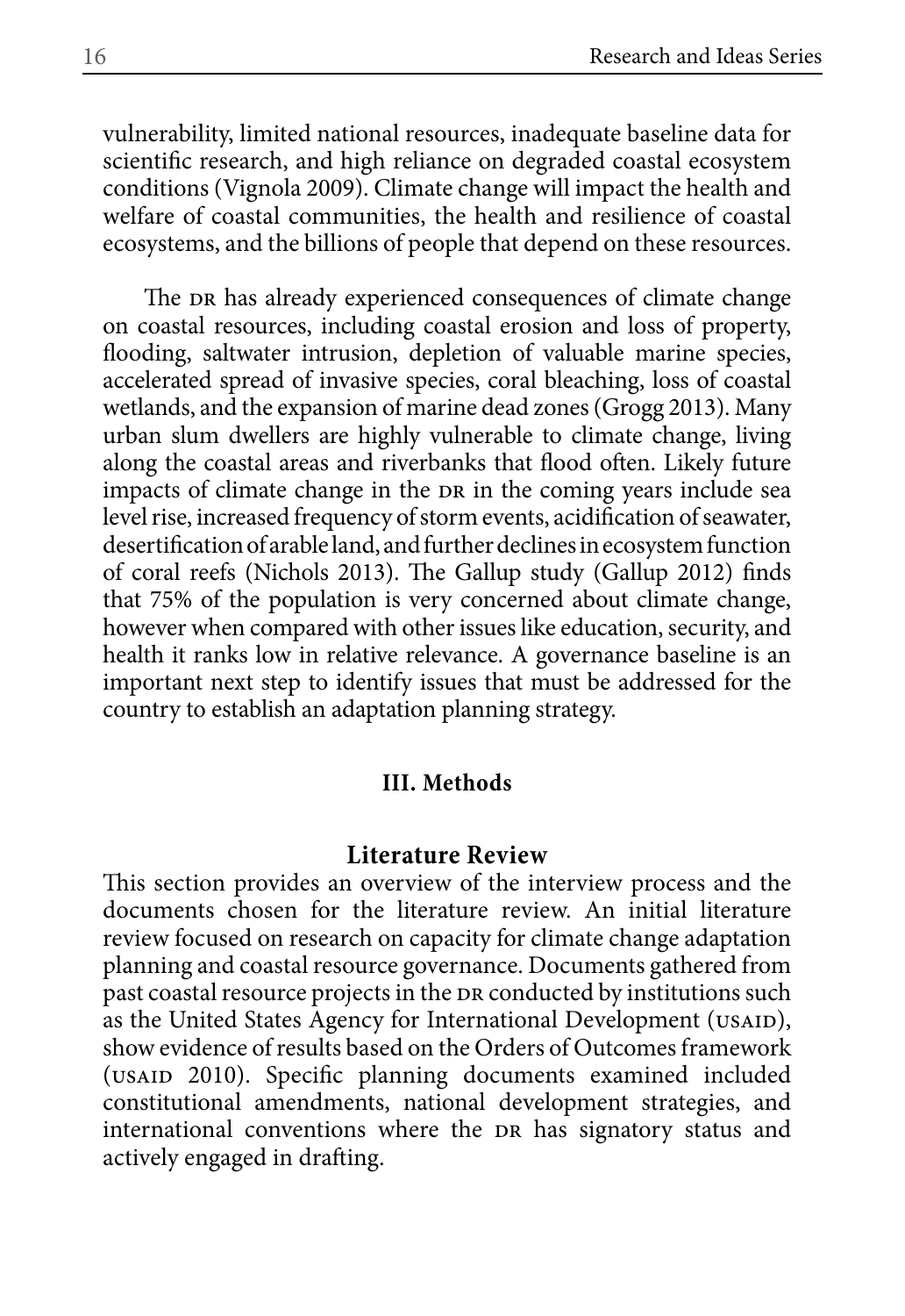### **Interview Instrument**

The interview instrument consists of two parts. Part 1 is intended to answer the first question of which coastal resources are most vulnerable, asking open-ended questions based on framework by Moser (2010). Part 2 identifies the state of whether 1st Order Enabling Conditions are present, based on Orders of Outcomes framework modeled from questions used in the LOICZ Guide. Since the initial literature review suggested that DR governance for climate adaptation had not yet advanced to the 2nd Order, the interviews focused on assessing which, if any, First Order enabling conditions of commitment, capacity, constituencies, and goals were in place. Multiple-choice questions prompt respondents to reflect on the degree to which the criteria of each of the 1st Order Outcomes were present for coastal resource governance.

Of 64 stakeholders contacted, interviews were conducted with  $N=19$  respondents throughout the sp province during the month of January 2014. The 19 interviewed had the necessary qualifications as informed stakeholders that were available during the relatively brief research period. All interviews and communication took place in Spanish and were transcribed and translated by the researcher. Respondents consisted of professionals across sources and levels of governance throughout the country, including local and federal coastal resource decision-makers, ngo managers, academics, and local community stakeholders. Table 1 shows the breakdown of respondents by source and specific sector of governance<sup>4</sup>.

Funding was secured through a research fellowship with the Global Foundation for Democracy and Development (GFDD), which supports research in the Dominican Republic on global issues of national concern. Preliminary contact was made to recruit interview respondents between October and December of 2013 (See Appendix). Interviewees included stakeholders suggested by GFDD,

<sup>4</sup> In the DR it is common use to interchange municipal with local community governance. DR is divided into thirty–one provinces, divided into municipalities which are the second–level political and administrative subdivisions of the country, but Santo Domingo is contained within its own Distrito Nacional, which consists of only of one municipality, Santo Domingo, the city council (ayuntamiento) and mayor in charge of its administration (Constitution of the Dominican Republic, Title I, Section II, Article 5).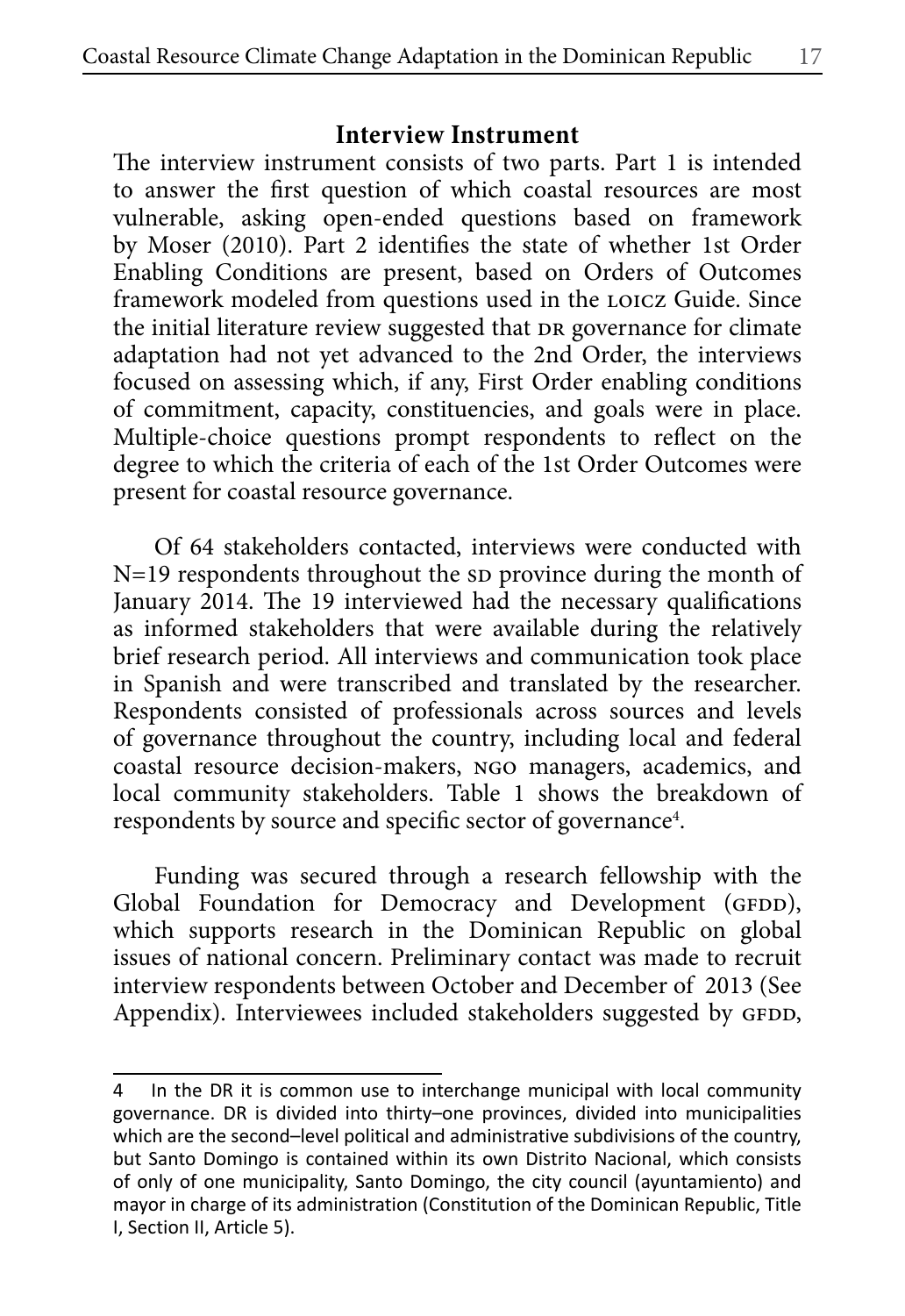authors of published research on climate change and coastal resource management in the DR, and respondents to an email request sent out to all cited contributors to the USAID reports on climate change in the DR (2009, 2012).

**Part 1** asks questions to answer the first research question of which costal resources are most vulnerable. Based on the framework by Moser (2010), the respondents provide feedback related to resources most affected.

| Government<br>Level | $N=7$         | Private<br>Market | $N=3$ | <b>Civil Sector</b><br><b>NGOS</b> | $N=9$ | <b>Total</b><br>$N=19$ |
|---------------------|---------------|-------------------|-------|------------------------------------|-------|------------------------|
| National            | 4             | Tourism           |       | National                           |       |                        |
| Municipal           | $\mathcal{L}$ | Ports             |       | Local                              |       |                        |
| Communitv           |               | Fisheries         |       | Academia                           |       |                        |

**Table 1. Interview instrument respondents by sector of governance**

# **Table 2. Interview instrument Part 1 Questions on vulnerability (**translated from Spanish**)**

| Problem identification and awareness                                                               |
|----------------------------------------------------------------------------------------------------|
| 1. Which impact of climate change will be most important for the coastal<br>zone of Santo Domingo? |
| A. Sea level rise                                                                                  |
| B. Extreme weather events                                                                          |
| C. Destruction of coastal habitat                                                                  |
| D. Beach erosion                                                                                   |
| E. Other                                                                                           |
| 2. Which coastal resource will be most affected by climate change?                                 |
| A. Fisheries                                                                                       |
| B. Tourism                                                                                         |
| C. Natural barriers                                                                                |
| D. Biodiversity                                                                                    |
| E. Other                                                                                           |
|                                                                                                    |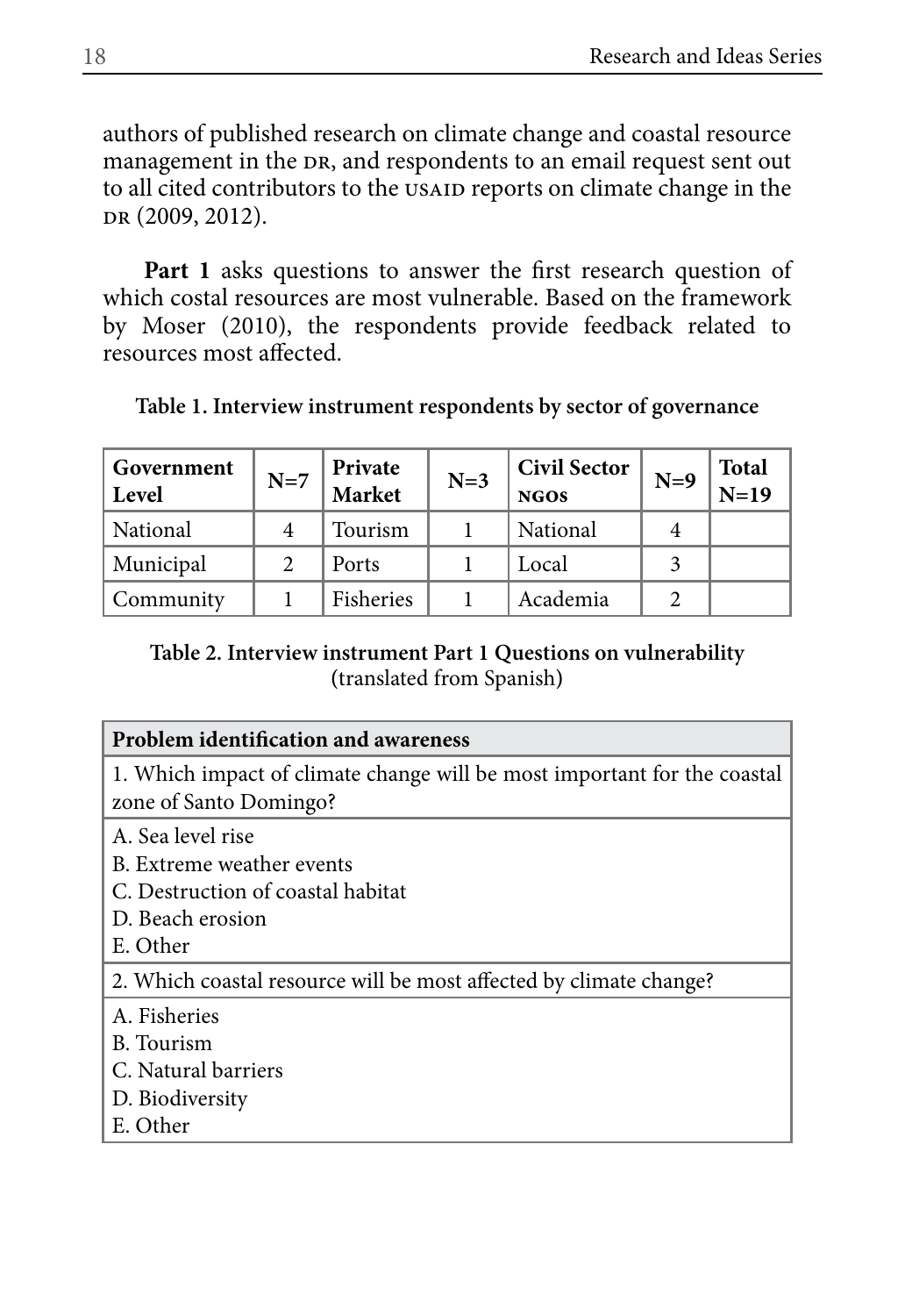3. Which is the most serious societal affect?

| A. Poverty<br>B. Health                                                                                                                                                                                                                                  |
|----------------------------------------------------------------------------------------------------------------------------------------------------------------------------------------------------------------------------------------------------------|
| C. Security                                                                                                                                                                                                                                              |
| D. Forced migration                                                                                                                                                                                                                                      |
| E. Other                                                                                                                                                                                                                                                 |
| <b>Information Gathering</b>                                                                                                                                                                                                                             |
| 4. What types of baseline studies have been conducted to inform climate<br>change planning? Has the planning process taken advantage of the research<br>to fill important gaps?                                                                          |
| A. No studies have been completed yet<br>B. Environmental impact studies for private industries<br>C. Complete assessment of coastal resources and interested socioeconomic<br>groups identified<br>D. Findings of studies have informed policy decision |
| Vulnerability Perception                                                                                                                                                                                                                                 |
| 5 A. From scale of 1 (most secure and resilient)-10 (most vulnerable and<br>at risk). What is your perception of exposure, sensitivity, and adaptive<br>capacity to forces and impacts?                                                                  |

## **Part 2-** Enabling Conditions

Respondents were asked 14 questions on several dimensions of each of the four Enabling Conditions that constitute the First Order of the ooo. Each question has four possible responses on the current status of the dimension of conditions in the local community. The LOICZ Guide recommends that the results should be expressed by ratings on the degree to which each 1st Order enabling condition is present, based on the researcher's evaluation of responses. Thus, each question has four possible responses on the current status of the status of conditions, in ordinal value from 0 score of no enabling conditions, to value of 3 that identify the outcomes of a successful planning phase for the successful long-term implementation of a plan of action. Tallying responses yields an ordinal score to rank the status of each condition overall. Responses to the interview results are coded in ordinal value, as follows: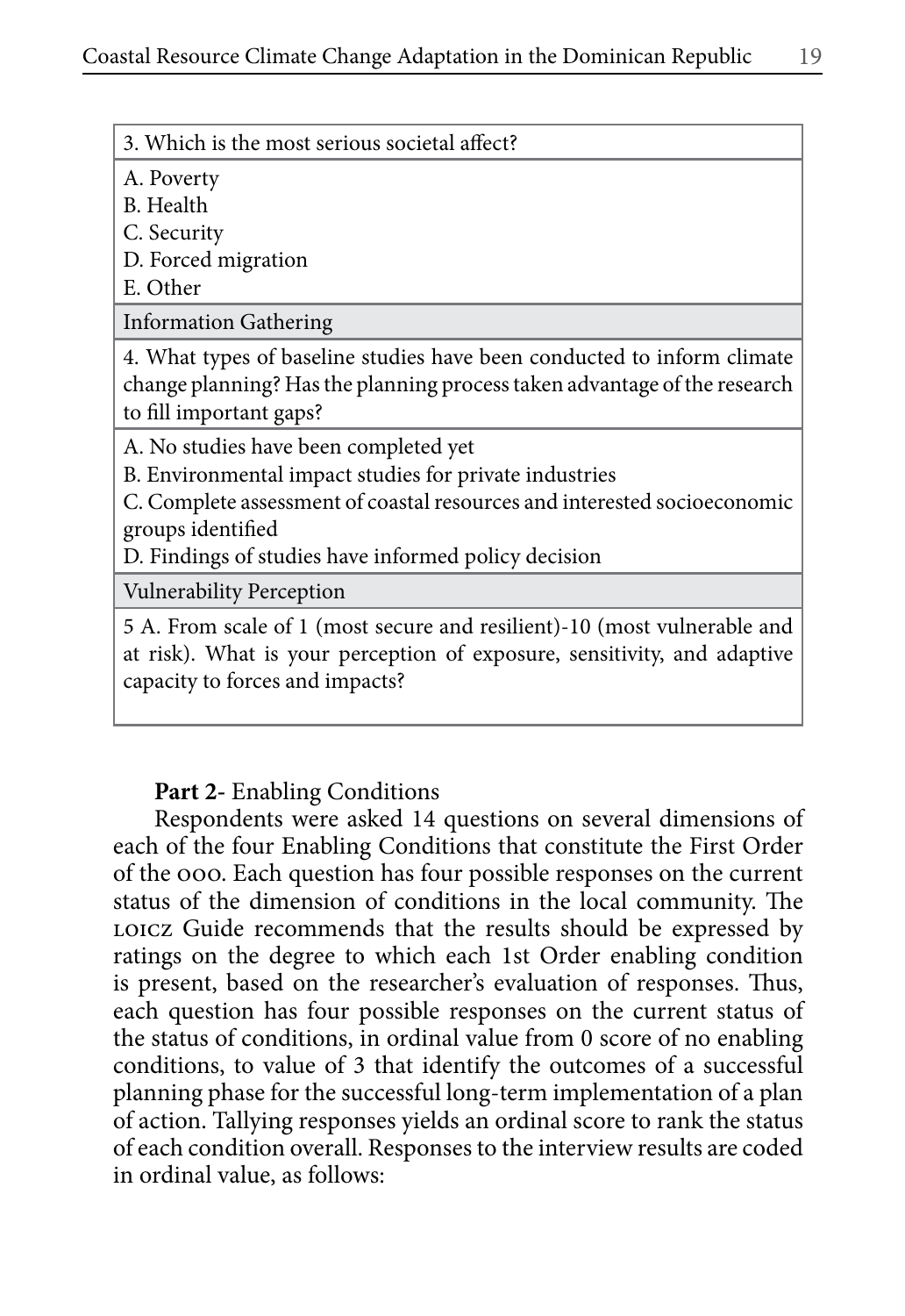- 0 Lacking conditions to plan a strategy for sustainability of coastal resources
- 1 Some evidence of conditions present, but only marginal
- 2 Significant progress made, but important criteria lacking
- 3 All conditions present to begin planning and implementing a strategy

Interview questions for each dimension of the four Enabling Conditions are in Table 2. The entire interview instrument with response options is located in the Appendix.

# **Table 3. Interview Instrument Part 2 Questions on Enabling Conditions (**translated from Spanish**)**

# **Constituencies**

1. Do the user groups who will be affected by adaptation planning actions understand and actively support its agenda?

2. How informed and supportive about the perceived causes and anticipated effects of CC are the stakeholders likely to be most affected?

3. What types of capacity building measures have been implemented?

4. What opportunities exist for stakeholder engagement to coordinate and share responsibility with decision-making?

## **Capacity**

5. What capacities for planning do relevant institutions have?

6. Have responsible institutions demonstrated ability to practice adaptive management?

7. Have pilot scale projects been implemented?

# **Commitment**

8. What authorities and financial resources have been committed to adaptation planning?

9. Which sectors are involved in planning process?

10. Is there a clear, long-term commitment from government to implement adaptation planning?

11. Which levels of governance are involved in planning process?

## **Goals**

12. Are their specific goals based on time and measurable goals?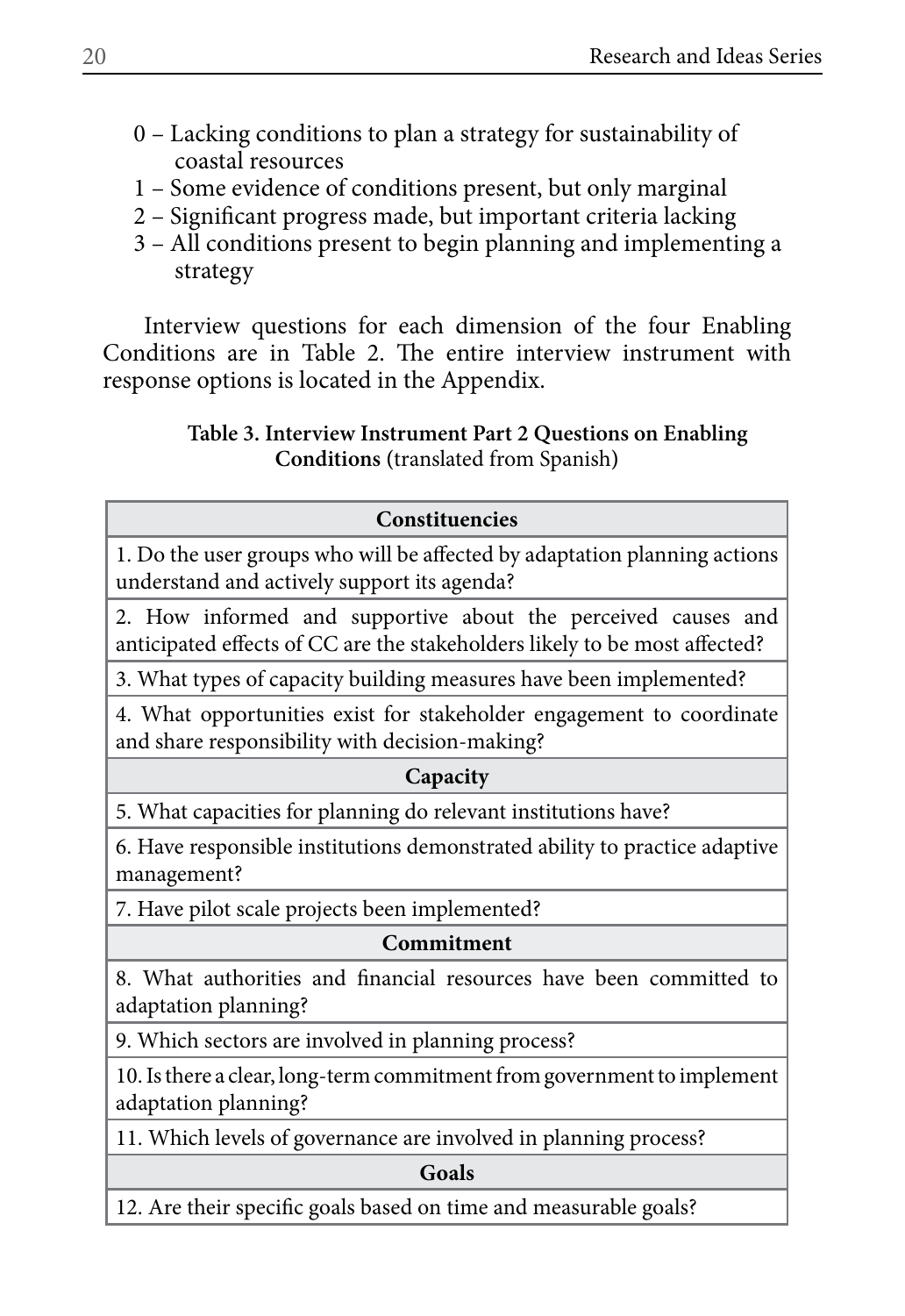| 13. On what criteria are goals considered? |                                                                         |  |
|--------------------------------------------|-------------------------------------------------------------------------|--|
|                                            | 14. How realistic do you consider the strategy of public climate change |  |

education can create changes in behavior?

The leading questions posed in the LOICZ Guide for a governance baseline are designed to prompt discussion and analysis, and provide a consistent structure for a full baseline. Questions aim to elicit insights on criteria that affect specific barriers to be overcome and opportunities that could be leveraged towards making progress in planning for adaptation. An informal discussion with each respondent helped to further understand gaps and opportunities in governance for climate change planning. These conversations gave detailed information on the sources of governance influencing coastal resource management, and which specific resources were most important. The findings on the sources of governance and coastal resources, informed by a literature review and interview responses follows in the next section on Findings.

## **IV. Findings**

This section provides the findings from the literature review and interviews and discusses which resources are most at risk, which source of governance leads adaptation planning, and what enabling conditions are in place for planning a strategy to address these vulnerabilities. Then, the results of the interview instrument providing the scoring on status of enabling conditions for First Order Outcomes are presented. Additional findings on previous coastal resource projects are provided for background context. A detailed analysis of an effective co-management arrangement of an NGO, Reef Check DR, is located in the Appendix as evidence of where Enabling Conditions are in place for adaptation planning.

## **Vulnerable Coastal Resources in the DR: Fisheries; Coastline; Seaports; Reefs**

The literature and interviews answered the first research question of the most vulnerable coastal resources: fisheries, coastal erosion, seaports, and coral reefs. Figure 3 shows respondents most identified reefs and seaports as the most vulnerable resources.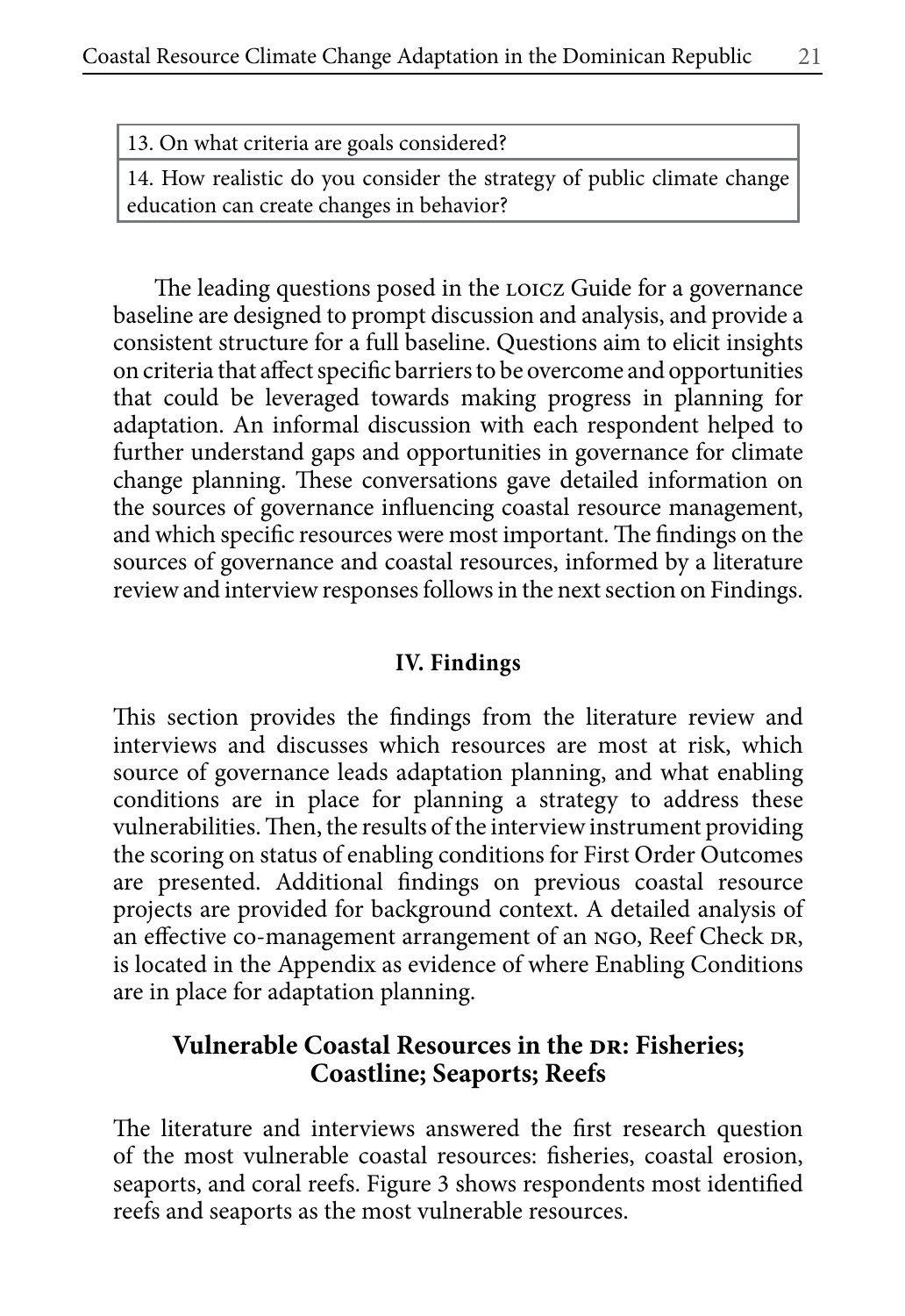

Figure 3. Resources Most Vulnerable

## **Fisheries**

Interviews and literature review identified fisheries in the DR as primarily artisanal fishers in small boats near shore, providing food for the local market. The industry has traditionally been open access, with minimal oversight to enforce any regulations and access to the fishery is unrestricted; i.e., the right to catch fish is free and open to all (OECD 2001). Open-access, common-pool resources, such as many fisheries often require some type of regulation of private access and use to avoid wasteful exploitation, however, most of the world's most important fisheries operate under what might best be termed regulated open access (Homans 1997).

Locally-conducted research by regional experts points to destructive practices such as overfishing that have driven down stocks and left fishers struggling to survive. The depletion of stocks and the destruction of fishery habitats in the DR are due to both anthropogenic and climate change stressors (Herrerra 2011, Carpenter 2008). Lack of management and the associated depleted stocks create poor socio-economic conditions for fishers. Interview respondents noted that fisheries are not a major economic factor and most stakeholders are "not solely engaged in fishing as their sole occupation." However, the wellbeing of these stakeholders in the fishing industry increases their vulnerability to increased challenges to their livelihood from climate change.

## **Coastline**

Economic impact from coastal tourism is a major driver for national economy (Torres 2008). Coastline on the property of resorts is being developed in unsustainable manners below the high water mark,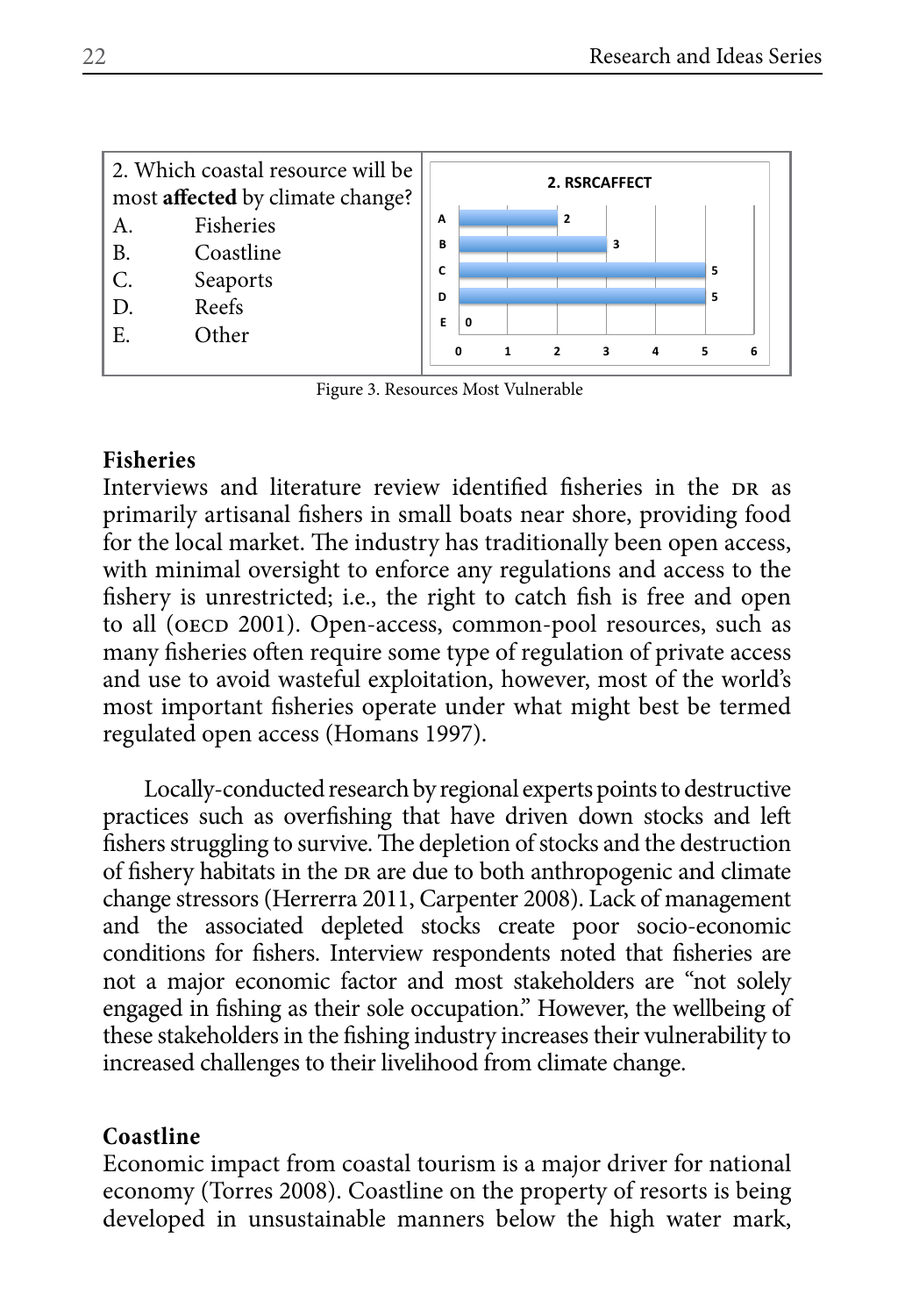increasingly vulnerable to erosion and storms. Respondents point to a lack of enforcement and education as the causes of destructive use of the coast, which is so valuable to the DR. Many stakeholders interviewed point to a lack of education that must be addressed to change the current destruction of the coasts. An interviewee described these educational initiatives to build awareness of improving conditions of the coastline as, "only short campaigns, never an institution that was solely responsible for protecting the coasts. The government can make a law to not destroy the beaches, but if there's no consequence when you throw litter, without a penalty, you will not witness a change in people's actions." The photo in Figure 4 is a typical example of the amount of refuse such as broken glass that covers most of the coastline on the city of sp.

Regarding the destructive development practices of beachfront hotels, one respondent cited the, "Private market has a high degree of profitability largely due to its limited oversight." This lack of enforcement provides an incentive for more maladaptive development practices, such as increasing investment in coastal infrastructure, eroding coastline and further degrading natural barriers. Interview respondents note that the limited oversight over the management of the coastline is due in large part to the agencies overseeing coastal resources and the tourism sector being grossly understaffed. One respondent discussed that "there is only one individual responsible for all oversight and implementation of laws, enforcement, for 40,000 hotel rooms, the busiest international airport in Caribbean, who doesn't have fuel to work on inspections, in this, the most economically important part of the country." Some of the actions undertaken by hotels on the coastline highlighted by interview respondents include building unregulated breakwaters that damage reefs, constructing



new developments too close to the sea, docking boats on beaches that destroy vegetation, and poor sanitation practices that pollute the coastal ecosystem.

Figure 4. Garbage strewn on sp coastline (Photo- Author)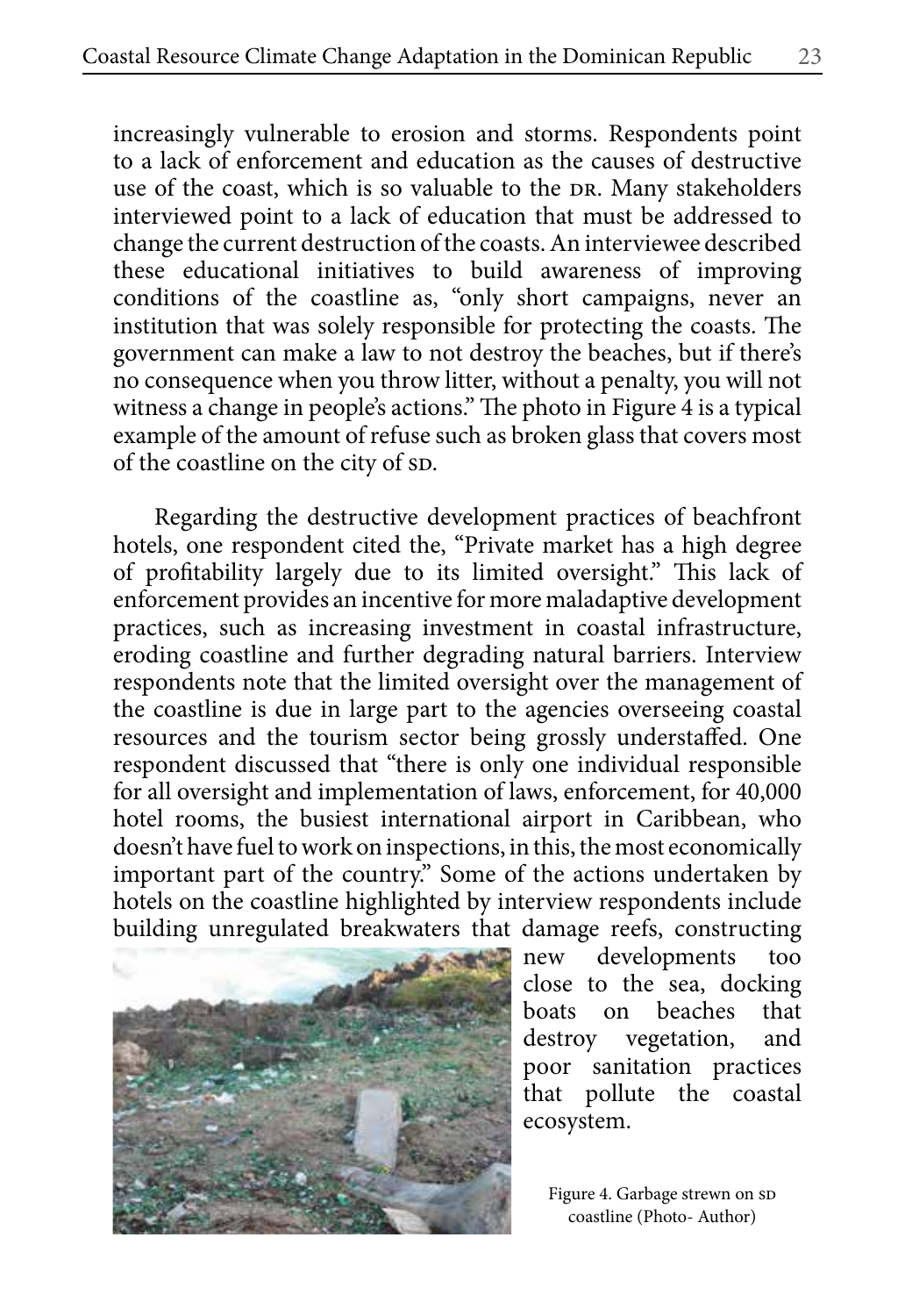## **Seaports**

Ports form a vital component of national and global economies, particularly in developing countries. The Port of Rio Haina is a public port operated and administered by the Autoridad Portuaria Dominicana (Dominicam Port Authority)<sup>5</sup>. Haina is the main port in the DR that handles 70% of the country's maritime cargo, and serves freighters, bulk carriers, tankers, and tugboats (Autoridad Portuaria Dominicana 2012). The port is critical infrastructure for the country and Caribbean neighbors, with operations inland on both sides of the river and proximity to the capitol city of Santo Domingo. Figure 5 is a photo of the breakwater of one port in sp close to sea level, which would be flooded by storm surge or sea level rise.



Figure 5. Seaport breakwater (Photo: Author)

According to interviewees, ports in sp are already feeling the effects of climate change. Interview respondents discussed how, despite the need for the shipping sector to plan with long-time horizons, there is currently no planning processes undertaken in seaports to begin recognizing vulnerability and set goals for adaptation planning. An interview respondent working directly with one of the ports remarked, "increased storm frequency and severity

<sup>5</sup> The Dominican Secretary of Environmental and Natural Resources identified Haina as a national point of significant concern in 2000. The port and industrial center has been called the "Dominican Chernobyl" as one of the ten most polluted places on the planet (The Blacksmith Institute 2006). An abandoned lead-acid battery smelting facility contaminates the local community from rainwater runoff that travels through the highly populated area and drains directly into the Bay of Haina downstream. According to the UN, over 90% of Haina's residents have elevated blood lead levels (Ibid.).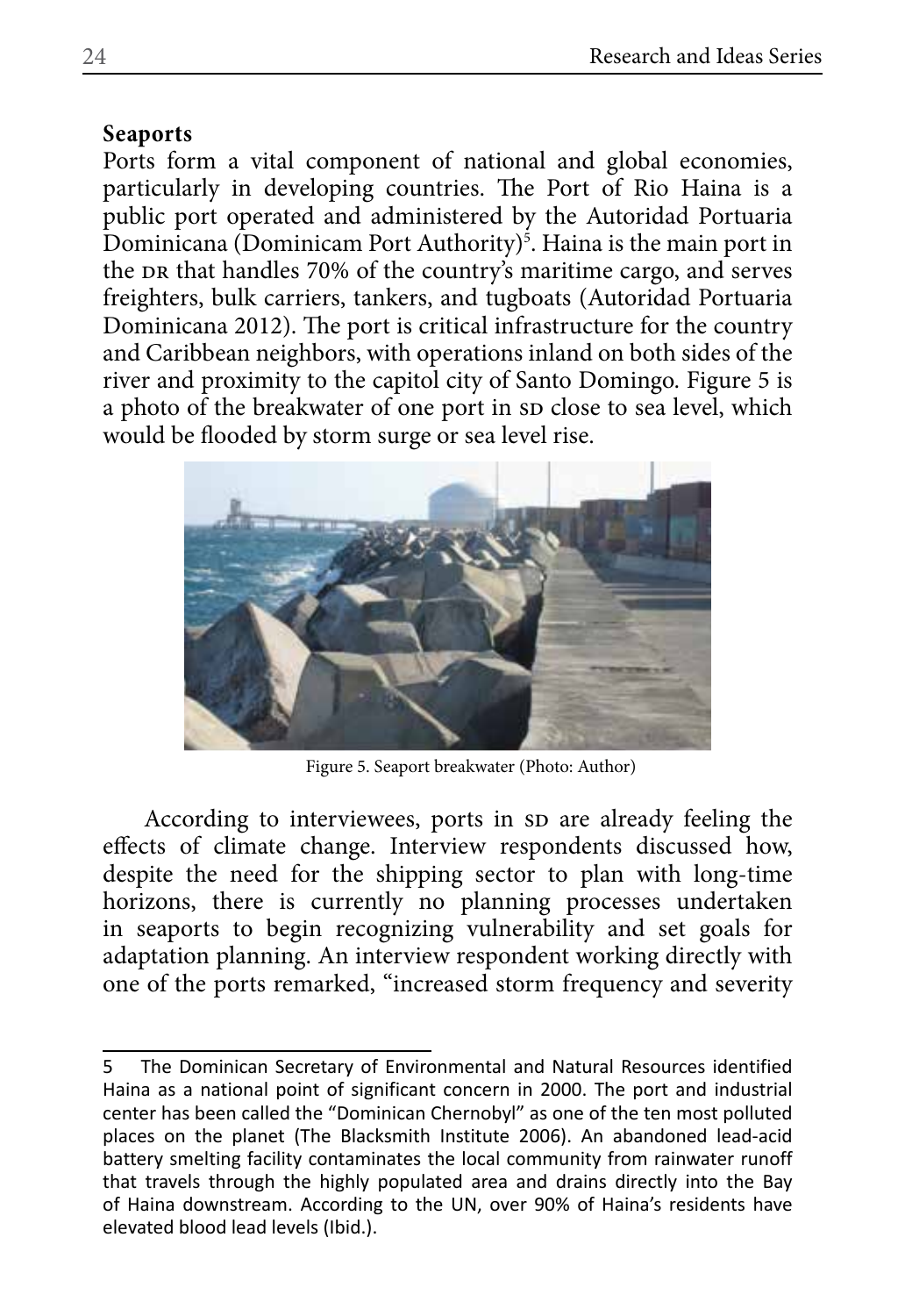bringing heavy rainfall and winds have negative effects on operations." In stormy conditions, "cranes cannot be operated above certain wind speed and rain hampers visibility of work, significantly slowing down productivity." Another interviewee noted, "in other countries ports are the strongest and most involved industry in the climate change dialog, but the port authority is weak and has limited data, only has resources to concentrate on security, *narco*, immigration, …new construction is not incorporating risk of sea level and storms surge." Other responses indicated that a privately operated port that regularly undertakes Environmental Impact Statements is trying to convince the government to undertake more rigorous research to provide ports with more information for climate change adaptation decisionmaking.

#### **Reefs**

Coral reefs are critical for fisheries, tourism, and natural barriers protecting sp from climate change impacts of coastal erosion and storm surge. The loss of reefs and their associated ecosystem services can result in significant economic impact due to increased climate change vulnerability (McLeod 2009).

Broad consensus among interview respondents noted reefs as the most significant coastal resource needing improved governance to plan for climate change adaptation. The reefs of sp are currently highly degraded due to ocean acidity, and destructive fishing and tourist practices (Torres 2010). The decline and loss of coral reefs have significant social, cultural, economic, and ecological impacts on people and communities, particularly for sp residents highly dependent on the reef for food security and livelihoods from tourism.

Interviewees stated that government officials, "don't understand that the reefs are very important, and think it is easier to engineer a project than conserve natural barriers, especially since there is a lot of money for contracts in engineering projects." Another respondent noted there is a "Lack of vision, more is needed from the people who value the ecosystems, the general public needs to understand their level of resilience depends on the resilience of the ecosystem."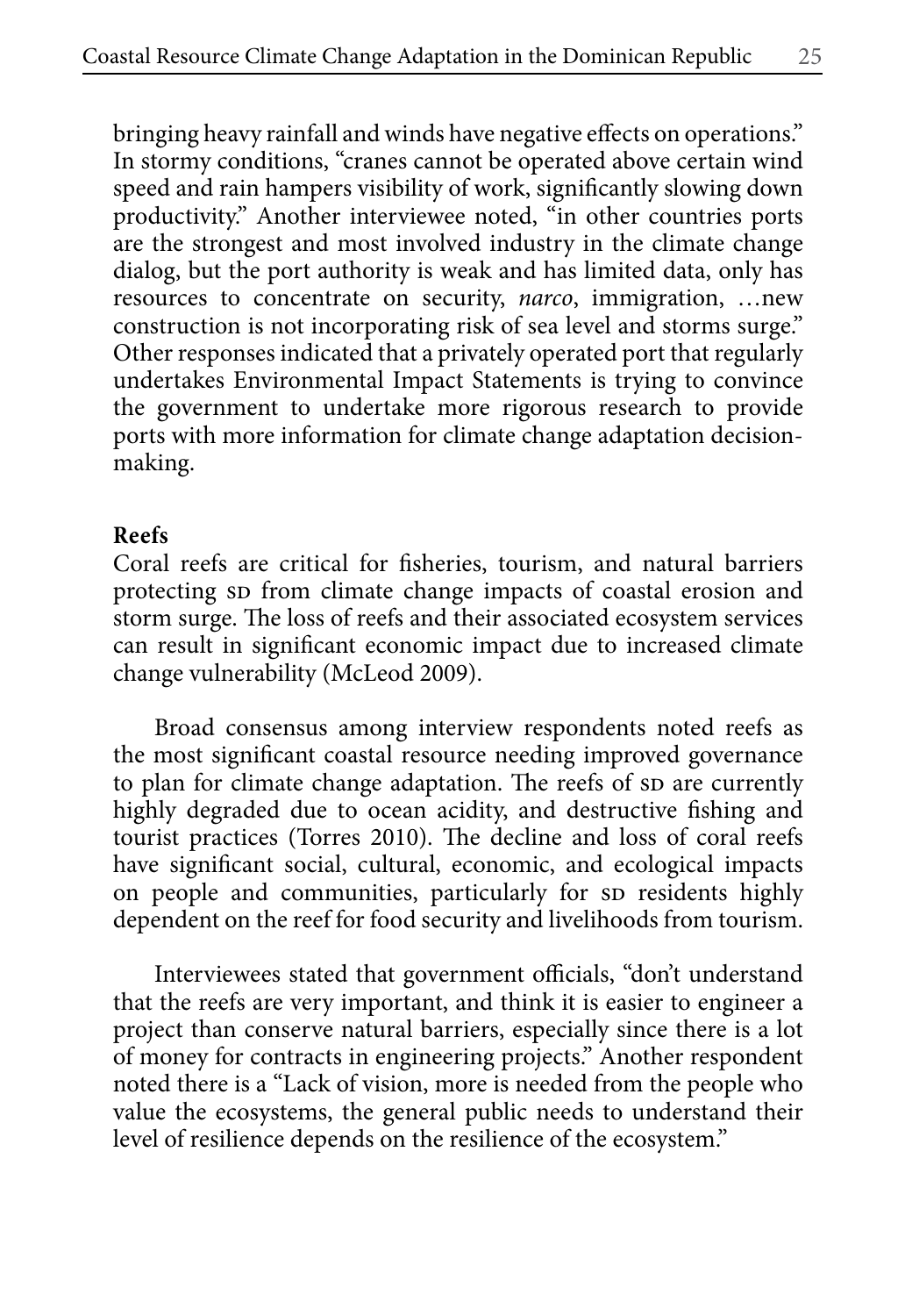# **Sources of Governance: Government; Civil Society; Markets**

The next question analyzed which source of governance currently leads in shaping responses to climate change in the Dominican Republic. As discussed above, the sources of coastal governance that drive behaviors of resource use are government, civil society, and the private market. These sources of governance define the rules that affect the conditions and use of coastal resources in sp and set the stage within which adaptation planning occurs. Figure 6 shows that the majority of respondents perceive the national government as the source of governance leading adaptation planning.



Figure 6. Interview Responses to sources of governance leading planning

# **Government: National; Regional; Local**

## **National**

The central government of the DR has made climate change adaptation planning a focus of the national development strategy (Estrategia Nacional Desarollo 2030) and in the new Constitution approved in 2010. The focus has mostly been at the national level with international regimes, such as Intergovernmental Panel on Climate Change (ipcc) and United Nations. The country recently commissioned several adaptation planning programs conducted by ngos, including the Dominican Institute for International Development and The Nature Conservancy. Data on stakeholder perception of vulnerability by a nationwide Gallup poll found considerable public concern for the impacts climate change, but marginal awareness of factors causing climate change (Gallup Dominicana 2012).

The DR has facilitated the Kyoto Protocol recommendation for developing countries to create national agencies that focus on climate change (CNCCMDL 2012). This newly institutionalized federal agency,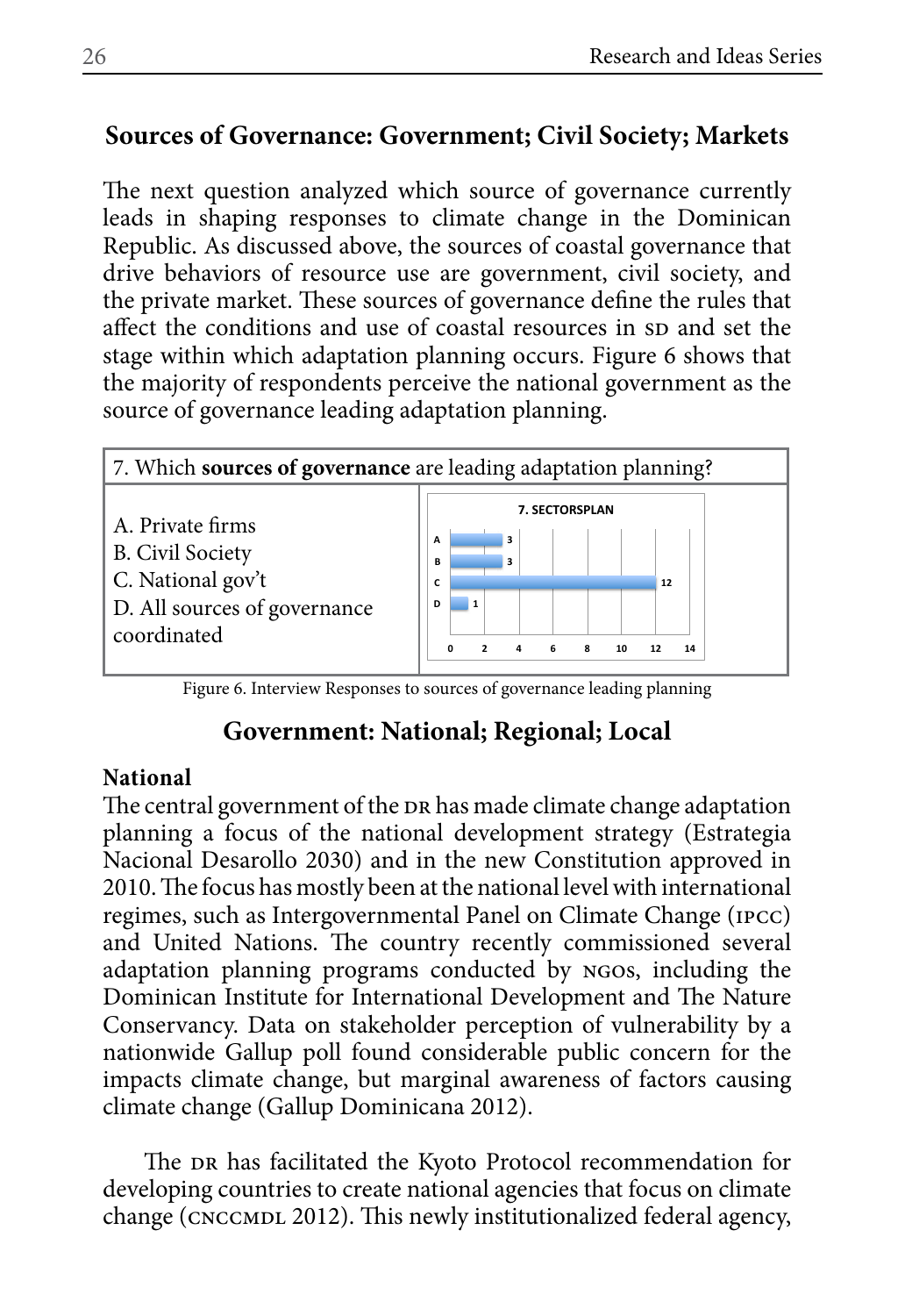National Council for Climate Change and Clean Development Mechanism (CNCCMDL) is spearheading adaptation planning. There was stakeholder agreement amongst those interviewed that the cnccmdl, or *Consejo*, is a well-respected and effective agency that is the country's greatest asset in the process of adaptation planning. Interviewees agreed that the CNCCMDL exists under a very complicated institutional arrangement. A major concern expressed by several interviewees was the lack of sufficient authority for the CNCCMDL to realize its potential as a rallying force driving adaptation planning. There were varying descriptions by respondents on the institutional arrangement of the *Consejo*. Several respondents noted that institution was nested within the Ministry of Environment. However, a key stakeholder closely involved stated that, "the CNCCMDL is nested under the President's Office who is the official President of the Council. The Ministry of Environment is in fact a member of the Council, however the Council has no authority to rule over the Ministry, since the Council was created by a Presidential Decree and the Ministry by a Law from Congress, which is more legally binding." One respondent described this arrangement as "based on a decree that can be removed like it never existed, by the president's signature." Several discussed how this decree is "in contradiction with a law dealing with international relations, since the representative of the Ministry of Environment must deal with international conventions on climate change matters." But, a respondent who explained the Environment Law 64-00 noted, "the law doesn't mention climate change in any article, it gives authority to the Ministry to rule on international environmental conventions, but it can be argued that climate change is no longer categorized an environmental issue per se, in many way it is more a development issue (the UNFCCC recently invited Ministries of Finance to assume climate change responsibilities). So legally there is a vacuum on this regard."

Respondents discussed that "The Consejo (CNCCMDL) should be a ministry, other countries like Jamaica realize the importance of a ministry dedicated to climate change. All ministries put their own specialty into climate change concerns, but since it's new, the old fashioned ministries are doing business as usual." Another remarked that, "they don't understand that climate change is not just an environmental problem, it is something that is very much on its own and affects all aspects of our society, our energy, transportation,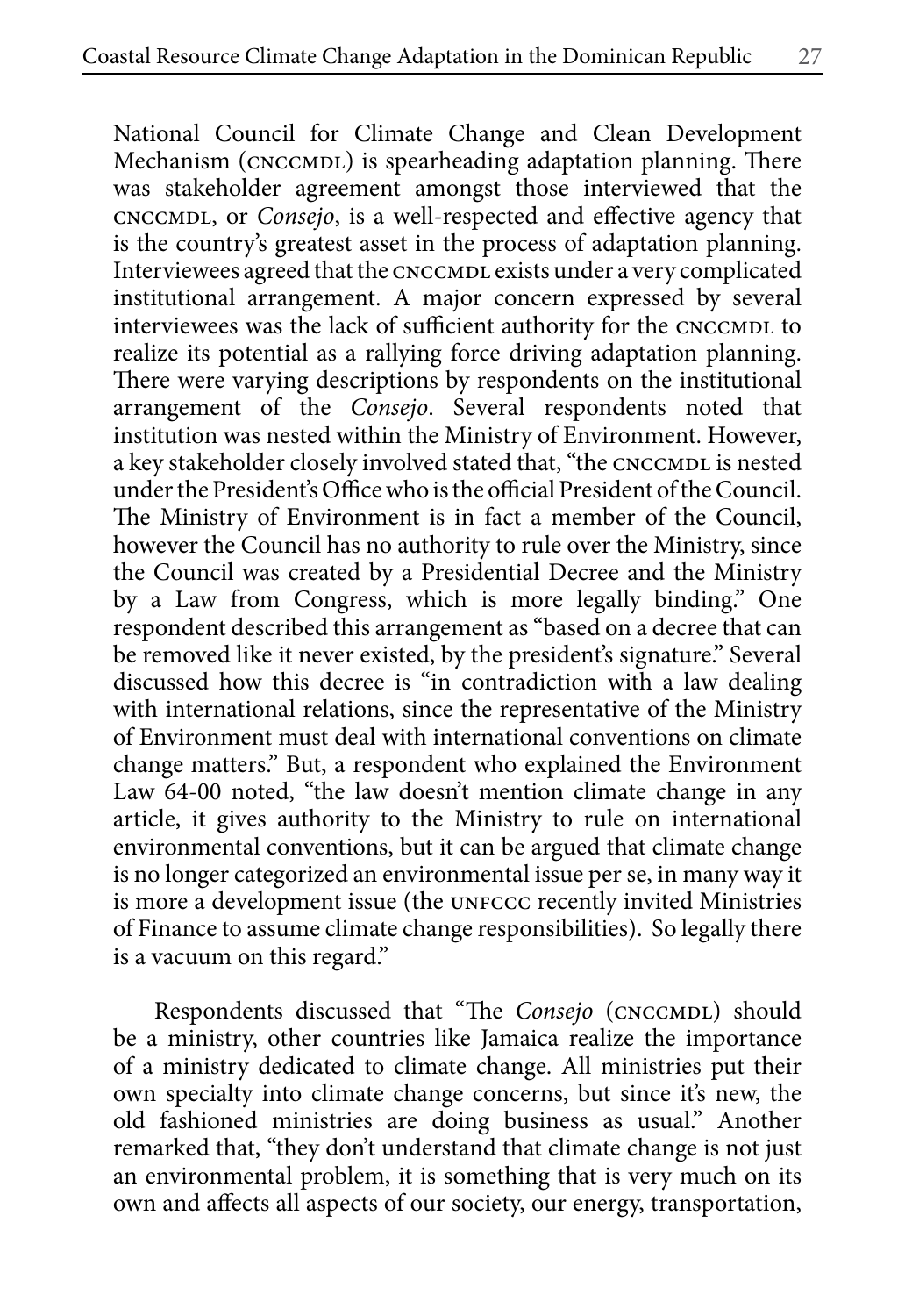health, we need one specialized ministry with clear skills to approach this phenomenon threatening Dominicans." Another respondent noted that, given the lack of coordination between national ministries, "The CNCCDML would be stronger and more successful if it were independent and could produce projects at all levels of the country, and collaborate with other ministries such as education to create bold new strategies. They (CNCCMDL) don't get much funding since all the taxes go straight up to top, but they don't need to be dependent on the president, they do such great work that they attract a lot of international funding and support for their work from outside the federal government." Another example of funding issues was raised when a respondent noted, "the Ministry of Environment often does not have funding to attend international conferences, but the *Consejo*  is more diligent at getting funding to attend. Ministers are huge and slow, but the *Consejo* is very nimble and can get fast results, which international donors want." Another respondent noted that Consejo collaborates very effectively with the Ministry of Education, and is already working on educational projects regarding sustainable coastal development.

The CNCCMDL has already launched several pilot projects, including a campaign to train schoolteachers to deliver a climate change curriculum (un cc: Learn 2012). Overall, the majority of respondents were very optimistic about this initiative. All respondents agreed that "education is the solution" to adapting to climate change. However, some respondents from academia stated the initiative is "not sufficient to inform students to confront challenges of adaptation", since it is primarily a science-based curriculum on the causes of climate change, not giving students enough information to take action and make needed changes. There was also a comment on some "factual flaws in the curriculum being disseminated about the distinction between CO2 emissions and the hole in the ozone layer." But others working closely on the issue stated the education program designed in coordination with unesco devotes more than half of the program to local actions, including how to make risk maps and more local advocacy topics, noting, "There are already cases of students taking action, concretely in the coastal province of Puerto Plata. In fact it's weakness in a recent evaluation is that it needs more scientific theoretical content."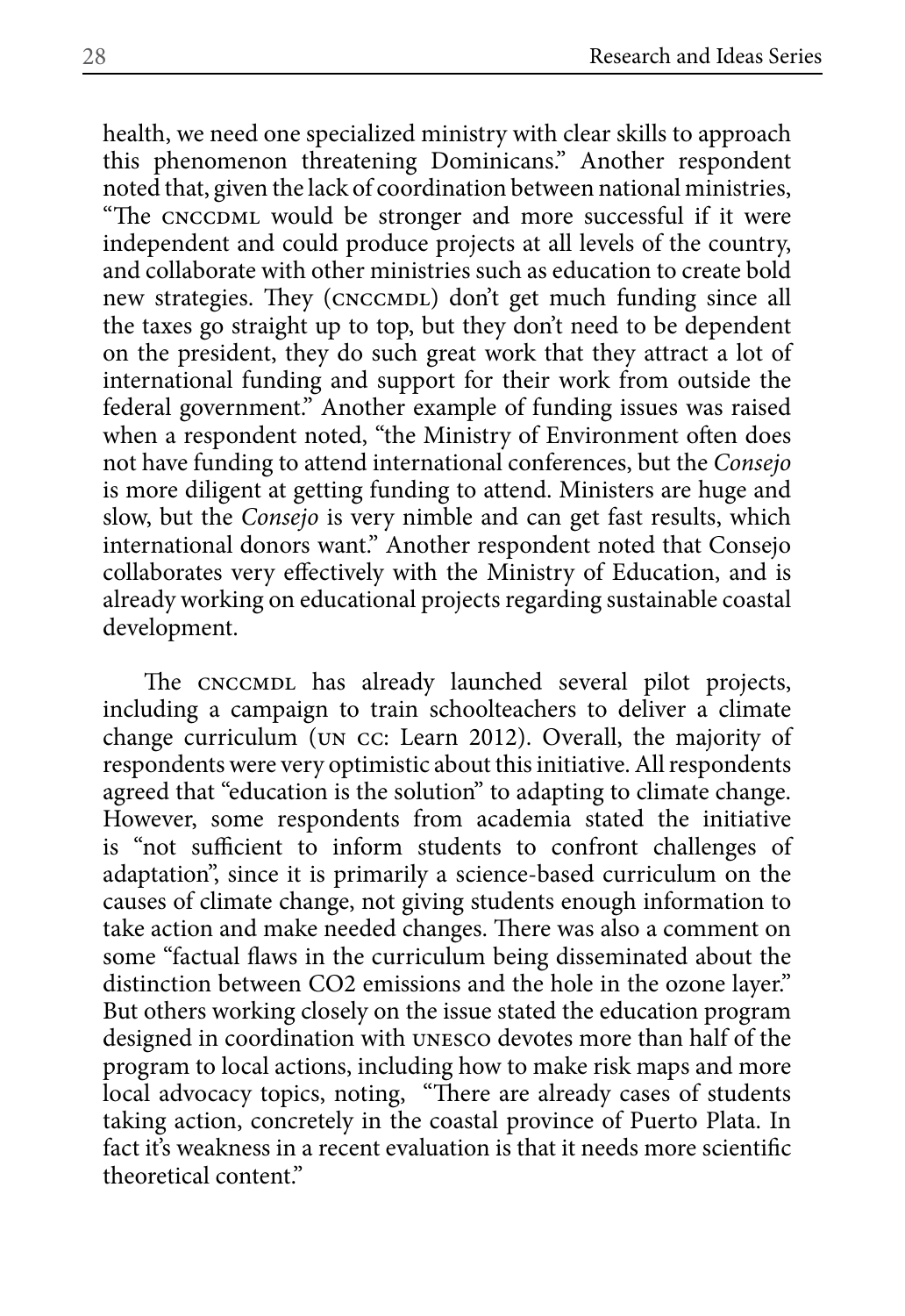Literature and interviews indicate the very limited role of municipal government authorities in managing coastal resources. Interview results support claims that municipal government bodies are lacking financial resources and authority. However, despite weak regional governance throughout the country, the four Santo Domingo Municipalities, especially the National District, do receive significant resources and "have proven to exert authority, and over the last two years the Municipality of the National District has recovered the degraded coastal area of Guibia in the heart of the city." These bodies play a marginal role as source of governance for resource management, since they cannot affect policy from the national level, nor effectively enforce sustainable use at the local level. Interview respondents discussed marginal coordination between the national government and lower levels of governance. They also mentioned many of the challenges the government currently faces, such as services to remove garbage, heavy transit congestion, crime and violence, poor health of citizens, and lack of consistent electricity as problems taking precedent over climate change. They suggested that the massive investments required to facilitate climate change adaptation are not within the means of municipal government. While many adaptation plans have begun to take shape, multiple respondents stated these policies "have stayed at the ministry level and have yet to be implemented." Respondents noted, "Tax revenue goes directly to the national government, leaving municipalities with nothing." Many interviewees cited issues with regional garbage collection as an example of the inefficacy of regional and municipal governments. Noting, for example, "they can't even handle garbage pickup, how could they take on climate change?"

#### **Local**

Identifying criteria from the community level through stakeholder involvement results in legitimacy, community relevant processes, information from multiple sources, and the engagement of decisionmakers (Smit et al. 2006). Integrating local conditions such as livelihoods into the analysis identifies potential future exposures and sensitivities, and measures through which the community will implement adaptation planning. Research shows that co-management of coastal resources, local communities share authority with the central government on natural resource management, offers synergies between the state and social groups where coastal resource use is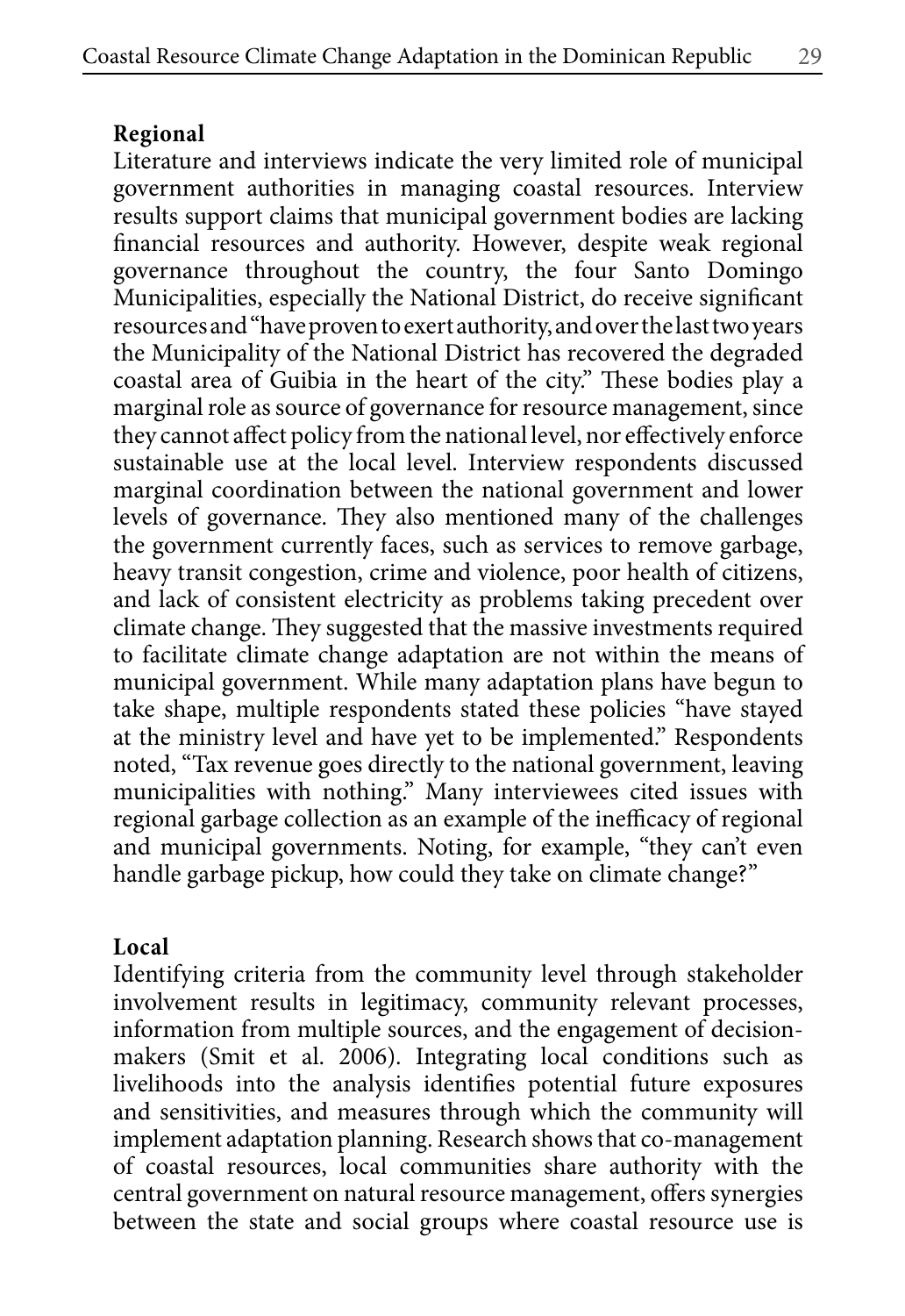more sustainable (Pomerory and Berkes 1997; McCay and Jentoft 1996; Berkes 2002). Research also points to the importance of local traditions allowing governance to legitimately modify behavior that improves social and ecological conditions.

In terms of the conditions of the local sp district, many respondents commented on the poverty and lack of education present in the community. Impoverished communities occupy informal settlements around the River Ozama in temporary shelters with dirt floors and no utilities. Residents inhabiting the area are routinely exposed to storm damage, and flooding, likely to increase with climate change. There have been efforts to relocate these populations, but most respondents stated, "the government kicks the local out, but then they always return, they have nowhere else to go." A respondent noted that, "We always talk about what would be the impact on Ozama, but we have never done the modeling to understand just how bad the flooding would actually be." A key stakeholder on the matter confirmed the current government is addressing this problem by making one of its flagship projects the relocation of vulnerable sections of the Ozama population.

#### **Civil Society & ngo's**

Several non-governmental organizations (ngos) are taking the lead with initiative in climate change adaptation planning. Most actions include building awareness and resiliency. Primary civil society stakeholders are international NGO The Nature Conservancy (TNC), local NGO the International Institute for Dominican Development (IDDI), and universities such as the National Institute for Technology (intec), and the *Fundación Sur Futuro* which is the only official observer at UNFCCC, which has developed or participated in many relevant national climate initiatives. Respondents stated the ngos had more expertise than the government, "the non-profits and universities understand what's going on more than the government, but they don't fund them (the NGOs) to do the important work."

These civil society actors employ strategic communication to share analysis and break results down to make them accessible to the general public. One clear example is an awareness campaign delivered by TNC, IDDI and the United States Agency for International Development (USAID). This campaign disseminated posters with a slogan that translates in English to, "The climate keeps changing…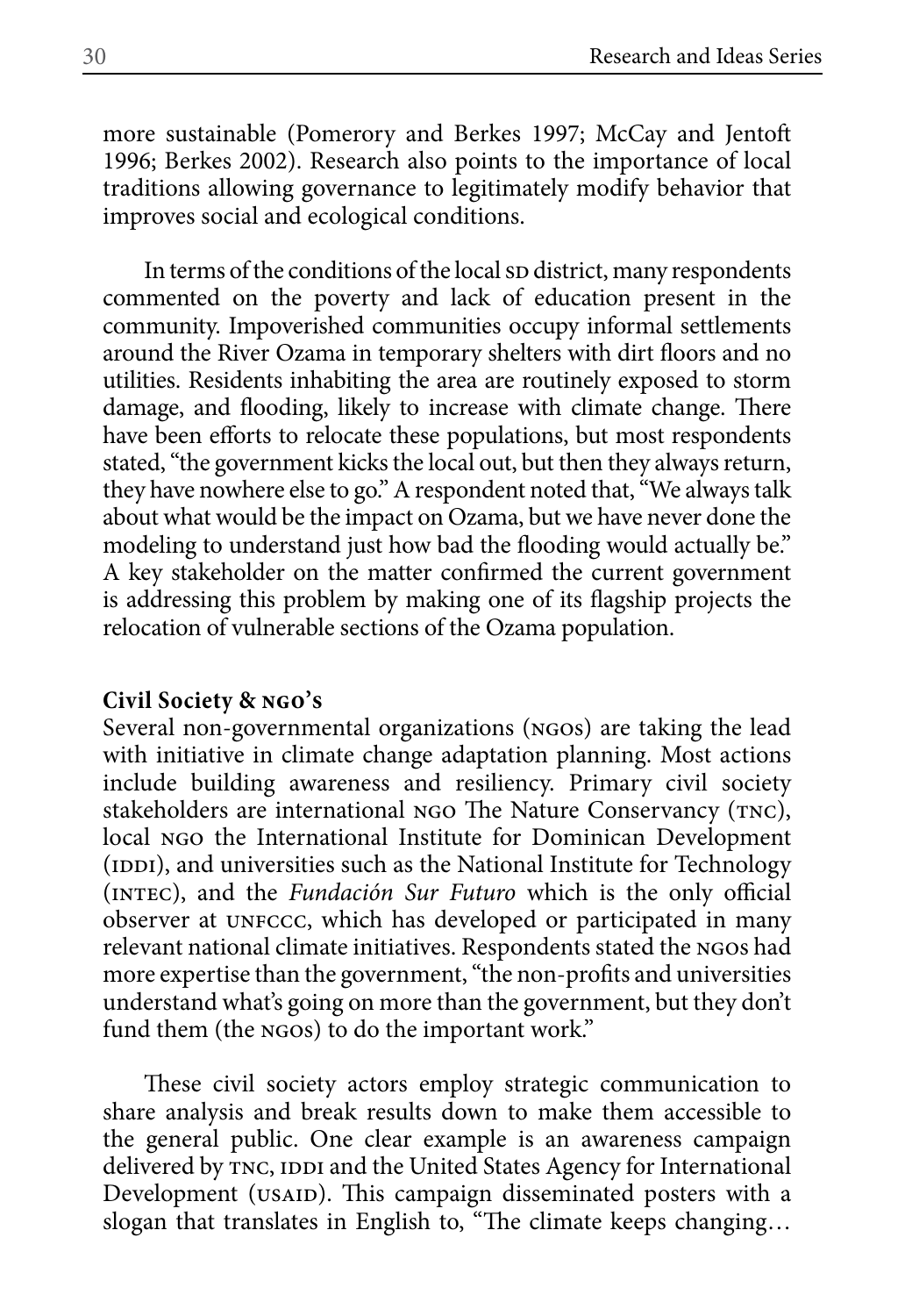We can't keep waiting." These posters highlighted various impacts already affecting the country, including lack of potable drinking water and drastic temperature changes damaging agriculture. Respondents were widely supportive of the work of these ngos, but noted, "They are very effective, but do not have adequate funding." A detailed analysis of an example of successful local management coordinated by a community ngo in a section below reveals strong potential for preserving highly valuable coral resources through co-management, promoting alternative livelihoods for local economies, and granting enforcement authority to local actors.

### **Private Market**

All respondents cited the beachfront resort hotels in the coastal communities of Boca Chica and Juan Dolio<sup>6</sup> are the most significant stakeholders leading private market governance for coastal resources in sp. Figure 7 displays the disproportionate size of the tourism industry for the country' revenue.



Figure 7. Tourism % GDP (CIA World Fact Book 2012)

Interviews with four resort stakeholders with management authority found marginal concern for climate change as an action item for their firms. Interviewees indicated that the growth trends in the sector demonstrated by future development plans do not take into account impacts from coastal erosion of beaches, and infrastructure losses from flooding and storm surge major challenges (Bueno 2007). The only climate-related concern found in the interviews was the increasing scarcity of potable water. No respondents had knowledge of any long-term adaptation strategies in place for modifying costal

<sup>6</sup> Juan Dolio is technically in another Province, San Pedro de Macoris.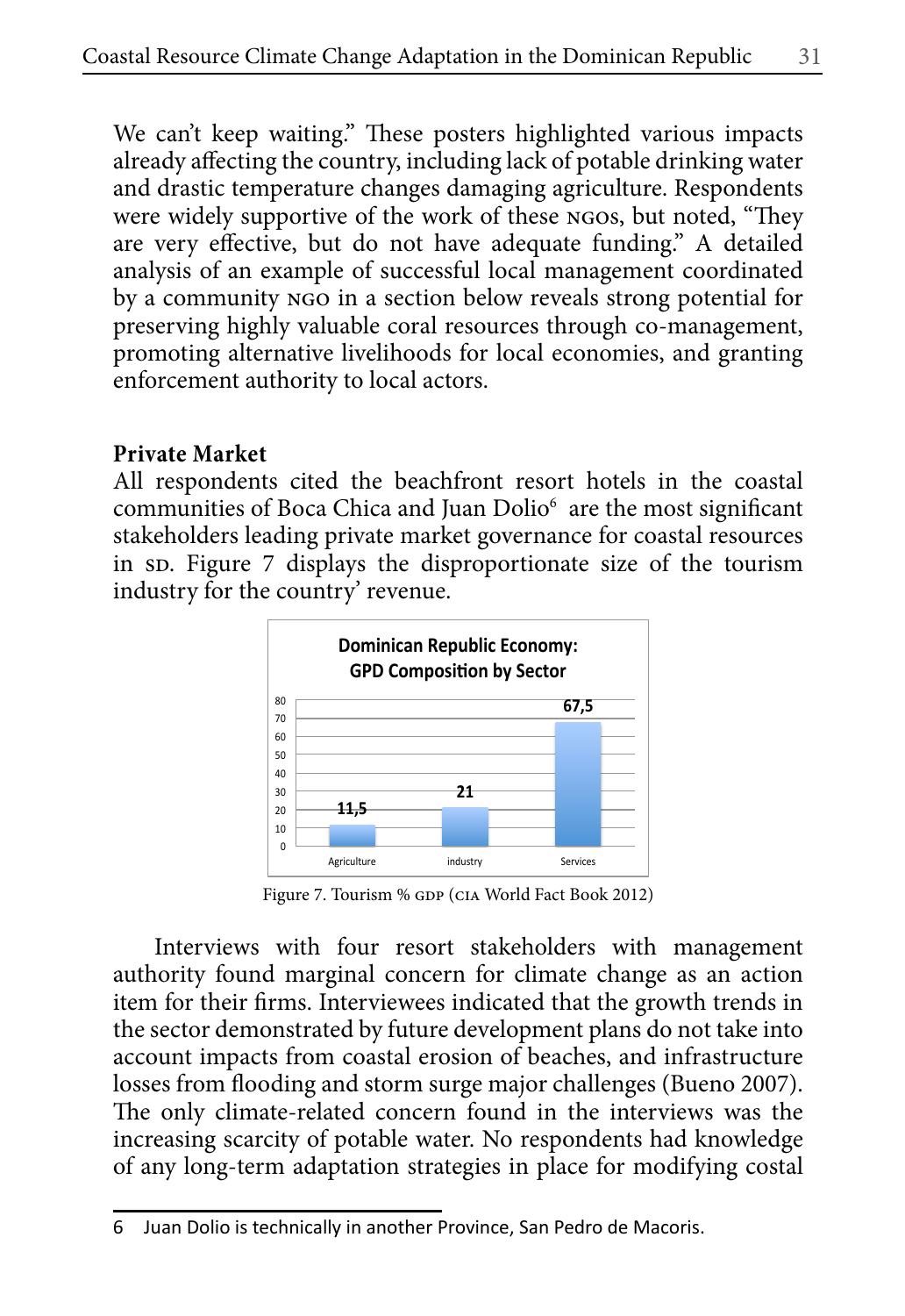development in anticipation of increased storms, coastal erosion or sea level rise. Many respondents noted that coastal development "continues below the high water mark", and there is seemingly "no regulation." A manager of a resort listed several poor practices including, "breakwaters are being built too close to shore having negative impacts on reefs, and they are docking boats on the beach that damages the vegetation." Several respondents remarked there is little incentive for hotels to make adaptation investments, since "there is currently a steady tourism market, so no reason to stop building on the coast when it is so profitable."

There was evidence of some proactive measures taken by hotels that had immediate economic benefit. For example, a respondent discussed how "private industry decisions are based on economics, so the tourism industry has begun replanting mangroves after cutting them down for the past 20-30 years. They realize now they need natural barriers to protect their investments. The mentality used to be 'closer to the sea the better' despite the law of only allowing development 60m from sea. But now they are voluntarily moving back, not because of the law, but because bankers demand hotels protect assets as lenders realize the climate is changing.

#### **Enabling Conditions**

The following section examines the interview instrument results on the current state of First Order Outcomes to answer the research question of "what enabling conditions are barriers and opportunities for climate change adaptation planning in sp." As suggested by the LOICZ Guide, results are expressed as ratings of the degree to which each 1st Order enabling condition is present. Each question has four possible responses on the current status of the status of conditions, in ordinal value from 0 score of no enabling conditions, to value of 3 that identify the outcomes of a planning phase for the successful long-term implementation of a plan of action. The total number listed before breaking down each question is the score for the total points received out of the total possible. Tallying responses yields an ordinal score to rank the status of each condition overall. The notes from respondents associated with the numerical ratings are useful to further understand gaps and opportunities in governance for climate change planning.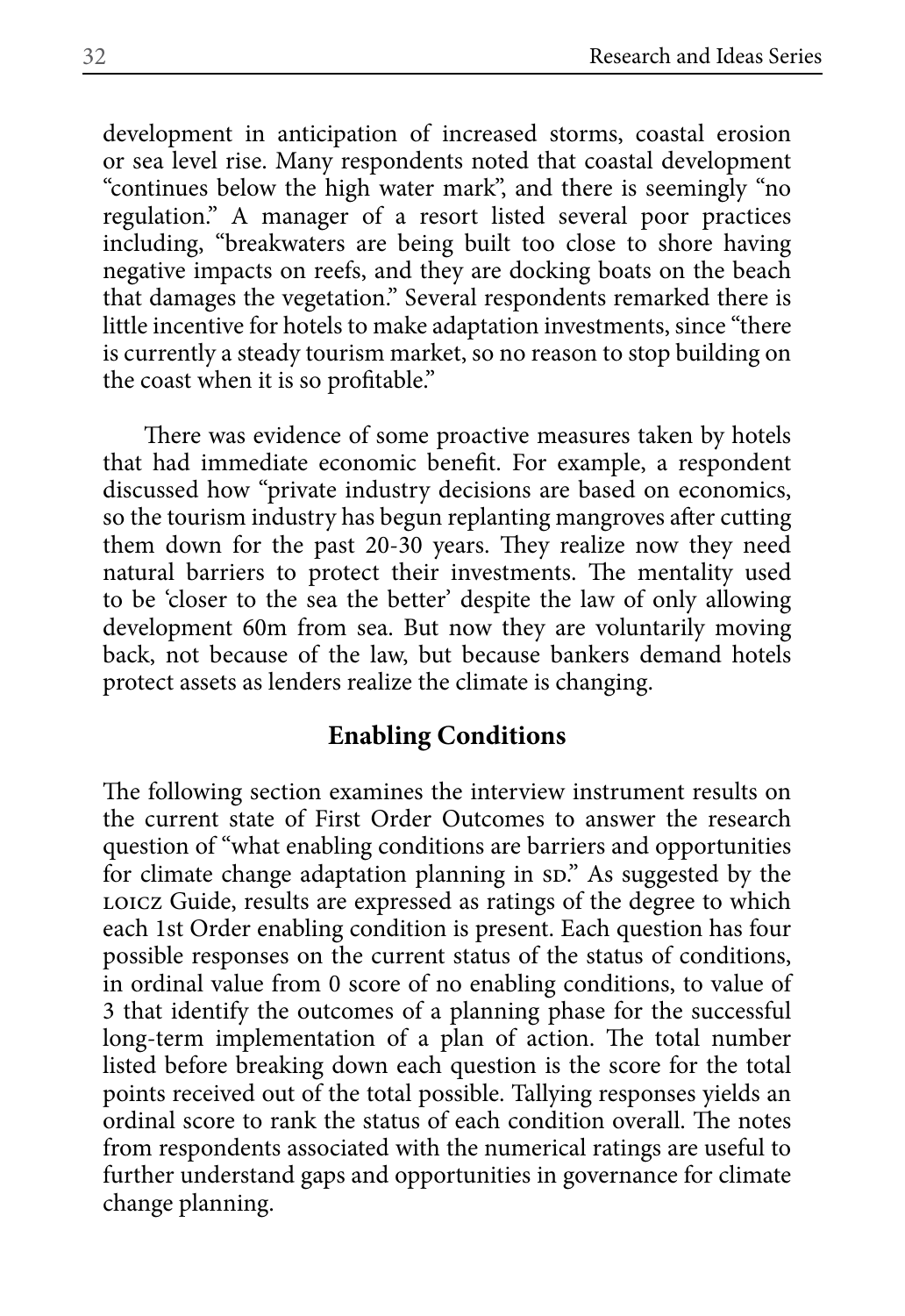I. Commitment: **Total 5/12** All sources of governance display concern, various outputs are taking place, but not creating any real change. Results suggest that there is a great need to synthesize in coordinated effort.

- 1) Authority & Financing: **1/3** Low priority area in relation to more significant coastal resource problems, namely garbage collection and unregulated tourism infrastructure development are most noted issues.
- 2) Sectors Engaged: **2/3** No coordination between gov't, markets and ngos, each working separately. No incentive for tourism sector to invest in adaptation projects while no impacts being experienced, yet. National NGO IDDI concerned with urban poor.
- 3) Long Term: **1/3** Many policies with long time horizons, but no funding allocated.
- 4) Levels Engaged: **1/3** No coordination, most action taking place at national level, not interrelated with regional or local initiatives. Local communities dependent on self-generating initiatives with limited resources and capacities.

II. Capacity: Total **1/9** Capabilities are present, not a matter of ability, issue is in coordination and making necessary changes to institutionalized processes. Figure 8 shows the Enabling Condition of Capacity of local institutions having the technical skills and resources available to plan for adaptation as the greatest opportunity for addressing vulnerabilities.



Figure 8. Interview response: Enabling condition- Capacity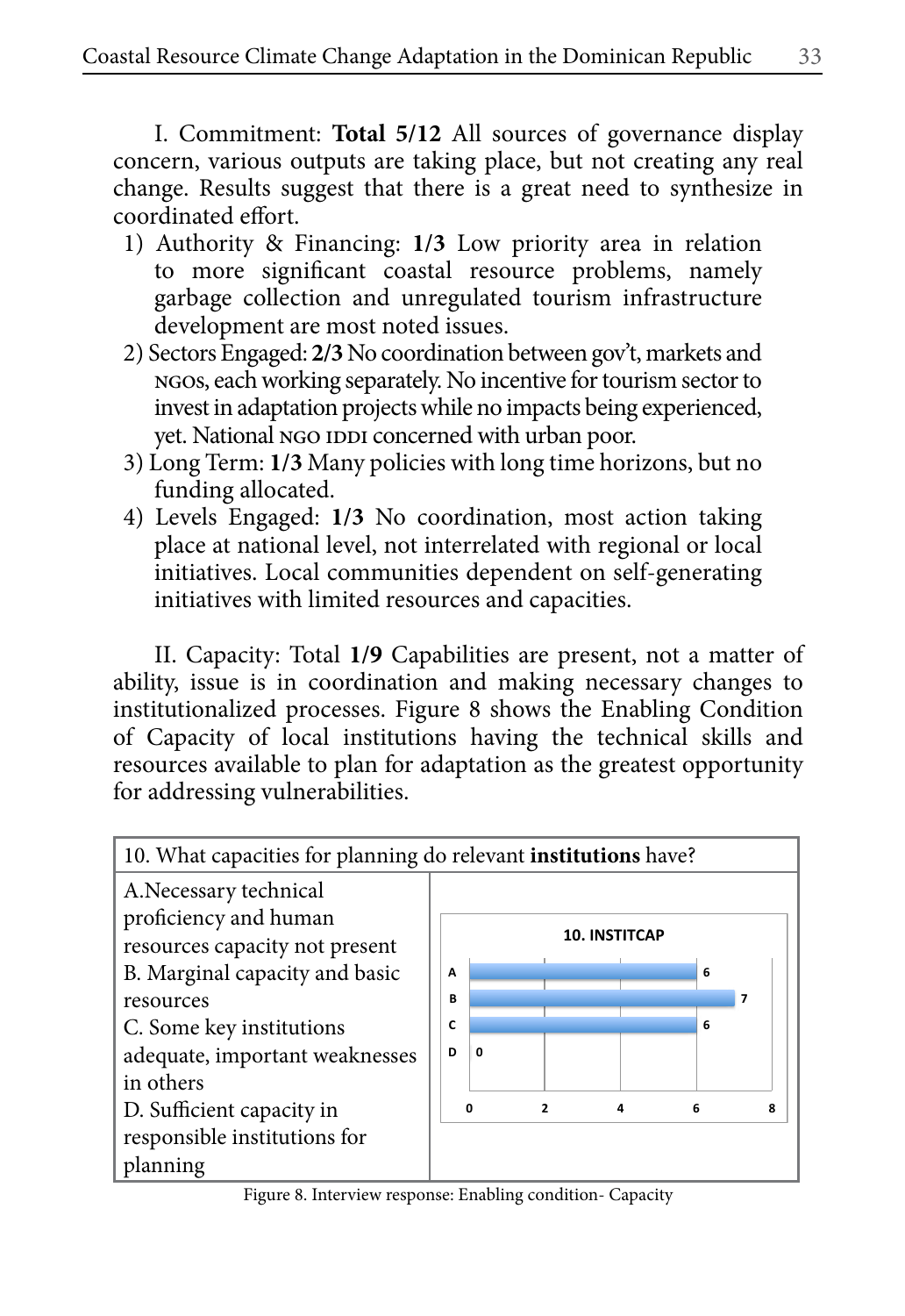- 1) Institutions: 1/3 CNCCMDL has capacity and support to be change-agent. Perhaps the greatest barrier to adaptation planning is the mandate that created the Council constrains its authority under the Ministry of Environment.
- 2) Adaptive Management: 0/3 Only marginal evidence of any significant institutions evolving in response to changing conditions of ecosystem. The greatest barrier is the ability, or will, of national government agencies to coordinate with local sources of governance, primarily ngos and local governments.
- 3) Pilot Projects: 0/3 Limited pilot projects, most notable is co-management of RC project in La Caleta. Project includes cooperation and mandated authority from national government for local stakeholders and ngo to manage resources, vital to livelihoods of fishermen, tourism resources of coral sands, and a vital natural barrier protecting from impacts of climate change, should serve as national model.

III. Constituencies: **Total 0/12** Stakeholder socioeconomic conditions must be principal priority. Critical gaps in stakeholder awareness to engage effectively with cc adaptation planning.

- 4) Understanding & Support: **0/3** Important gap in urban poor, highly vulnerable living in informal settlements exposed to increased flooding risk, absent from planning process.
- 5) Informed: 0/3 Minimal public awareness, interview results find lack of confidence in level of government decisionmakers' knowledge on cc science.
- 6) Capacity Building: **0/3** Only capacity building measures undertaken by ngos and academia, principally iddi water awareness campaign. CNCCMDL plan to train teachers for widespread public education campaign underway.
- 7) Coordination: **0/3** One of most significant barriers, lack of capabilities to engage in meaningful coordination, both inter-institutional information sharing, and engaging with stakeholders in planning processes.
- 8) Well-being: **0/3** Consistent findings that populations likely to be most affected by cc are poorly educated and in poverty.

IV. Goals: Total **0/9** Most significant of all enabling conditions lacking. Some planning is based on medium-length time frames (15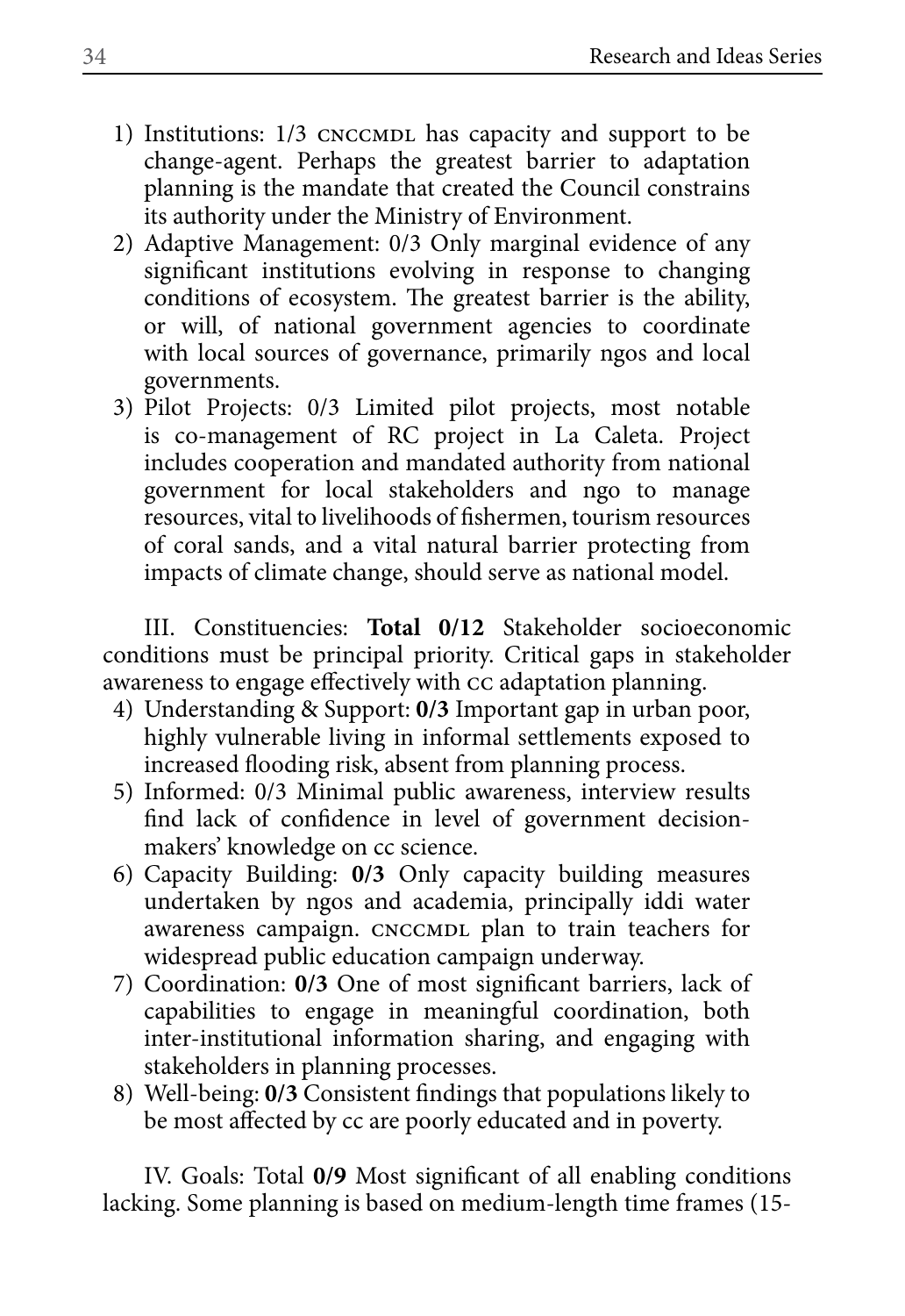20 years), but mostly lack explicit target-setting. Figure 9 shows the Enabling Condition proving to be the most significant obstacle to adaptation planning is establishing clear goals.



Figure 9. Enabling Condition Barrier- Goals

- 9) Measurable: 0/3 Time-based goals, but not with any measurable indicators to assess efficacy.
- 10) Criteria: 0/3 Mostly only considering ecological values, social context not widely considered in goal-setting.
- 11) Education Strategy: 0/3 No consensus on education strategy, but considerable optimism that informing general public will have positive outcomes.

These findings provide examples of opportunities to build on and obstacles to overcome. All sources of governance display commitment to adaptation planning, but are not yet creating any real change. Better coordination between government, markets and ngos will enhance limited resources and capacities. Critical institutions have technical capacity and support, but only marginal response thus far to changing conditions of ecosystem. Perhaps the greatest barrier is ability, or will, of national government agencies to coordinate with local sources of governance, primarily ngos and local governments. There are important gaps in stakeholder well-being and vulnerability, with many urban poor living exposed to increased flooding risk, absent from planning process. Finally, long-term planning with clear goals is the most significant of all enabling conditions lacking. Current goals are not set with any measurable indicators to assess efficacy, and mostly only consider ecological values, not socio-economic criteria.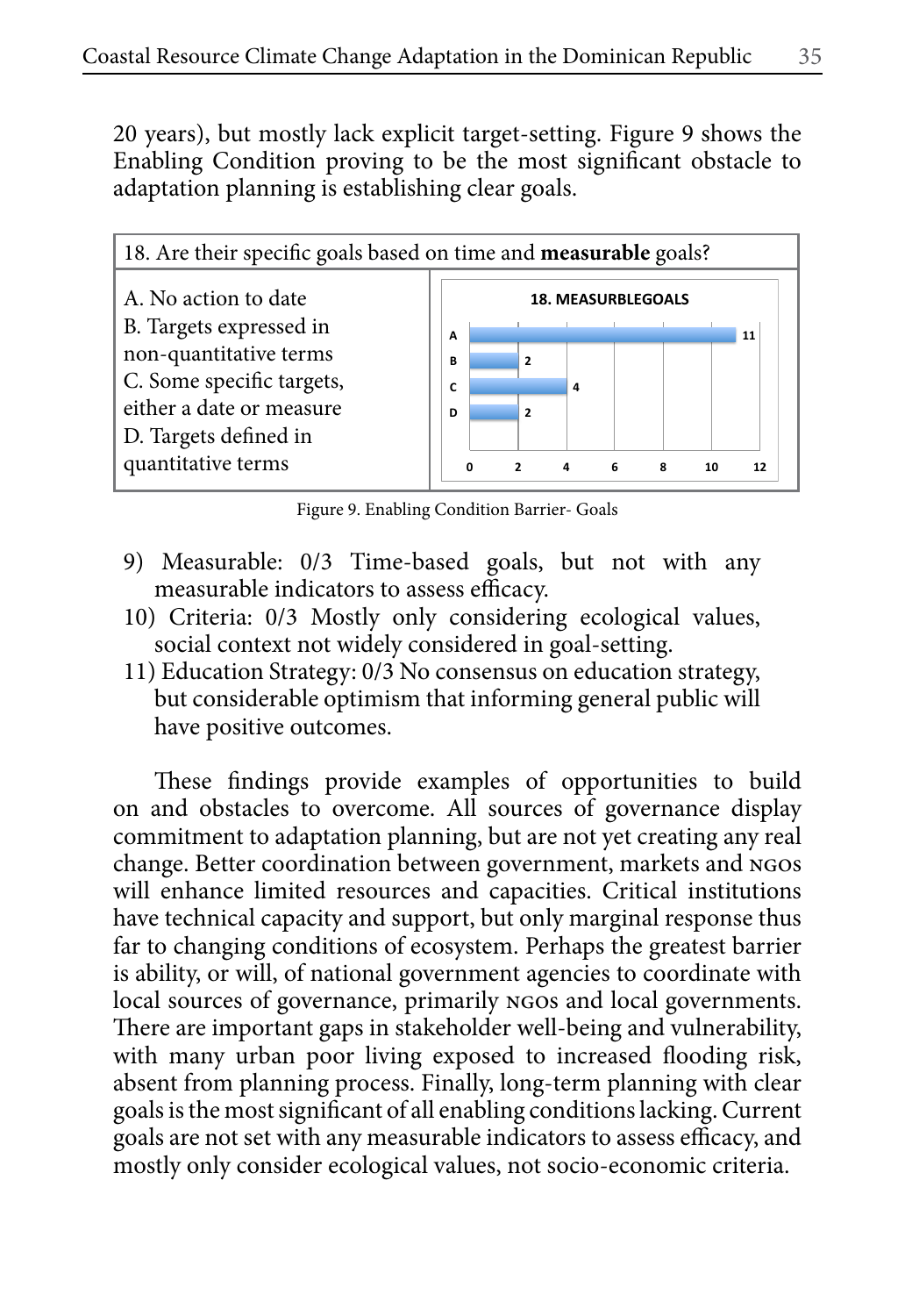#### **V. Limitations**

Time constraints of the lead author proved to be a major challenge in this research. The three weeks allotted for fieldwork limited the number of stakeholders that could be interviewed. The data gathered from this round of research will be useful to return to the DR and continue conducting this work with greater focus, perhaps expanding into greater detail on one of the enabling conditions where there is evidence of being either the most significant challenge, or opportunity. Though all stakeholders interviewed were very involved and informed on matters of governance and coastal resources, responses to the interview instrument and accompanying discussions would provide even greater detail on specific opportunities and barriers to be considered in the profile in the governance baseline.

#### **VI. Discussion**

Results indicate key vulnerabilities are principally due to human activity, such as the degradation of reefs that provide critical ecosystem services. Increasing educational awareness of the value of coastal resources that provide resiliency to climate change can reduce vulnerabilities, in the same way as enhancing enforcement can impede unsustainable exploitation of resources.

This study found that the enabling condition of "commitment from the government" to reduce climate change vulnerability, and the capacity of local community to co-manage resources was in place. Continuing to bridge coordination between the central government and community level will build networks for resources to flow to local actors that currently only have limited resources to enact the government's adaptation plans. Investments in building capacity for local co-management arrangements will have lasting effects in reducing the vulnerability of key resources.

The main obstacle for progressing to 2<sup>nd</sup>, 3<sup>rd</sup>, and finally 4<sup>th</sup> Orders of Outcomes can only occur after clear goals are established. The Enabling Conditions to plan a program can only be evaluated once metrics have been established to gauge progress. Socio-economic indicators must be incorporated with ecological factors for an ecosystem-based adaptation strategy.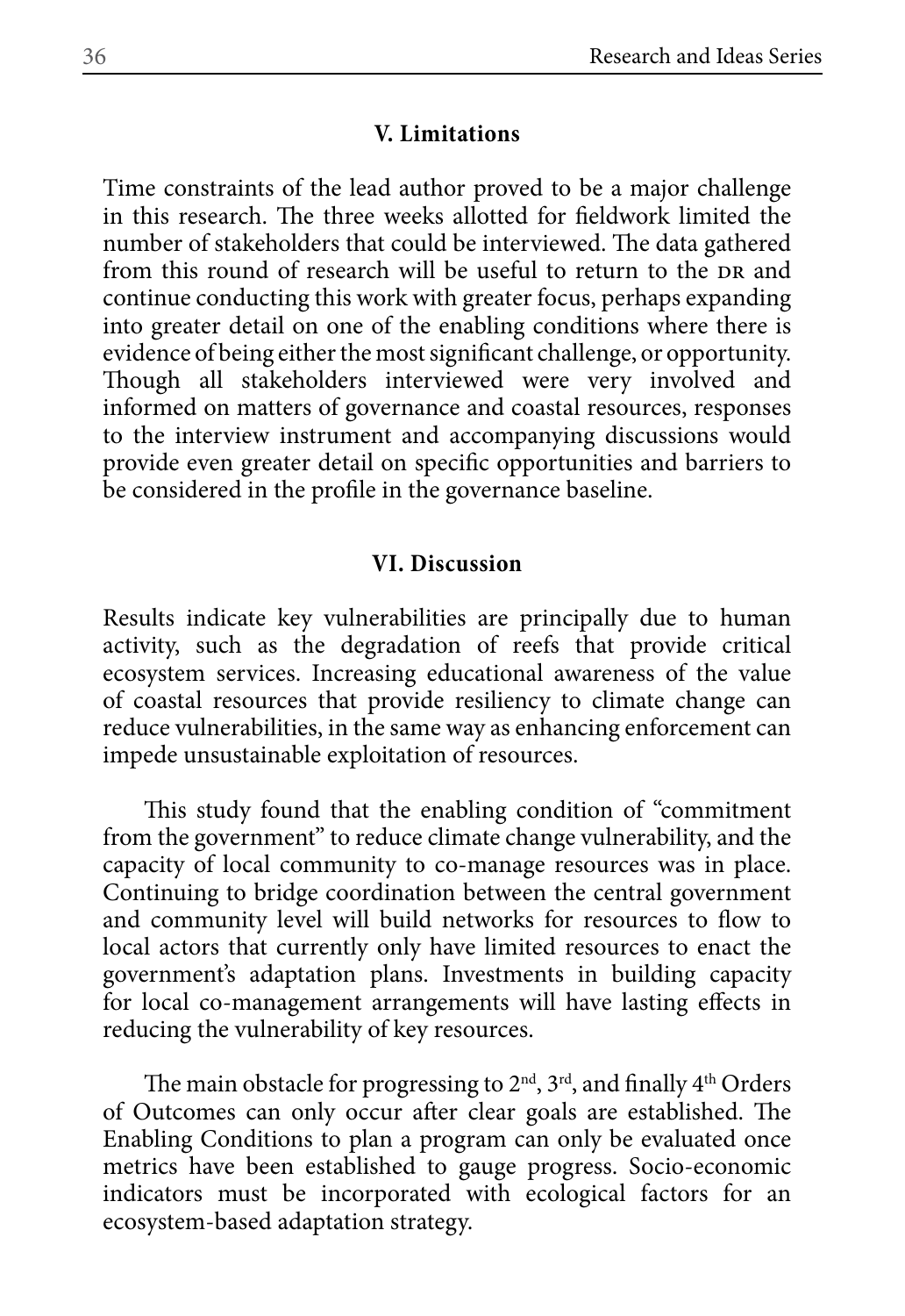#### **VII. Recommendations**

Examining the enabling conditions of First Order Outcomes shed light on dimensions of governance that truly affect the social and ecological conditions of coastal resource use. Explicit areas needing intervention were identified by asking actors involved in the process to reflect on the status of how functions of governance manifest in their daily lives. Applying the ooo framework revealed important gaps in the coordination and goals of governance arrangements. While recommendations are offered, it is still unclear whether these strategies would be successful unless tested in pilot projects.

This analysis recommends the following actions to being to overcome challenges and utilize existing opportunities towards adaptation planning.

- 1. Empower CNCCMDL, which has the capacity and support to practice adaptive, but requires more codified **commitment** of authority to play a leadership role and serve as a connecting institution. Further analysis of the legal authority of the Ministry of Environment regarding coastal management, which is relatively strong on paper, is needed to define a coordination scheme between these institutions.
- 2. Increase support for locally co-managed initiatives such as Reef Check that have the **capacity** to improve social and ecological conditions.
- 3. Improve livelihoods of vulnerable populations who will be disproportionately affected by cc impacts and must be included as supportive and informed **constituencies** in adaptation planning.
- 4. Continue building the education initiative as a **goal** that has broad support, but surpass merely science-based approaches to provide students with tools to confront impacts of climate change. One of the main weaknesses of the education system is a deficient approach to science. The program implemented so far does promote action but it has only trained 400 teachers. The Ministry of Education has already approved an expansion to 3000 more up to the year 2016.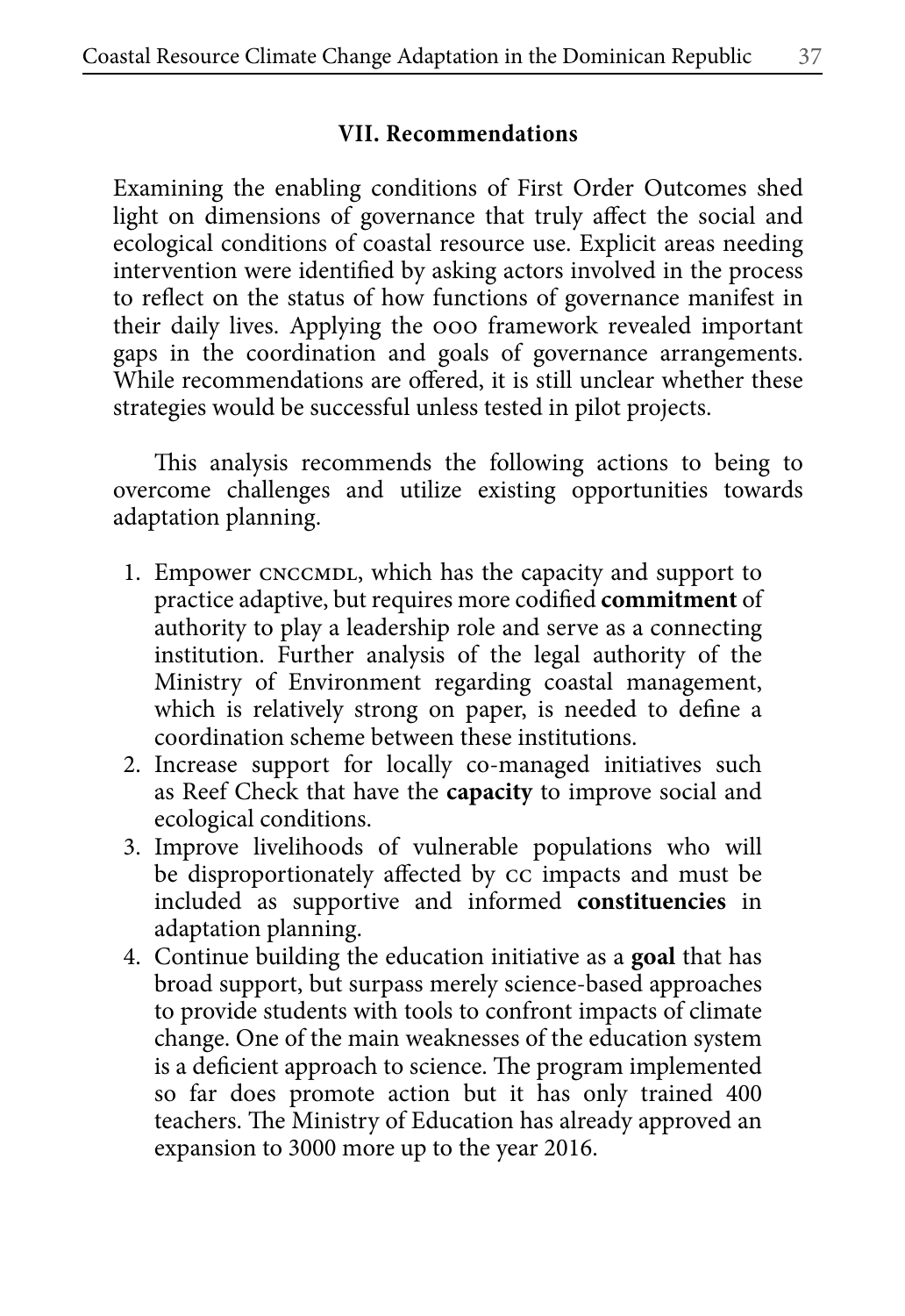5. Focus on adjusting processes to improve coordination between sources and levels of governance, from national resources serving community projects, to local actors getting more involved in national adaptation planning.

#### **VIII. Conclusion**

This research assembled a governance baseline to assist climate change adaptation planning for coastal resources in the Dominican Republic. The integrating and holistic nature of the ecosystem approach requires that the goals of an adaptation program address both the societal and the environmental dimensions of desired outcomes at ecosystem scales. A well-informed understanding of the existing governance system and careful consideration of the markers for the 1st Order preconditions supports making decisions on when elements of the program are ready for implementation.

Through reviewing literature and analyzing feedback from interviews, the source of governance that currently leads in shaping responses to climate change is the federal government. This study found that the government remains encumbered by traditional problems of many developing and developed states, such as healthcare, education, and employment, but the DR has still made progress in beginning to address climate change. The CNCCMDL has the capacity of expertise and constituencies of wide support within the country and of the international community to direct climate change adaptation. However, institutional arrangements are needed for the agency to operate with the autonomy of a ministry to be effective.

This study found that the lack of the enabling condition of "clear, measurable goals" is a barrier for climate change adaptation planning. Specific targets of improvement in social and ecological criteria must be identified for real progress to take shape and decrease vulnerability of the coastal ecosystem and resource users.

Despite these challenges, the enabling condition of the "capacity of the government and civil society" represents an opportunity to achieve climate change adaptation. The case of how conflicts are resolved in La Caleta informs governance approaches for future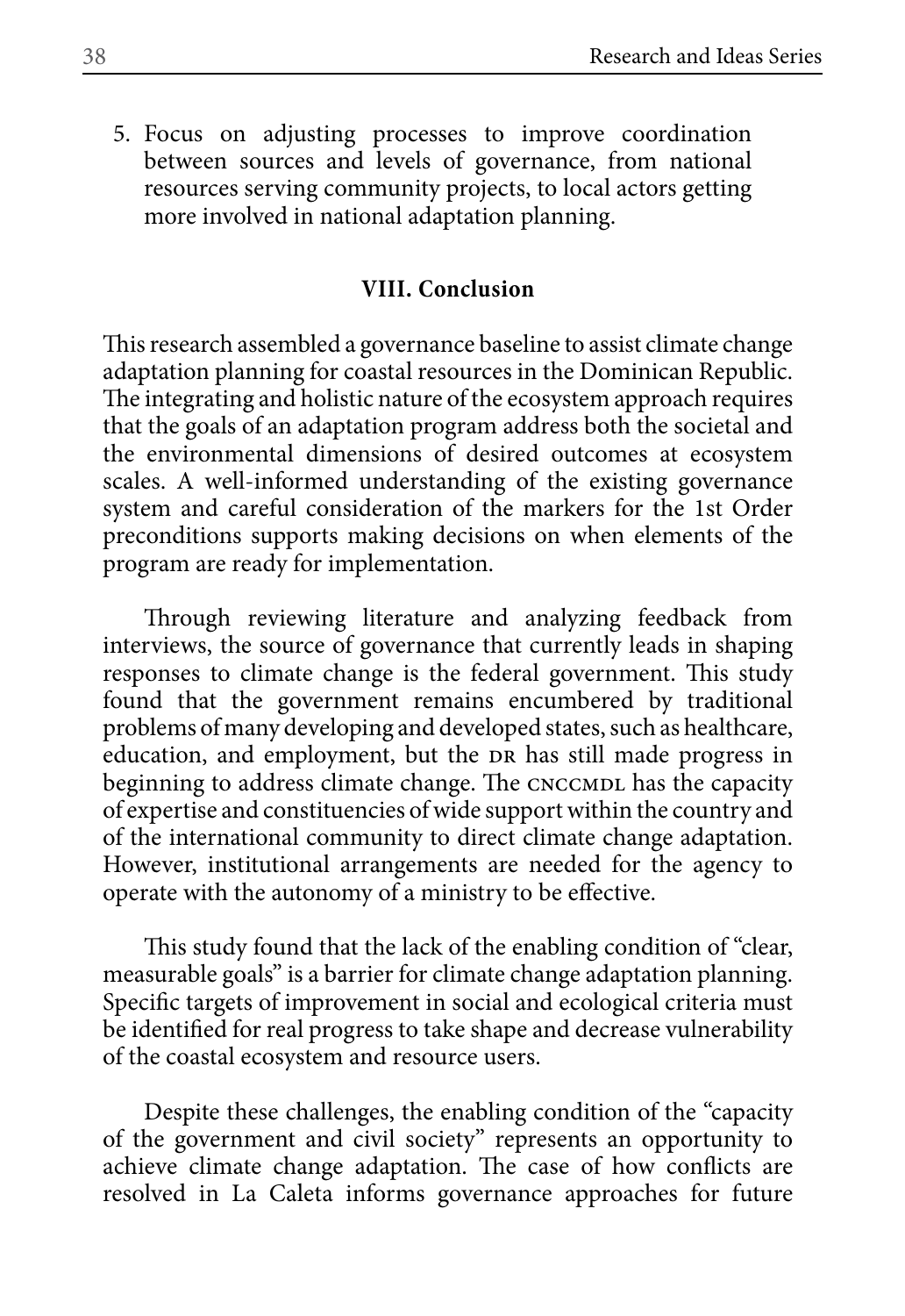initiatives. rc has effectively changed the behaviors and preferences of foreign tourists and local operators to appreciate the valuable source benefits of an increasingly vulnerable resource. Granting authority to civil society actors such as rc should be a national model for community-based coastal resource management. Empowering local communities to govern coastal resources aligns economic priorities with conservation goals.

This study found that all of the pieces necessary for effective adaptation planning are present to some degree. However, lack of coordination among levels and sectors of governance towards a focused action plan stood out as a key barrier. Establishing this baseline identifies good practices to be replicated and areas needing improvement. Enacting real change in governance of coastal resources is a lengthy process. If coastal management follows a structured, proven sequence such as the Orders of Outcomes framework, informed by lessons learned such as through baseline profiles, the necessary changes can be achieved for coastal communities to successfully adapt to future social and ecological challenges of climate change.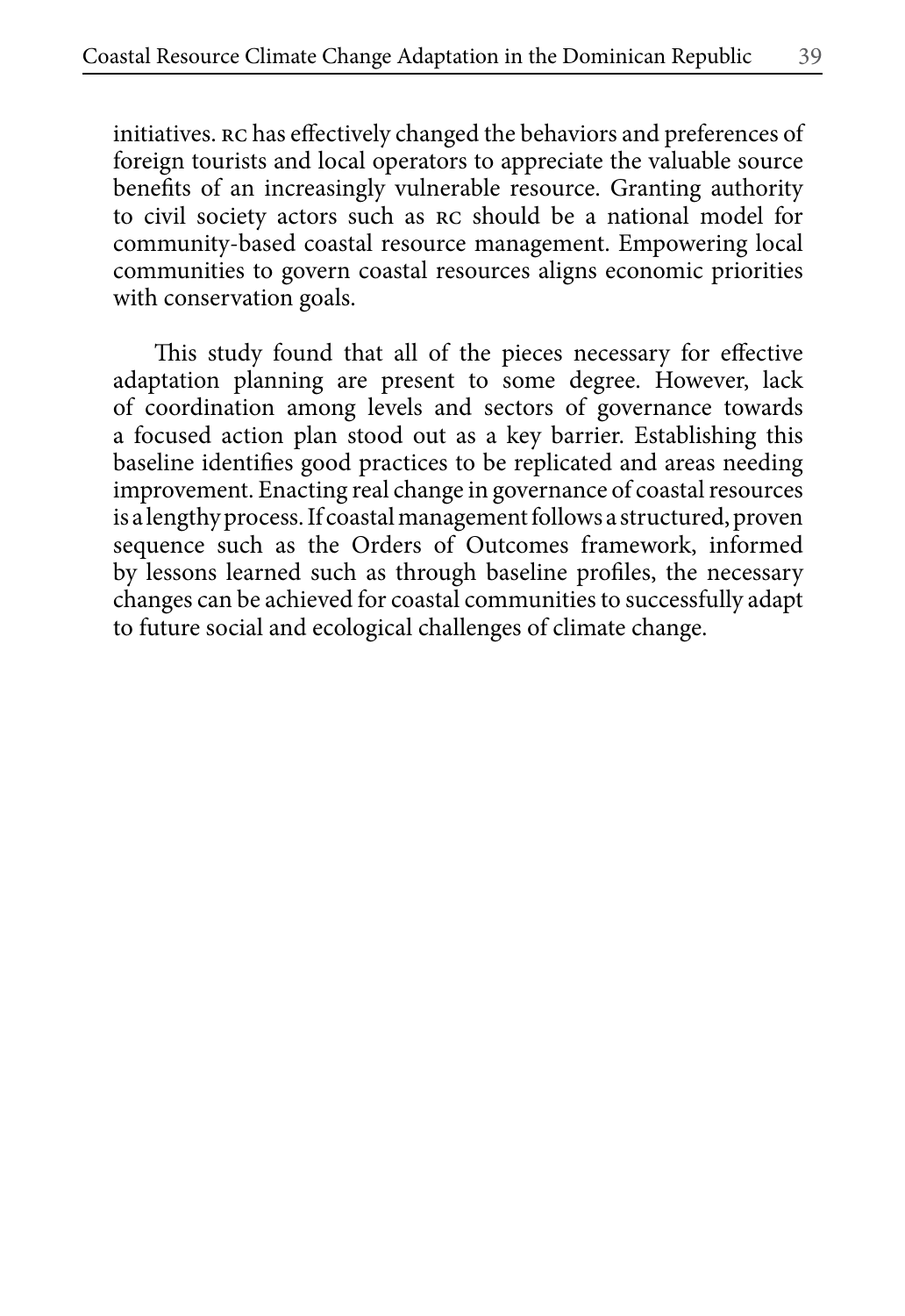#### **References**

- Adger, W Neil, et al. (2004) "New indicators of vulnerability and adaptive capacity." Tyndall Centre for Climate Change Research. Technical Report 7.
- Becker, Austin & Satoshi Inoue & Martin Fischer & Ben Schwegler, 2012. "Climate change impacts on international seaports: knowledge, perceptions, and planning efforts among port administrators." Climatic Change Springer, vol. 110(1), pages 5-29.
- Beltre, Marcia. (2010) "Capitulo II: Recursos Costeros- Marinos." Informe GEO Republica Dominicana, Estado y Perspectivas del Medio Ambiente.
- Bueno, Ramón. (2007) "The Caribbean and Climate Change: The Costs of Inaction." Stockholm Environment Institute-U.S.
- Cesar, H.J.S., Burke, L., and Pet-Soede, L. 2003. The Economics of Worldwide Coral Reef Degradation. Cesar Environmental Economics Consulting, Arnhem, and WWF-Netherlands, Zeist, The Netherlands. 23 pp.
- Cicin-Sain, B. and Knecht, R. 1998. Integrated Coastal and Ocean Management. Multiple-use conflicts, pages 18-23; what does integrated mean, pages 43- 48; and addressing conflicts, pages 232-237. Island Press: Washington, DC.
- Chua, Thia-Eng. 2006. *The Dynamics of Integrated Coastal Management*. PEMSEA
- Crassweller, Robert D. (1966) *Trujillo: The Life and Times of a Caribbean Dictator.*  MacMillan, New York
- El Congreso Nacional en Nombre de la República. Estrategia Nacional De Desarrollo 2030 (National Development Strategy 2030. (2012) LEY NO. 1-12, QUE ESTABLECE LA ESTRATEGIA NACIONAL DE DESARROLLO 2030.
- Field, Barry. (2006) *Natural Resource Economics.*
- Freire, Paulo. (2005) *Pedagogy of the Oppressed*. 30<sup>th</sup> Anniversary Edition. New York, Continuum.
- Furlow, John and Anderson, Glen(2010) 'Practicing Coastal Adaptation to Climate Change: Lessons from Integrated *Coastal Management.*' Coastal Management, 38: 3, 317 — 335.
- Gallup Dominicana. (2012). Nivel de conocimiento y la percepción de la población dominicana sobre el tema del cambio climático informe final. Level of knowledge and perception of the Dominican population about the theme of Climate Change.
- Hanson S, Nicholls RJ (2012) Extreme flood events and port cities through the twenty-first century. In: Asariotis R, Benemara, H. (ed) Maritime Transport and the Climate Change Challenge. Earthscan/Routledge, New York, NY, p 243.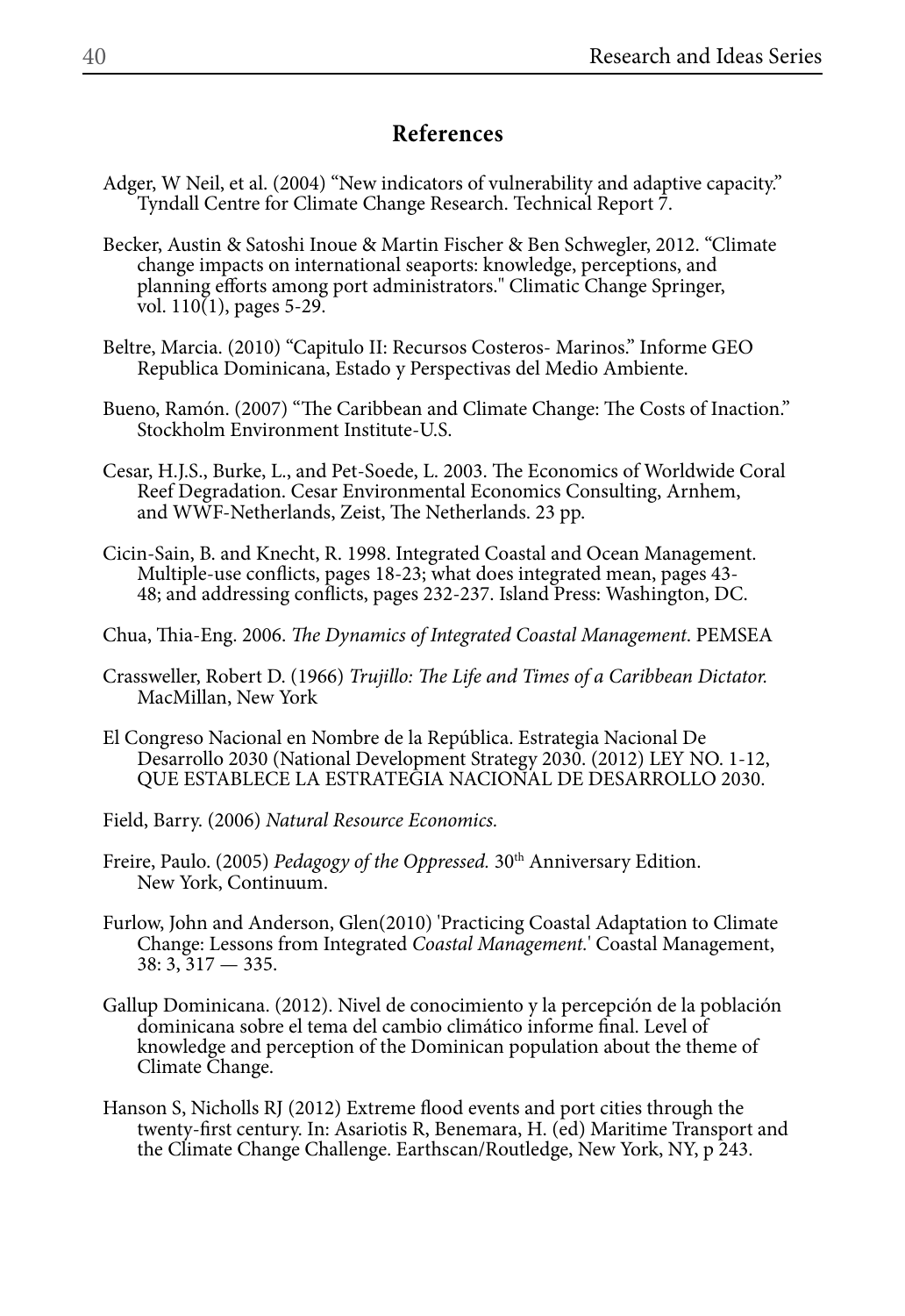- Herrera, A., Betancourt, L., Silva, M., Lamelas, P. and Melo, A. 2011. Coastal fisheries of the Dominican Republic. *In S*. Salas, R. Chuenpagdee, A. Charles and J.C. Seijo (eds). Coastal fisheries of Latin America and the Caribbean. *FAO Fisheries and Aquaculture Technical Paper.* No. 544. Rome, FAO. pp. 175–217.
- ipcc (Intergovernmental Panel on Climate Change) (2012) Special Report on Managing the Risks of Extreme Events and Disasters to Advance Climate Change Adaptation (SREX).
- Juda L, Hennessey T (2001) Governance profiles and the management and use of large marine ecosystems. Ocean Dev Int Law 32:43–69
- Lebel, L., J. M. Anderies, B. Campbell, C. Folke, S. Hatfield-Dodds, T. P. Hughes. and J. Wilson. 2006. Governance and the capacity to manage resilience in regional social-ecological systems. Ecology and Society 11(1): 19.
- Marasco, Richard, et al. (2007) "Ecosystem-based fisheries management: some practical suggestions." *National Resources Council of Canada, Supplemental Informational Report 5.*
- McLeod, Elizabeth, et al. (2009) "Designing marine protected area networks to address the impacts of climate change." *Frontiers in Ecology and the Environment.*
- Ministerio de Medio Ambiente y Recursos Naturales. Guía para la Gestión Ambiental Municipal. República Dominicana, 2012.
- Moser, Susanne. (2010) "A framework to diagnose barriers to climate change adaptation." *pnas,* Vol 107, No 51.
- National Council for Climate Change and Clean Development Mechanism (cnccmdl). (2012) "National Strategy to Strengthen Human Resources and Skills Development Moving towards a Green, Low Emission and Resilience to Climatic." Santo Domingo, D.N., República Dominicana.
- Olsen, Stephen B. 2003. "Frameworks and indicators for assessing progress in integrated coastal management initiatives." *Ocean & Coastal Management.*  46, 347-361.
- Olsen SB, Page GG, Ochoa E (2009) The analysis of governance responses to ecosystem change: a handbook for assembling a baseline. loicz reports and studies no. 34. GKSS Research Center, Germany.
- Ostrom, E. (1986) An agenda for the study of institutions. Public Choice 48  $(1): 3-25.$
- Steffen, Will, Crutzen, Paul, et al. (2011) "The Anthropocene: Conceptual and historical perspectives." *Philosophical Transactions of the Royal Society.*  **369,** 842-867.
- Tribbia, John, and Susanne C. Moser. (2008) "More than information: what coastal managers need to plan for climate change." Environmental Science & Policy 11 315–328.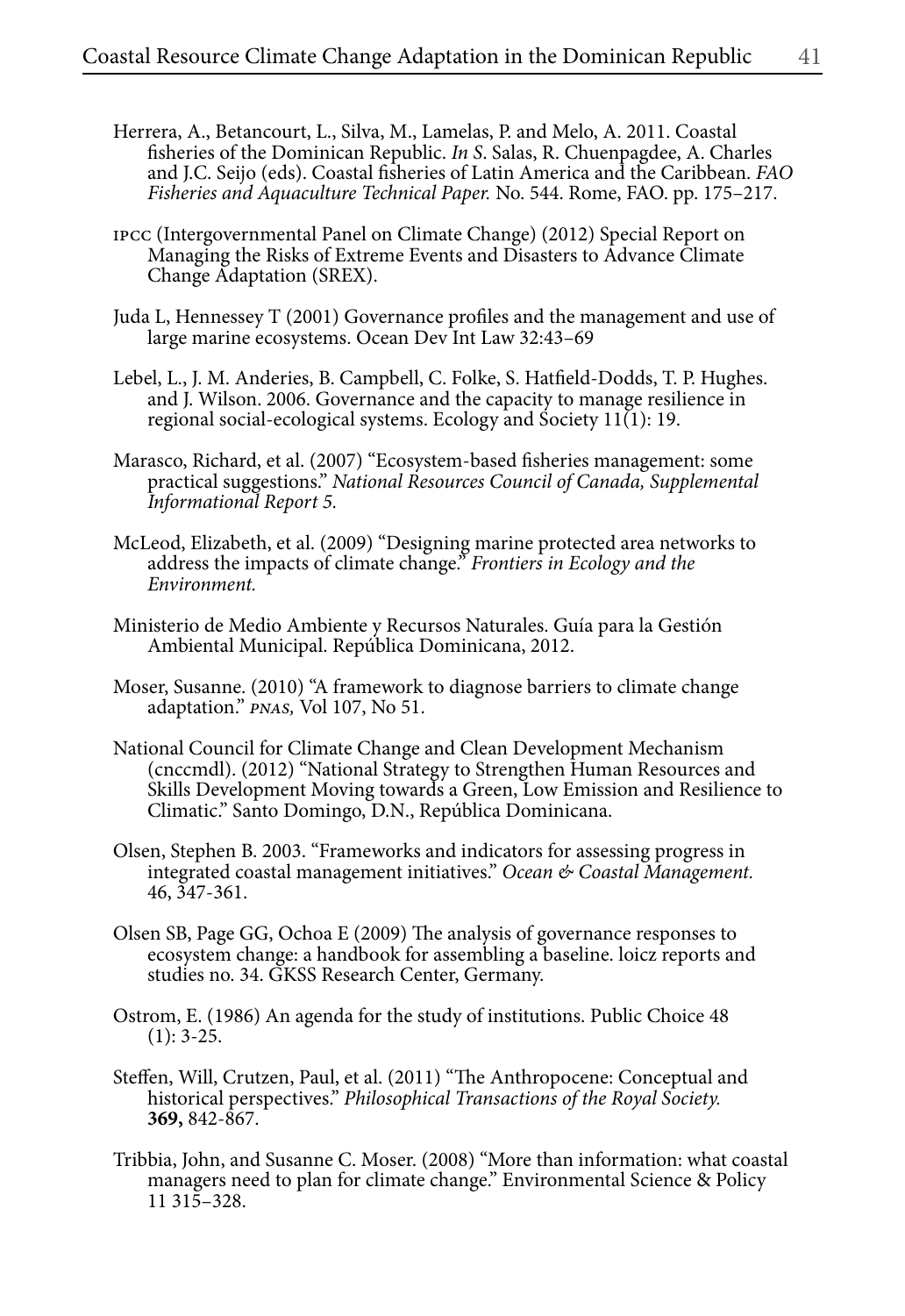Tobey, James , Rubinoff, Pamela , Robadue Jr., Donald, Ricci, Glen, Volk, Richard,

- un cc:Learn. (2012). Estrategia Nacional para Fortalecer los Recursos Humanos y las Habilidades para Avanzar hacia un Desarrollo Verde, con Bajas Emisiones y Resiliencia. Climática. (National Strategy for Fortalizing Human Resources and Abilities for Advancing a Green Development, with Lower Emissions and Climatic Resilience.)
- UNCTAD (United Nations Conference on Trade and Development) (2012) Review of Maritime Transport.
- usaid. 2009. "Adapting to Coastal Climate Change: A Guidebook for Development Planners." Coastal Resources Center, University of Rhode Island.
- usaid (us Agency for International Development) (2009) Adapting to Coastal Climate Change: A Guidebook for Development Planners.
- usaid. (September 2013) "Dominican Republic Climate Change Vulnerability Assessment Report." African and Latin American Resilience to Climate Chance (arcc).
- World Bank. 2012. *Information and Communications for Development 2012: Maximizing* Mobile. Washington, DC: World Bank.

World Bank. 2013. Which Coastal Cities Are at Highest Risk of Damaging Floods? New Study Crunches the Numbers. The World Bank Group.

- Vignola, Raffaele, et al. (2009) "Ecosystem-based adaptation to climate change: what role for policy-makers, society and scientists?" *Mitigation and Adaptation Strategies to Global Change.*
- White, Alan T., Catherine A. Courtney, Albert Salamanc. 2002. Experience with Marine Protected Area Planning and Management in the Philippines. Coastal Management Vol. 30, Iss. 1.
- White, A.T., P. Christie, H. D'Agnes, K. Lowry, N. Milne. 2005. Designing icm projects for sustainability: Lessons from the Philippines and Indonesia, *Ocean & Coastal Management* Volume 48, Issues 3–6, pp. 271-296
- Wielgus, J., E. Cooper, R. Torres and L. Burke. 2010. Coastal Capital: *Dominican Republic. Case studies on the economic value of coastal ecosystems in the Dominican Republic.* Working Paper. Washington, dc: World Resources Institute.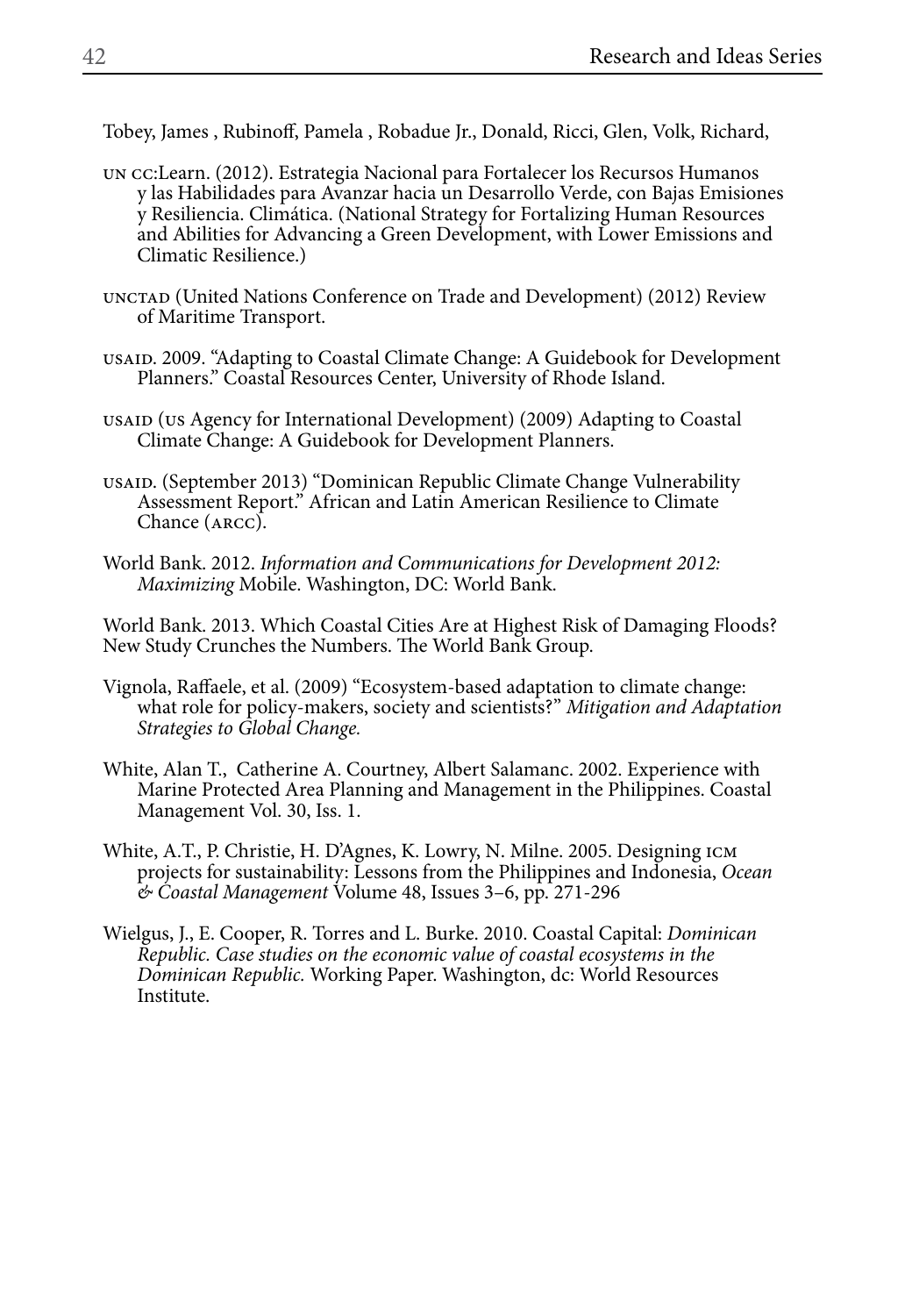## **Appendices**

## Appendix 1: Historical analysis of DR coastal management

In addition to interviews, we conducted an analysis of past coastal governance initiatives for comparison of how critical factors have improved or worsened, and if any previous findings have been influential and incorporated in current decision-making. We identified documents by looking at past efforts to work with sources of governance to promote more sustainable use of coastal resources, and any work related to climate change vulnerability. We found two documents that met our criteria of discussing strengths and barriers to more sustainable forms of coastal resources in the sp region. The first was a coastal resource assessment for the DR conducted by the Global Environment Facility, the second a climate change vulnerability assessment conducted by usaid.

### **• Global Environment Facility Assessment 1999**

In 1999, the uri Coastal Resources Center conducted an ooo project in the DR called *The Global Environment Facility (GEF) project: Promoting Biodiversity* Protection in the Coastal Zone of the Dominican Republic (Coastal Resources Center 1999). The evaluation team used the ooo framework for a "capacity assessment" that would provide information to increase the effectiveness of coastal management efforts addressing challenges including fisheries, pollution, and coastal erosion. The research findings identified strategies to create new information on coastal ecosystem conditions through an inclusive, participatory process that engaged stakeholders at the community and national level. Using the ooo framework resulted in recommendations for: improvements to management at specific pilot sites, identifying baseline conditions that needed further data, institutional policies successfully change desired behaviors, and capacity training needed for implementing management plans.

The capacity assessment identified "instrumental adjustments" that the evaluators believed would increase the effectiveness and efficiency of ecosystem based management efforts. Successes of the evaluation included creating new information on coastal ecosystem conditions, pioneering an inclusive, participatory process that drew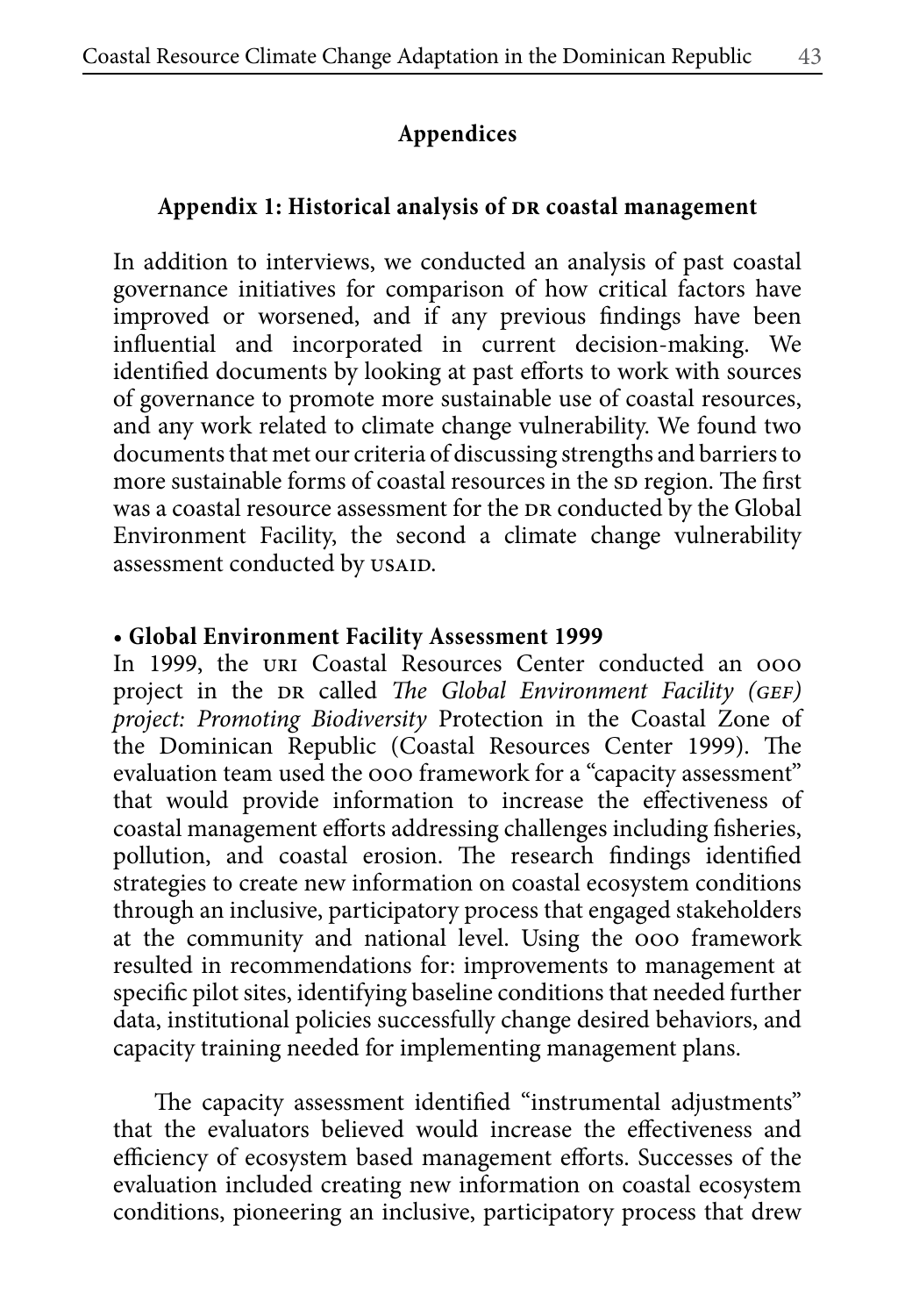together stakeholders at the community and national level, pilot sites that demonstrated community-level participation, and a large number of capacity building initiatives that increased technical capabilities of ngo, government and community-level staff. The final recommendations were for the adoption of clear conceptual management frameworks at pilot sites, documenting baseline conditions, increased attention to analyzing institutional issues for designing decision-making processes that change desired behaviors, and enhancing training activities for resource management plans.

Relevant conclusions from the evaluation team of this earlier study recommend that future coastal management projects implemented by select NGOs and universities require appropriate governmental institutions as full partners. Interview respondents report there was still a disconnect between the government and civil society sources of governance in effectively coordinating on coastal resource projects. The research concluded that coastal management projects require appropriate non-governmental institutions as full partners.

#### **• usaid Vulnerability Assessment 2013**

The usaid vulnerability assessment describes current and historical manifestations of climate-related risk and the potential sensitivity of communities, livelihoods, and natural systems to those risks. This report strongly recommends adaptive capacity needs to be developed at a local level. Examples of promising practices serve to influence the development of national policies and programs effective at all levels. Three adaptive pathways were recommended by the report to guide the direction that local and institutional actors can follow to strengthen resilience, specifically Management and Conservation of Coastal Habitats and Watersheds. Strategies defined to guide the development are focused on strengthening the capacity of stakeholders, and strengthening institutional abilities to improve coordination and response adaptively to changing climatic conditions. Recommended approaches are to educate ngos, the academic community, and citizens regarding laws and regulations for the permitting process and supporting monitoring and reporting mechanisms.

An analysis identified areas most susceptible to flooding and storm surge, given climate change projections. Economic and population criteria were applied to define susceptible areas with populations and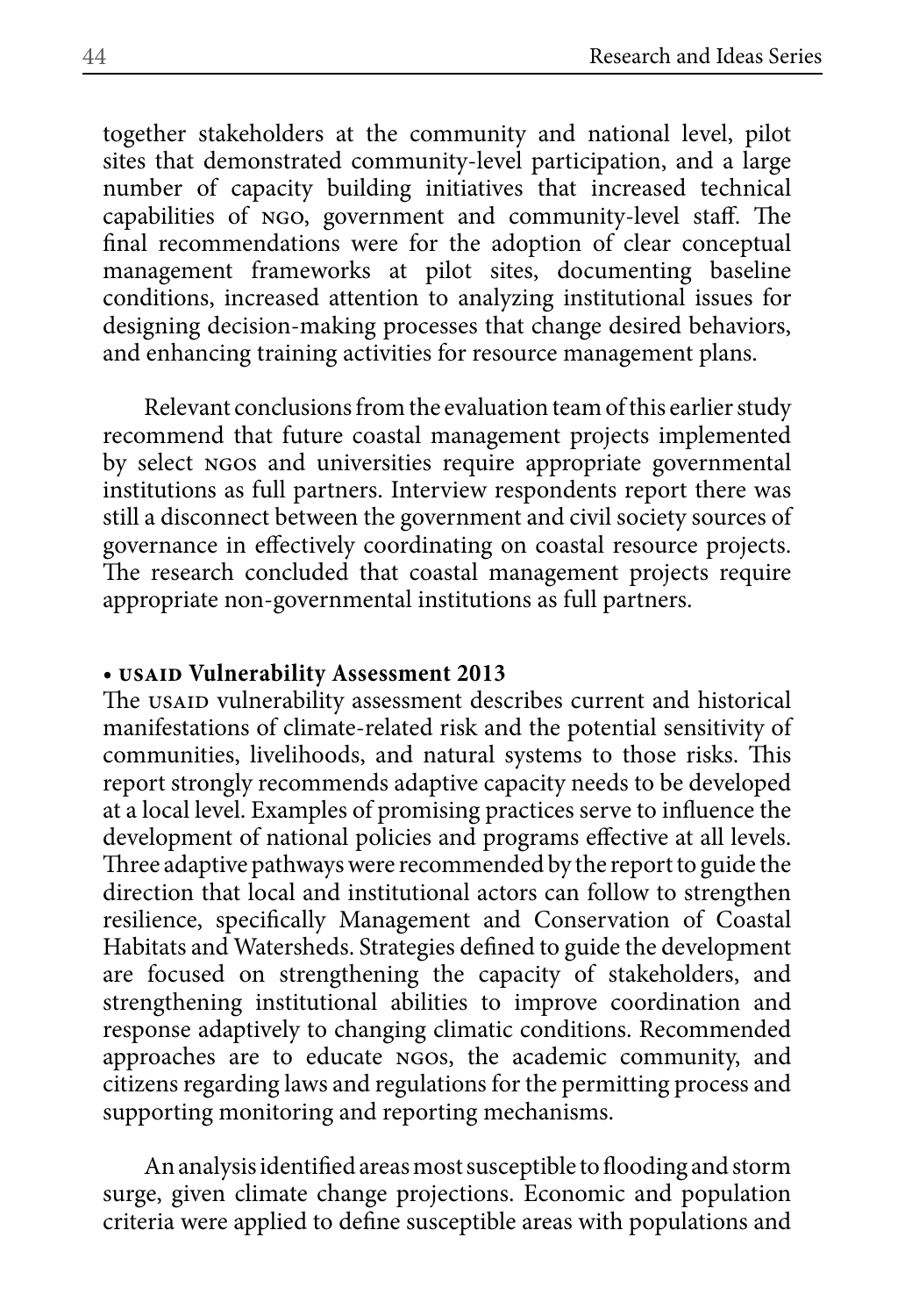important economic areas sensitive to flooding risks. Using these criteria and information form, key informant interviews identified communities, livelihoods, and natural systems geographically located in the highest risk areas. Four areas, including Santo Domingo, were identified as climate-sensitive hotspots to be studied further.

## **Appendix 2: Detailed Analysis- La Caleta Underwater National Park**

This section provides a detailed examination of the La Caleta reef to better understand ngo co-management opportunities for improving coastal governance towards adaptation planning in sp. Given the importance of the reef and success of the management regime noted by many interview respondents, a case study was selected for closer analysis. The purpose is to highlight an example of adaptive governance that serves as a model for replication. The degrees of influence by the three sources of governance are discussed, as well as the presence of the four enabling conditions of First Order Outcomes.

#### **Introduction**

La Caleta Underwater National Park is on the southern coast of sp. The protected area was created by Decree in 1986 as the first underwater park to protect the DR's coral reefs. Several studies prove the importance of La Caleta reefs for fisheries, natural barriers protecting sp from coastal erosion and storm surge, and production of coralline white sand beaches for tourism (Torres 2010, USAID 2012, WRI 2011). The reefs are currently degraded due to ocean acidity, destructive fishing, and irresponsible tourist practices such as recreational divers damaging the reef (Torres 2010). Historically, no singular authority has governed use of the reef in a sustainable manner.

A balance should be struck between the public and private sectors in the management of natural resources, such as reefs (Field 2008). Research shows that co-management of coastal resources offers synergies between the state and social groups that promote sustainable utilization, and local level governance provides the strongest potential to implement effective conservation strategies (Pomerory, et al. 1997; McCay & Jentoft 1996; Berkes 2002).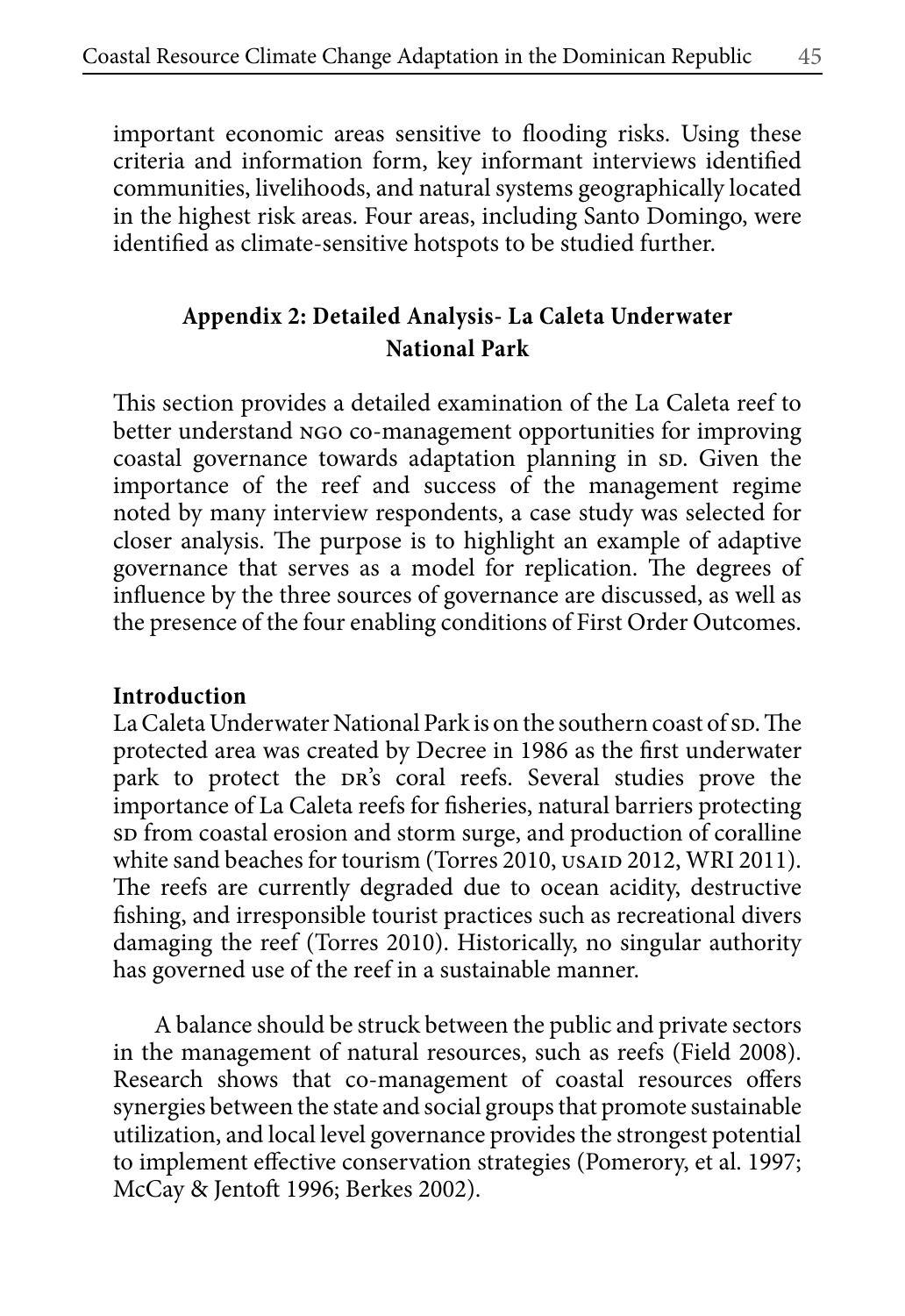## Sources of Governance

## **Government**

The focus of federal ministries in the DR has traditionally been on national legislation and signatory status of international conventions (USAID 2013). Interview respondents report that access to coastal resources such as fisheries and reefs is open access in DR, since the government has proved incapable of instituting direct controls to influence user behaviors of the user groups, mainly fishers and coastal tourism. There is broad consensus among interviewees that challenges to manage the reefs are lack of financial resources and coordination between national and municipal governments. There is neither incentive nor capacity for the government to monitor and enforce protection of the reefs.

## **Private Market**

Since natural resource depletion or degradation can often be attributed to lack of property rights (Hardin 1968), placing the resources in the hands of the private market is an alternative to be considered<sup>7</sup>. In sp, the most significant firms with an interest in maintaining reef conditions are the beachfront resort hotels. However, interview respondents familiar with the tourism industry stated that there is little incentive for hotels to make investments in restoration projects, since they are continuing to earn revenue from the current condition of the ecosystem.

## **Civil Society Management**

Due to the lack of government and private sector to maintain the reefs, a local ngo, Reef Check (rc), has taken the role of governing agency. The primary actions of rc are restoring degraded corals, and educating fishers about alternative livelihoods to halt depletion of fish stocks and damaging practices that destroy the reef.

<sup>7</sup> Hardin's essay describes the "tragedy" that can occur when common pool resources are exploited, and explains how property rights could solve a problem such as overfishing. The creation of property rights of a resource creates the incentives of those utilizing the resource to practice good stewardship. As owners of a share in the resource, users have a stake in ensuring conditions are maintained sustainably.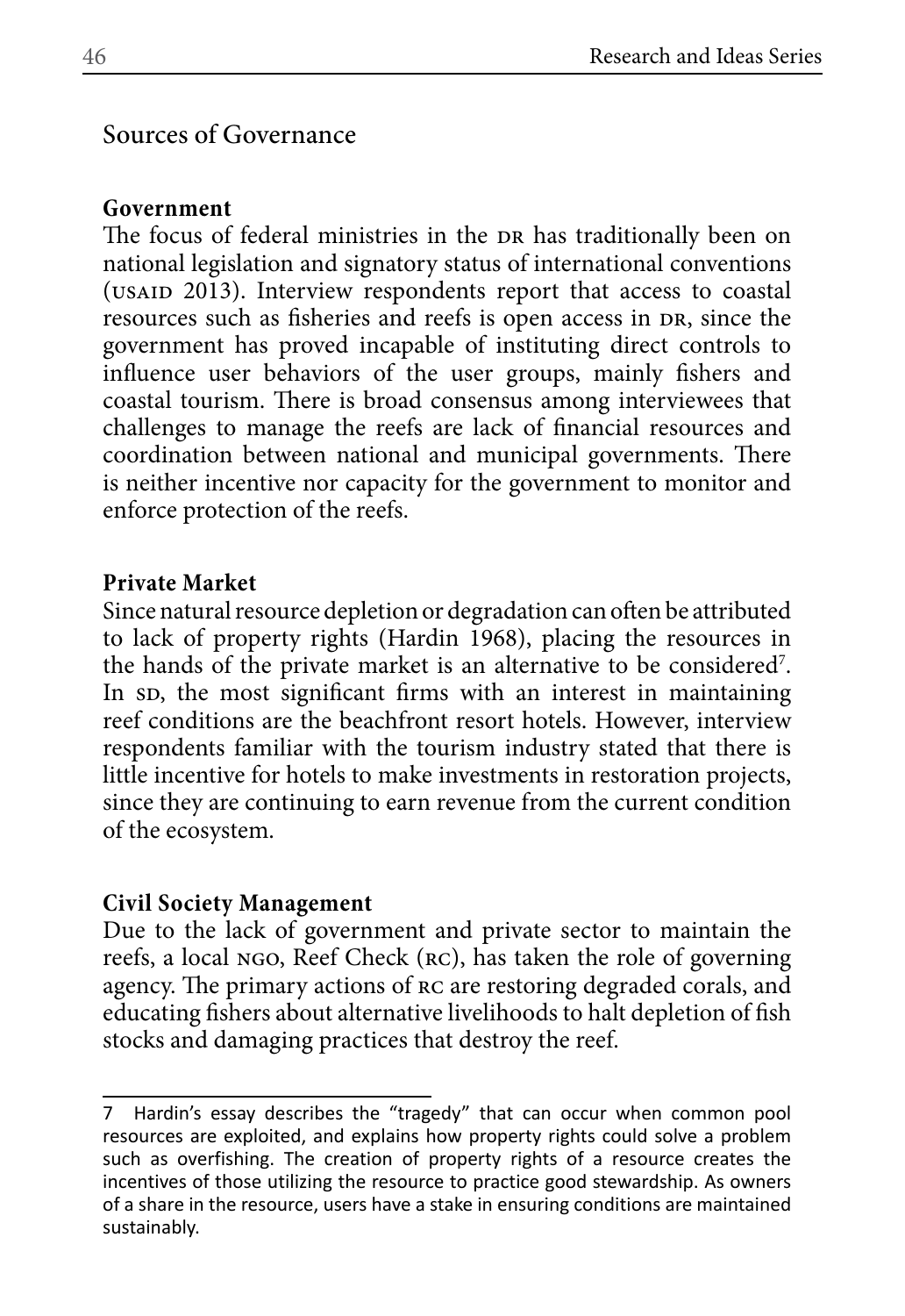#### **Enabling Conditions**

rc is enabled by the **commitment** of a government mandate to manage the reef. Law 64-00 lays out the policy instrument through which an ngo such as rc can become the legitimate management authority of a natural resource (Ministerio de Medio Ambiente 2012). Under this arrangement, the government hands authority to private parties or ngos to enforce conservation activities such as limiting access to the reef and establishing rules to end destructive practices.

rc has demonstrated the **capacity** to fulfill the objectives of reef governance through employing a market-based approach to their conservation efforts as an ecotourism project. The agency conducted research with The World Resources Institute to gather feedback from tourists regarding their perception of the value of La Caleta Marine Park. Methods to determine viable options for a fee-based entry system for tourists were used to identify consumer demand to utilize the reefs. A fee-based policy was implemented, limiting entry to only visitors who wish to utilize the reef for non-destructive activities, like recreational diving. rc attracts "citizen scientists" that gather data on the condition of the reef while diving. This strategy permits divers to experience the reef in exchange for conducting research that benefits restoration efforts.

rc has garnered **constituencies** that are informed and supportive of their conservation activities through raising public awareness and encouraging responsible utilization of the reefs. Building this awareness is necessary to gain necessary stakeholder support for implementing climate change adaptation planning. rc practiced adaptive governance to resolve competing uses of the reef between fishermen and the tourism industry. The World Resources study identified incentives for fishermen to become involved in the tourism sector instead of continuing to rely on fishing (Wielgus 2010). This work identified what price fishers were willing to accept to no longer engage in fishing and undertake an alternative livelihood working in the ecotourism industry surrounding the reef. rc incentivizes fishers to no longer exploit the reef through using tourism to increase the market value of the reef. This collaboration created a strong disincentive to damage the reef through destructive fishing practices. By training tourists and local fishers to conduct scientific research on the reefs, they are promoting awareness of the critical functions of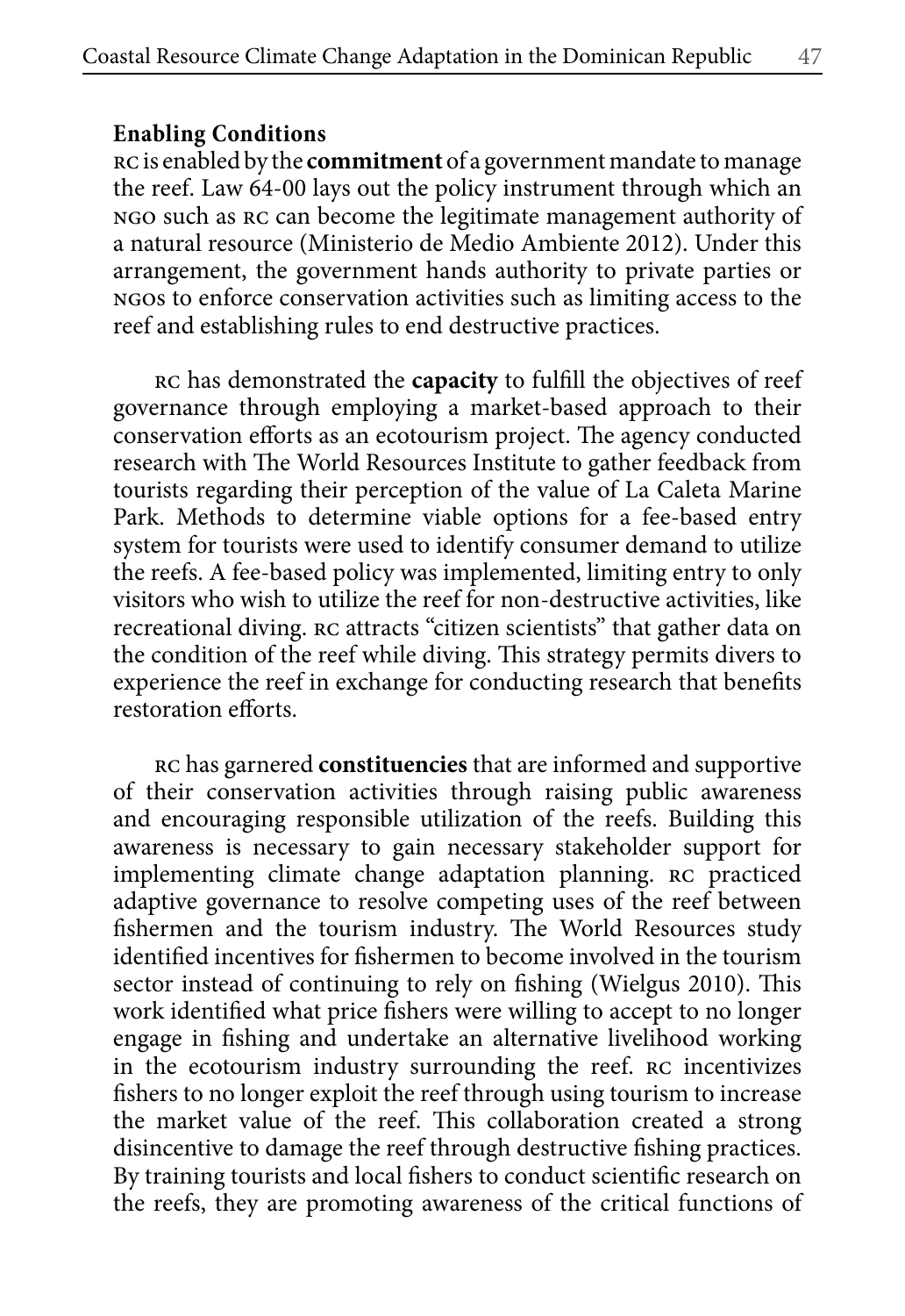the resource, while also gaining vital data in an economically efficient manner. The rc approach also creates wealth distribution for fishers who were otherwise struggling to survive from the depleted stocks, now being trained to provide services for visitors, such as guiding and transportation. The governing agency is convincing users of the economic benefits of responsible tourism and the ecosystem services reefs provide in building climate change resiliency.

Finally, rc has established quantitative **Goals** that identify an efficient visitation rate of access into the marine zone of the reefs, and setting goals on restoring a measurable percentage of the reef. By identifying what price fishers were willing to accept to no longer engage in fishing and tourists' willingness to pay to visit their reef, a monetary value can be used to annually track the success of the project. Establishing the system of citizen scientists to monitor the reef conditions compiles quantitative baseline data for the project to set and track conservation efforts.

#### **Conclusion**

This analysis confirms previous coastal management research that partnerships with non-governmental institutions such as rc are necessary for sustainable resource management. In many countries, governments are directly involved, such as managing access to national parks and protected areas. In some cases, private companies have formed to operate ecotourism activities in a market setting. In the DR, there is minimal political will or capability from the national government or private market to effectively manage coastal resources such as reefs. RC has transformed reefs from a degraded liability into a key element for stimulating economic development for the community that also provides natural barriers against the impacts of climate change.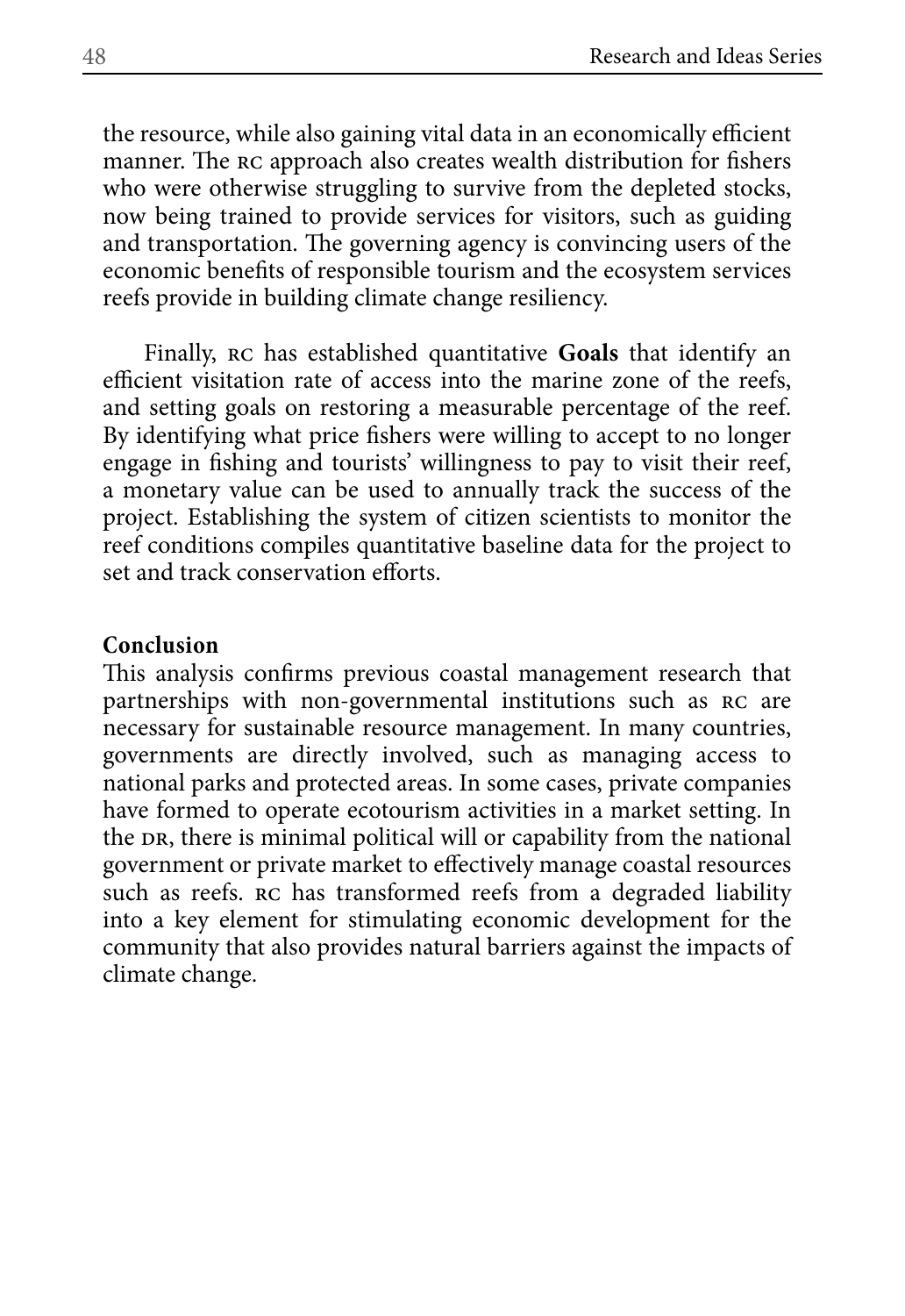# **Appendix 3: Respondent Recruitment Letter Rhode Island** Date Dear (Participant Name):

I am a graduate student in the Department of Marine Affairs at the University of Rhode Island conducting research under the supervision of Professor Austin Becker on climate change planning for coastal resources in the Dominican Republic (DR). The DR has extensive coastal resources, and is predicted to be highly vulnerable to impacts from climate change. As a professional of an industry likely to be affected by these events, your opinions may be important to this study. I would appreciate the opportunity to speak with you about your experience on this topic.

I would like to conduct this research either at your office or the offices of FUNGLODE, at your convenience. Your involvement in this survey is entirely voluntary and there are no known or anticipated risks to participation in this study. If you agree to participate, the interview should not take more than about 20 minutes. The questions are quite general, such as any pilot projects you are aware of that have begun to assess the environmental and socio-economic impacts of climate change for coastal resources such as coral reefs. However, you may decline answering any questions you feel you do not wish to answer. All information you provide will be considered confidential and will be grouped with responses from other participants. Further, you will not be identified by name in any paper, report, or publication resulting from this study. The data collected will be kept for a period of 3 years in my supervisor's office at the University of Rhode Island.

If, after receiving this letter, you have any questions about this study, or would like additional information to assist you in reaching a decision about participation, please feel free to contact me at emailmatrosa@gmail.com, or Austin Becker, abecker@uri.edu.

Thank you in advance for your interest in this project. Yours sincerely, Mat Rosa, Student Investigator University of Rhode Island Austin Becker, Principle Investigator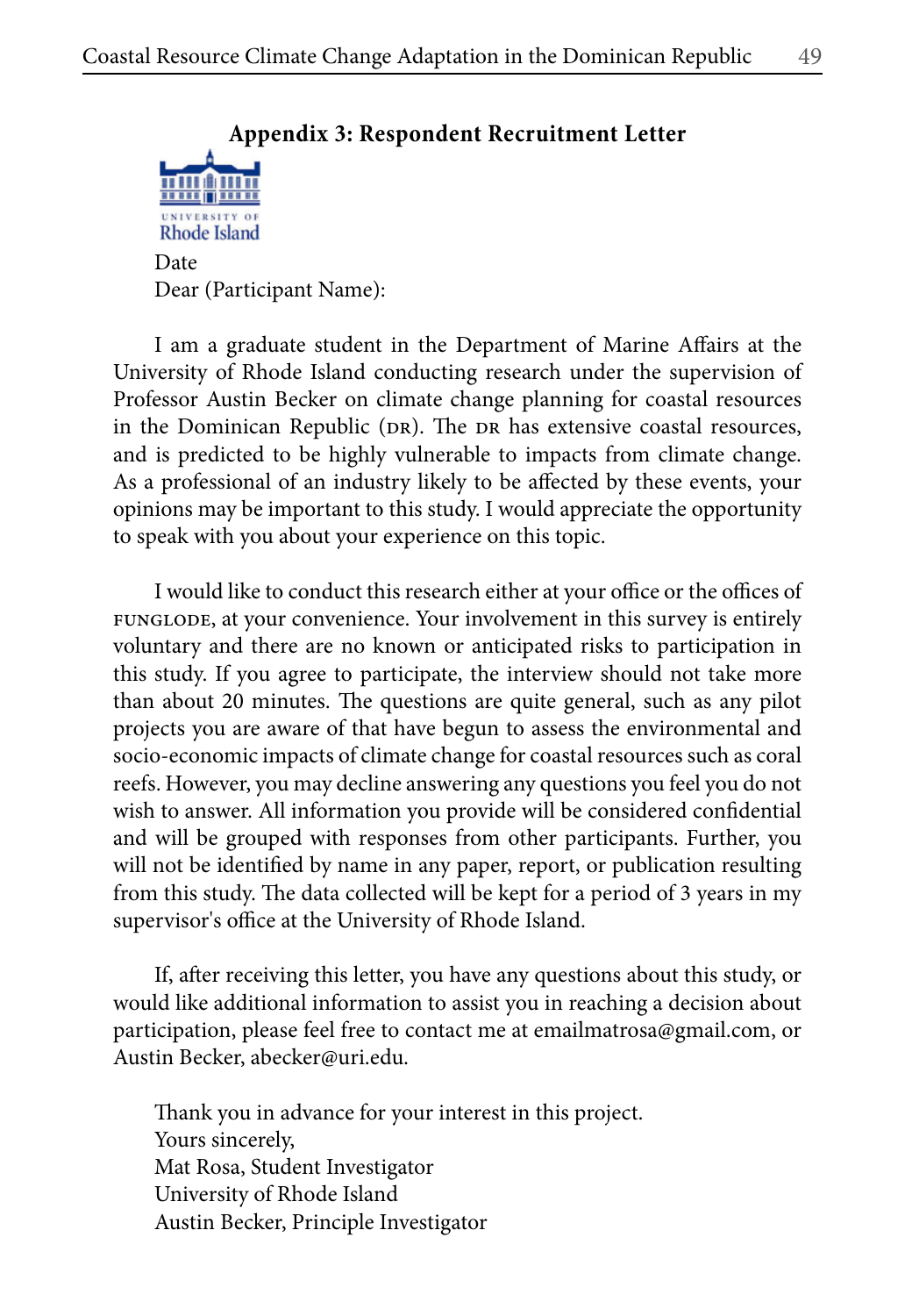## **Appendix 4: Interview Instrument**

## **I. Commitment**

1. What authorities and **financial** resources have been committed to adaptation planning?

A. No government support or financial resources committed

B. Acknowledged by some leaders, some pledges and commitments but significant gaps

C. Commitments negotiated, adequate short-term funding

D. Formal law or decree, legitimacy, sufficient financial resources

2. Which **sectors** are involved in planning process?

A. No planning at all, yet

B. Mostly national government and private businesses

C. National gov't and some local civil society agencies

D. All levels of society are working together

3. Is there a clear, long-term commitment from **government** to implement adaptation planning?

A. Formal approval process has not been initiated

B. There is a governmental mandate for planning

C. Policies and actions are being negotiated with approving authorities

D. Plan of action approved for implementation

4. Which **levels** of governance are involved in planning process?

A. Power and responsibility concentrated at international level outside of country

B. Responsibility and initiative at various national and local levels

C. Decision-making and responsibility decentralized, but significant coordination issues

D. Governance integrated top-down and bottom-up, structured as decentralized system

# **II. Capacity**

5. What capacities for planning do relevant **institutions** have?

E. Necessary technical proficiency and human resources capacity not present

F. Marginal capacity and basic resources

G. Some key institutions adequate, important weaknesses in others

H. Sufficient capacity in responsible institutions for planning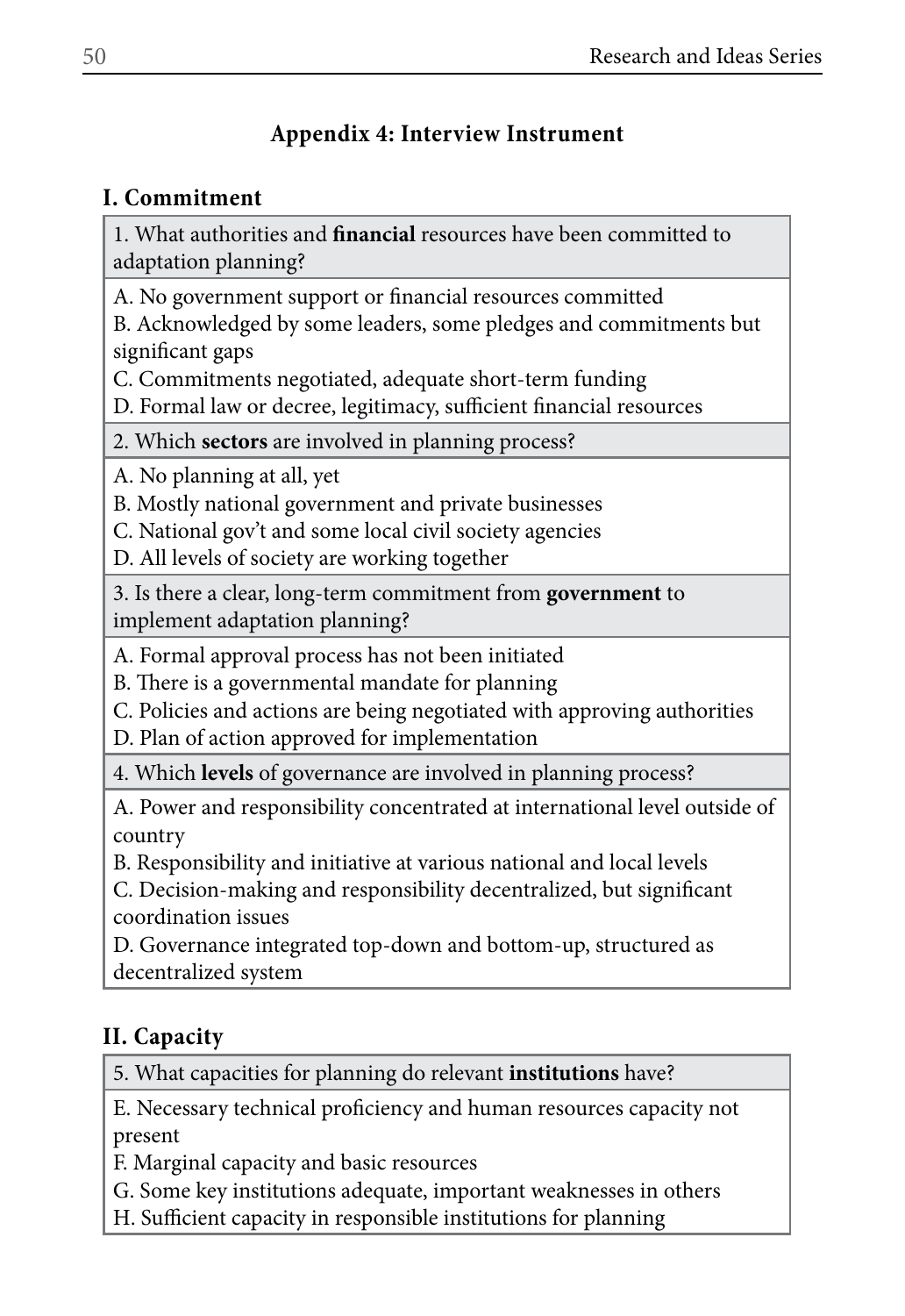6. Have responsible institutions demonstrated ability to practice **adaptive** management?

A. No evidence of adaptive management

B. Practice expressed as minor adjustments

C. Periodic self-assessments, modified behavior based on experience and learning

D. All levels and sectors of governance demonstrate ability to learn and adapt by modifying important targets/policies

7. Have **pilot** scale projects been implemented?

A. No pilot programs initiated

B. Pilot programs underway to assess viability

C. Pilots completed and outcomes have shaped actions/policies

D. Action plans successfully tested at pilot level

## **III. Constituencies**

8. Do the user groups who will be affected by adaptation planning actions **understand** and actively **support** its agenda?

A. Important user groups unaware of goals, strategies, targets

B. User groups aware of goals and targets but degree of support varies

C. Most understand with few important missing

D. All relevant user groups understand and actively support

9. How **informed** and **supportive** about the perceived causes and anticipated effects of CC are the stakeholders likely to be most affected?

A. Minimal public awareness

B. Awareness, but misinformed of causes and expected effects of climate change

C. Support building due to public education and community leaders

D. Surveys reveal stakeholders are well informed and widely supportive of adaptation planning strategies

10. What types of **capacity** building measures have been implemented?

A. None at all

B. Workshops for ministry level officials

C. Focus groups with community members

D. Public education for general population

11. What opportunities exist for stakeholder **engagement** to **coordinate** and share responsibility with decision-making?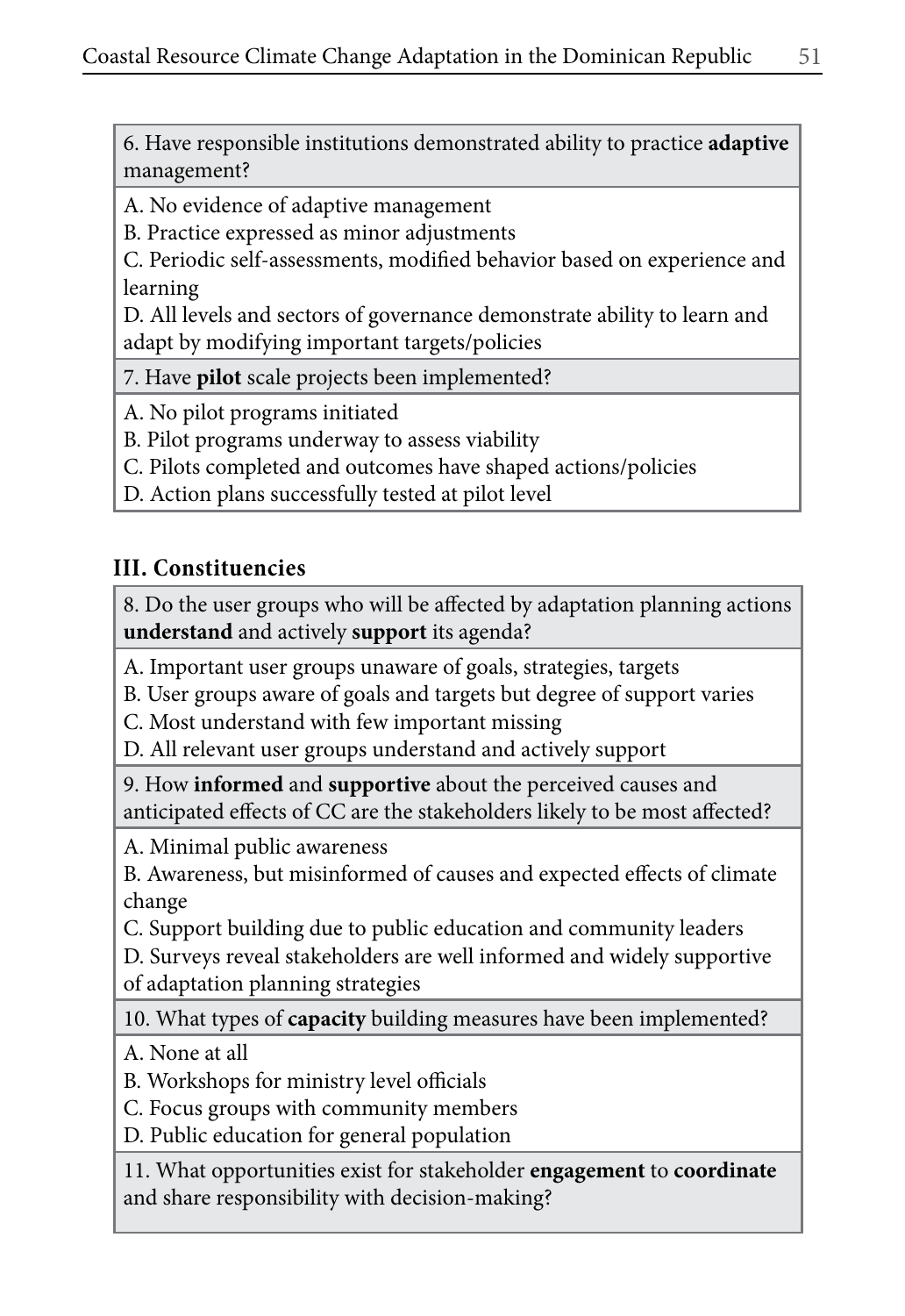A. No interaction between stakeholders and decision-makers

B. Separate initiatives at community-level

C. Nominal engagement but no impact on decision-making process

D. Broad stakeholder involvement and co-management throughout country

12. What is the **well-being** status of stakeholders most vulnerable to coastal impacts?

A. Poverty and lack of education

B. Economically vulnerable and poorly educated

C. Moderate income and education

D. Economically resilient and well-informed

## **IV. Goals**

13. Are their specific goals based on time and **measurable** goals?

E. No action to date

F. Targets expressed in non-quantitative terms

G. Some specific targets, either a date or measure

H. Targets defined in quantitative terms

14. On what **criteria** are goals considered?

A. No goals defined

B. Goals being negotiated but not formalized

C. Long term goals address either societal or environmental outcomes

D. Goals define goals for both societal and environmental outcomes

15. How realistic do you consider the strategy of public climate change **education** can create changes in behavior?

A. Not at all, a misguided strategy

B. Education could work, but many other more viable options

C. Education is a good approach, but lacking resources and capacity

D. Education is the most effective measure and can be implemented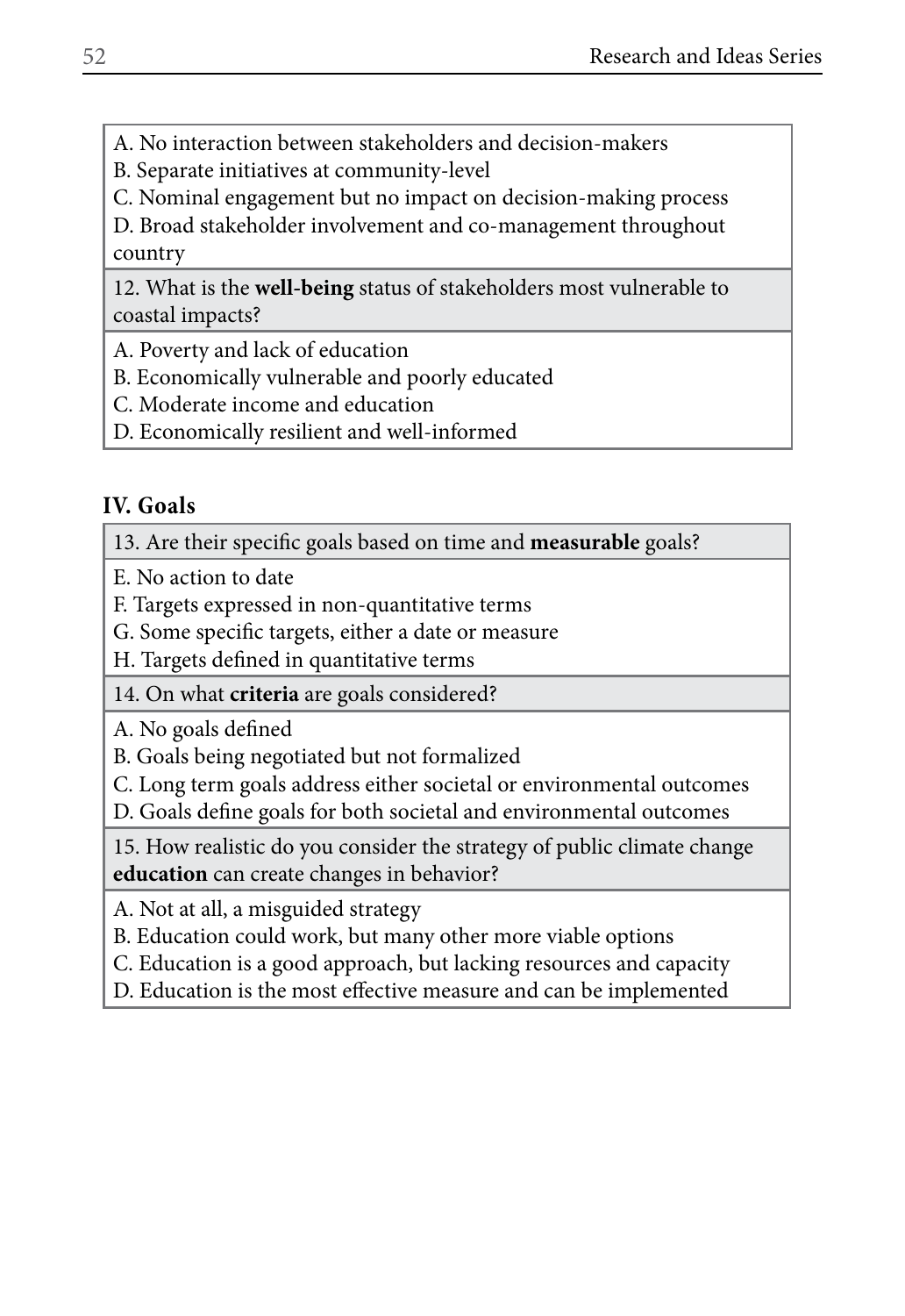

## **Appendix 5: Interview Instrument Results**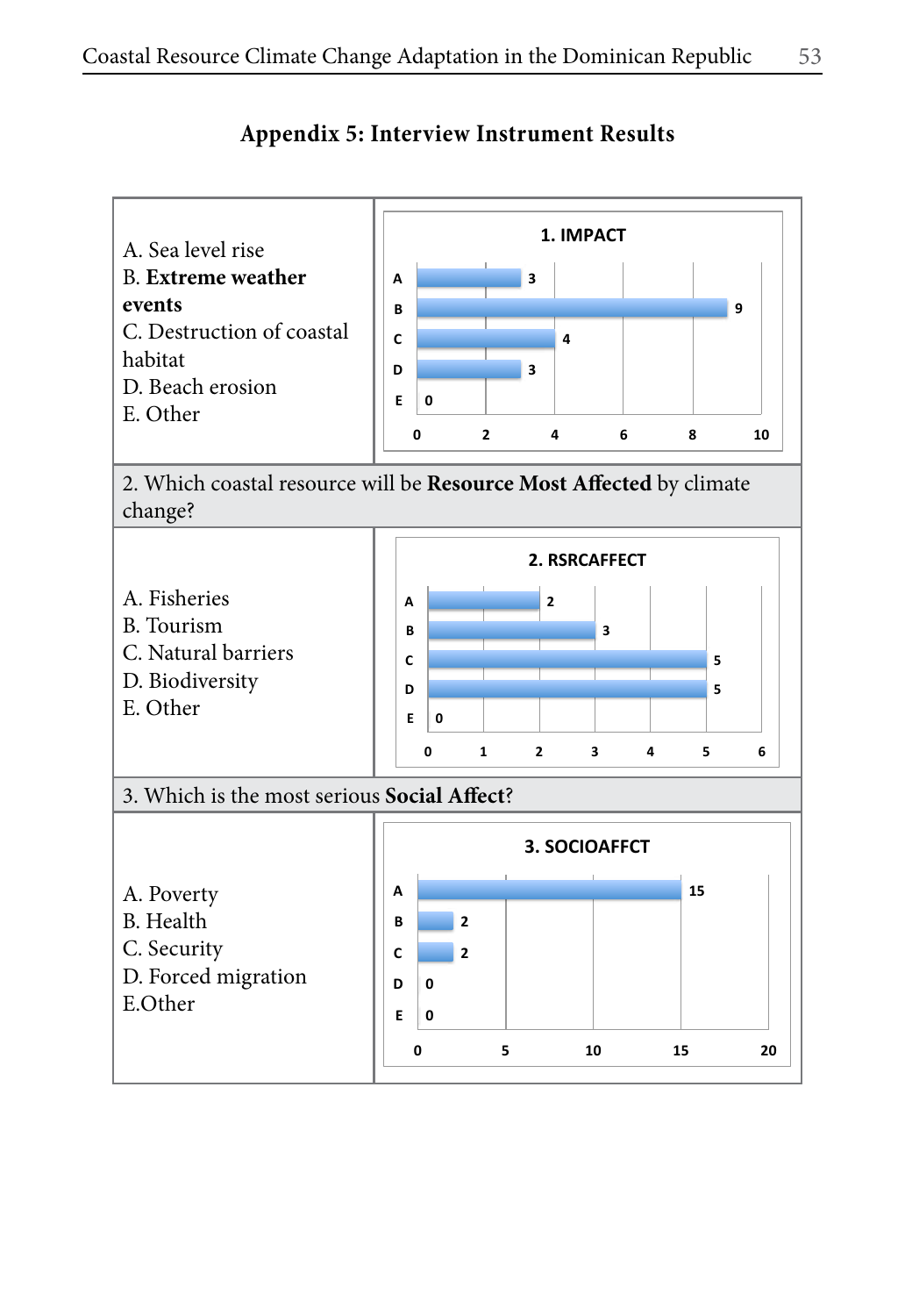**11**

## **Information Gathering**

4. What types of baseline **Studies** have been conducted to inform climate change planning? Has the planning process taken advantage of the research to fill important gaps?



#### **Vulnerability Perception**

5 A. From scale of 1 (most secure and resilient)-10 (most vulnerable and at risk). What is your **Perception of Vulnerability** to forces and impacts?

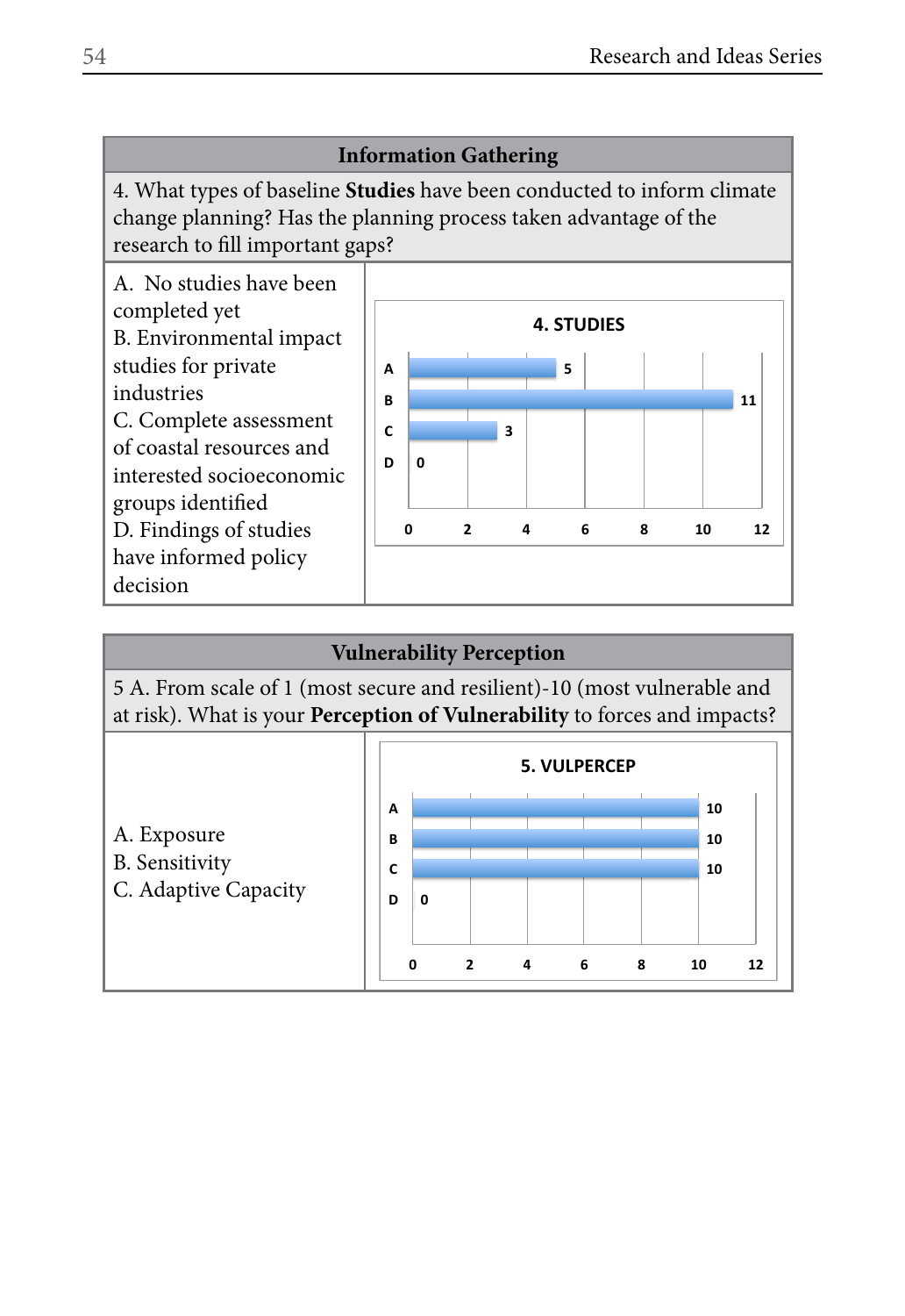

F. Mostly national government and private businesses G. National gov't and some local civil society agencies H. All levels of society are

working together



8. Is there a clear, long-term **Government Commitment** to implement adaptation planning?

E. Formal approval process has not been initiated F. **There is a governmental mandate for planning** G. Policies and actions are being negotiated with approving authorities H. Plan of action approved for implementation

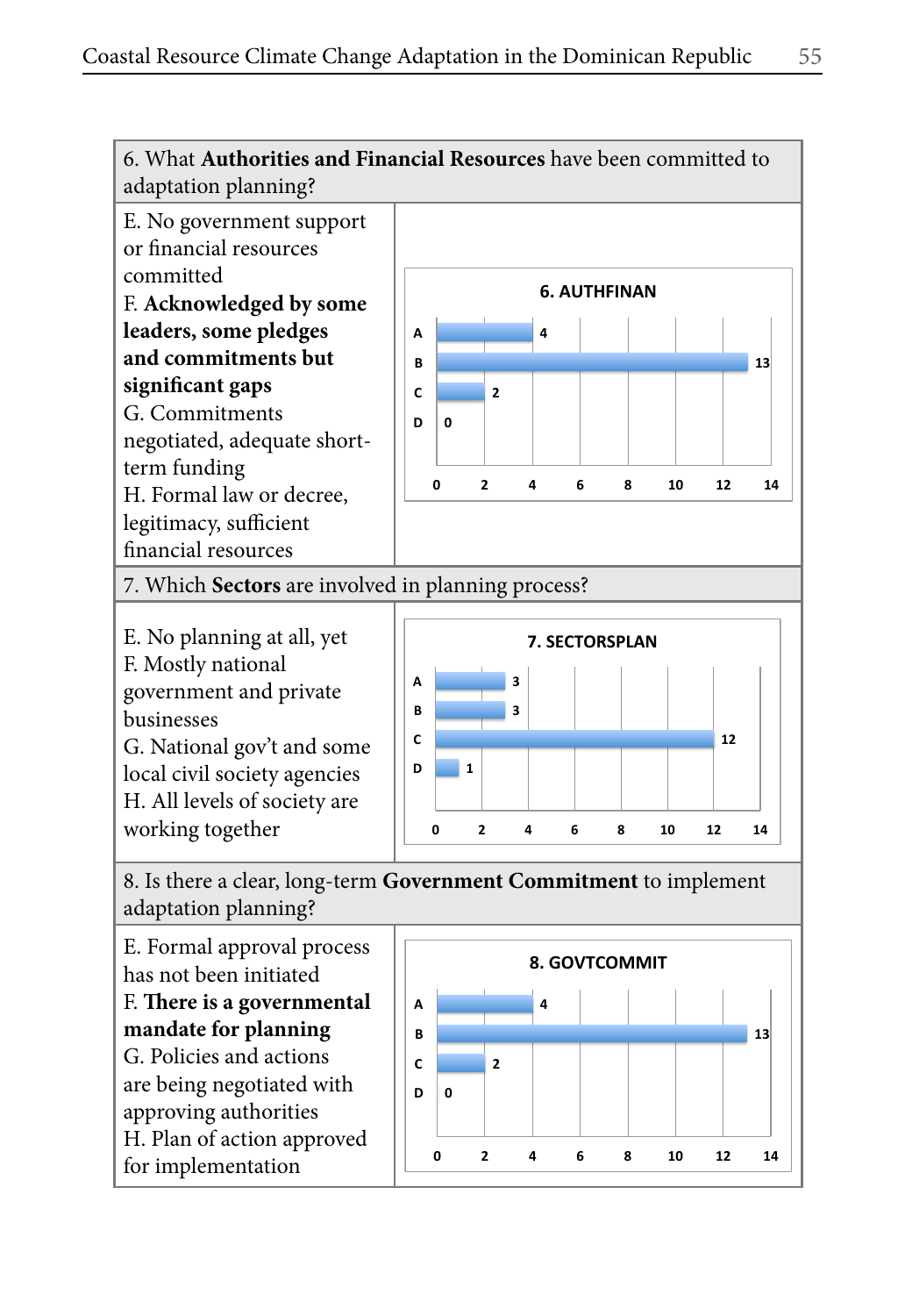

E. Power and responsibility

concentrated at international level outside of country

F. Responsibility and initiative at various national and local levels G. Decision-making and responsibility decentralized, but significant coordination issues H. Governance integrated

top-down and bottom-up, structured as decentralized system



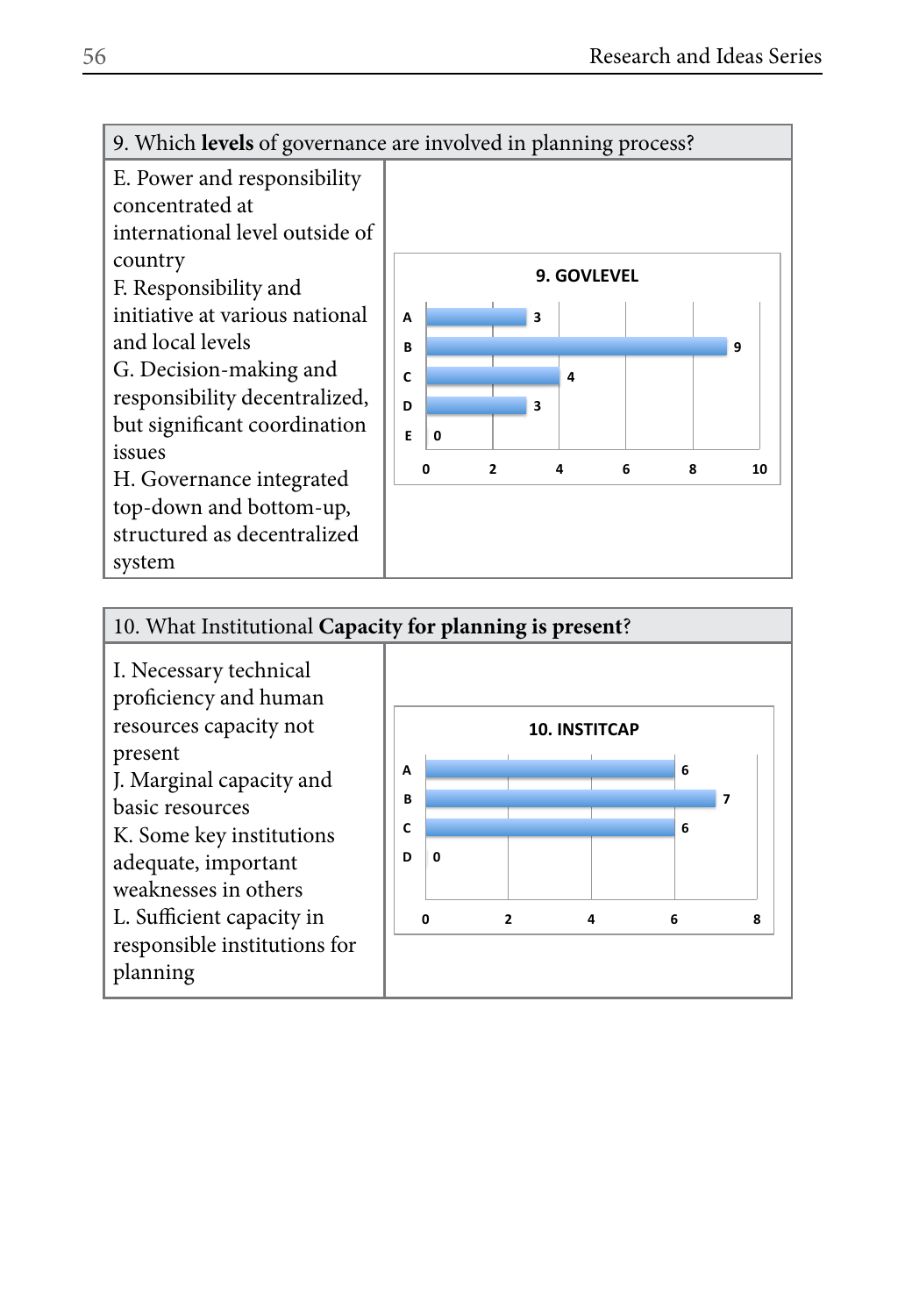

# E. **No evidence of adaptive management**

F. Practice expressed as minor adjustments G. Periodic self-assessments, modified behavior based on experience and learning H. All levels and sectors of governance demonstrate ability to learn and adapt by modifying important targets/policies



12. Have **Pilot Projects** been implemented?

E. No pilot programs initiated F. Pilot programs underway to assess viability G Pilots completed and outcomes have shaped actions/policies H. Action plans successfully tested at pilot level



13. Do the user groups who will be affected by adaptation planning actions **understand** and actively **support** its agenda?

E. Important user groups unaware of goals, strategies, targets F. User groups aware of goals and targets but degree of support varies G. Most understand with few important missing H. All relevant user groups understand and actively support

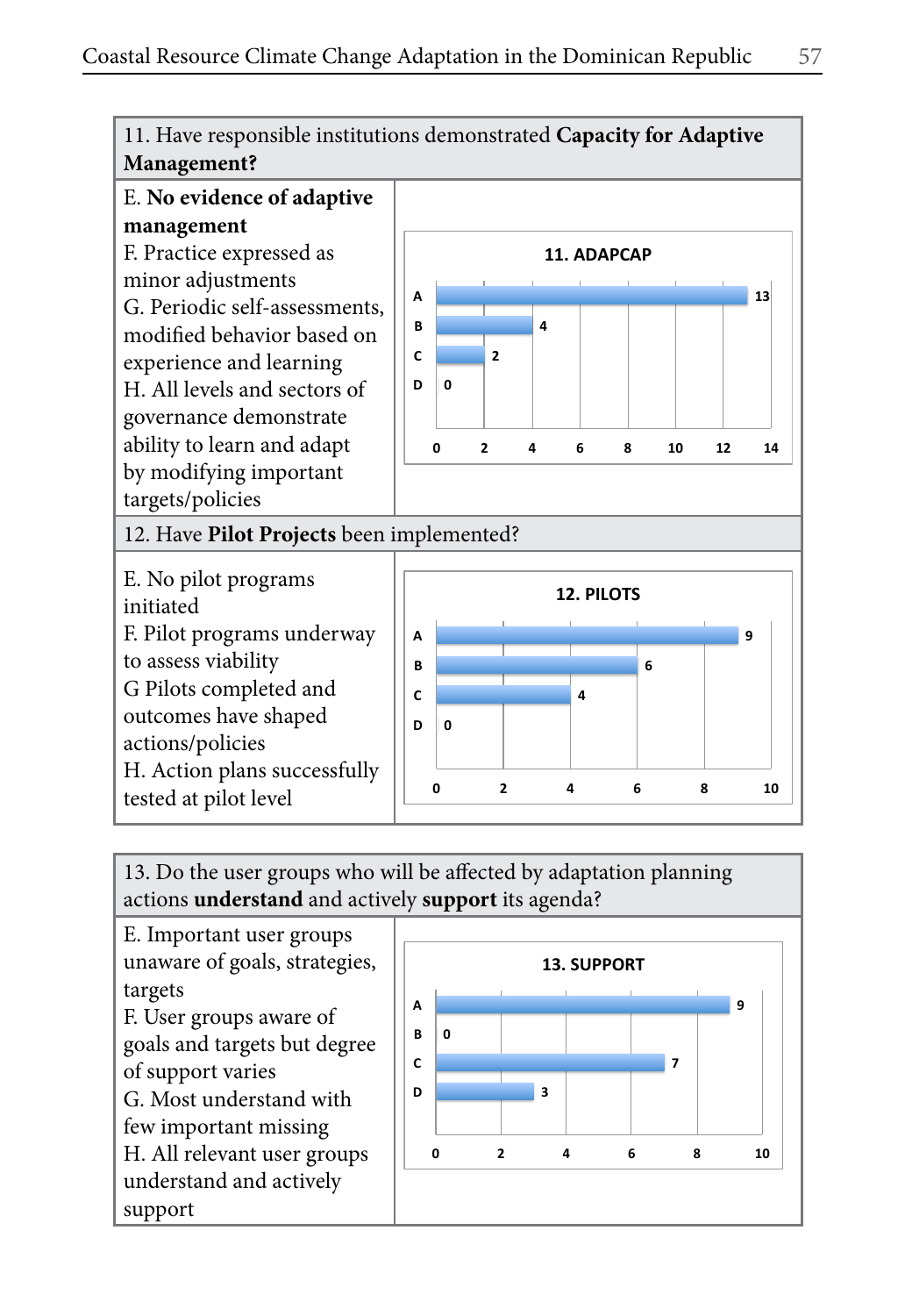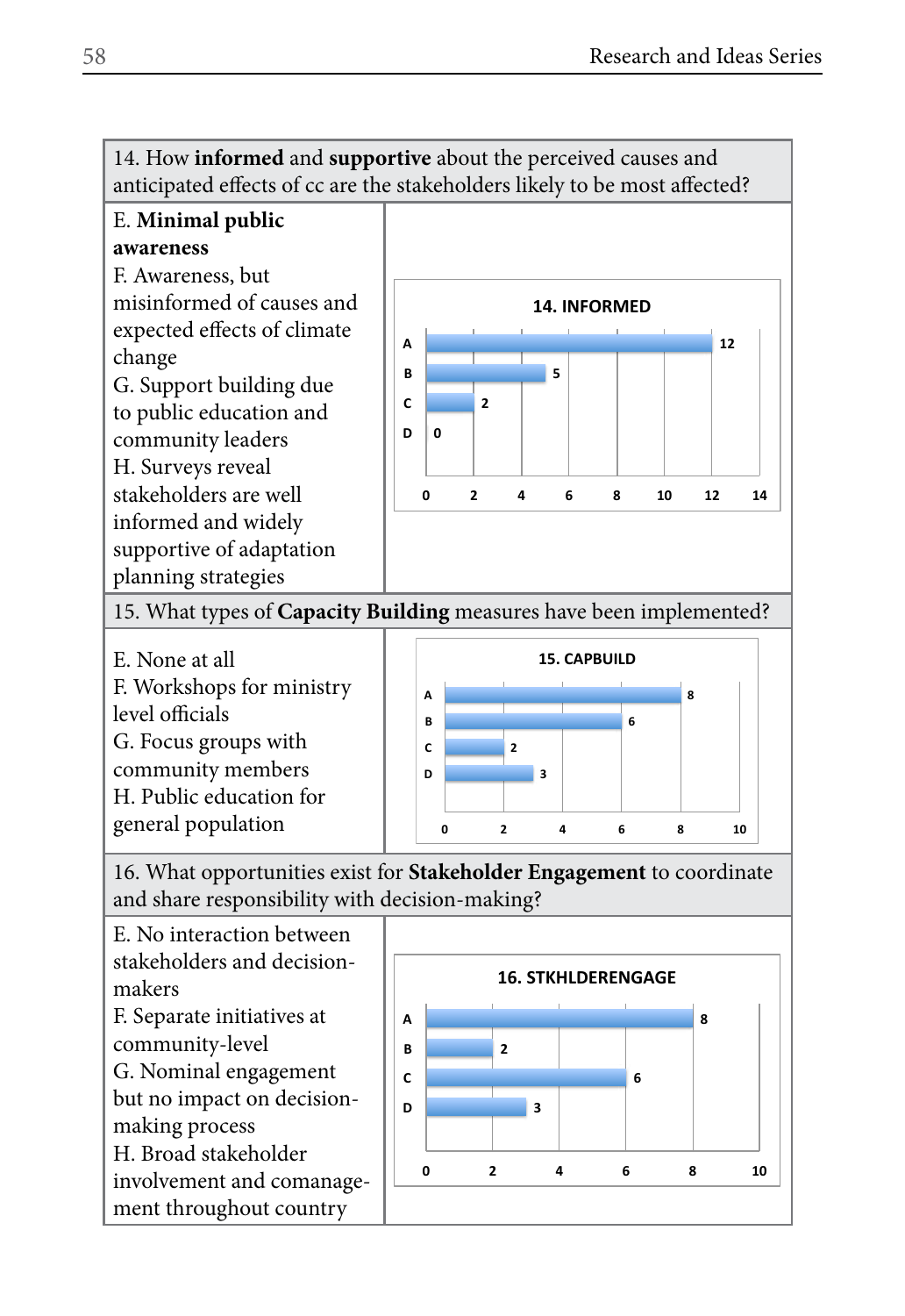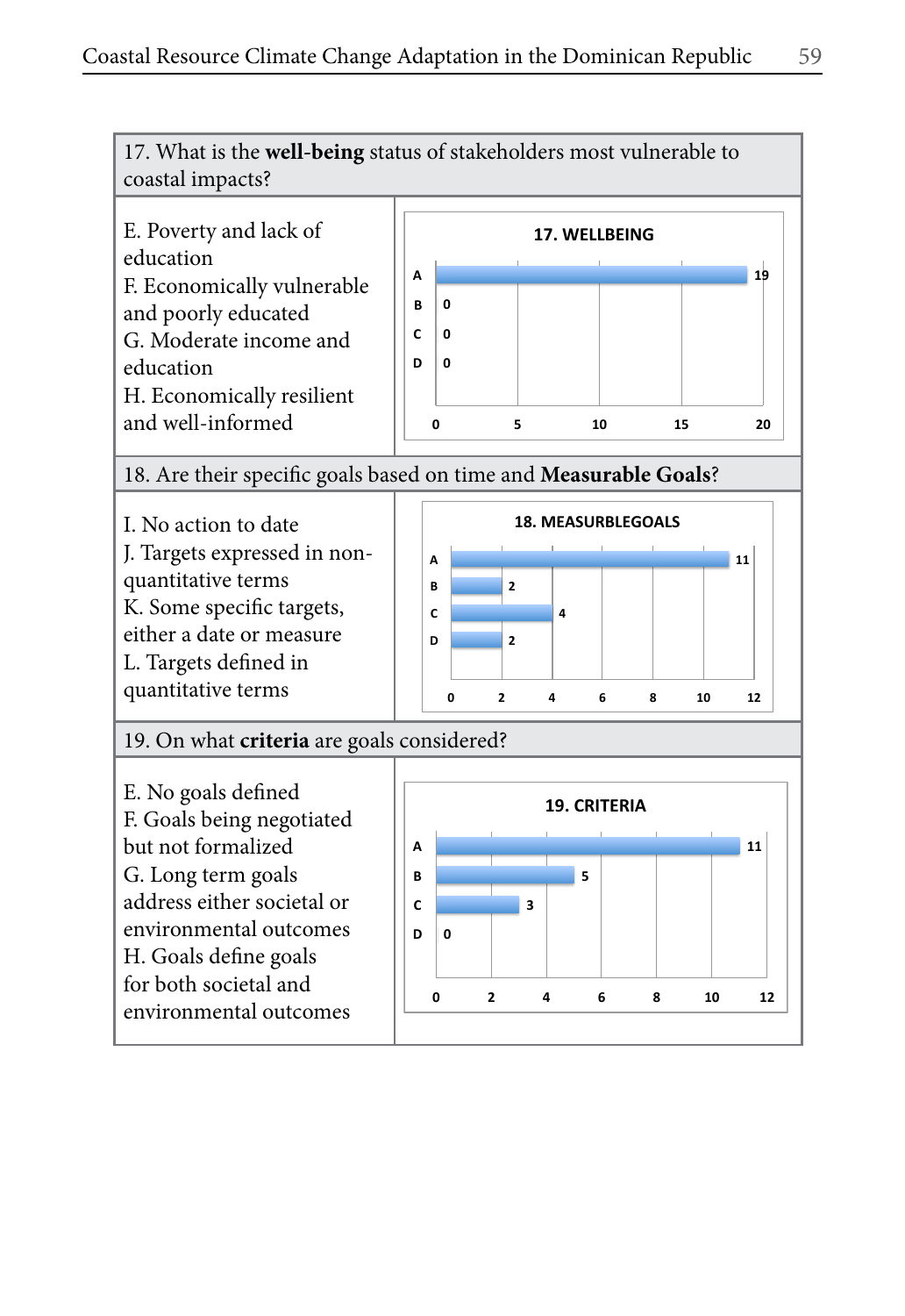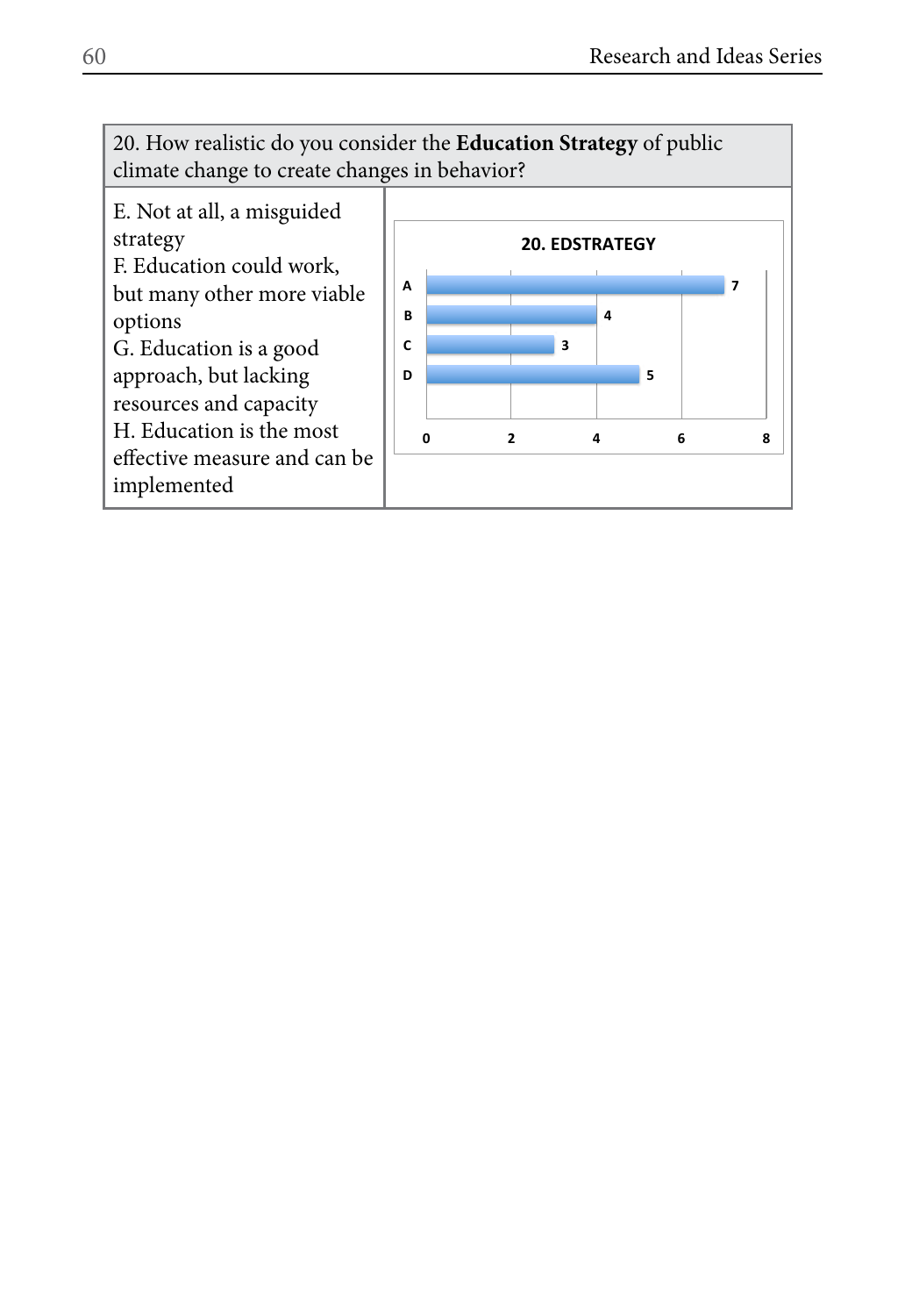**Measuring Social Vulnerability & Adaptive Capacity to Climate Change in Coastal Communities of the Dominican Republic** by Hilary Lohmann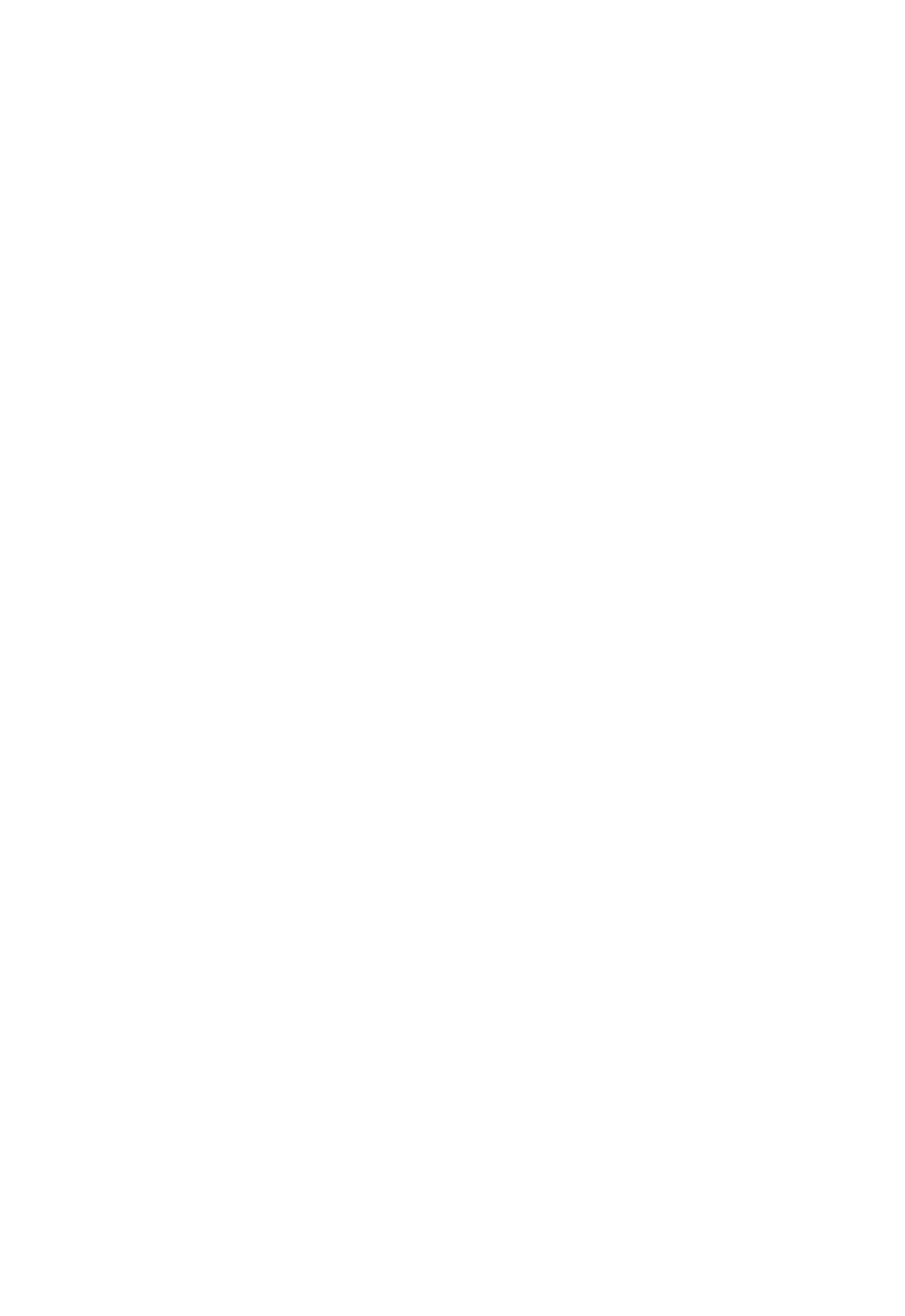### **Abstract**

The ability of individuals and communities to adapt to shifting climate conditions is of priority concern at local, national, and regional scales. This report adds to the global discussion of social vulnerability and adaptive capacity to changing climate conditions; how to measure it and how to mitigate it. A study was conducted in the summer of 2014 to assess these characteristics in 175 individuals of various sectors of employment in three coastal communities of the Dominican Republic. The specific research questions addressed in this study are:

- What are the factors related to adaptive capacity in coastal communities of the Dominican Republic?
- Do these factors vary between direct marine resource users and non-direct marine resource users?
- Do these factors vary amongst individuals who do and do not share household responsibility for income?

Principal component analysis of responses to 26 statements resulted in seven factors related to occupational adaptive capacity: *ability to plan, learn, and reorganize; attachment to occupation; occupational adaptability/flexibility; attachment to place; employment security; financial security; and occupational mobility.* Factor scores were compared between direct resource users and non-direct resource users, and between individuals who are the sole providers of household income and those who share the responsibility of providing income to the home to determine whether there is a difference in vulnerability and adaptive capacity between these groups of individuals. Results indicate that many of the factors related to vulnerability and adaptive capacity are similar for all coastal individuals. However, direct resource users exhibited greater attachment to occupation and sole providers of household income showed lower financial security. This research has important implications for community and development planners working in coastal areas of the Dominican Republic. It highlights the value of understanding a person's role in a household to better predict an individual's ability and willingness to make changes related to occupation. As manifestations of climate change continue to impact coastal communities of the Dominican Republic, this report can be a useful resource for developing strategies for preparedness.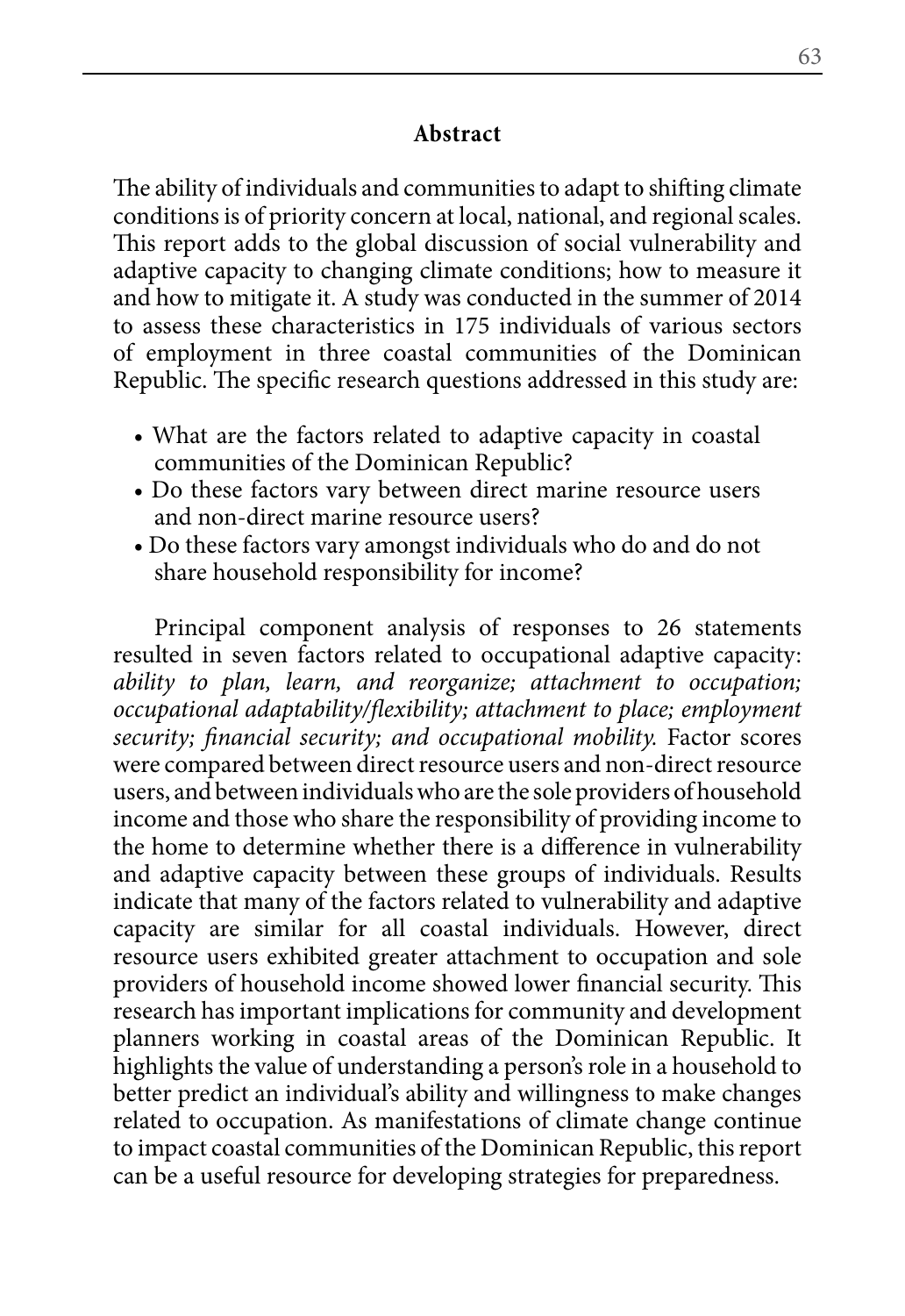# **Table of Figures**

| Figure 1. Map of the Dominican Republic, with the three study                                                                     |
|-----------------------------------------------------------------------------------------------------------------------------------|
|                                                                                                                                   |
| Table 2. Demographic Information Collected from Study                                                                             |
| Table 3 Seven factors emerged from a principal component analysis                                                                 |
| Table 4. Results of t-test Comparing the Mean Component Scores of<br>Non-direct Resource Users and Direct Resource Users87        |
| Table 5. Results of t-test Comparing the Mean Component Scores<br>of Participants Who are Sole Providers and Participants Who are |
| Table 6. Responses from Participants Regarding Perceived Changes                                                                  |
| Table 7. Total Number and Percentage of Participants Who<br>Mentioned Specific Climate and Weather-Related Changes in the         |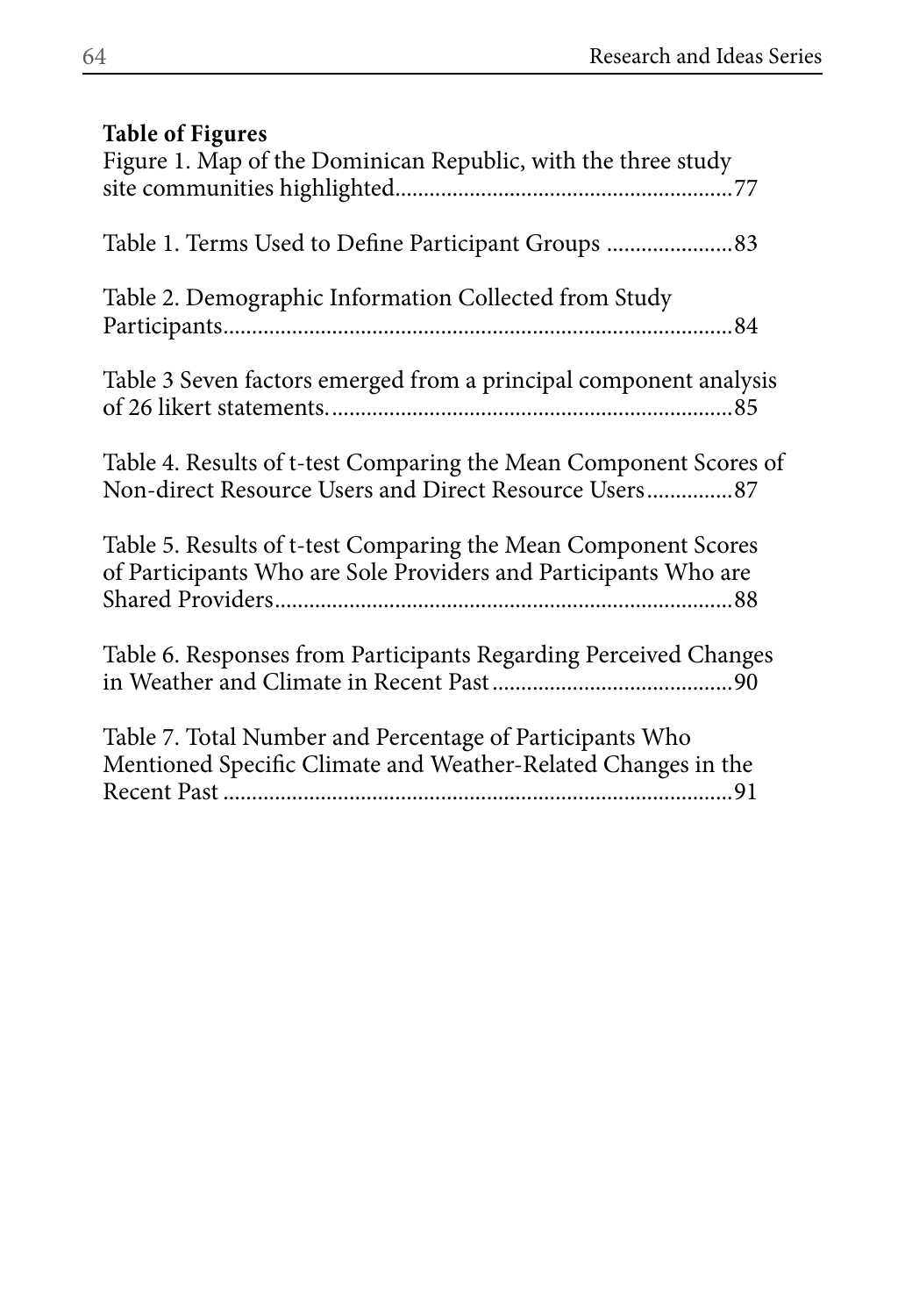# **Measuring Risk to Climate Change**

In 2012, the World Resources Institute reported that people's capacity to adapt to shifting and emerging climate conditions may be the most important characteristic when addressing climate risks (Dixit et al., 2012). There is an abundance of research, reports, and analyses that measure human risk to impacts of climate change. There are several aspects of vulnerability to consider in risk assessment, namely exposure, sensitivity, adaptive capacity, and resilience. Multiple frameworks exist for investigating these related factors, and assessments can be conducted across a range of scales from the individual and household level, to community level, to national and regional level of analysis (e.g. Cinner et al., 2011; Brooks et al., 2005; Magis, 2010; Berkes & Ross, 2013).

## **Vulnerability**

Most studies of vulnerability consider the cumulative effects of exposure, sensitivity, and adaptive capacity. For this study, vulnerability is defined as the susceptibility of an individual within a system or community to disturbances caused by exposure to perturbations, sensitivity to perturbations, and the capacity to adapt to such perturbations (Nelson et al., 2007).

Exposure, as defined by the Intergovernmental Panel on Climate Change (ipcc) (2007), is "the presence of people; livelihoods; environmental services and resources; infrastructure; or economic, social, or cultural assets in places that could be adversely affected." It has also been described as the "extent to which a region, resource or community experiences changes in climate" (Marshall et al., 2010). Characteristics of exposure include the magnitude, frequency, duration, and spatial extent of weather events or patterns (Marshall et al., 2010). Specific to the Dominican Republic, exposure to increased sea surface temperatures and more frequent storms of high intensity can threaten the integrity of coral reef ecosystems, which provide sustenance to local people and natural barriers to inclement storms (Caffrey et al., 2013). Increased storm intensity can also threaten the livelihoods of fishers and tour operators, who are often restricted in their ability to leave port and conduct work in foul weather.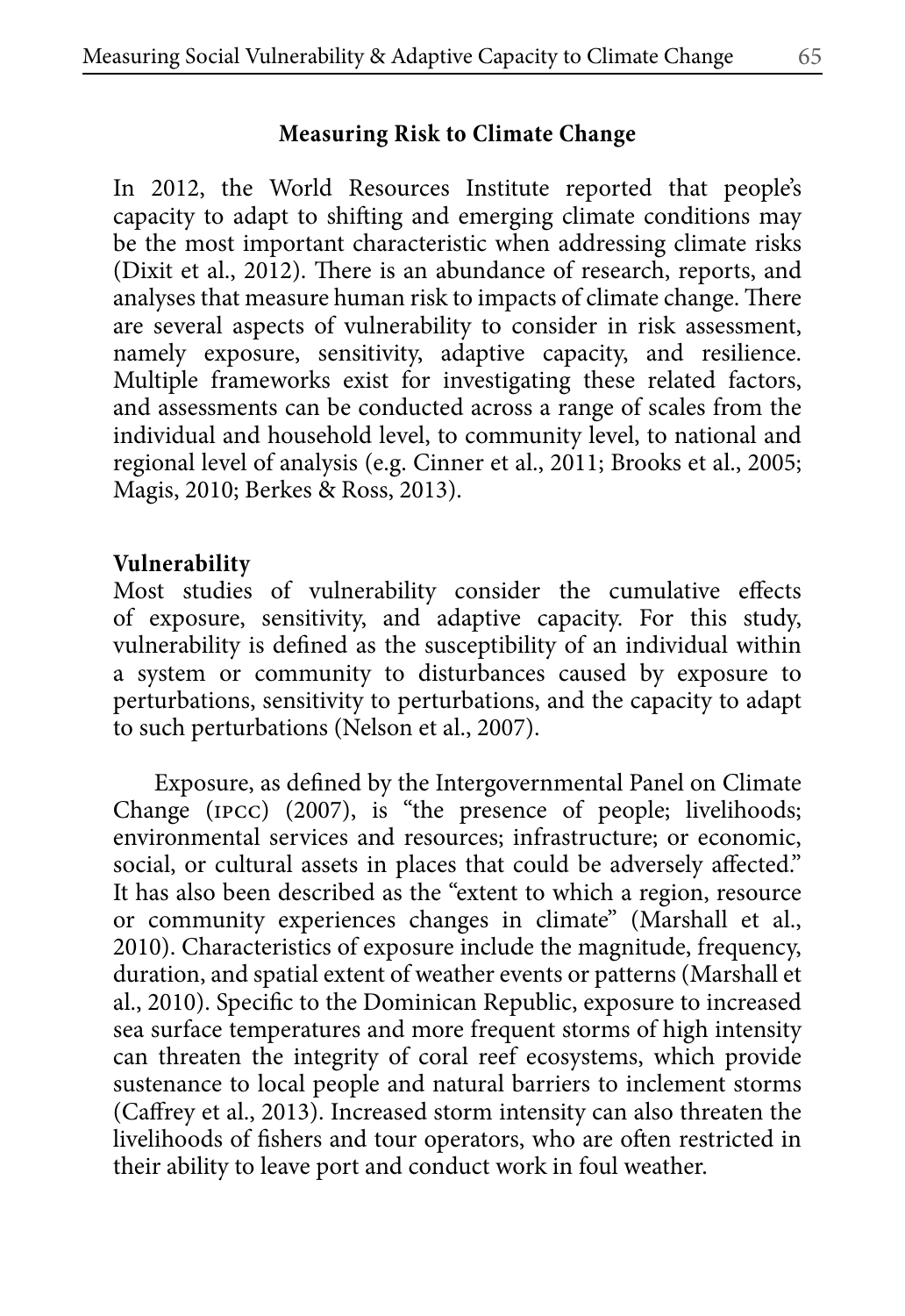Sensitivity describes the degree to which a system is affected by and responds to changes in climate (Marshall et al., 2010). Sensitivity can refer to ecological systems and their response to stressors like increasing temperature, variation in rainfall, and sea level rise (Marshall et al., 2010). In the Dominican Republic, the coral reefs and mangroves have a threshold of response to biophysical changes in air and water temperature, and/or physical and chemical conditions (Caffrey et al., 2013). When describing social systems, sensitivity encompasses the economic, political, institutional, and cultural factors of a community (Fenton et al., 2007). Many of the Dominican Republic's coastal communities are highly dependent on the health and stability of coastal habitats to sustain major livelihoods of fishing and tourism, as well as to mitigate the effects of potential and frequently more probable natural disasters, such as flooding and storm surge (Caffrey et al., 2013).

Adaptive capacity is the third factor that thoroughly affects vulnerability. According to much of the climate change literature, adaptive capacity describes the ability to respond to changes in a system through learning, managing risk and impacts, accruing new knowledge and developing effective management plans (Marshall et al., 2010; Caffrey et al., 2013). The capacity of individuals to cope and adapt to climate variability is determined by their circumstances, characteristics, and the ability to take advantage of other opportunities (Marshall et al., 2010).

### **Resilience**

Resilience is inversely related to vulnerability. While resilience was first used in natural sciences to describe ecosystems, it has been transformed by social scientists to describe societies (Adger, 2000; Folke, 2006). The relationship between ecological and social resilience, or the amount of change that can occur in a (natural or social) system while function and structure are retained, has been the foundation for studies of communities that are dependent on natural resources for livelihoods (Adger, 2000). Many argue that ecological and social resilience are connected by a community's economic dependence on ecosystems, and that a society's resilience is subject to the extent of their resource dependence (Adger, 2000; Folke, 2006). For the purposes of this study, resilience is defined as the flexibility with which an individual can cope with and adapt to changes in resource availability and access (Marshall & Marshall, 2007).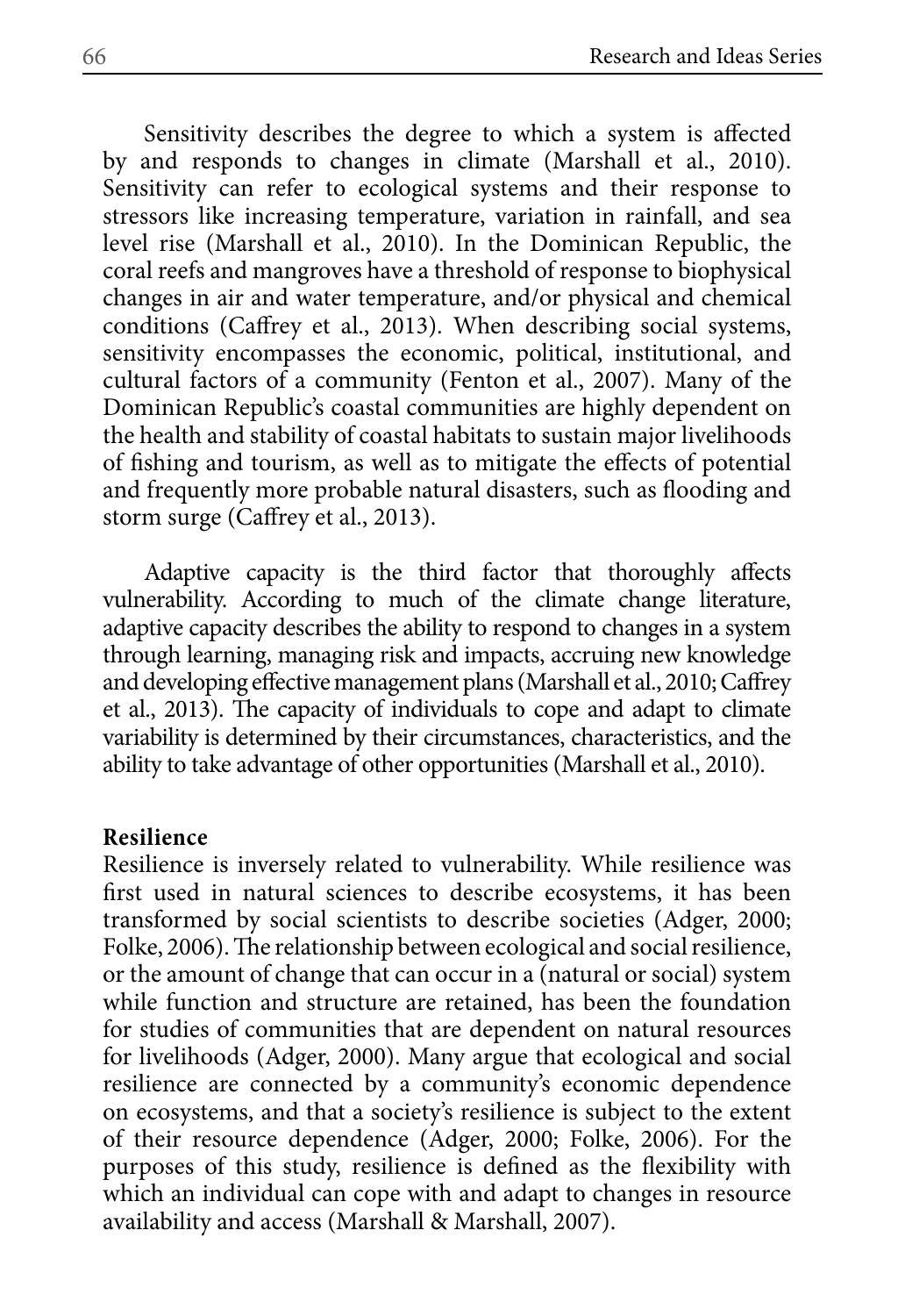# **The Marshall et al. (2010) Method**

The Marshall et al. (2010) method for assessing social vulnerability is an adaptation of an approach first introduced in 2007 (Marshall & Marshall, 2007). Adapted versions of this method have been operationalized in several contexts. Marshall et al.'s (2010) framework has been modified to study the level of dependency of both coastal and terrestrial communities in Australia, Africa, and Southeast Asia (e.g., Cinner et al., 2009; Marshall & Marshall, 2007; Marshall et al., 2009).

Indicators used to measure adaptive capacity in the Marshall and Marshall framework fall into four categories:

- Perception of risk associated with potential change
- Perception of ability to plan, learn, and reorganize
- Perception of ability to cope with change
- Level of interest in change

These indicator categories include specific measures related to attachment to occupation, attachment to place, employability, family characteristics, formal and informal networks, and financial status (Marshall et al., 2010). For instance, individuals' financial situation, ability to secure alternative employment, and ability to remain competitive within their current occupation are used to measure one's perception of risk, which relates to one's management of risk (Marshall & Marshall, 2007). The ability to cope with change is measured by determining proximity to emotional thresholds like anger, stress, and anxiety, or financial thresholds related to debt, property ownership and other assets (Marshall et al., 2010). Furthermore, individuals with a higher interest in changing and adapting to changes often have measurably higher financial, social, and emotional flexibility (Marshall et al., 2010).

Results from previous implementations of the methodology identified relationships between these characteristics and the level of resource dependency as well as adaptive capacity. For instance, in Australia, cattle grazers were highly attached to both their occupation and their place, and had low employability as measured by their interest in, and skills transferrable to, other types of work (Marshall, 2011). They also tended to make business decisions without consulting others for advice, and did not have extensive social or professional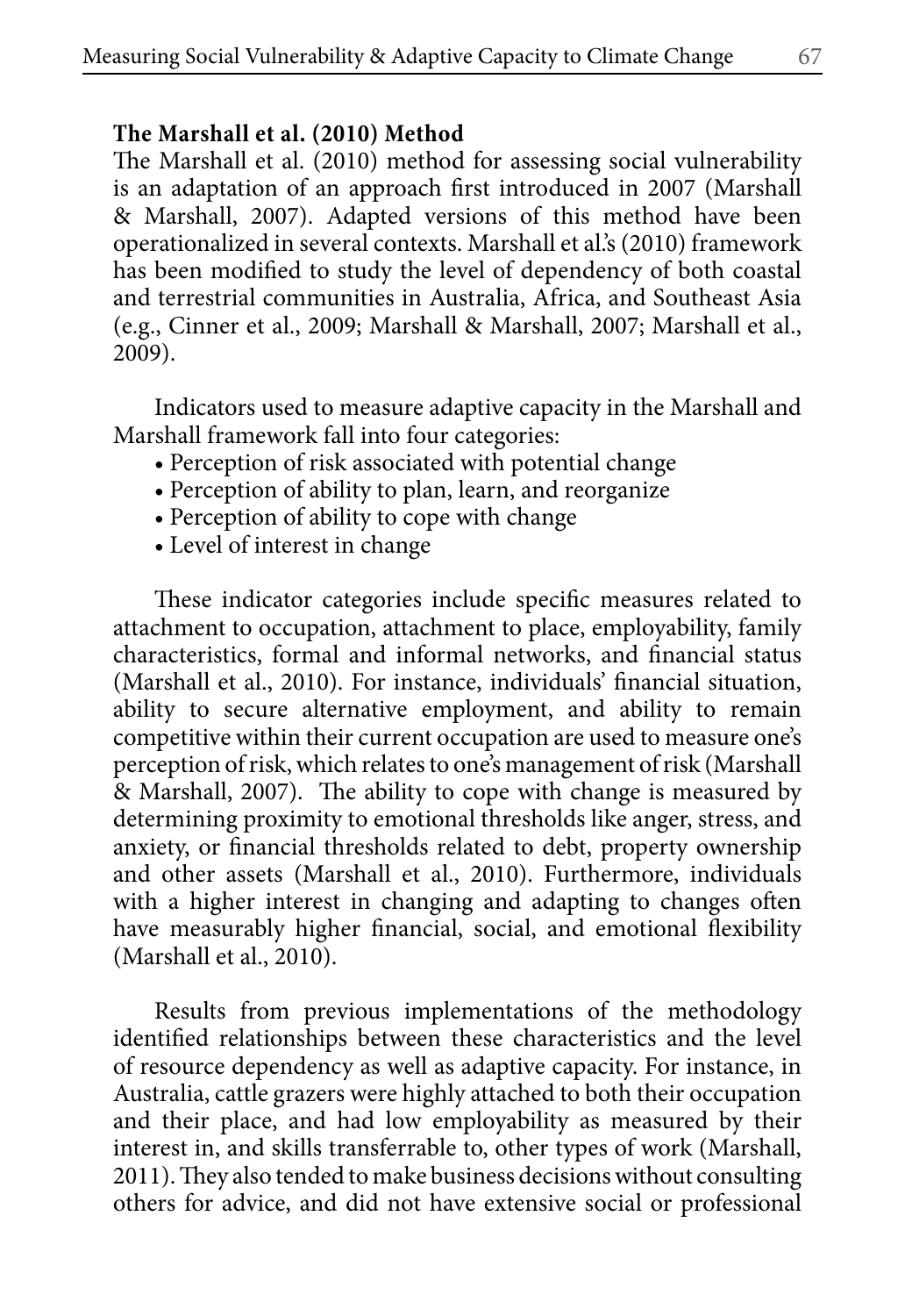networks with individuals outside of their occupation. Additionally, the level of interest in changing occupations was found to be lower for individuals with constraints (e.g. dependent family members, low personal capital, high debt) (Marshall, 2011).

A similar study of adaptive capacity using the Marshall et al. (2010) method in Madagascar used measures of dependency on natural resource(s), livelihood diversity, and formal and informal institutional networks as flexibility indicators (Cinner et al., 2009). Results showed that a majority of the sample population participated in fisheries and considered it their most important occupation. It was concluded that the extent to which alternative livelihood opportunities are available is an indicator of flexibility within a community. This quantitative evaluation of flexibility relates to a population's ability to cope or adapt to changes that occur in the natural and social system. Understanding these factors that influence behaviors of change (or failure to change) can lead to more informed decisions about the form and necessity of adaptation strategies (Marshall et al., 2010).

Communities composed of individuals with diverse livelihoods are more likely to be able to adapt to changes brought about by climate variability (Nelson et al., 2007). Furthermore, societies with stable and successful economies often have individual constituents that are better able to consider a wider range of adaptation options to counter climate-driven instability (Marshall et al., 2010). A comparative study of adaptive capacity in five Western Indian Ocean countries using the original Marshall & Marshall (2007) framework concluded that communities with low levels of adaptive capacity are likely to suffer from disruptions to coral reef ecosystem goods and services caused by climate variability (McClanahan et al., 2008).

This methodology was designed on the principle that there are significant social, economic, and environmental components of resource dependency (Marshall & Marshall, 2007). When all these aspects are combined, the nature and magnitude of potential impacts from a change in the relationship with the natural resource(s) are more clear (Marshall et al., 2010).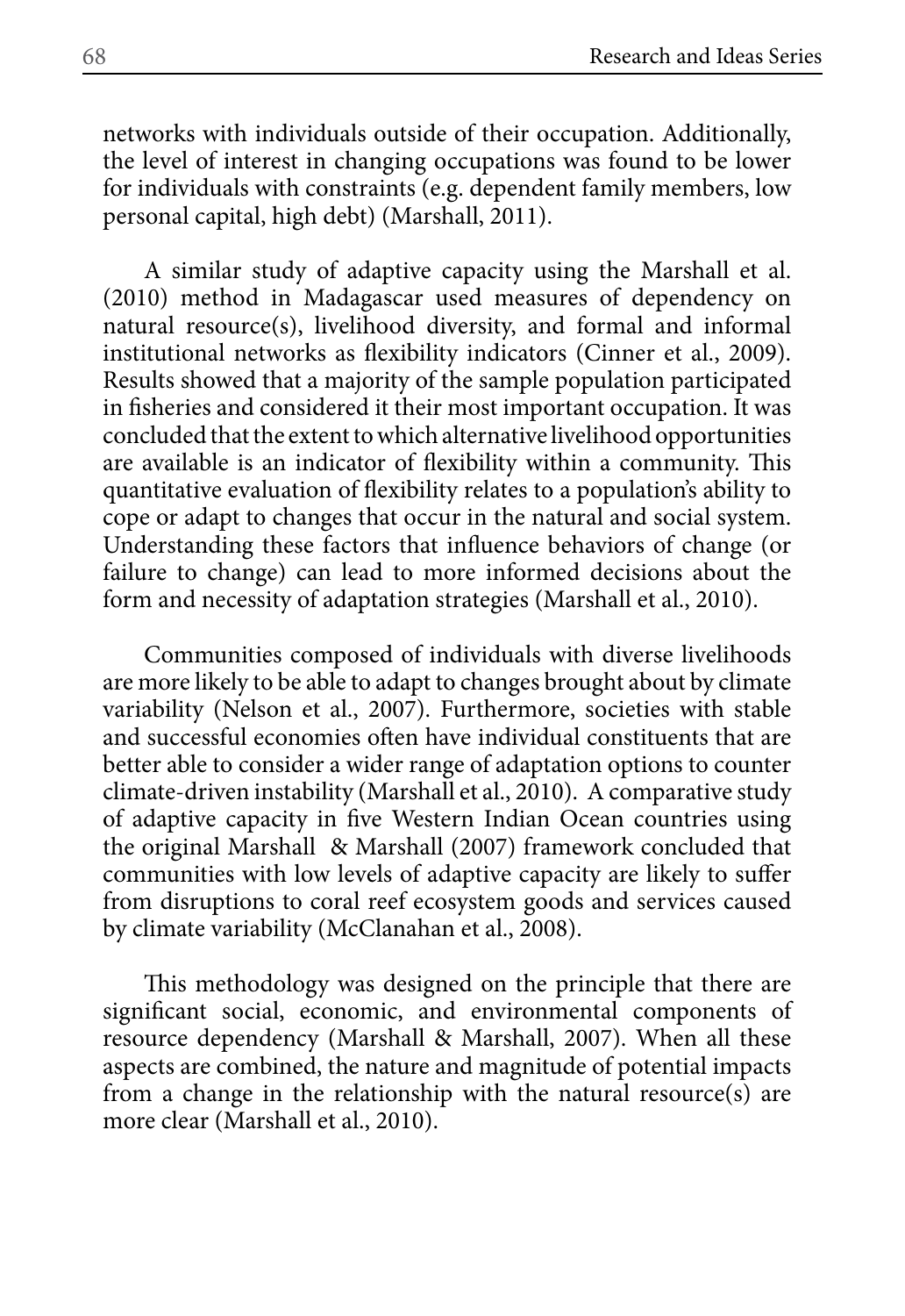# **Coastal Communities of Developing Nations: Balancing Natural Resource Dependence and Occupational Multiplicity**

Natural resource-dependent communities are particularly vulnerable because climate-induced changes to the environment will directly affect their livelihoods (Marshall et al., 2010). The capacity of such communities to adapt to unavoidable climate impacts, or adaptive capacity, requires immediate attention because global changes in climate patterns and events are altering the accessibility, quality, and availability of natural resources, leading to extensive impacts on the social and economic systems they support (Marshall, 2011).

Resource dependency has been defined as a strong dependence on a narrow range of resources, which can lead to economic and social stress within a community (Adger, 2000). Societies that consist of individuals who display resource dependency often exhibit community structure in which livelihoods and stability are a direct function of resource production (Machlis et al., 1990). Many coastal communities of the Dominican Republic exhibit this type of social construction, as livelihoods dependent on coral reef resources like fishing and tourism provide for a considerable proportion of the population (Caffrey et al., 2013).

According to Marshall (2011), resource dependency describes the nature and magnitude of resource users' sensitivity to changes in the condition of or access to resources as a result of climate variability, environmental degradation, or changes in regulatory policy. Higher resource dependence is correlated with higher vulnerability (Marshall et al., 2010). Measuring resource dependency leads to a greater understanding of the degree of vulnerability of a population to impacts of climate change, which can enhance the development of strategies for reducing people's climate vulnerability and support mechanisms for coping and adaptation (Marshall, 2011).

Increasingly, the context of resource-reliant populations is coastal communities (Bailey & Pomeroy, 1996; Adger, 2000; Folke, 2006; Costanza et al., 1995; Marshall et al., 2010). Coastal fishing communities, for example, are dependent on the health and stability of entire marine and coastal ecosystems more than any single resource (Bailey & Pomeroy, 1996). The livelihoods these communities depend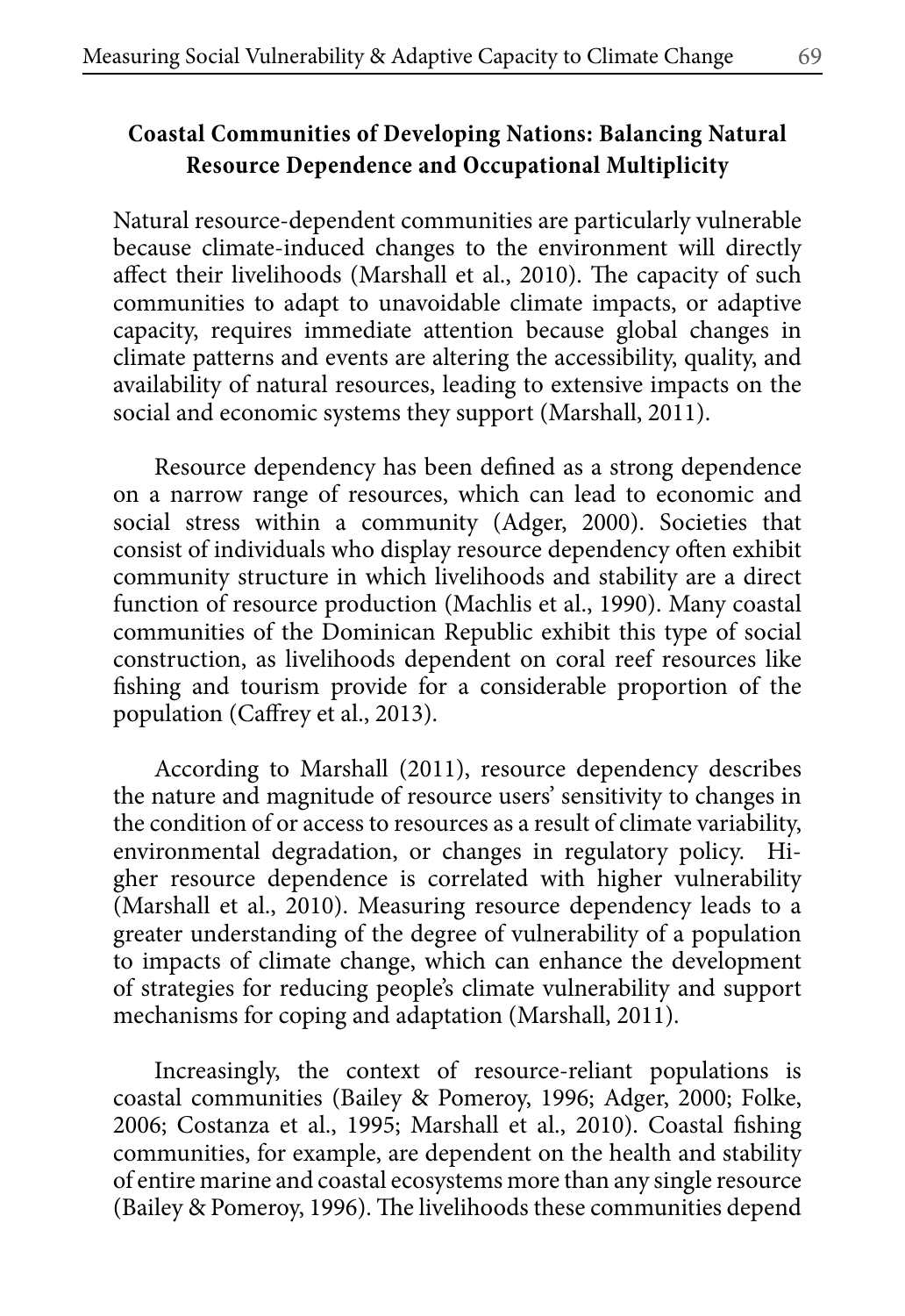on can be diverse and include extractive activities, such as fishing, and others like transport and/or tourism. Ultimately, though, these diverse coastal activities depend on healthy and functional ecosystems to be productive, thereby setting up coastal people to depend on the integrity of these esosystems as well (Adger, 2000).

Coastal communities of developing nations in particular often exhibit high resource dependency on marine and coastal ecosystem goods and services (Sesebo et al., 2006). Enterprises that rely directly on natural resources (e.g. fisheries and coastal tourism) are highly vulnerable to impacts of climate change because of their dependence on climate-sensitive natural resources for their livelihoods (Zamani et al., 2006). Impacts of climate variability include increased storm intensity; ecosystem degradation; cultural change due to increased use of technology; and climate-driven changes in regulations and management (Marshall et al., 2010). Moreover, these climatic stressors act as a catalyst to non-climate drivers of economic, environmental, institutional, cultural and political pressures (Marshall, 2010; Nelson et al., 2007). The combination of stresses makes socio-ecological changes inevitable, and understanding the ability of resource-reliant communities to cope and adapt all the more critical (Adger, 2000; Marshall et al., 2010; Cinner et al., 2009).

This complex and interdependent relationship of coastal communities to their environments complicates their social resilience. The complexity of tropical coastal resource systems in particular can increase resilience and community stability by providing multiple available resources, decreasing the dependence on any one particular resource (Bailey & Pomeroy, 1996). This can also provide opportunities for participation in more than one livelihood or occupation.

An individual or household that participates in more than one livelihood activity is considered to exhibit occupational multiplicity (Daw et al., 2012; Cinner et al, 2008). A related finding is the presence of occupational diversity, defined as the "maintenance and continuous adaptation of a highly diverse portfolio of activities in order to secure survival that is a distinguishing feature of rural livelihood strategies in contemporary poor countries" (Ellis, 2000, p. 290). Individuals and households that take part in multiple, diverse livelihoods, often including some degree of fishing, is seen in many coastal communities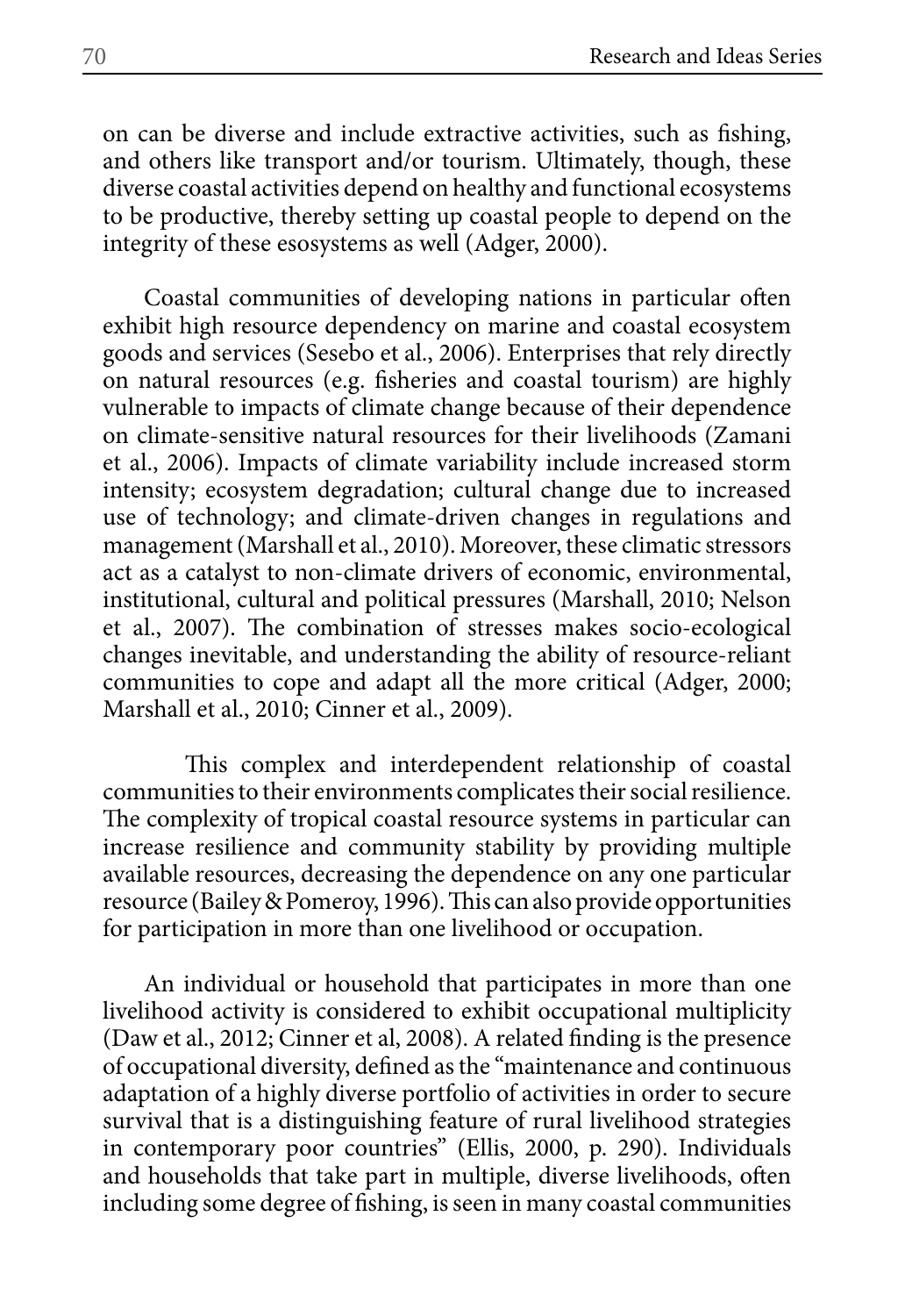of the tropics (Pollnac et al., 2001; Daw et al., 2012; Cinner et al., 2008). Awareness of the number and role of occupations is important when considering how individuals within these communities will respond to change.

Furthermore, occupational multiplicity has been shown to affect one's willingness to leave a risky occupation, such as fishing (Daw et al., 2012; Cinner et al., 2008). An individual with more than one occupation, or an individual living in a household where others have occupations as well, is better prepared to spread the risks associated with decreased productivity, income, or total loss of one particular livelihood. That is, an individual who is the sole responsible party for providing income to a household assumes more responsibility, and thus more risk, if s/he leaves his/her occupation and takes a chance with another. A study in Madagascar that assessed the adaptive capacity of individuals whose primary livelihood was in fisheries found that the extent to which alternative livelihood opportunities are available is an indicator of flexibility, or resilience, within a community (Cinner et al., 2009).

However, it is important to remember that the degree of community dependence on a healthy ecosystem, often high in coastal communities of tropical, developing nations, can greatly threaten resilience if a notable ecological disaster or disturbance occurs. Therefore, weakened resilience can lead to negative impacts on multiple livelihoods in coastal communities (Adger, 2000).

Adger (2000) describes the influence that resource dependency can have on social resilience, food security, and the ability of a community to cope with shocks. He argues that resilience, which can be threatened by disturbances brought by climate variability, depends on a diverse ecosystem and diverse market to buffer a society from disruptions.

To sustain communities challenged with unknown levels of unavoidable change, it is important to identify their vulnerability and resilience, and take actions to enhance the ability to adapt (Marshall, et al., 2010, Cinner et al., 2009; Gunderson et al, 2002; Walker et al., 2002). Societies that are better able to respond or cope with change quickly and easily are considered to have high adaptive capacity (Smit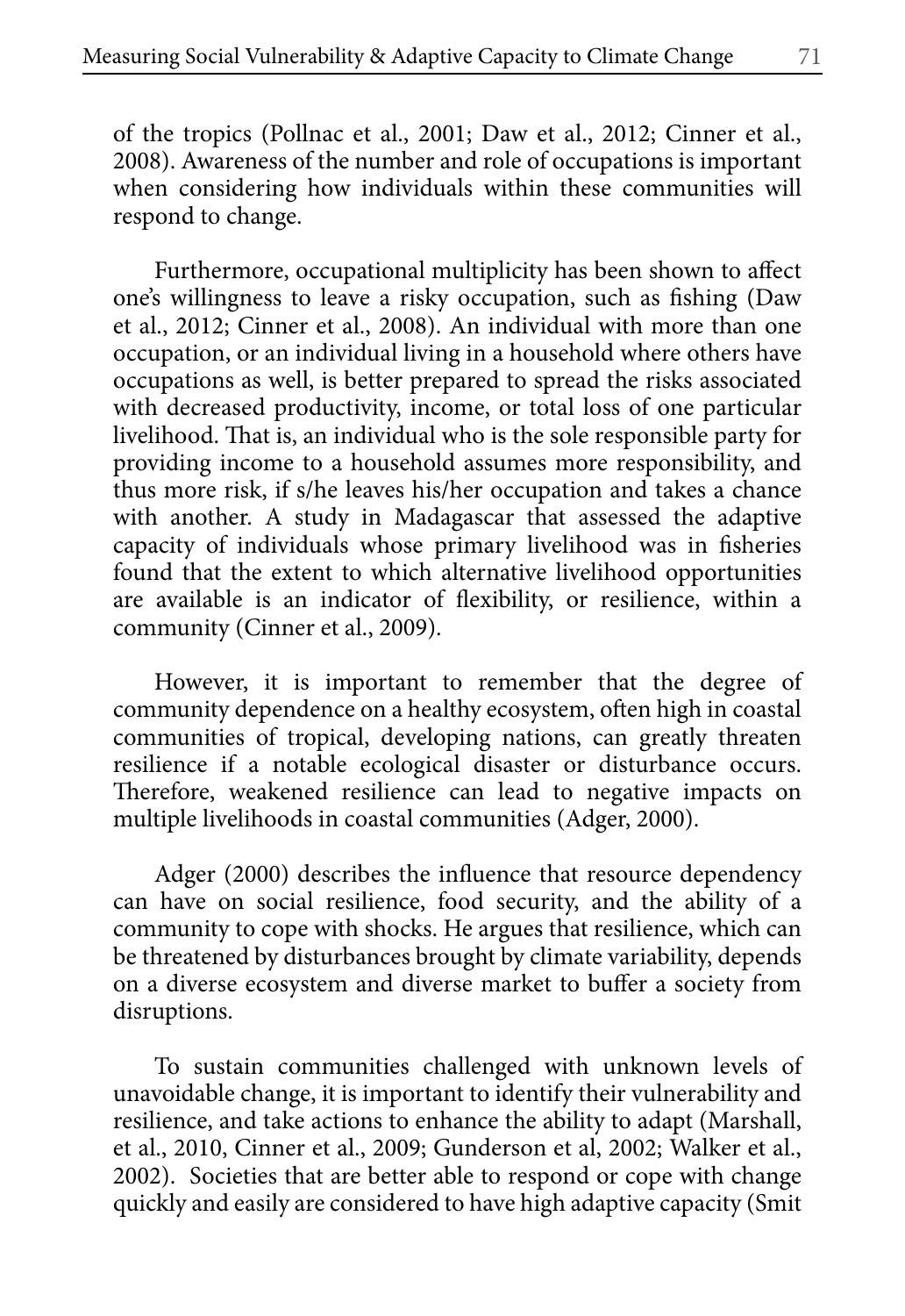& Wandel, 2006). Assessing social vulnerability to impacts of climate variability leads to a better understanding of the ability to cope and adapt. This, in turn, can help local, regional, and national leaders to develop policies that are feasible and practical for the community of interest (Smit & Wandel, 2006).

### **Communities as Integrated Systems**

Recent research on impacts of climate variability on resource dependent groups has focused primarily on individuals whose livelihood is based on the abundance and health of certain natural resources (e.g., Cinner et al., 2009; Marshall et al., 2010). There has been insufficient focus on the impacts to communities as integrated systems of individuals who have diverse livelihoods that vary in the degree to which they rely on natural resources. This study expands the population of interest for assessing adaptive capacity to include both direct and indirect resource dependents of coastal communities in the Dominican Republic. For the purposes of this study, individuals who interact directly with natural resources for a living (e.g. fishermen, tour and transportation operators) are considered to be direct resource dependents, while individuals who rely on direct users and others for a living (e.g. restaurateurs, shop keepers, mechanics) are considered non-direct resource users. Both user groups are dependent on a healthy, functional, social-ecological coastal system for a resilient lifestyle and community.

Climate change, environmental degradation, and/or regulatory modifications can change a population's access to a resource. Resource dependency affects the nature and magnitude of a population's sensitivity to such changes, and adaptive capacity describes a population's ability to cope (Marshall, 2011). This research examined the capacity of both direct and non-direct marine resource users in coastal communities of the Dominican Republic to adapt to climate variability as an antecedent for understanding their vulnerability to climate change (Marshall, 2010).

While the study uses the individual and the household as the main units of analysis, it is widely acknowledged that individuals represent an important source of resilience across other scales (Marshall, 2010; Adger, 2000). That is, individuals and households of individuals collectively make up larger social groups (communities, societies,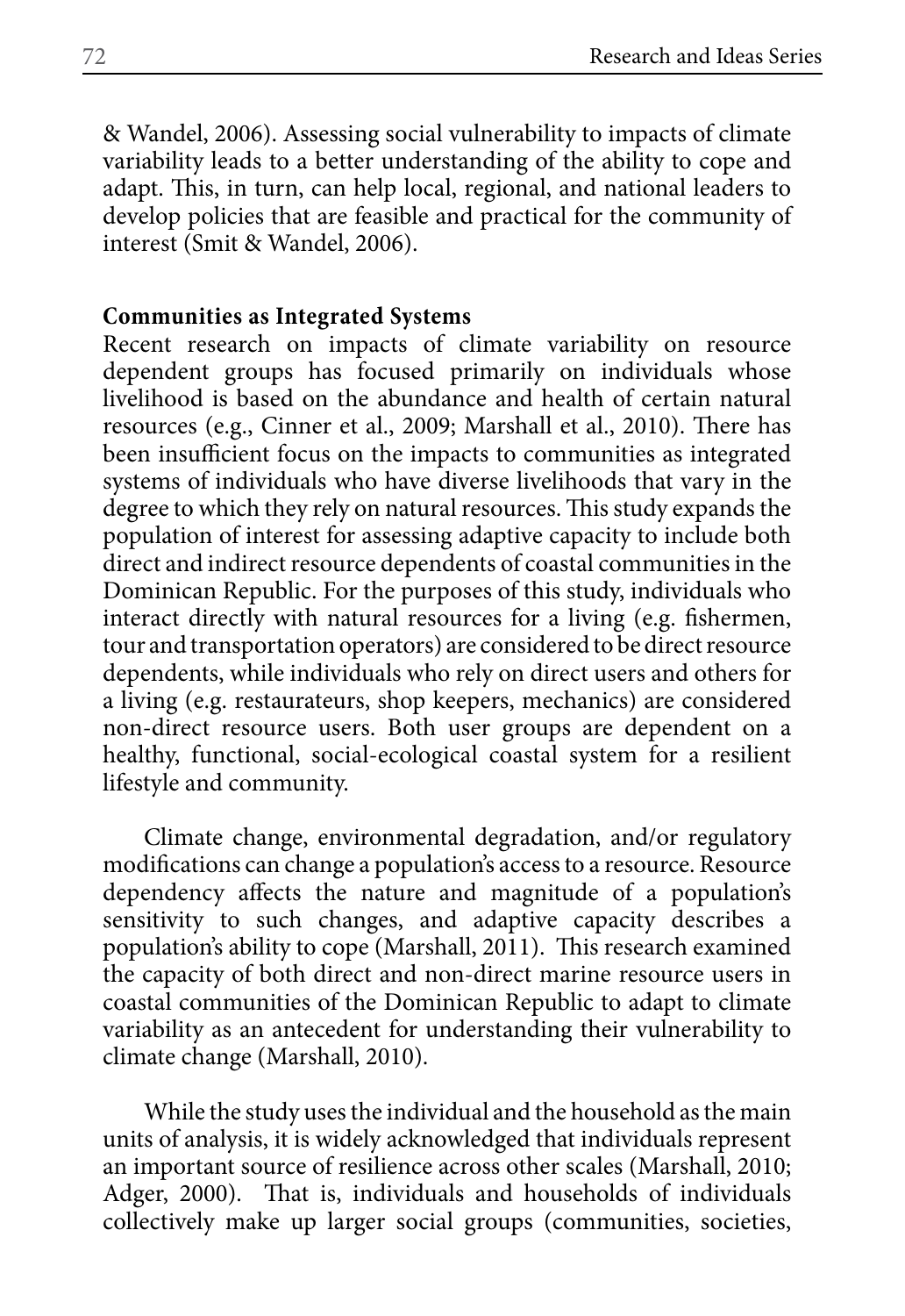etc.) and therefore information about individuals can be aggregated to understand policy and development issues at community, regional, or national scales.

# **Climate Change Impacts in the Dominican Republic**

Climate change is threatening reef ecosystems in a number of ways. Much of the recorded degradation to reefs is due to impacts of ocean warming and acidification (Wielgus et al., 2012). Warmer, increasingly acidic water compromises carbonate accretion, which inhibits coral growth (Hoegh-Guldberg et al., 2007). It is predicted that this will result in less diverse reef communities and weaken the carbonate structure of reefs (Hoegh-Guldberg et al., 2007). Impacts of climate change also exacerbate localized stressors like declining water quality and overexploitation of key species like grouper and parrotfish, driving reefs closer toward functional collapse (Hoegh-Guldberg et al., 2007). This presents serious consequences for reefdependent fisheries, tourism, and coastal protection.

Climate change affects the Dominican climate beyond reef degradation as well. Temperatures in the Dominican Republic have increased steadily in recent decades by an average of 0.5-1 degree Celcius (Caffrey et al., 2013). Rainfall events are growing less and less predictable, with fewer extreme events in northern regions and more extreme events in the south of the country (Caffrey et al., 2013). Climate projections for 2050 indicate that these trends in rising temperature and inconsistent rainfall will continue, in addition to sea level rise and increased intensity of tropical storms. Coastal and marine ecosystems like mangroves and coral reefs face greater risk to the impacts of sea level rise and extreme storm events, as these stressors are compounded by existing issues like critical habitat destruction through unchecked development, overfishing, increased risk of flooding and warming temperatures (Caffrey et al., 2013).

# **Vulnerability Assessment to Climate Change in the Dominican Republic**

The Dominican Republic was recently listed as one the most at-risk developing nations for impacts from climate change (Hallegatte et al., 2013). In 2013, usaid published the Dominican Republic Climate Change Vulnerability Assessment Report, which presents the results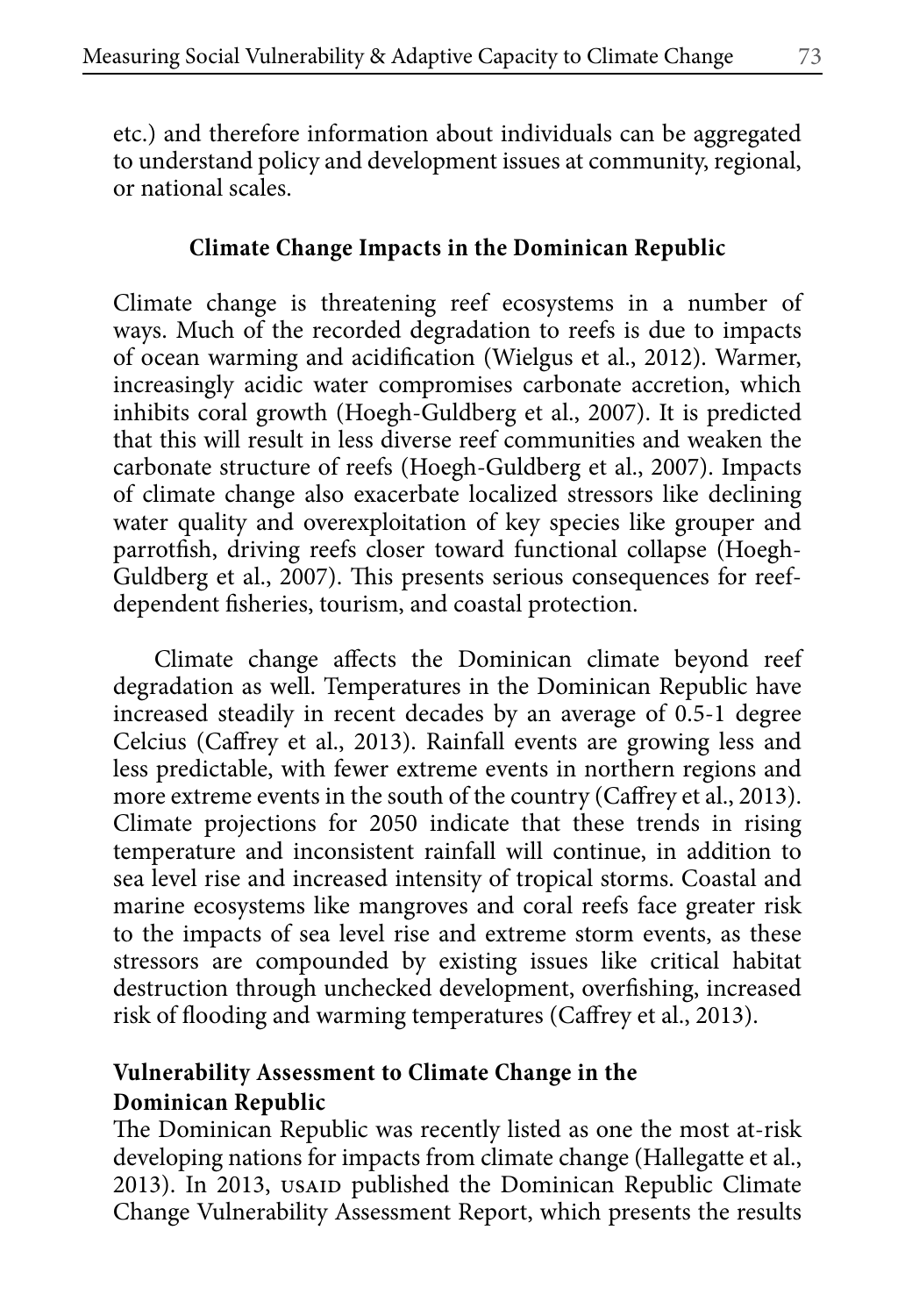of an investigation of the exposure, sensitivity, and adaptive capacity of four climate-sensitive hotspots on the island nation as well as certain recommendations for bolstering preparedness. The areas of study for USAID's 2013 and the study presented in this report were selected independent of one another, but their overlap provides evidence of the high vulnerability that must be addressed in these particular regions. The hotspot zones identified in the USAID report overlap (Samana, Montecristi) or lie adjacent to (Santo Domingo) the areas of study for this research (La Caleta/Boca Chica, Samana, Montecristi).

 Each community is on a different part of the Dominican coastline, and "has a unique set of bio-physical, socio-economic, and ecological characteristics in various stages of development, which collectively will contribute a diversity of information and experiences to enrich our understanding of climate change vulnerability and how to develop resilience in a variety of contexts" (Caffrey et al, 2013, pg. 10). The areas selected for study in both these works are considered increasingly vulnerable to current and anticipated climate impacts based on high exposure and sensitivity coupled with low adaptive capacity (Caffrey et al, 2013). In particular, the coastal sites of interest are vulnerable because of their reliance on marine habitats, which are themselves vulnerable to climate and non-climate induced stressors (e.g. increased temperatures, sea level rise, decreased regular rainfall, increased frequency and intensity of storms and flooding) (Caffrey et al, 2013; Wielgus et al., 2013).

Many coastal Dominican populations are dependent on critical and vulnerable ecosystems, particularly coral reefs and mangroves, that regulate water quantity (e.g. reduce flooding) and quality (e.g. filter pollutants) and indirectly, or directly, support local livelihoods like fisheries, tourism, and agriculture (Caffrey et al, 2013; Wielgus et al., 2013). As a result, degraded marine habitats are likely to negatively impact the well-being of coastal residents at the individual and community level, especially by threatening the livelihoods that depend on the health and abundance of natural resources like fishing and tourism (Caffrey et al, 2013). Individuals reliant on such livelihoods will suffer direct impacts, while the community members who rely on their neighbors to maintain a productive and active member of the local social network and economy will also be at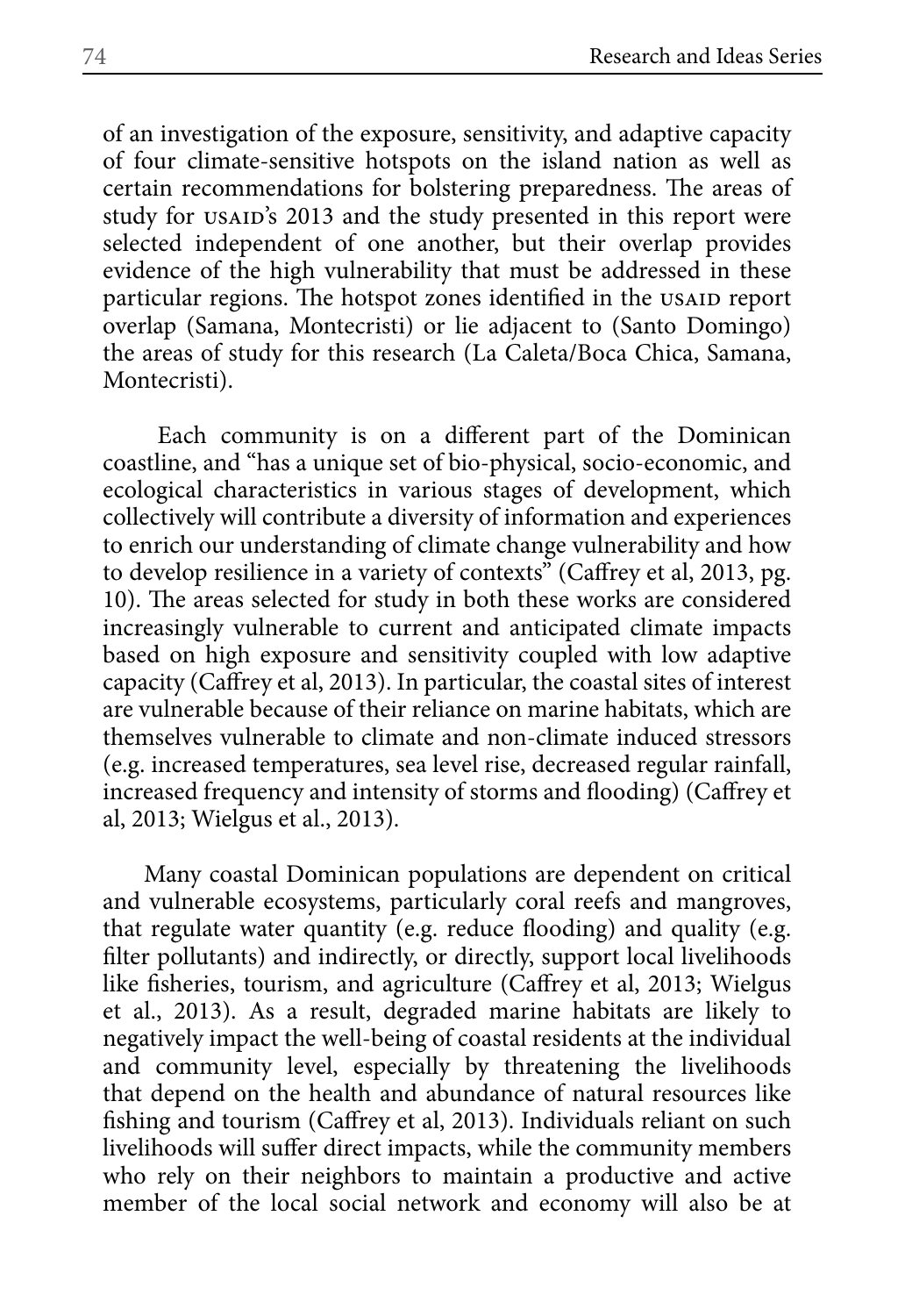increased risk to a vulnerable social-ecological environment. Higher exposure and sensitivity to risk decrease adaptive capacity, and this inability to absorb shock or change can ripple through an area from the individual and sector (e.g. fishing) to the rest of the community.

### **Sensitivity in the Dominican Republic**

In the Dominican Republic, the coalescence of climate stressors (e.g. sea level rise, increasing temperatures, more and intense storms) and non-climate stressors (e.g. low levels of education, livelihood dependence on natural resources) will negatively impact coastal human security and livelihoods (Wielgus et al., 2013; Caffrey et al, 2013). Other notable vulnerabilities to the island nation include beach erosion, coral reefs that are 'at risk' or highly threatened, ocean acidification, and increased freshwater flooding (Wielgus et al., 2013; Caffrey et al, 2013). These stressors have impacts directly related to the tourism industry of the Dominican Republic, but also threaten local businesses in terms of infrastructure, health and security of employees, and abundance and access to natural resources like fisheries.

The coral reefs of the Dominican Republic, like the fishermen who rely on reef fish and tour operators who depend on continued demand, may also be vulnerable with low adaptive capacity to respond to changes. For instance, biological and ecological studies of the reef ecosystems have found that incidences of disease and coral bleaching are increasing (Goreau, 1992; Wielgus et al., 2013). Corals are also displaying low recruitment, which means slow and/or less corals replacing old, dead corals over time (Porter and Meier, 1992; Caffrey et al., 2013).

Perhaps the biggest threat to Dominican coral reefs is the mass mortality of reef fish, which has been documented for decades (Lessios et al., 1984; Wielgus et al., 2013). Biological studies of reef fish abundance and diversity and social studies that include interviews with local fishers both show that the majority of large, preferred species like grouper and snapper are less frequently captured (Caffrey et al, 2013). Instead, fishers are catching parrotfish, pez loro. These herbivorous species are indicators of overfishing (the herbivores are selected generally only when the predatory fish are gone) and are of great importance to a healthy coral reef, as they graze the algae that can overrun corals and kill a reef (Lessios et al., 1984). Recent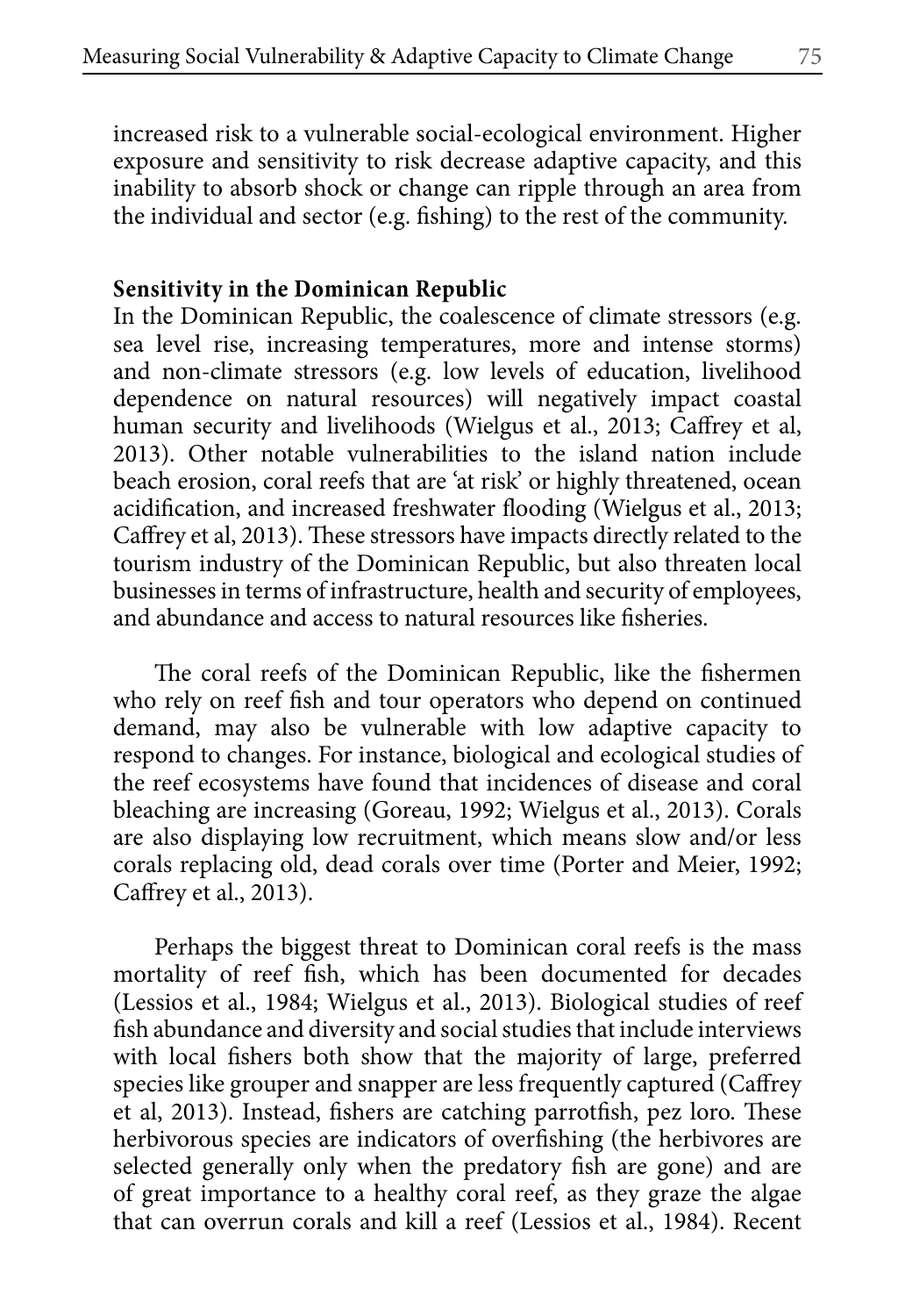international efforts to protect parrotfish are helping, as studies show that sites where parrotfish are protected have healthier, resilient reefs (ICRI, 2012).

# **Comprehensive, Multi-scale Vulnerability Assessment**

The USAID (2013) report finds that the Dominican Republic is seeing the emergence of climate change action and policy at the national level, but these plans have yet to reach sub-national levels. This lack of local preparedness, coupled with the high risk and low capacity to manage shock or change, calls for further investigation of vulnerability and adaptive capacity at the local level. The present study conducted a local assessment of vulnerability and adaptive capacity in the same hotspots as the usain (2013) regional investigation. Therefore, the present study can be used in conjunction with the recent usaid study to further inform, design and implement the capacity building and local adaptive responses that are recommended by usaid to enhance awareness of threats and associated regulations, as well as the ability for individuals and communities to prepare and cope with change (Caffrey et al., 2013).

Both the present study of local adaptive capacity and the USAID (2013) assessment of national capacity are based on the same definition of vulnerability as the Marshall et al. (2010) framework. The agreed concept is that vulnerability is a function of exposure to a stress, sensitivity to the stress, and the adaptive capacity to recover from the impacts of the stress. This framework can be studied at various levels of analysis and can be used to describe natural and/or social systems. In the case of the usaid (2013) project, the unit of analysis was regional institutions and the method of data collection was based on secondary data (literature review, key informants). In the case of the present study, the unit of analysis was the individual and household within a community and the data collected represents primary sources. Together, these reports provide a more comprehensive picture of the vulnerability of certain coastal communities across the Dominican Republic.

While the USAID (2013) report provides a wealth of knowledge on the critical state of exposure and sensitivity in the Dominican Republic considering a future riddled with implications of climate change, their assessment of adaptive capacity occurs at the institutional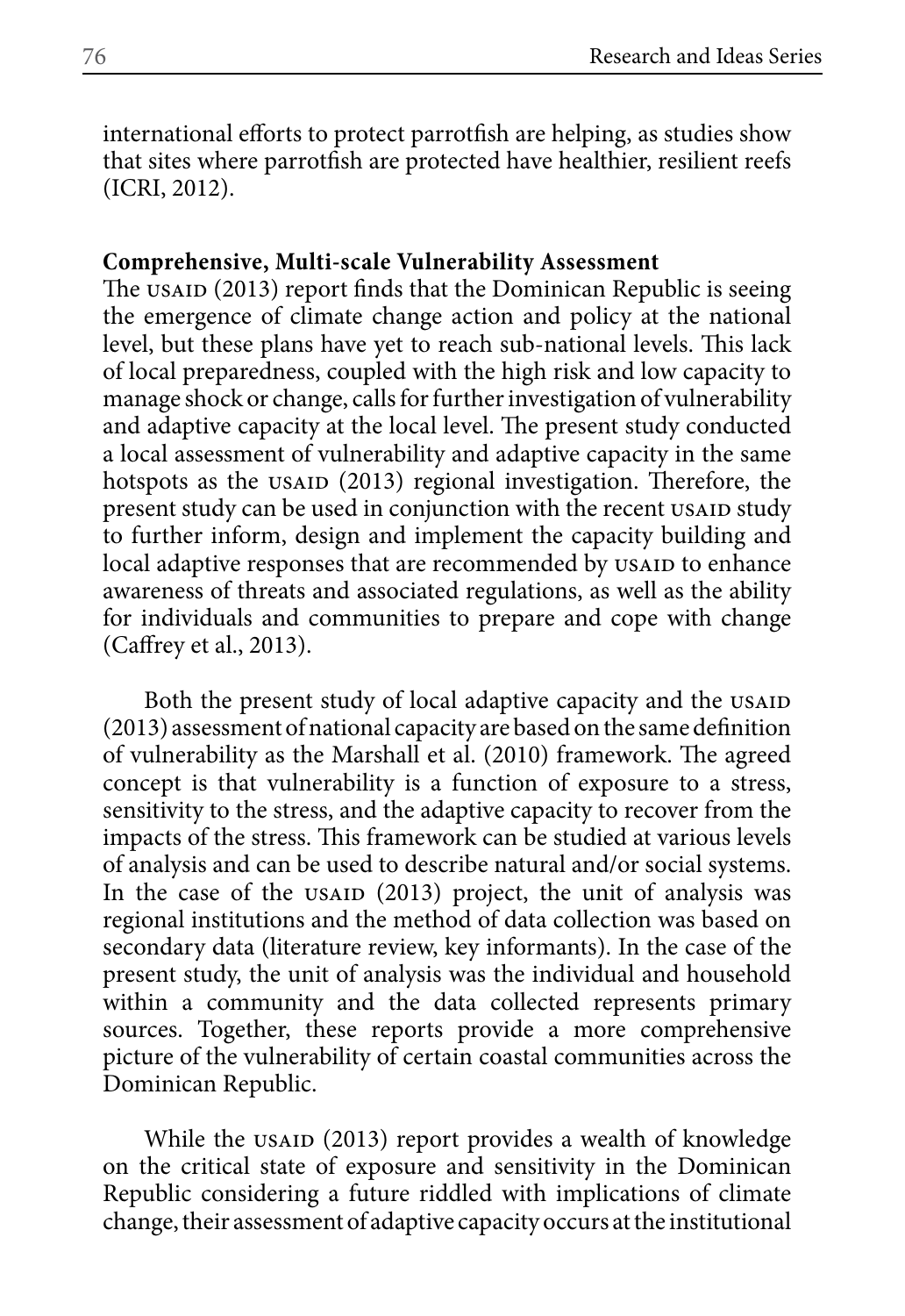and sector-based level of analyses. The USAID (2013) findings on Dominican adaptive capacity are therefore useful at a national and regional level, but lack a local component to triangulate findings. The report calls for individual and household level research to provide a greater understanding of local adaptive capacity, which this current study provides.

# **Research Methodology**

This study applied several of the indicators from the Marshall et



al. (2010) vulnerability assessment framework to coastal communities of the Dominican Republic during June and July of 2014. Sites for implementation were La Caleta/Boca Chica, Samana, and Montecristi (Figure 1).

Figure 1. Map of the Dominican Republic, with the three study site communities highlighted. (Source: Destination 360)

The 2010 National Census reported a population of approximately 10 million people, with a median age of 26.5 years (one, 2010). National unemployment is about 13 percent, but the unemployment rate for young people is a staggering 30 percent, which arguably increases social vulnerability in itself (Caffrey et al., 2013). Furthermore, close to 70 percent of the national population live in urban areas, which may further increase the vulnerability of rural populations, such as those studied along the coasts (Caffrey et al., 2013).

While the World Bank classifies the Dominican Republic as an upper middle-income country based on a per-capita income of roughly usp \$5,250, the nation suffers severe inequality in income distribution as more than 40 percent of people live at or below the poverty line (Caffrey et al., 2013). A majority of the residents in the study sites fall within this latter population, with some representation of the poorest 10 percent of the population that receives just two percent of family income (Caffrey et al., 2013). The inhabitants of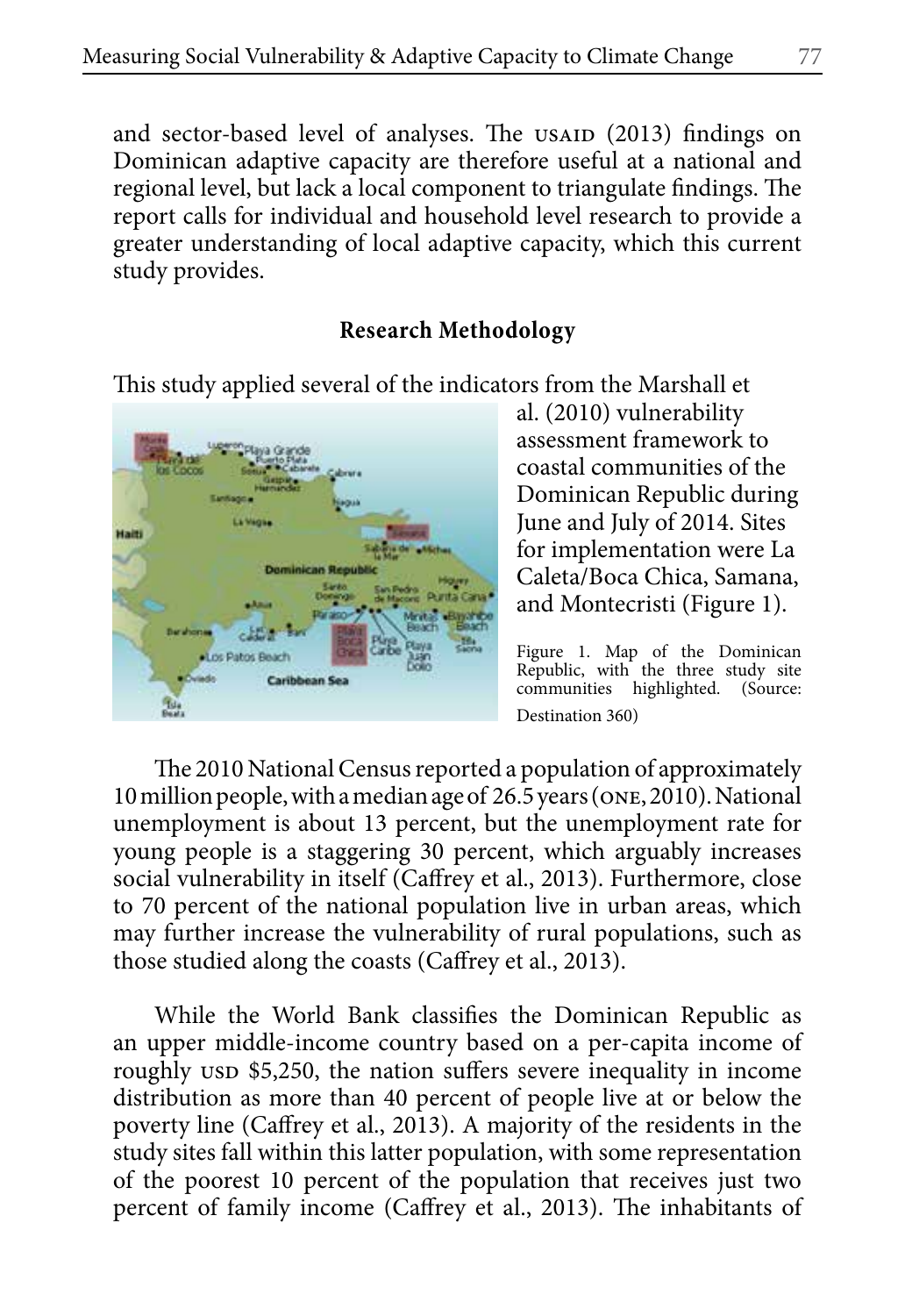the three study sites can be characterized by low socio-economic status and little education, factors that are also known to increase vulnerability (Caffrey et al., 2013).

Multiple climate projections and models point toward an increase in temperature of approximately 1 degree Celsius by 2030 (Caffrey et al., 2013). This forecast would accompany an increased likelihood of associated climate change consequences like intense rainfall events and associated flood risk, as well as less specific rainy and dry seasons, and continued sea level rise.

### **La Caleta/Boca Chica**

The municipality of Boca Chica, within which lies the municipal district of La Caleta, is a 140.9 sq km region on the central southern coast, east of the nation's capital city Santo Domingo. The population in 2010 was 142,019 residents, with an eight percent unemployment rate (one, 2010). La Caleta/Boca Chica citizens have a 78 percent literacy rate.

Occupational reliance on coastal resources here is high. Coastal tourism is popular in the area, and many residents rely on this industry, including recreational watersports and fishing, for employment. La Caleta is home to the *Parque Nacional Submarino La Caleta,* a co-managed protected area with an aquatic center. El Carey was started as an alternative livelihood project by Reef Check Dominican Republic in 2007 to help reduce local fishing activity by replacing it with recreational tourism.

#### **Samana**

Samana lies at the peninsular mouth of Samana Bay, on the northeastern coast of the country. The municipality is 410.8 sq km in size, has a population of 58,156 residents, and an unemployment rate of 11 percent (one, 2010). One of the area's most popular protected areas is *Parque Nacional Los Haitises*, located in the southern part of the bay. This park draws high numbers of tourists, as do the whales that winter in Samana Bay. The bay has a soft-bottom substrate that makes it critical habitat and spawning grounds for locally important fisheries like shrimp. The bay also has patches of coral reefs, though they are in a highly degraded state.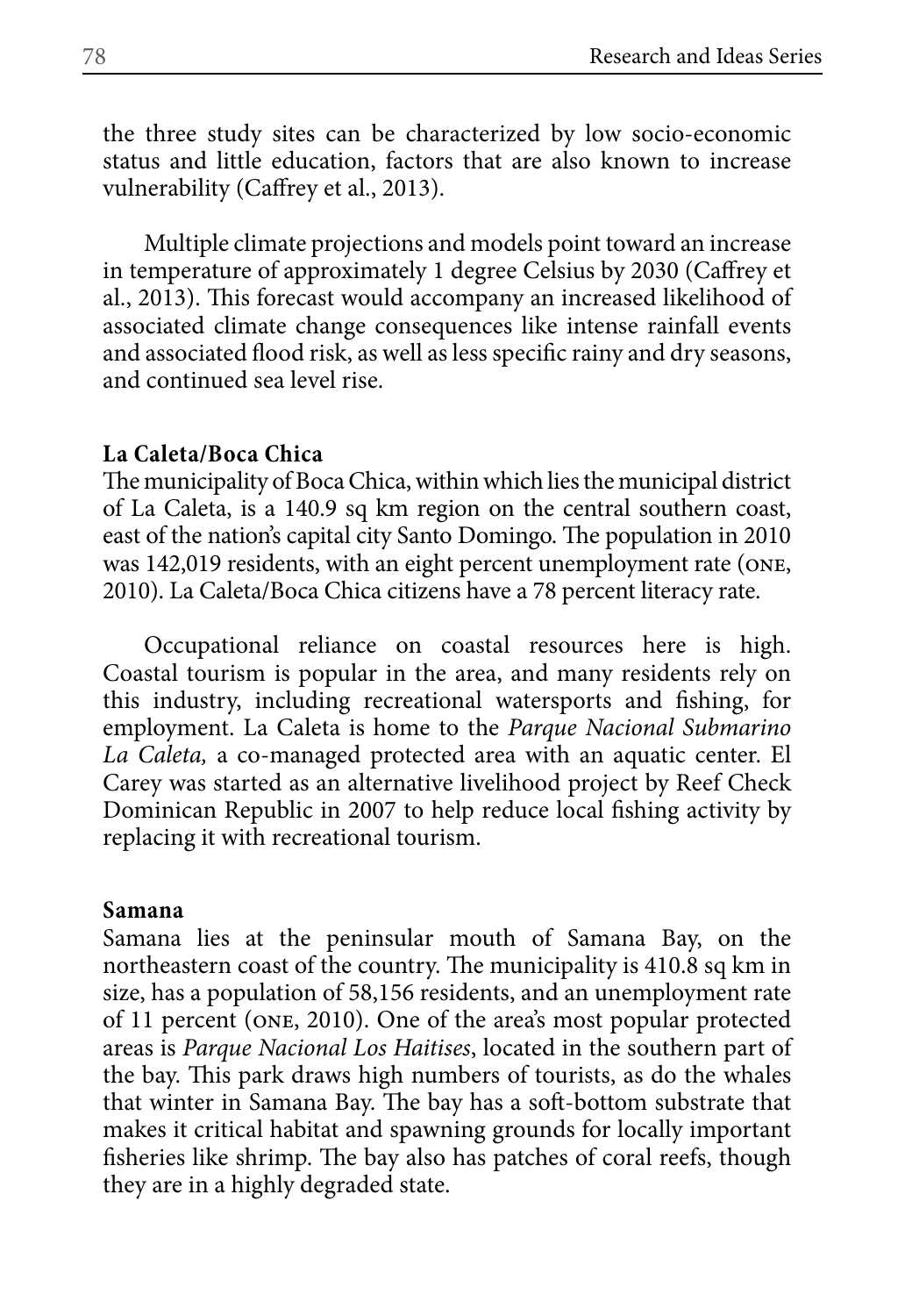A majority of residents rely on fisheries and agriculture for livelihoods, with up to three-quarters of the population involved in informal agriculture of plants and livestock and approximately 9,000 formal and informal fishers (Caffrey et al., 2013). Also important for livelihoods are the businesses that are associated with tourism, including the service industry and real estate. All of these livelihoods are vulnerable to changes linked to climate variability, such as degraded fish spawning areas and beaches, and infrastructure threatened by flooding and sea level rise.

### **Montecristi**

Montecristi is on the most northwestern coast of the nation, bordered by the Atlantic Ocean to the north and the neighboring nation of Haiti to the west. The municipality is 517.4 sq km in size and has approximately 24,644 inhabitants, with an unemployment rate of 6.8 percent (one, 2010). Only about half of the residents have finished secondary school, though literacy rates are higher at almost 80 percent. Despite natural aridness, this region is responsible for major agricultural production, namely rice. One of the nation's largest rivers, Yaque del Norte, supports agriculture in the region and empties into Montecristi Bay. This river increases risk to flooding during heavy rain events. However, Montecristi also faces long periods without regular rainfall, and has presently been suffering a debilitating drought that has left many farmers without work for three consecutive years.

The largest reef formation in the Dominican Republic is off of Montecristi, and the area is host to several protected areas including the *Parque Nacional Submarino Montecristi*, and the *Cayos Siete Hermanos reef* and island chain. However, high fishing pressure and low enforcement of regulations to protect spawning grounds and related vulnerable habitats have left a degraded ecosystem and depleted fish stocks (Garza and Ginsburg, 2007). While tourism development is projected to increase in the area, the infrastructure and related businesses are currently limited. Common livelihoods here are fishing and salt harvesting, along with the nascent tourism sector. These livelihoods are at risk of climate change stressors as well as non-climatic stressors like unchecked sedimentation and pollution from the land, and alterations to the natural drainage system due to land-based development.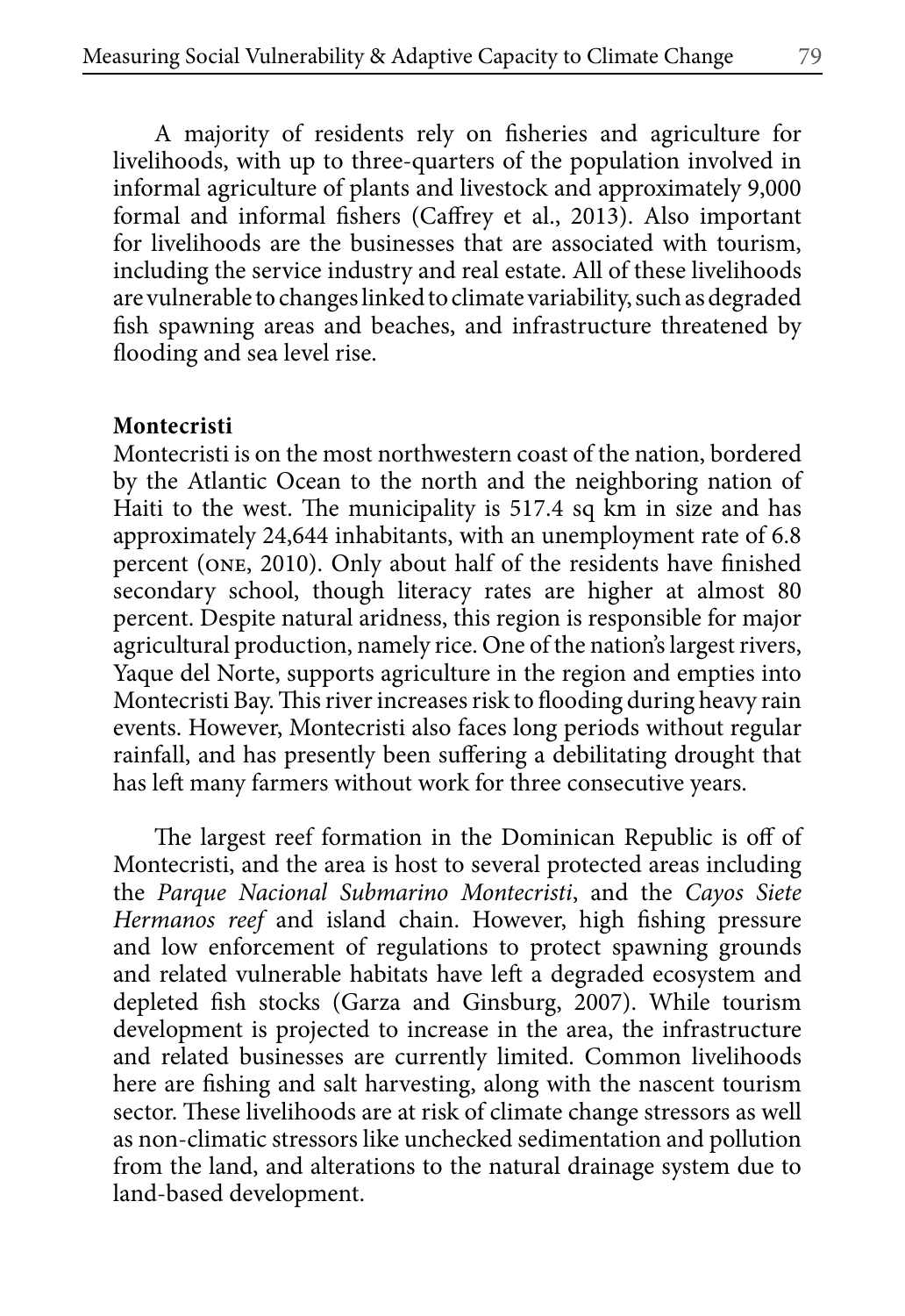## **Data Collection**

Interviews were held with national actors (e.g. natural resource managers, climate and environmental policymakers, ngo directors) to determine the three sites of study based on perceived applicability and prioritization for local-level research. At least one local key informant for each study site was consulted before implementation. This consultation was used to gather information regarding best times and places to encounter individuals representative of many occupations within the municipality.

Following the advice of these key informants, the survey was implemented using purposive sampling at multiple local sites and at various times of day over the course of two weeks per site. Purposive sampling relies on the researcher's judgment and interest to build a sample that satisfies the specific needs of the project (Robson, 2011). In this way, locations that were sure to provide encounters with direct resource users and/or non-direct resource users were chosen to maximize the number of surveys collected in a community in a short amount of time. Sampling sites included the local waterfront, beaches, and landing sites for fishers as well as local businesses located in the downtown business area of a municipality.

Structured face-to-face surveys were conducted with community members living in La Caleta and Boca Chica, Samana, and Montecristi. Structured surveys provide a relatively straightforward approach to studying attitudes, values, beliefs, and motives; they are adaptable to collect generalizable information from a variety of human populations; and they allow for large amounts of collected data to be standardized (Robson, 2011). Community members participating in the surveys included non-direct resource dependents as well as direct resource dependents, the latter being the only population of interest in previous uses of the Marshall et al. (2010) framework. The population of interest in this study is the entire community and not just the direct resource users. Therefore, the sample population included those with livelihoods in fishing, tourism, and transportation, as well as small business owners and operators, and others living in the community.

The survey contained three sections. The first section collected demographic information from the participant. This included age, gender, primary occupation, level of formal education, family/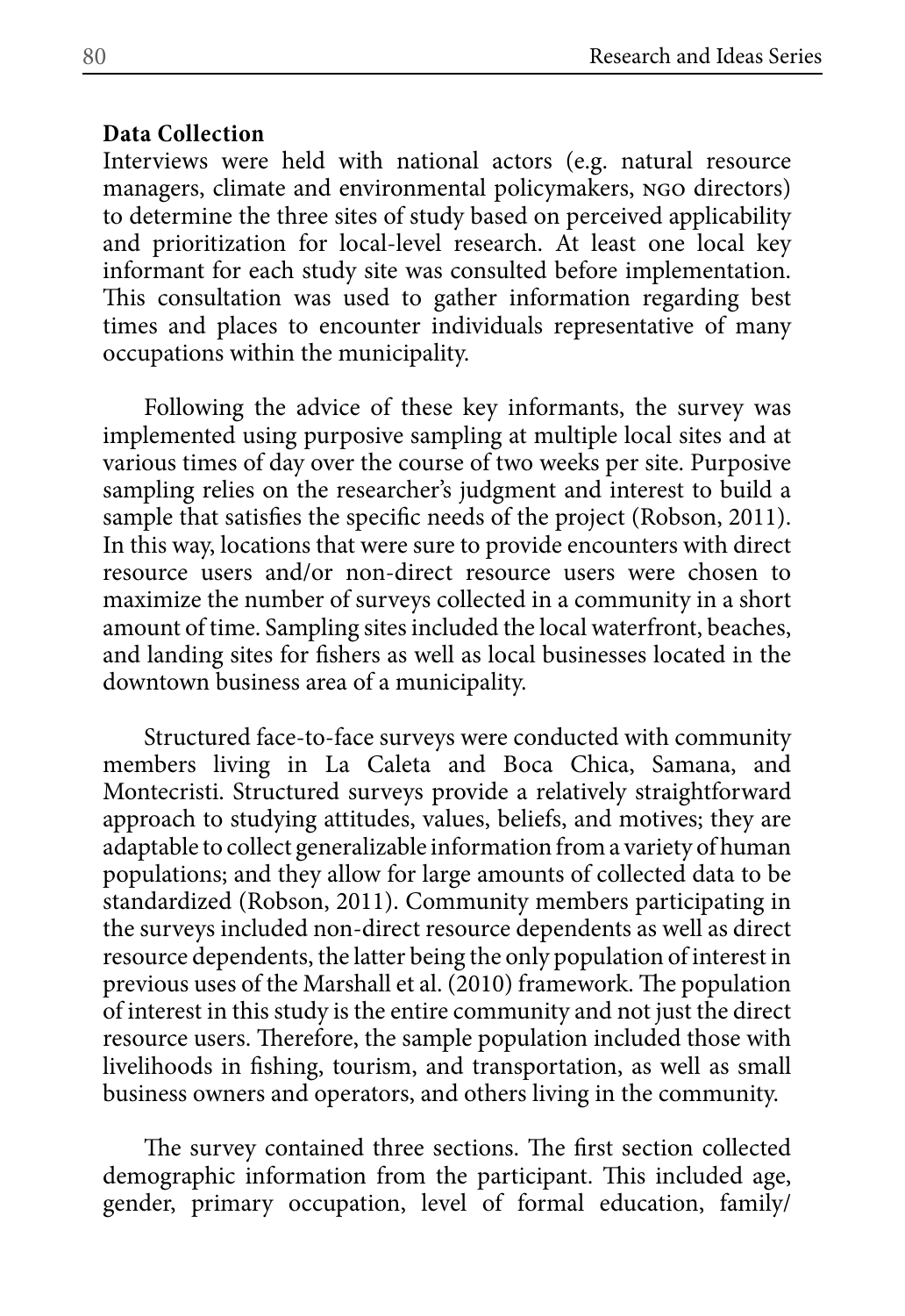household structure (e.g. number of individuals living in the household, number of occupations of the participant, number of occupations in the participants' household), and number of years in the community.

The second section included 26 Likert scale statements adapted from the Marshall et al. (2010) method. These statements quantify the level of social, economic, and environmental dependency of the participant. This section asked participants to rate their level of agreement with statements regarding the perception of risk; capacity to plan, learn, reorganize, and cope; and level of interest in adapting to change (Marshall and Marshall, 2007).

The third section included thirteen additional statements related to an individual's environmental awareness and preferences. This final section also included three statements about the degree to which the participant had observed changes in climate (e.g. rainfall, temperature, storms, seasons) in the past ten years or less and whether such changes had affected their work. Participants were encouraged to provide more detailed, qualitative responses to these final three questions as well.

The survey was translated into Spanish and previewed by several Dominican research experts in order to maximize the effectiveness of the language used. The survey was first piloted in Puerto Plata, a coastal community with several conditions in common with the communities of interest including the prevalence of tourism and fishing for local residents. Responses to the pilot survey benefitted the study by ensuring that the vocabulary and concepts introduced in the survey were understandable and elicited the intended thoughts and considerations from the participants. After the pilot implementation, further revisions to the specific language used in the survey were made before implementation in the study sites.

The Likert scale used for the survey sought to elicit an attitude, opinion, or viewpoint from the participant along a four-point agreement scale (1= strongly disagree, 2= disagree, 3= agree, 4=strongly agree) (Marshall, 2011). The four-point scale has been used in previous studies using the Marshall framework in order to discourage ambiguous responses of neutrality (Marshall, 2011).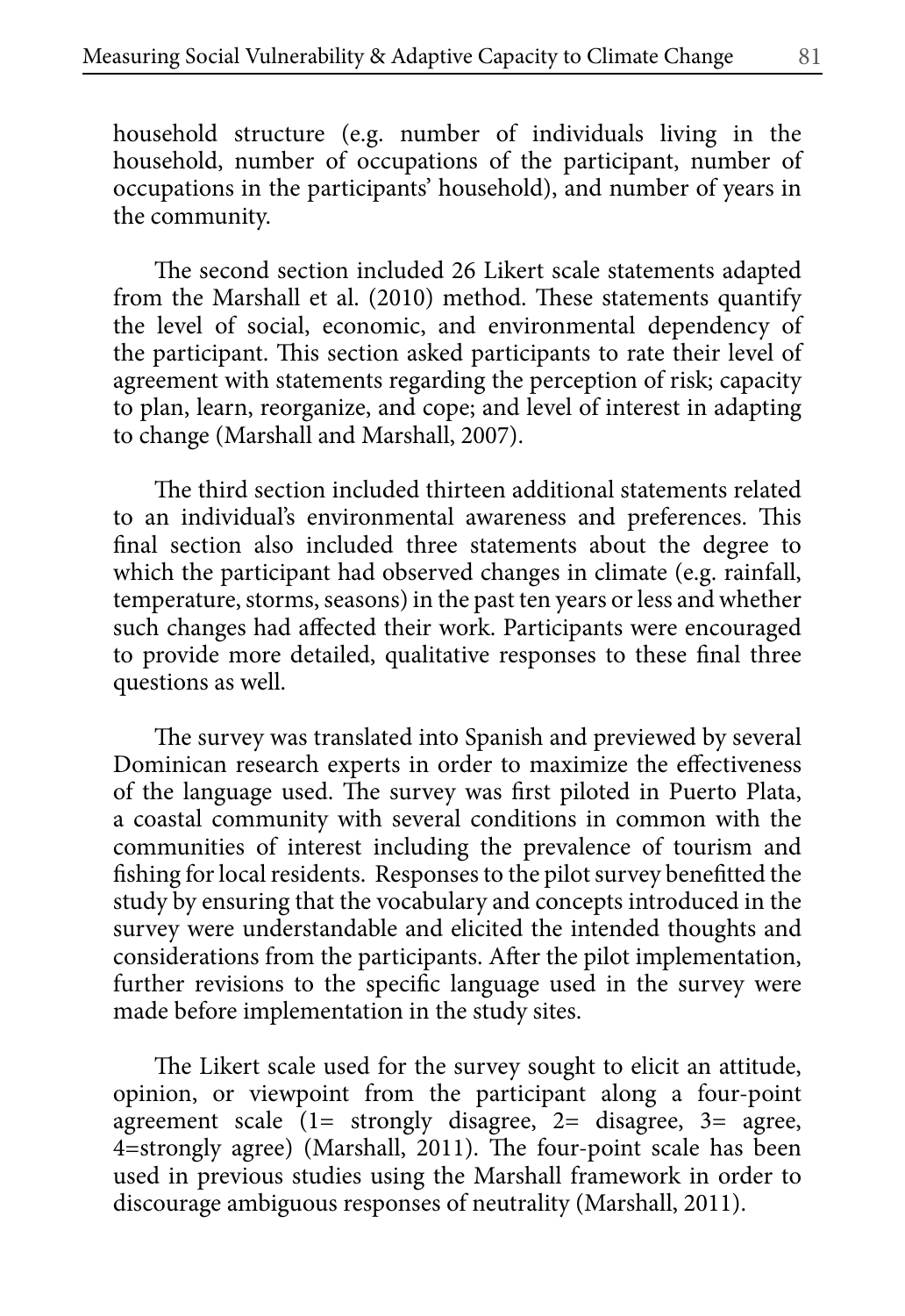### **Data Analysis**

Principal component analysis with varimax rotation and Kaiser normalization was conducted using SPSS software. This analysis determined which of the 26 Likert statements from section two of the survey consistently elicited relatable responses from all participants by grouping the statements into meaningful categories related to social vulnerability and adaptive capacity. Standardized factor scores were computed for each group of statements. These factor scores were compared among different groups of coastal individuals based on resource use in occupation (direct vs. non-direct), number of livelihoods undertaken by the participant (single vs. multiple livelihoods), and number of occupations present in the participants' household (sole vs. shared provider) (Table 1).

Factor scores were compared between direct resource users and non-direct resource users using a t-test. This analysis determined if there was a difference in vulnerability and adaptive capacity between these groups of coastal residents. T-tests were also conducted to assess the vulnerability and adaptive capacity in consideration of occupational multiplicity. Factor scores of individuals with a single livelihood were compared to those of individuals with multiple livelihoods, and factor scores for individuals who were sole providers of household income were compared to those of shared providers. Significance for all statistical tests was determined at the 5% level.

Responses to questions from section three of the survey about changes in climate and weather in the past ten years were also analyzed. Qualitative responses from participants regarding the type of change(s) they have noted were coded and counted. Coding creates clusters, or categories, of similar responses by different participants to be counted and analyzed (Miles et al., 2014). Six categories emerged from the responses: rainfall, temperature, seasonality, wind, storms, and sea level rise. The number of times each type of climate change was mentioned by respondents was counted. Some respondents mentioned more than one type of change, and some respondents mentioned no change at all.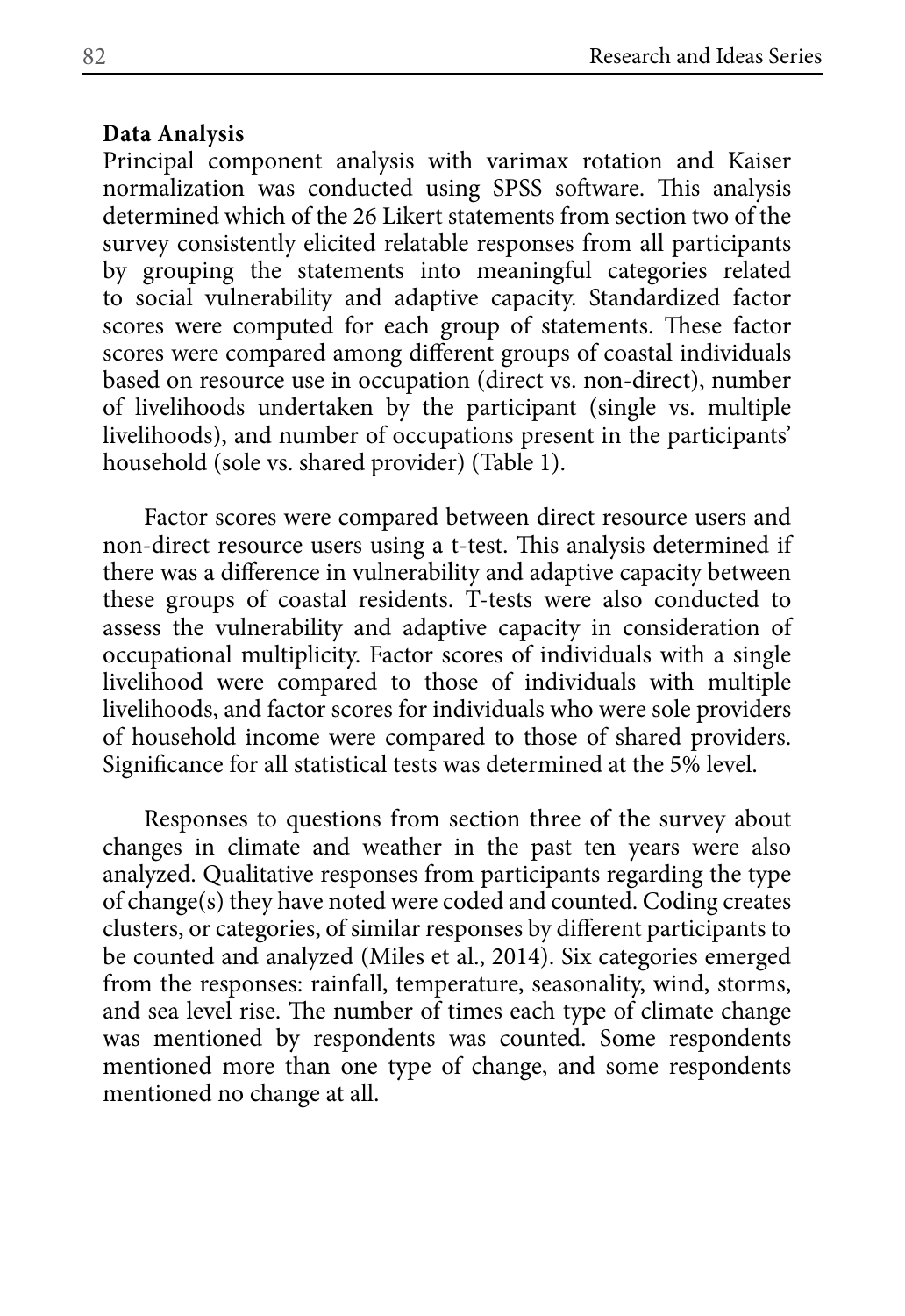| <b>Term</b>                          | Description                                                                                     | <b>Example</b>                                                                        |  |  |
|--------------------------------------|-------------------------------------------------------------------------------------------------|---------------------------------------------------------------------------------------|--|--|
| <b>Resource User: Direct</b>         | individual who<br>interacts directly with<br>natural resources for a<br>living                  | fishers, fish<br>sellers, tour and<br>transportation<br>operators                     |  |  |
| <b>Resource User: Non-</b><br>direct | individual who relies<br>on direct users and<br>others in a community<br>for a living           | restaurateurs, shop<br>keepers, hospitality<br>statf                                  |  |  |
|                                      |                                                                                                 |                                                                                       |  |  |
| Livelihood: Single                   | individual who only<br>participates in one<br>income-generating<br>livelihood                   | participant with only<br>one occupation (fisher;<br>shop clerk)                       |  |  |
| Livelihood: Multiple                 | direct resource user<br>who participates<br>in more than one<br>income-generating<br>livelihood | participant who fishes<br>and drives a motorbike<br>taxi for livelihoods              |  |  |
|                                      |                                                                                                 |                                                                                       |  |  |
| Provider: Sole                       | individual in a<br>household with<br>no other income-<br>providing individuals                  | participant whose<br>income supports an<br>entire household                           |  |  |
| <b>Provider: Shared</b>              | individual in a<br>household with other<br>income-providing<br>individuals                      | participant<br>whose income is<br>supplemented by<br>others to support a<br>household |  |  |

# **Table 1. Terms Used to Define Participant Groups.**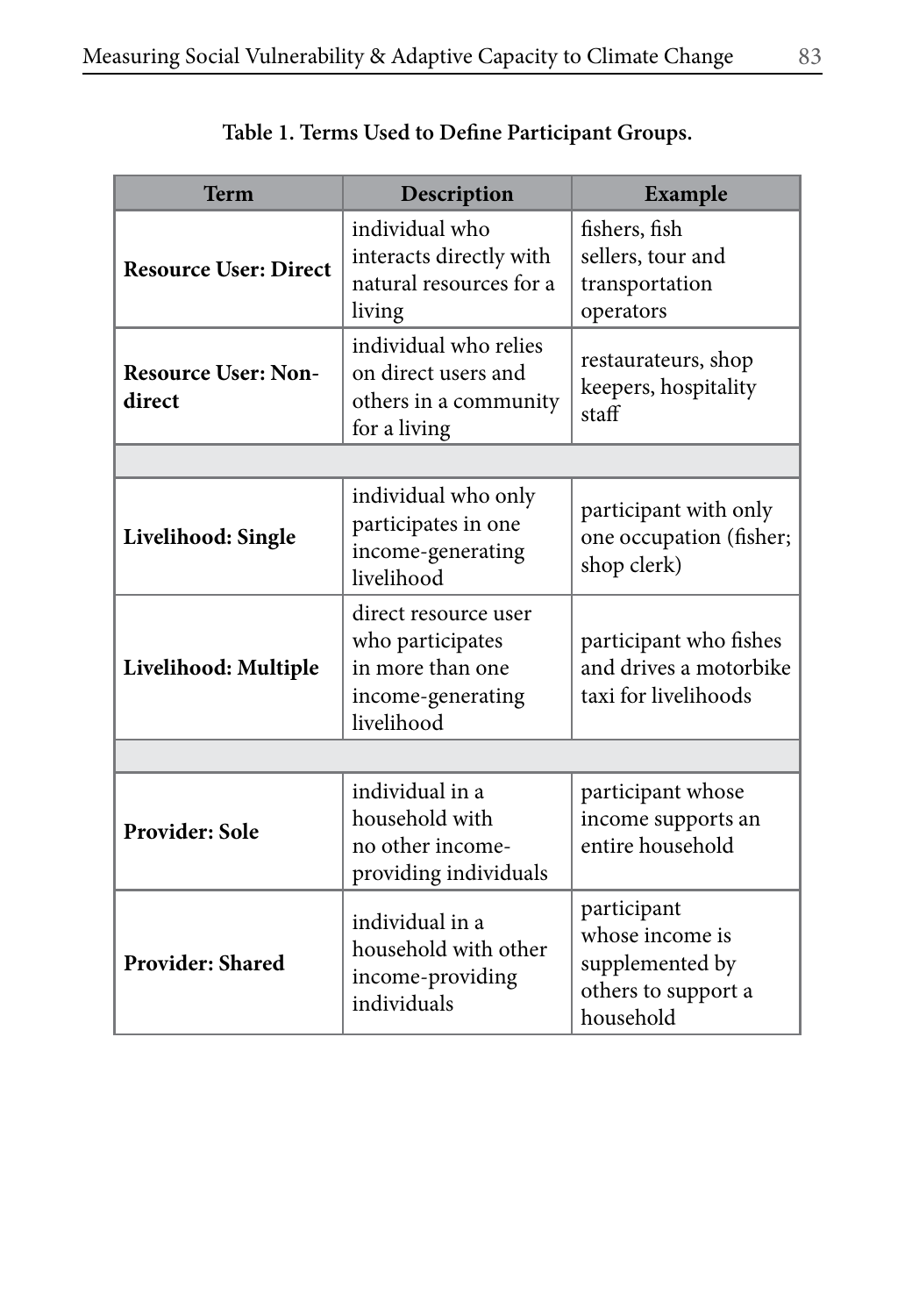# **Results**

A total of 175 surveys were conducted. This included 90 direct resource user participants and 85 non-direct resource user participants, 97 participants with one livelihood and 78 with multiple livelihoods, and 85 participants who were sole providers of household income and 90 participants who shared household income responsibilities (Table 2). Generally, characteristics between participant groups were similar. For all participants, the average age ranged from 37-41 years old, the mean number of years of formal education ranged from 9-11 years, and the individual's mean household size was between three and four persons. All participants had between one and three employed persons in their household on average, and approximately two dependent, or unemployed, persons per household.

| Variable                                  | Non-<br>direct<br>resource<br>users |                          | <b>Direct</b><br>Single<br>resource<br>livelihood<br>users |           | Multiple<br>liveli-<br>hoods |                | Sole<br>provider |                | <b>Shared</b><br>provider |                |          |                |
|-------------------------------------------|-------------------------------------|--------------------------|------------------------------------------------------------|-----------|------------------------------|----------------|------------------|----------------|---------------------------|----------------|----------|----------------|
|                                           |                                     | $(N=85)$                 | $(N=90)$                                                   |           | $(N=97)$                     |                | $(N=78)$         |                | $(N=85)$                  |                | $(N=90)$ |                |
|                                           | M                                   | <b>SD</b>                | M                                                          | <b>SD</b> | M                            | <b>SD</b>      | M                | <b>SD</b>      | M                         | <b>SD</b>      | M        | <b>SD</b>      |
| Age                                       | 38.6                                | 13.6                     | 39.9                                                       | 13.7      | 38.3                         | 14             | 40.5             | 13.2           | 40.8                      | 13.7           | 37.8     | 13.6           |
| No. years<br>of formal<br>education       | 11.2                                | $\overline{4}$           | 9.1                                                        | 3.9       | 10.8                         | 4.1            | 9.1              | 3.9            | 9                         | $\overline{4}$ | 11       | 3.9            |
| No. years<br>living in<br>community       | 26.4                                | 15.4                     | 32                                                         | 18        | 26.6                         | 16.1           | 32.4             | 17.5           | 30.6                      | 16.6           | 27.9     | 17.2           |
| No. people<br>in household                | 3.9                                 | 2.2                      | 3.8                                                        | 2.1       | 3.8                          | 2.2            | 3.8              | $\overline{c}$ | 3.2                       | 1.9            | 4.4      | 2.2            |
| No.<br>employed<br>people in<br>household | 1.9                                 | 1.1                      | 1.6                                                        | 0.8       | 1.8                          | 1.1            | 1.7              | 0.8            | 1                         | $\Omega$       | 2.4      | 0.9            |
| No.<br>dependents<br>in household         | 1.9                                 | $\overline{\mathcal{L}}$ | 2.2                                                        | 1.9       | 2.1                          | $\overline{2}$ | 2.1              | 1.9            | 2.2                       | 1.9            | 1.9      | $\overline{2}$ |

**Table 2. Demographic Information Collected from Study Participants.**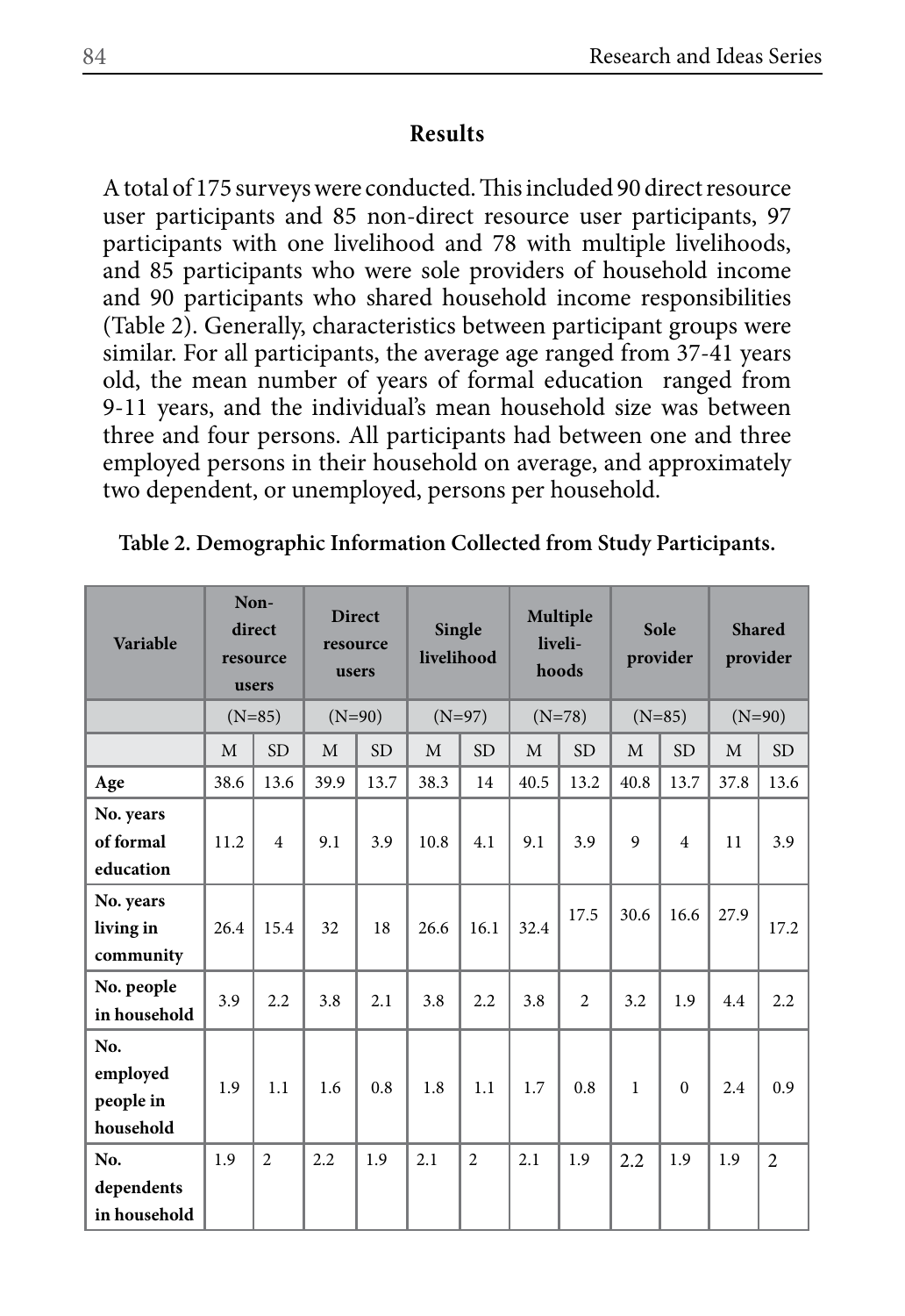| Community:<br>La Caleta /<br><b>Boca Chica</b> | $27*$ | $27*$                                  | $33*$  | $21*$ | $23*$  | $31*$ |
|------------------------------------------------|-------|----------------------------------------|--------|-------|--------|-------|
| Communi-<br>ty: Samana                         | $31*$ | $30*$                                  | $2.9*$ | $26*$ | $2.5*$ | $36*$ |
| Community:<br>Montecristi                      | $27*$ | $33*$                                  | $37*$  | $23*$ |        |       |
|                                                |       | * number of participants per community |        |       |        |       |

# **Factors that describe vulnerability and adaptive capacity**

The seven factors that emerged from the factor analysis were identified as follows: *ability to plan, learn, and reorganize; attachment to occupation; occupational adaptability/flexibility; attachment to place; employment security; financial security; and occupational mobility* (Table 3).

**Table 3. Seven factors emerged from a principal component analysis of 26 likert statements. The factors are listed here, with the composite statements that had a loading with an absolute value of 0.50 or higher.**

| <b>Factor</b>     | <b>Statements</b>                                                             | Loading |
|-------------------|-------------------------------------------------------------------------------|---------|
|                   | I am confident that my skills will<br>mean that I am successful in my<br>job. | 0.554   |
| Ability to plan,  | I can cope with small changes in<br>my job.                                   | 0.653   |
| learn, reorganize | Every time there is a change, I plan<br>a way to make it work for me.         | 0.699   |
|                   | I am more likely to adapt to change<br>compared to others I know.             | 0.596   |
|                   | I cannot imagine myself in any<br>other occupation.                           | 0.689   |
| Attachment to     | I love my job.                                                                | 0.529   |
| occupation        | My occupation is more than a job-<br>it is a lifestyle.                       | 0.505   |
|                   | It is a waste of my skills to get a job<br>elsewhere.                         | 0.721   |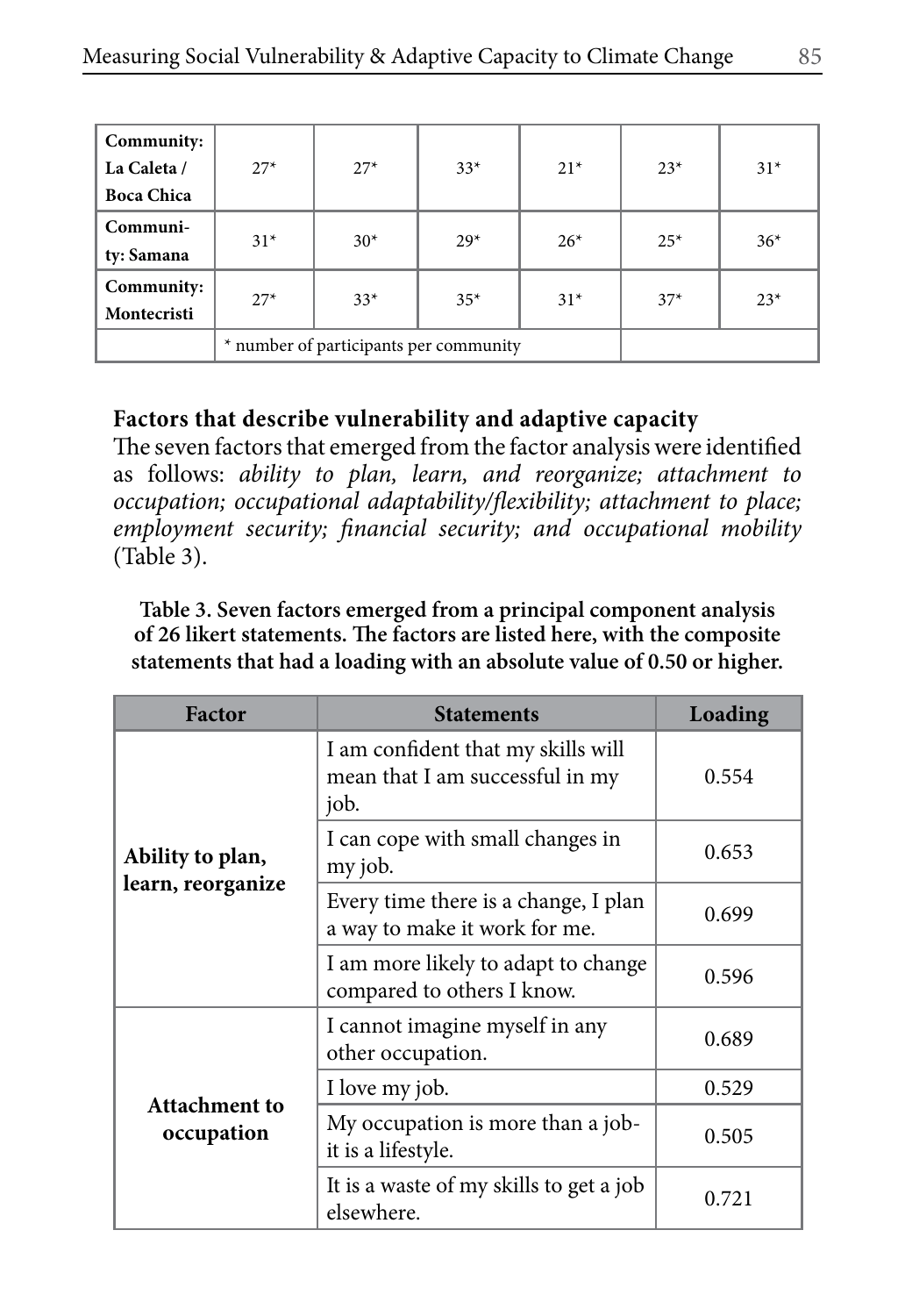| Occupational                 | I would like to start a business one<br>day doing something other than<br>what I do now. | 0.613 |
|------------------------------|------------------------------------------------------------------------------------------|-------|
| adaptability/<br>flexibility | I always get professional advice<br>before making any business<br>decision.              | 0.691 |
|                              | I feel like I belong to this<br>community.                                               | 0.824 |
| Attachment to<br>place       | The friendships I have with people<br>in this community mean a lot to<br>me.             | 0.733 |
|                              | I plan to be a resident of this<br>community for many years.                             | 0.531 |
| Employment                   | I have many options available to<br>me other than my current primary<br>occupation.      | 0.647 |
| security                     | I have many options available to<br>me if I decide to leave my job.                      | 0.739 |
| <b>Financial security</b>    | If there are any more changes I<br>will not survive in this job much<br>longer.          | 0.777 |
|                              | I have some good ideas about how<br>to ensure the sustainability of my<br>job.           | 0.594 |
| Occupational<br>mobility     | $-0.833$                                                                                 |       |

\* The factors are listed here, with the composite statements that had a loading with an absolute value of 0.350 or higher.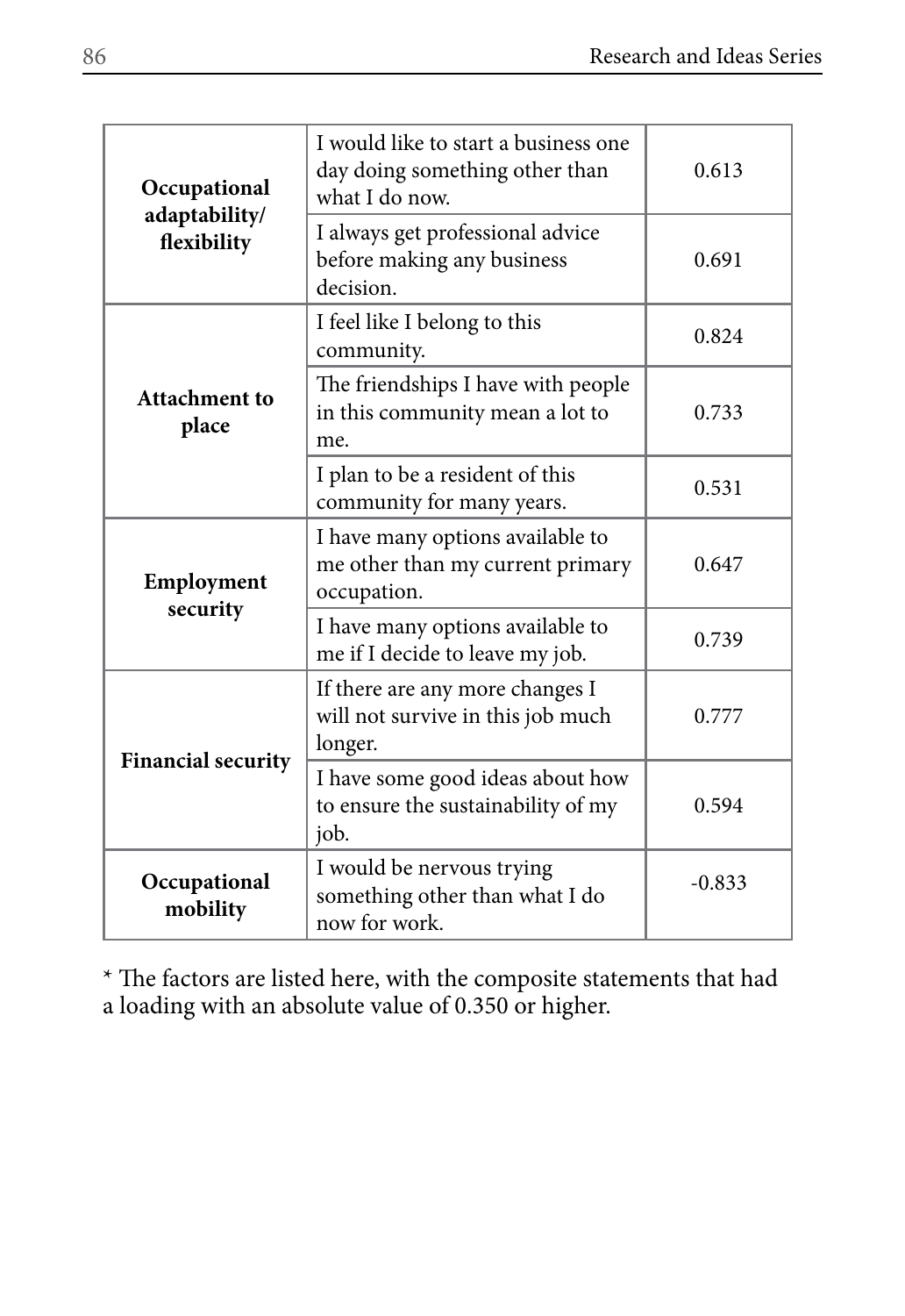# **Comparing Direct and Non-direct Marine Resource Users**

After identifying the factors that relate to social vulnerability and adaptive capacity, the means of each of the seven component scores were compared between all direct resource users and non-direct resource users (Table 4).

Factor scores for direct and non-direct resource users differed significantly for one factor: *Attachment to Occupation.* Direct resource users scored higher (M=0.230, SD=1.02) than non-direct resource users (M=-.0243, SD=0.927), t(173)= -3.22, p=0.002.

**Table 4. Results of t-test Comparing the Mean Component Scores of Non-direct Resource Users and Direct Resource Users\*** 

| Factor                                          | Non-direct<br><b>Resource</b><br>Users $(N=85)$ |           | <b>Direct</b><br><b>Resource</b><br>Users $(N=90)$ |           | $\mathbf{t}$ | df  | $p-$<br>value |
|-------------------------------------------------|-------------------------------------------------|-----------|----------------------------------------------------|-----------|--------------|-----|---------------|
|                                                 | M                                               | <b>SD</b> | М                                                  | <b>SD</b> |              |     |               |
| <b>Ability</b> to<br>plan, learn,<br>reorganize | 0.096                                           | 0.887     | $-0.091$                                           | 1.093     | 1.25         | 169 | 0.214         |
| <b>Attachment to</b><br>occupation              | $-0.243$                                        | 0.927     | 0.23                                               | 1.017     | $-3.22$      | 173 | 0.002         |
| Occupational<br>adaptability/<br>flexibility    | $-0.143$                                        | 0.988     | 0.135                                              | 0.998     | $-1.85$      | 173 | 0.066         |
| <b>Attachment to</b><br>place                   | 0.069                                           | 0.987     | $-0.065$                                           | 1.014     | 0.89         | 173 | 0.378         |
| Employment<br>security                          | $-0.049$                                        | 0.999     | 0.047                                              | 1.004     | $-0.63$      | 173 | 0.527         |
| Financial<br>security                           | 0.092                                           | 0.898     | $-0.087$                                           | 1.085     | 1.19         | 170 | 0.235         |
| Occupational<br>mobility                        | $-0.04$                                         | 0.972     | 0.038                                              | 1.029     | $-0.52$      | 173 | 0.604         |

\* for the seven factors of vulnerability and adaptive capacity. Equal variances are not assumed for the means. (bold indicates significant difference)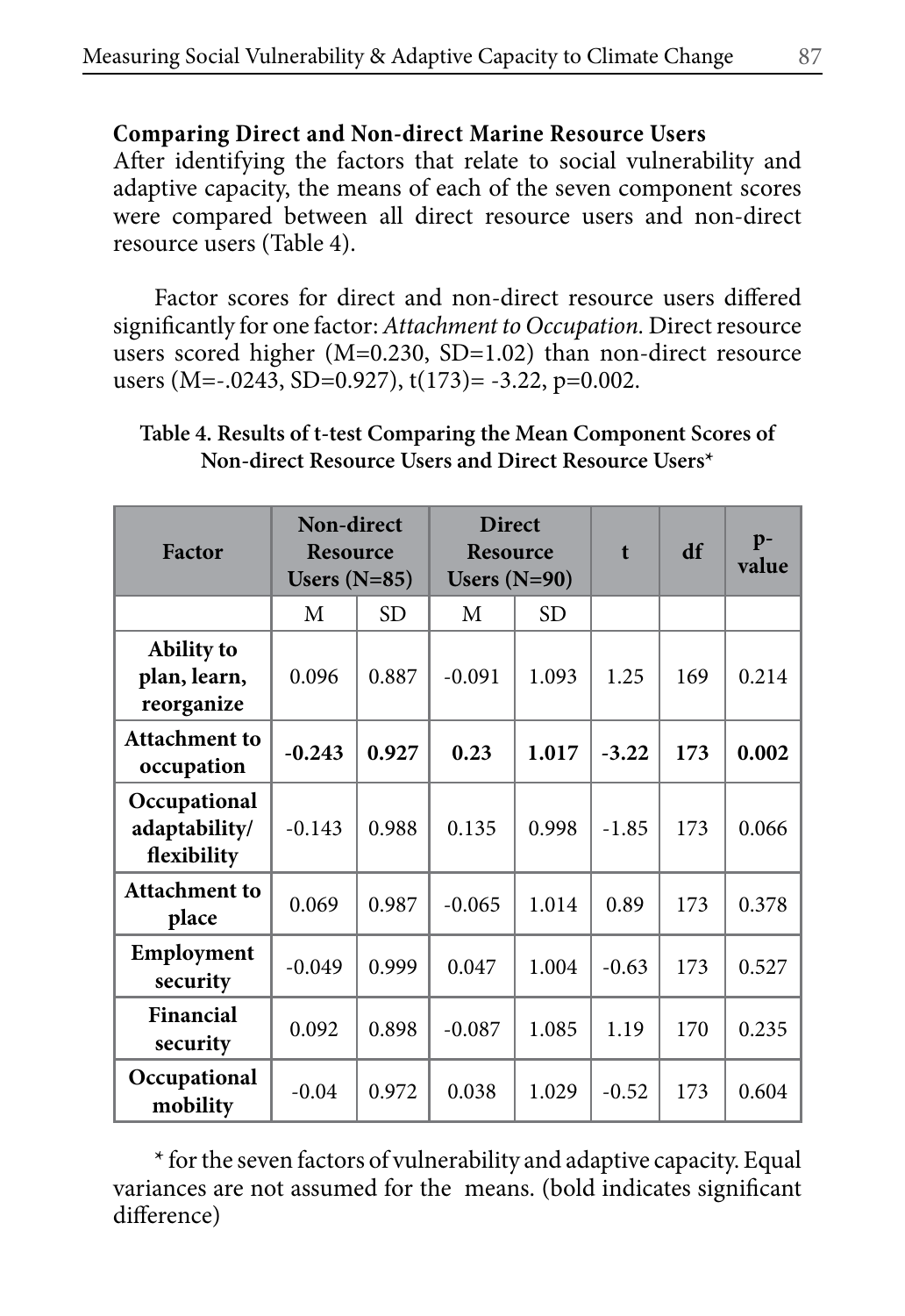**Comparing Individuals with and Without Occupational Multiplicity**  There were no significant differences in vulnerability and adaptive capacity between participants with a single livelihood and those with multiple livelihoods.

Mean factor scores were compared for participants who are sole providers in their households and participants who are shared providers in their households (Table 5). Individuals who were sole providers in their households scored significantly lower (M=-0.158, SD=0.932) on *Financial Security* compared to individuals who were shared providers in their households (M=0.149, SD=1.043), t(172)= -0.205, p=0.041. This suggests that individuals who are the only one in their household with an occupation are less able to plan and save for the future. This may make them more vulnerable and negatively affect their willingness to make changes, for instance changes associated with occupation.

| Table 5. Results of t-test Comparing the Mean Component Scores of |
|-------------------------------------------------------------------|
| Participants Who are Sole Providers and Participants Who are      |
| Shared Providers*                                                 |
|                                                                   |

**Table 5. Results of t-test Comparing the Mean Component Scores of** 

| <b>Factor</b>                                   | Sole provider<br>of household<br>income<br>$(N=85)$ |           | <b>Shared</b><br>provider of<br>household<br>income $(N=90)$ |       | $\mathbf{f}$ | df  | $p-$<br>value |
|-------------------------------------------------|-----------------------------------------------------|-----------|--------------------------------------------------------------|-------|--------------|-----|---------------|
|                                                 | M                                                   | <b>SD</b> | M                                                            | SD.   |              |     |               |
| <b>Ability</b> to<br>plan, learn,<br>reorganize | $-0.037$                                            | 1.081     | 0.035                                                        | 0.921 | $-0.472$     | 165 | 0.638         |
| <b>Attachment to</b><br>occupation              | 0.018                                               | 1.02      | $-0.017$                                                     | 0.987 | 0.234        | 172 | 0.815         |
| Occupational<br>adaptability/<br>flexibility    | $-0.15$                                             | 1.106     | 0.141                                                        | 0.871 | $-1.925$     | 160 | 0.056         |
| Attachment to<br>place                          | 0.057                                               | 0.961     | $-0.054$                                                     | 1.038 | 0.738        | 173 | 0.462         |
| Employment<br>security                          | 0.001                                               | 1.089     | $-0.001$                                                     | 0.914 | 0.013        | 164 | 0.990         |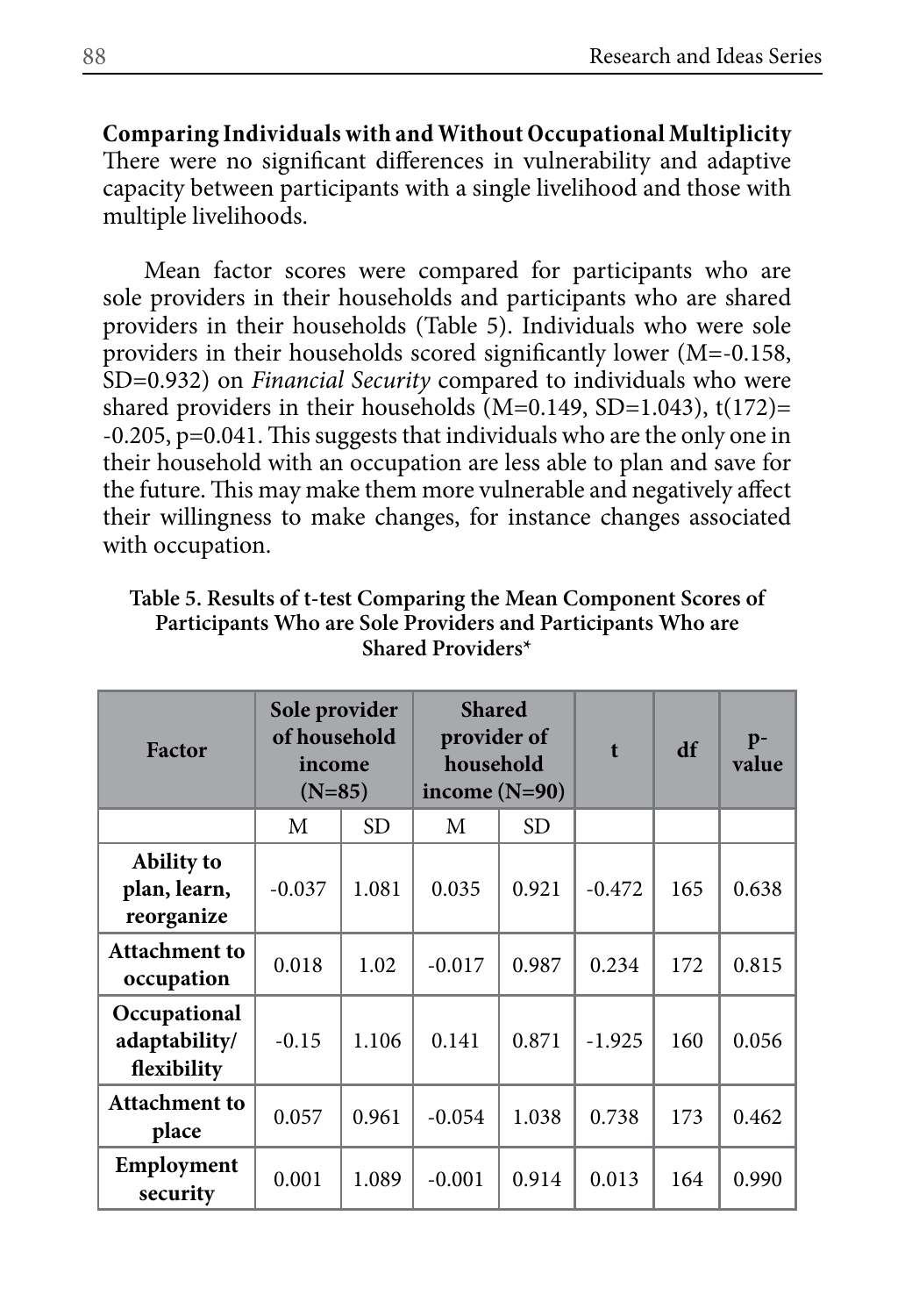| Financial<br>security    | $-0.158$ |       | $0.932 \begin{bmatrix} 0.149 \end{bmatrix}$ |       | $1.043$   $-0.205$ | 172 | 0.041 |
|--------------------------|----------|-------|---------------------------------------------|-------|--------------------|-----|-------|
| Occupational<br>mobility | $-0.066$ | 1.021 | 0.063                                       | 0.981 | $-0.853$           |     | 0.395 |

\*for the seven factors of vulnerability and adaptive capacity. Equal variances not assumed for the means (bold indicates significant difference)

# **Changes in Climate and Weather**

Finally, coastal residents' perceived changes in climate were quantified by counting yes or no responses from participants regarding changes in climate and weather events in the past ten years or less (Table 6). By asking about specific changes in both events (e.g., rainfall, storms) and patterns (e.g., rainy season), these results further investigate the different effects of climate change for direct and non-direct resource users. Results show that a majority of participants from both direct and non-direct resource user groups (159 of 175, or 91%) have noticed changes in weather conditions. More direct resource users felt that these changes affected their work compared to non-direct resource users (64% and 24% respectively), and 81% of participants from both user groups (142 of 175) are concerned about climate changes in the future.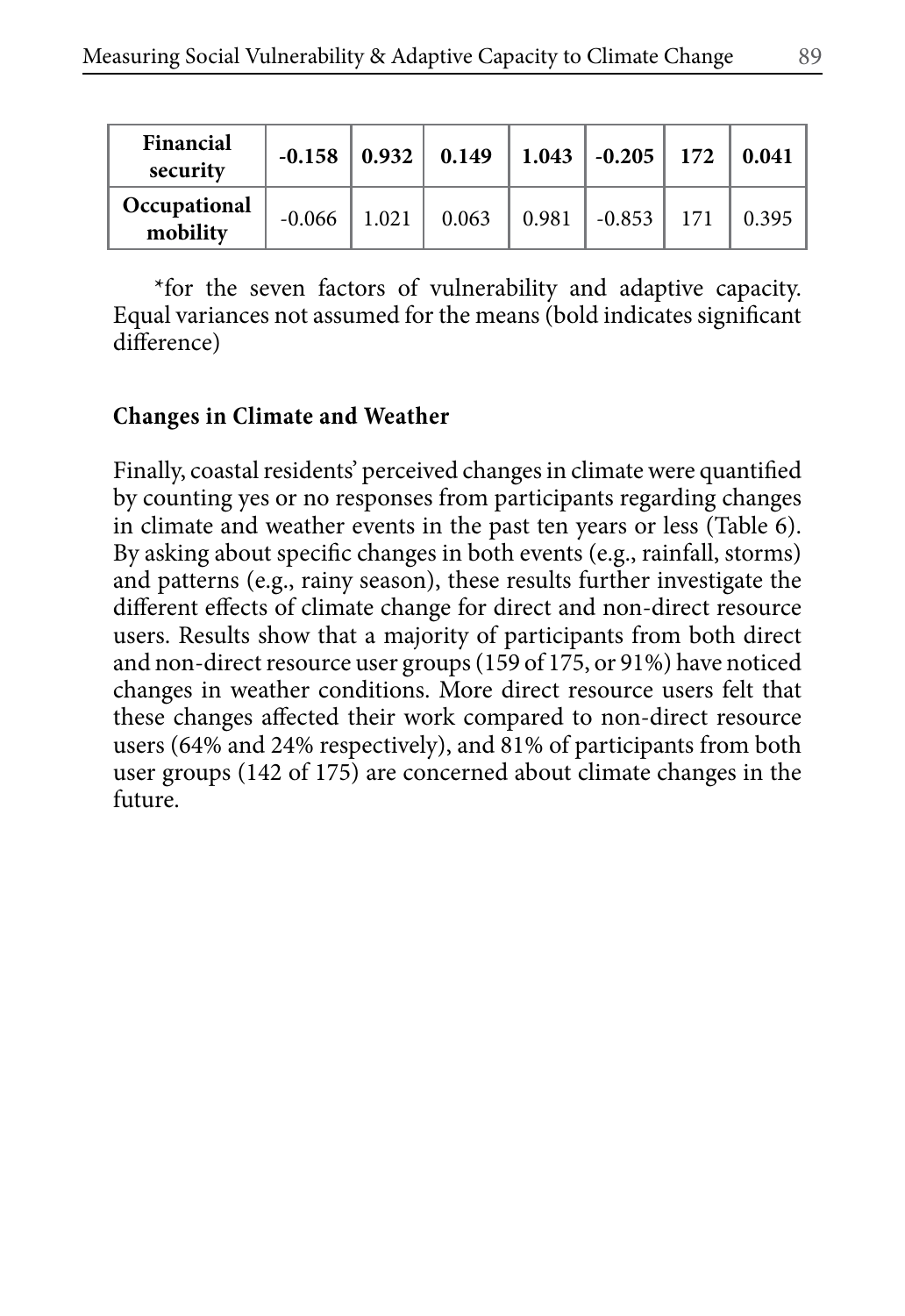# **Table 6. Responses from Participants Regarding Perceived Changes in Weather and Climate in Recent Past**

| <b>Statement</b> | Non-direct resource users |          |     | Direct resource users |                |          |     | All Participants (N=175) |                |         |     |         |
|------------------|---------------------------|----------|-----|-----------------------|----------------|----------|-----|--------------------------|----------------|---------|-----|---------|
|                  |                           | $(N=85)$ |     |                       |                | $(N=90)$ |     |                          |                |         |     |         |
|                  | N <sub>o</sub>            | Percent  | Yes | Percent               | N <sub>o</sub> | Percent  | Yes | Percent                  | N <sub>o</sub> | Percent | Yes | Percent |
| I have           |                           |          |     |                       |                |          |     |                          |                |         |     |         |
| noticed          |                           |          |     |                       |                |          |     |                          |                |         |     |         |
| changes in       |                           |          |     |                       |                |          |     |                          |                |         |     |         |
| weather          | 9                         | 11%      | 76  | 89%                   | $\overline{7}$ | 8%       | 83  | 92%                      | 16             | 9%      | 159 | 91%     |
| conditions       |                           |          |     |                       |                |          |     |                          |                |         |     |         |
| over the past    |                           |          |     |                       |                |          |     |                          |                |         |     |         |
| ten or less      |                           |          |     |                       |                |          |     |                          |                |         |     |         |
| years.           |                           |          |     |                       |                |          |     |                          |                |         |     |         |
| Changes          |                           |          |     |                       |                |          |     |                          |                |         |     |         |
| in typical       |                           |          |     |                       |                |          |     |                          |                |         |     |         |
| weather          |                           |          |     |                       |                |          |     |                          |                |         |     |         |
| conditions       | 65                        | 76%      | 20  | 24%                   | 32             | 36%      | 58  | 64%                      | 97             | 55%     | 78  | 45%     |
| have             |                           |          |     |                       |                |          |     |                          |                |         |     |         |
| affected my      |                           |          |     |                       |                |          |     |                          |                |         |     |         |
| work.            |                           |          |     |                       |                |          |     |                          |                |         |     |         |
| I am             |                           |          |     |                       |                |          |     |                          |                |         |     |         |
| concerned        |                           |          |     |                       |                |          |     |                          |                |         |     |         |
| about            |                           |          |     |                       |                |          |     |                          |                |         |     |         |
| changes in       |                           | 25%      |     | 75%                   | 12             | 13%      | 78  | 87%                      | 33             | 19%     | 142 |         |
| weather          | 21                        |          | 64  |                       |                |          |     |                          |                |         |     | 81%     |
| conditions       |                           |          |     |                       |                |          |     |                          |                |         |     |         |
| in the           |                           |          |     |                       |                |          |     |                          |                |         |     |         |
| future.          |                           |          |     |                       |                |          |     |                          |                |         |     |         |

Qualitative responses from participants regarding the type of change(s) they have noticed were coded and counted for seasonality, temperature, rain, wind, storms, and sea level rise (Table 7). Overall, 73 participants (42%) said that they have observed changes in seasons in the recent past; specifically, the rainy season is less predictable and reliable than it used to be. Over half of participants (57%) perceived changes in temperature and many participants (56%) noted changes in rainfall. Twenty-six participants (15%) mentioned changes in the wind, and twenty participants (11%) noted changes in storms.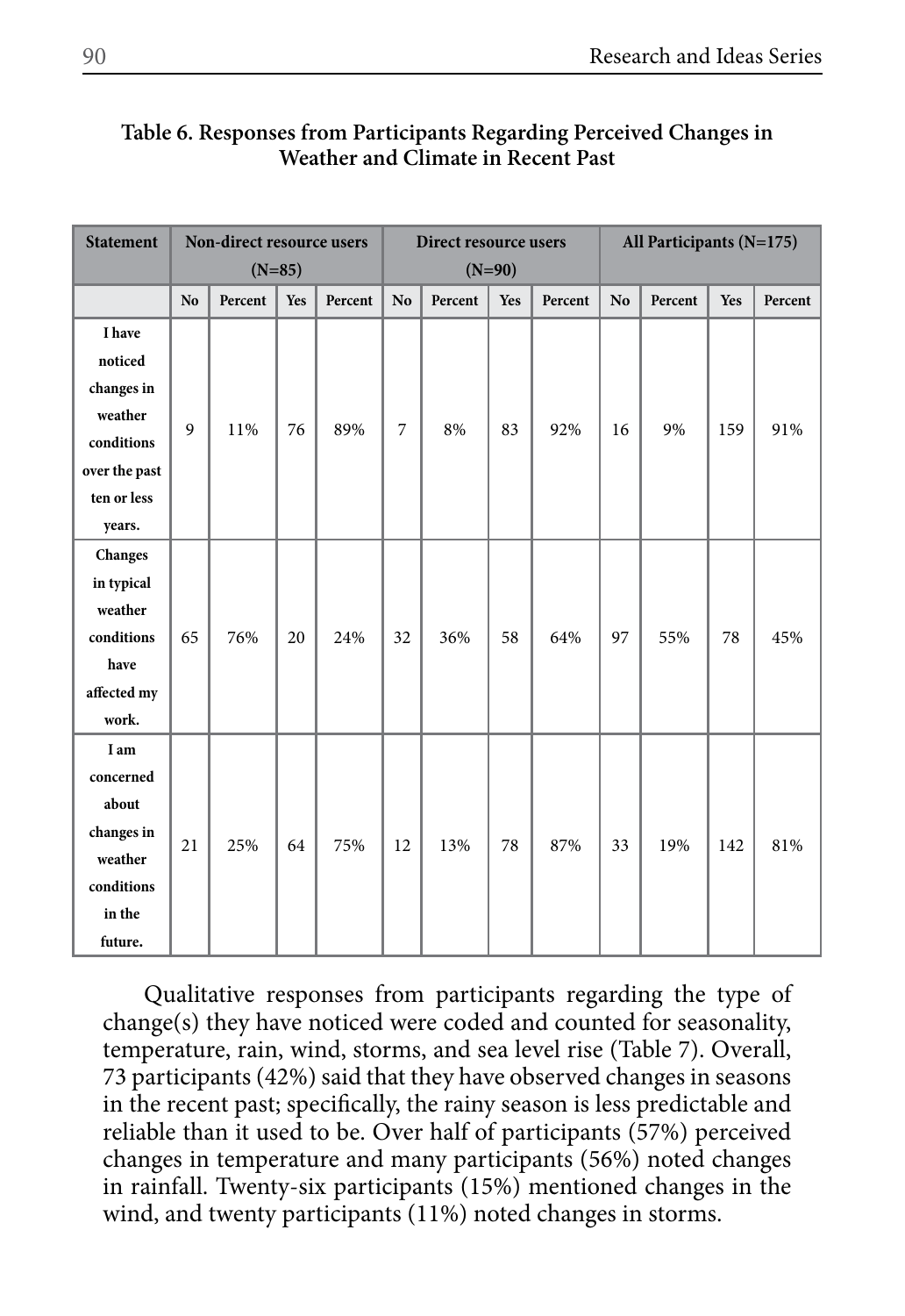| <b>Type of climate</b><br>change |              | Non-direct<br>resource users<br>$(N=85)$ |    | <b>Direct</b><br>resource users<br>$(N=90)$ | <b>All Participants</b><br>$(N=175)$ |            |  |
|----------------------------------|--------------|------------------------------------------|----|---------------------------------------------|--------------------------------------|------------|--|
|                                  | <b>Total</b> | <b>Total</b><br>Percentage               |    | Percentage                                  | <b>Total</b>                         | Percentage |  |
| Changes in<br>seasons            | 34           | 40%                                      | 39 | 43%                                         | 73                                   | 42%        |  |
| Changes in<br>temperature        | 54           | 64%                                      | 45 | 50%                                         | 99                                   | 57%        |  |
| Changes in<br>rainfall           | 44           | 52%                                      | 54 | 60%                                         | 98                                   | 56%        |  |
| Changes in wind                  | 8            | 9%                                       | 18 | 20%                                         | 26                                   | 15%        |  |
| Changes in<br>storms             | 8            | 9%                                       | 12 | 13%                                         | 20                                   | 11%        |  |
| Sea level rise                   | 3            | 4%                                       | 3  | 3%                                          | 6                                    | 3%         |  |

## **Table 7. Total Number and Percentage of Participants Who Mentioned Specific Climate and Weather-Related Changes in the Recent Past**

# **Perceived Changes in Climate/weather**

Most study participants acknowledged that there have been changes in climate within the past ten years. Observed changes include rainfall, temperature, seasons, wind, storms, and sea level rise. With regard to rainfall, many participants commented that there is less rainfall than there used to be. Several individuals stated that the rainfall events of the rainy season are no longer predictable or reliable. There is less rain during this season than in the past, but now there are rainy events more frequently during other times of the year.

Temperatures are said to have risen, in general and also specifically in the summer. Many participants shared negative comments about the hot and dry summers they experience now compared to the past, when they used to have rains that brought relief from the heat.

About a third of participants commented that the seasons, which are typically distinguished by moderate changes in temperature and more serious changes in rainfall, are no longer predictable. It was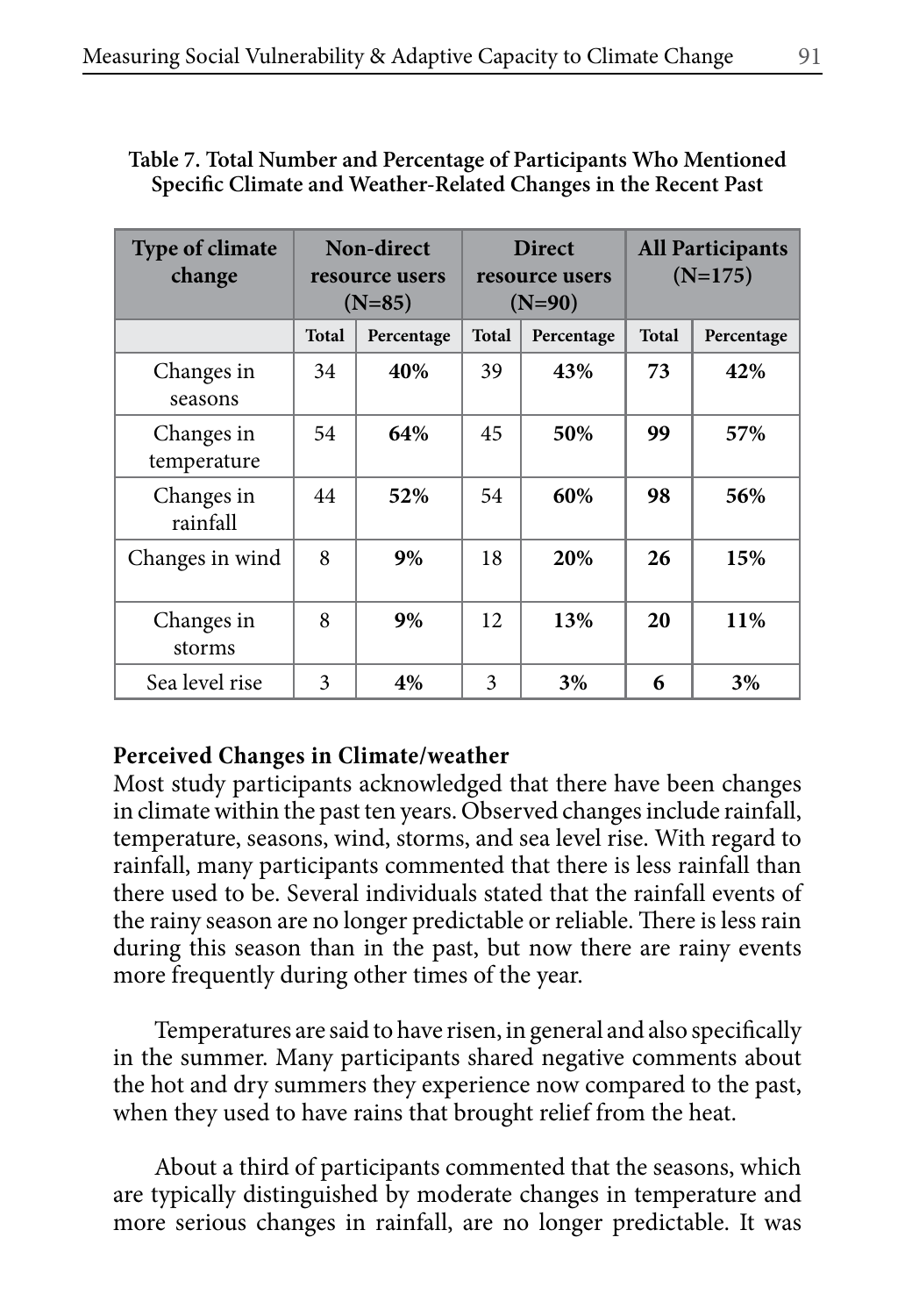often commented that it rains when it shouldn't (if and when it rains at all) and it is hotter than it should be, particularly in the summer. Many of the direct resource users and a handful of non-direct resource users also commented that it is windier than it used to be, and that storms are more intense. Changes in wind and storms were of greater concern to direct resource users, many of whom were concerned about the increased intensity of both because the frequency of heavy winds and foul weather in general prohibits them from leaving port. Six participants noted sea level rise.

### **Discussion**

## **Factors of Vulnerability and Adaptive Capacity**

This study found seven different factors that characterize vulnerability and adaptive capacity in coastal residents of the Dominican Republic: *ability to plan, learn, and reorganize; attachment to occupation; occupational adaptability/flexibility; attachment to place; employment security; financial security; and occupational mobility.* The factors attachment to occupation and attachment to place are similar to those that have been found in comparable studies using Marshall et al.'s (2010) survey questions (Marshall, 2011). The *ability to plan, learn, and reorganize and financial security* factors are also found in other studies, but with a slightly different configuration of only two or three statements each (Marshall & Marshall, 2007; Marshall et al., 2010).

Marshall et al.'s (2010) study found a single factor referred to as Employability, which in this study is captured in several different factors, namely *Occupational adaptability/flexibility, Occupational mobility,* and *Employment security.* It is possible that employability was captured in several different factors because the occupations considered in this study are broader than those in other studies that focused on a single employment sector, such as grazers or fishers (Marshall, 2011; Marshall & Marshall, 2007).

It is argued that a change of occupation out of necessity is not the same as change due to choice (Ellis, 2000). The division of employability found in this study is useful to separately measure an individual's interest (*occupational adaptability/flexibility*), willingness (*occupational mobility*), and preparedness (*employment security*) to adapt to changes. For instance, a person may have a desire to make a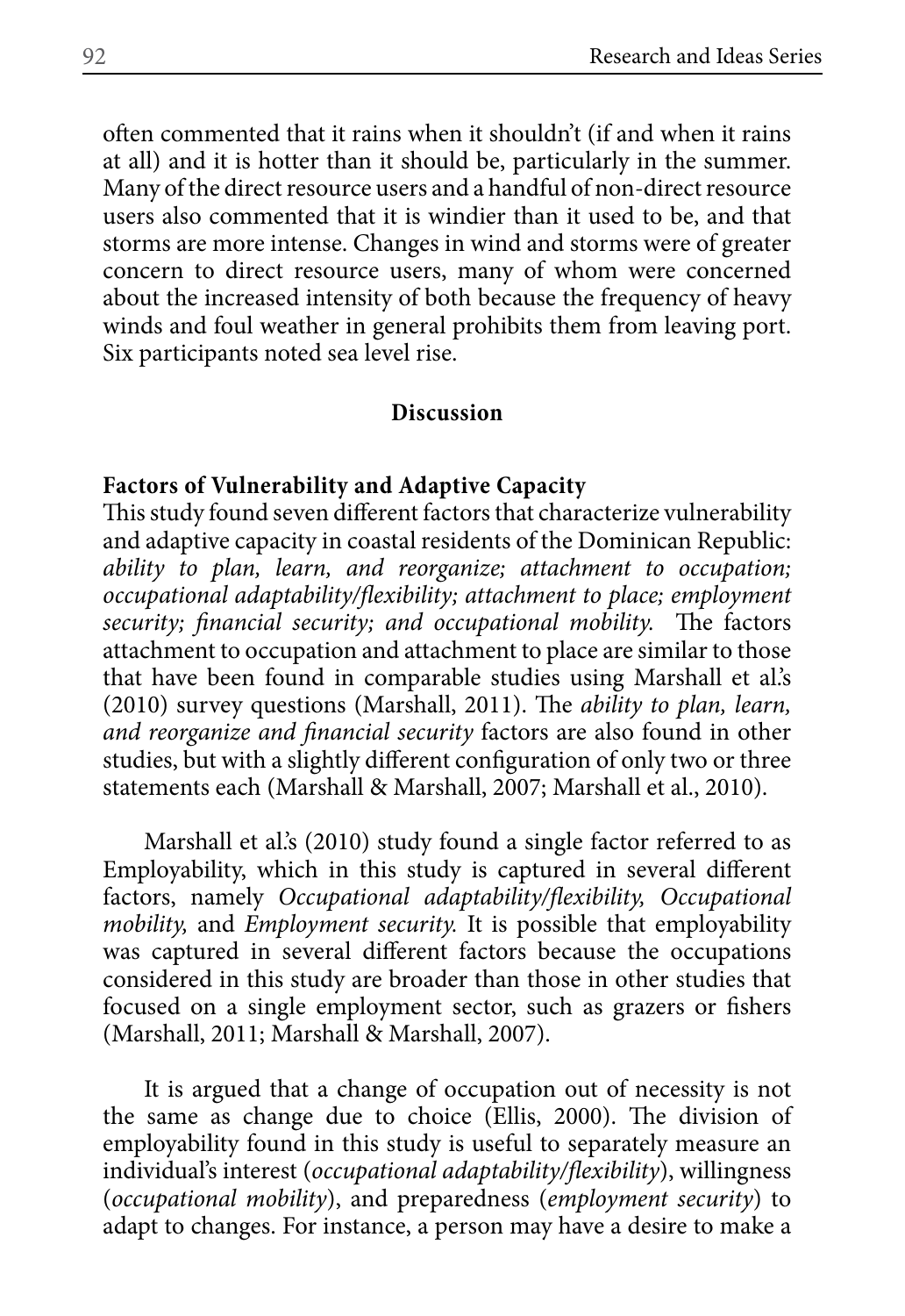change in their occupation but feel constrained to act on it because of their financial or social situation. Alternatively, a person may find him/herself in a situation where a change of occupation is obligatory, regardless of personal interest in doing so. This could be caused, for example, by a loss in employment, a change in access rights (e.g., loss of hunting or fishing license), or changes in costs and fees they are unable, not just unwilling, to meet.

### **Comparing Vulnerability Across User Groups**

The finding that direct marine resource were more likely to be attached to their occupation is a common result in studies that focuses on resource-dependent groups around the world (e.g., Cinner et al., 2008; Shaffril et al., 2012; Pollnac et al., 2001). This indicator of vulnerability can be characterized by disinterest in changing occupation, and can present a serious challenge to the suitability and success of attempts to introduce alternative livelihoods that reduce pressure on natural resources (Cinner et al., 2008; Shaffril et al., 2012; Pollnac et al., 2001). Greater attachment to occupation is associated with lower interest in changing location and livelihood, which reduces an individual's ability to provide for themselves and others when climate variability and/ or limitations to resource availability reduce the productivity of, and income from, one's work (Shaffril et al., 2012).

Changes in climate conditions (e.g. wind and storms) were noted more often by direct resource users than non-direct resource users. This is not surprising, as such changes are more likely to directly affect their ability to work. The Dominican Navy prohibits vessels from leaving port when the weather is foul and winds are strong. Therefore, more frequent, stronger storms and winds reduce the productivity of direct resource users by limiting their ability to conduct work on the sea. For a group of individuals who are also disinterested in changing occupation, reduced productivity may make them more vulnerable.

It is also important to note that only one of seven factors characterizing vulnerability and adaptive capacity showed a significant difference between direct and non-direct resource users. This implies that in coastal communities such as the Dominican Republic, direct resource users and non-direct resource users share many of the same characteristics of vulnerability and adaptive capacity. It is therefore important to consider the vulnerability and adaptive capacity of all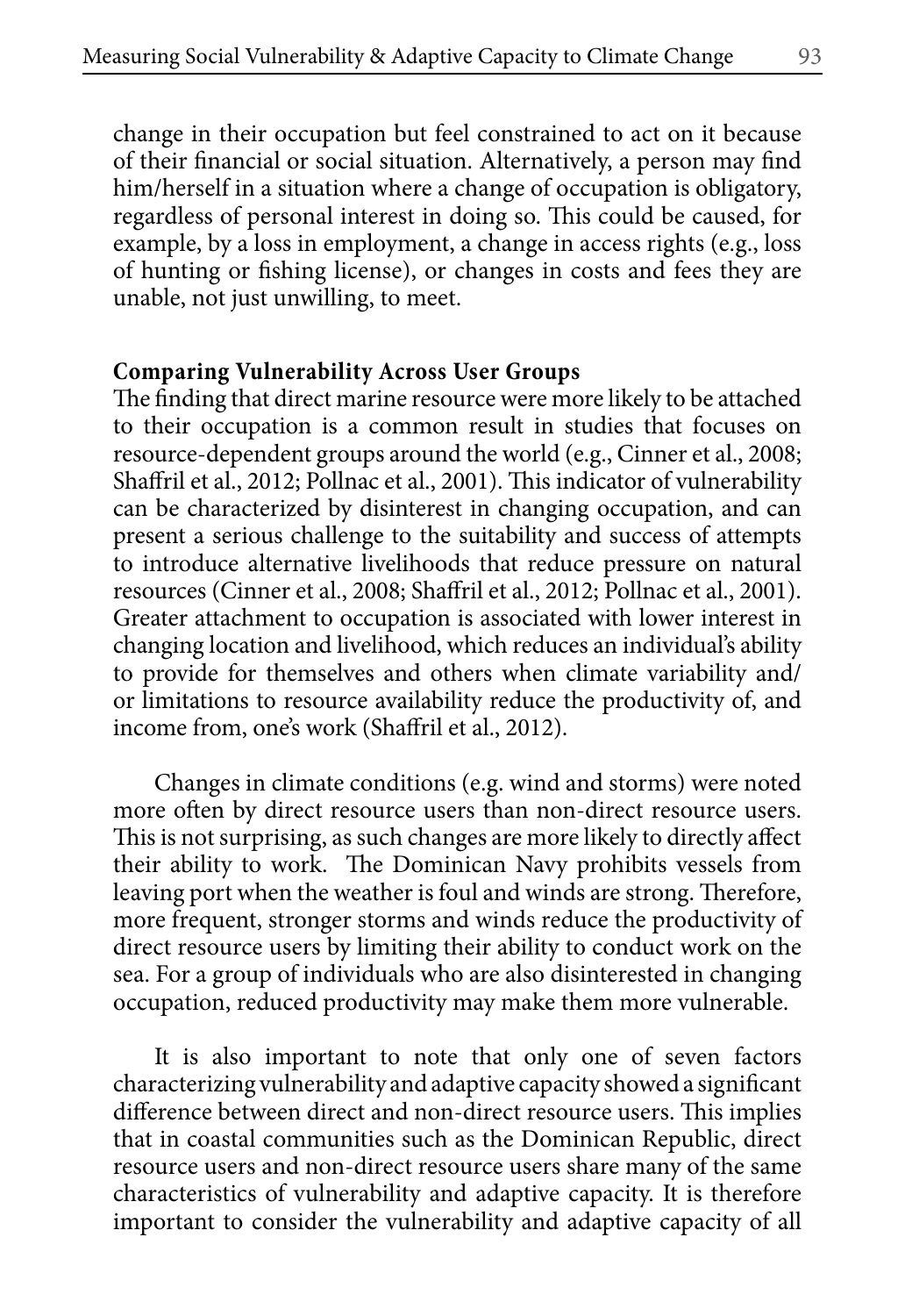stakeholders regardless of type of occupation because climate change will have impacts that affect the occupations of many people within a community.

### **Exploring How Occupation Relates to Vulnerability**

There are many dimensions of occupation that have been studied in relation to preparedness for climate change, including occupational multiplicity. Participants in this study who were shared providers to household income displayed higher *financial security* (confidence in one's savings and job security, and awareness of possible economic impacts stemming from potential changes) than those who were sole providers of household income. Individuals who are sole providers might feel less willing to take risks, for example changing occupation, because of a lack of alternative or supplementary sources of income in the home. Shared providers, on the other hand, may feel more willing and able to consider risky decisions because they do not feel as individually responsible for household financial security and well-being.

This finding is consistent with other studies of occupational diversification. Fishers in the Pacific and Indian Oceans were more likely to be willing to stop fishing when they lived in households that had more than one employed person (Daw et al., 2012; Cinner et al., 2008). This highlights the fact that any individual's occupation is often just one part of a broader network of income and resource sharing within households. Therefore, the factors that influence whether an individual will be willing and able to make changes may be better understood if viewed through a wider lens that considers an individual's connections to others in their household, family or broader social network.

Distinguishing between changes made by choice and those made out of necessity may also provide greater insight into the motivations and reasoning for an individual's decision to make a change. For example, an individual who used to fish but is now trying to make a living as a mechanic might have done so by choice because fishing became less beneficial (e.g., less fish are caught but costs to go out are the same or higher). However, s/he also might have done so out of necessity, without having a choice, because fishing ceased to be an option (e.g., loss of fishing license due to stringent regulation changes; income from fishing no longer meets requirements for rent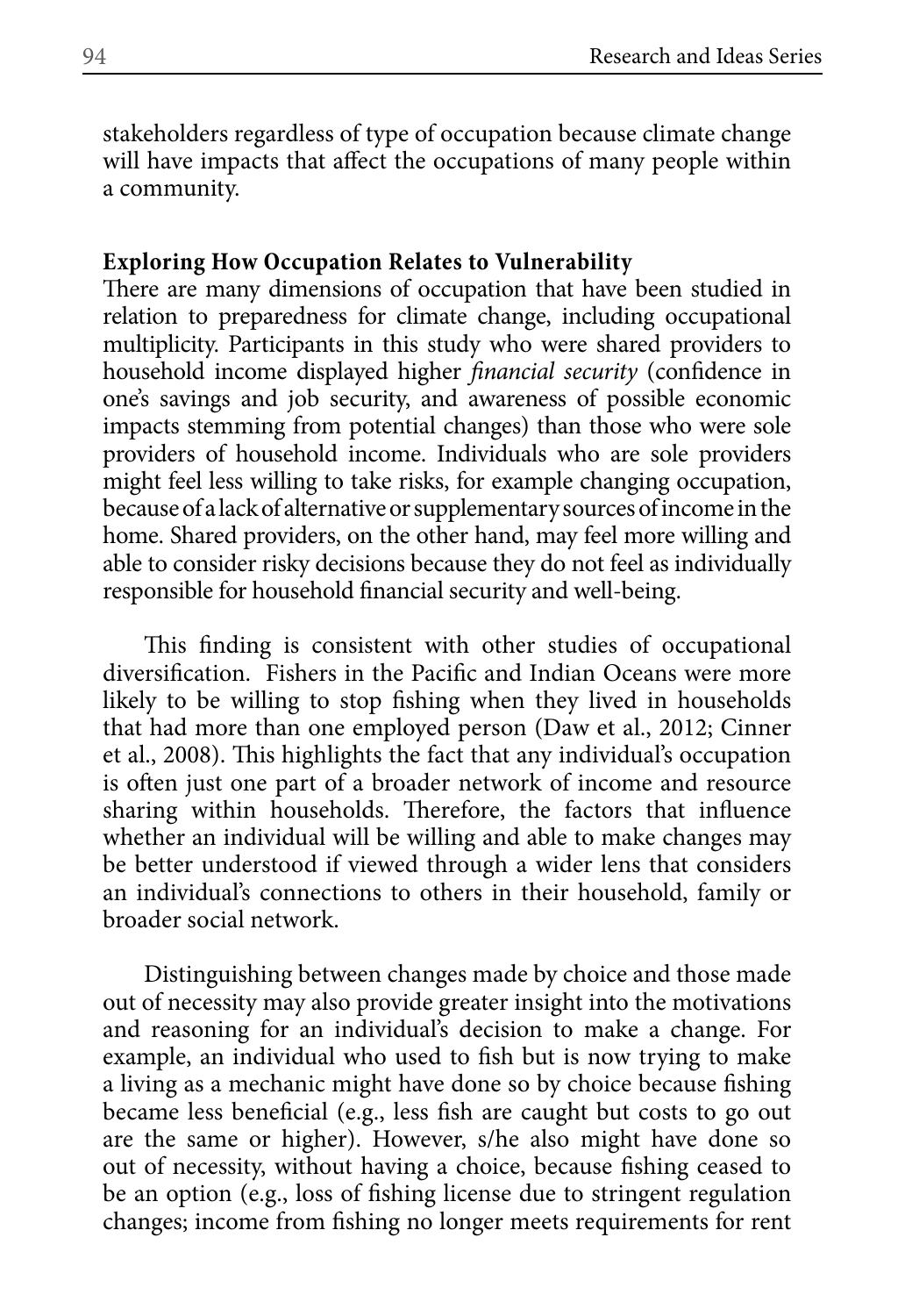and children's school fees). These different circumstances may lead to a similar outcome but conclusions about the reason for the change (e.g., willingness and interest in doing it) may not be clear.

## **Gaps in Awareness and Prioritization: the Marine and Coastal Environment in the Face of Climate Change**

This study unveiled a serious lack of public knowledge and awareness in the Dominican Republic regarding climate change impacts, and in particular those impacts that are specific to the sea. Many of the concerns voiced by participants about changes in climate were related to public health and terrestrial resource management, and marinerelated issues were less frequently mentioned, if at all. For example, most participants who noted less rain and hotter temperatures felt these changes were detrimental to agricultural productivity. Environmental concerns about the ocean were rare, with only six participants mentioning sea level rise, and only two individuals, who were involved in scuba diving businesses, mentioning declining coral reef health.

This notable lack of awareness and concern for the ocean among Dominican citizens was confirmed through conversations with more than one Dominican resource manager and environmental policy expert. Many professionals involved in environmental conservation and climate change in the Dominican Republic seem to agree that there is greater professional capacity, research, and education related to the terrestrial environment compared to the marine environment.

The results of a 2011 nationwide report that assessed public knowledge and perceptions of climate change also indicate the need for greater awareness. While many participants in that study mentioned the same changes as those in this study (e.g. rising temperatures, changes in the seasons), only about fifty percent knew that climate change was causing these variations (DR cc, 2011). In fact, climate change was ranked on average eight out of ten on the participants' list of national concerns. On the same list, national preparedness for natural disasters was ranked ten out of ten (DR cc, 2011). This may also indicate a lack of awareness of the impacts of climate change, as extreme weather events like strong storms and hurricanes are predicted to increase in likelihood and frequency with climate change (ipcc, 2007).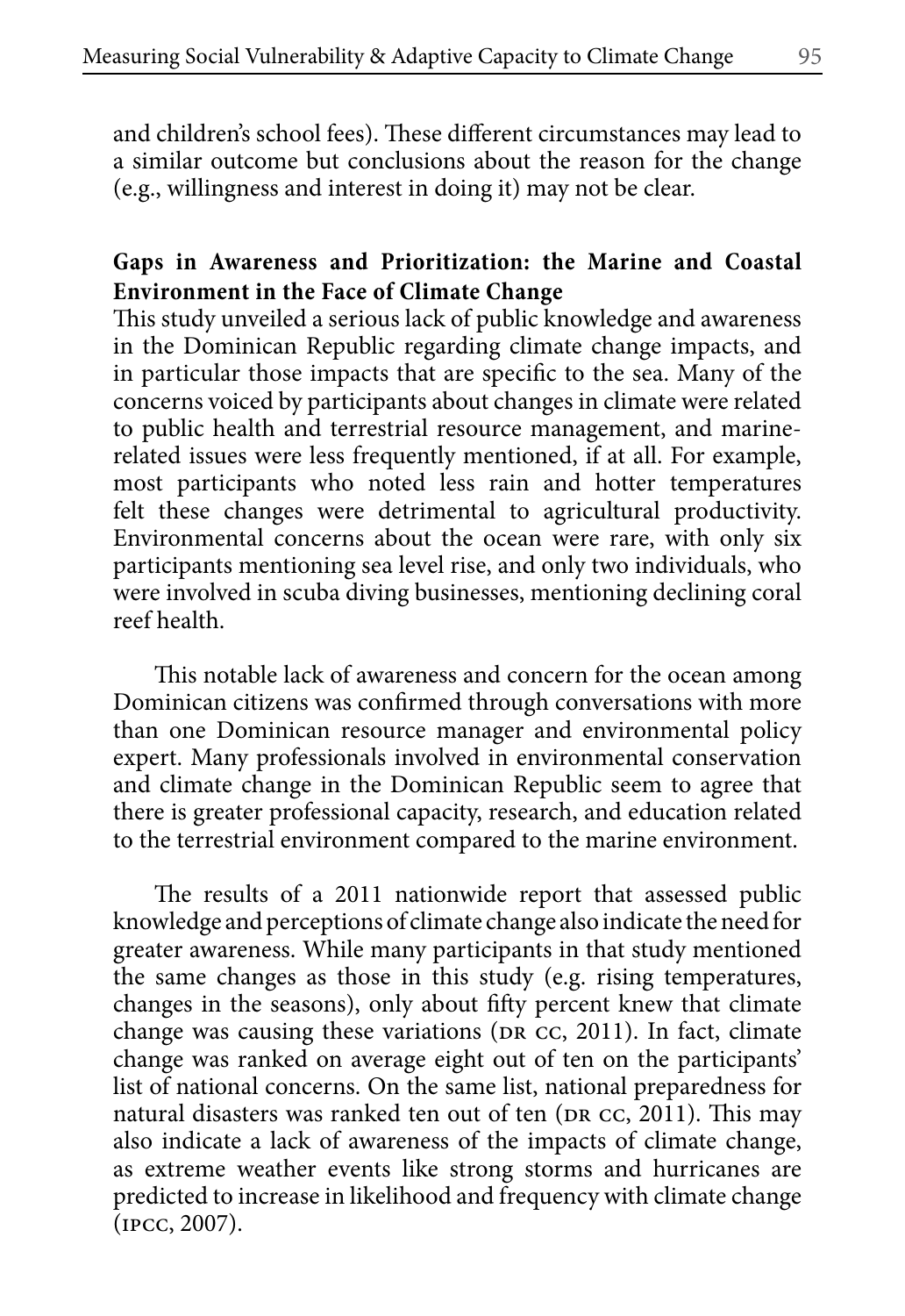Of highest concern, though, is the fact that marine and coastal resources sector is ranked third (and last) on the priority list of the Dominican Republic's National Adaptation Plan (PANA) (DR CC, 2011). This seems surprising for an island nation whose economy depends on its coral reefs and coastal beaches for tourism and fisheries, yet whose reefs are losing productivity and beaches are eroding (Wielgus et al., 2010).

#### **Management Implications**

This study provides valuable insight for local officials, practitioners, and researchers interested in vulnerability and adaptive capacity to climate change in coastal communities of the Dominican Republic and beyond. Direct and non-direct resource users shared many of the same vulnerabilities. Community planners and local officials working to prepare coastal areas for impacts of climate change should consider these similarities and expand outreach projects and development plans beyond the immediately vulnerable sectors (e.g., fishing, tourism) to better prepare the community as an integrated network of individuals facing similar issues.

In this study, both direct resource users and sole providers of household income are particularly vulnerable groups of individuals. These people have the lowest interest in change and have less financial security to buffer them from the risks of a change in occupation. In consideration of the increased vulnerability in terms of attachment to occupation of direct resource users compared to non-direct users, attempts to introduce or expand alternative options (e.g., livelihoods, education and/or training) may be better received by individuals who have not yet entered, or are not yet fully integrated into, a resourcedependent occupation.

This recommendation is supported by the findings of a job satisfaction study in Southeast Asia, which found that fishers who were not interested in changing their livelihoods were equally disinterested in their children becoming fishers (Pollnac et al., 2001). Rather than trying to change the occupation-often considered a way of life- of people who are not interested in doing so, it may be more advisable to aim the (often limited) resources of alternative opportunities at those who have yet to come into a livelihood.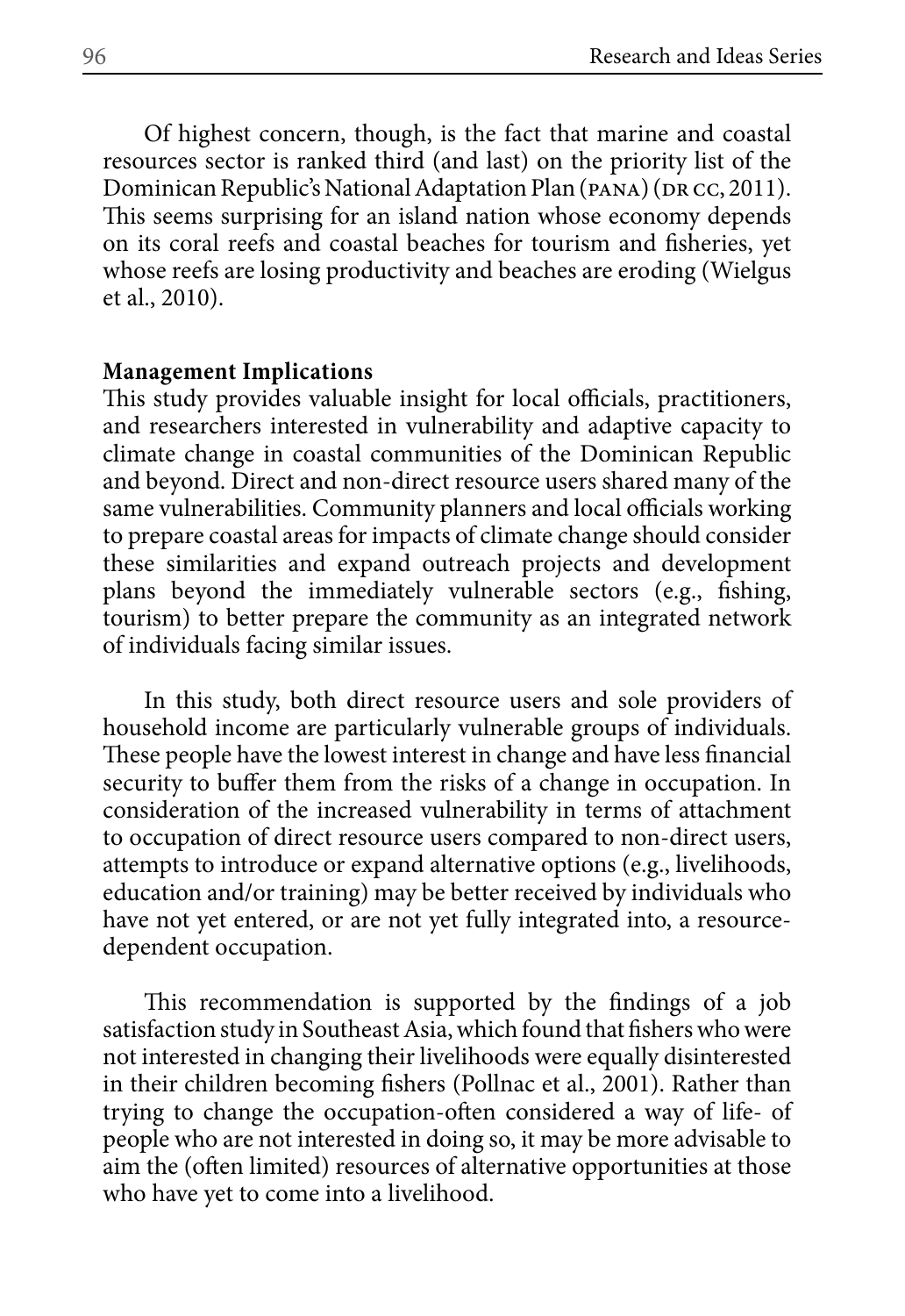Furthermore, practitioners should consider working beyond the unit of individuals, to ensure that entire households are financially secure. While Marshall et al.'s (2010) framework for assessing social vulnerability and adaptive capacity has primarily focused on the characteristics of an individual, the findings from this study indicate that characteristics of an individual's household, such as the number of jobs in a household, can influence adaptive capacity. Planners and managers could work toward increasing overall employment levels in households within a community rather than focusing employment efforts on individuals who are working in vulnerable sectors. For example, a community that promotes and/or offers incentives for households to seek employment for more than one person can increase financial security at the household level. Also, offering small loans to individuals, especially direct resource users, who commit to a new and/or alternative livelihood can help compensate for the income that the individual and their household may lose during a time of occupational transition.

A study measuring the success of microfinance programs in vulnerable, rural communities in India supports this recommendation. Eighteen months after providing loans to certain households, these families were more likely to have started a business and to consume less while investing more to ensure the success of their business (Banerjee & Duflo 2011, p. 171). This suggests that providing a small financial safety net to jumpstart new, alternative occupational initiatives and buffer from the risk of financial collapse or debt may make a big difference to households who are interested in, but unable to, make changes related to occupation. Other studies have also found that social development (e.g., training and education) must be integrated with economic development (e.g., job creation, microfinance, market access) in order to sustain coastal communities with vulnerable livelihoods (Pomeroy et al., 2006). The importance of financial security to the willingness and ability of an individual to make changes should be incorporated into development projects in vulnerable coastal communities, especially for individuals who are sole providers of income for a household.

The high level of reliance on coastal and marine resources, coupled with an overall low level of prioritization and awareness, calls for more resources and initiatives devoted to marine-focused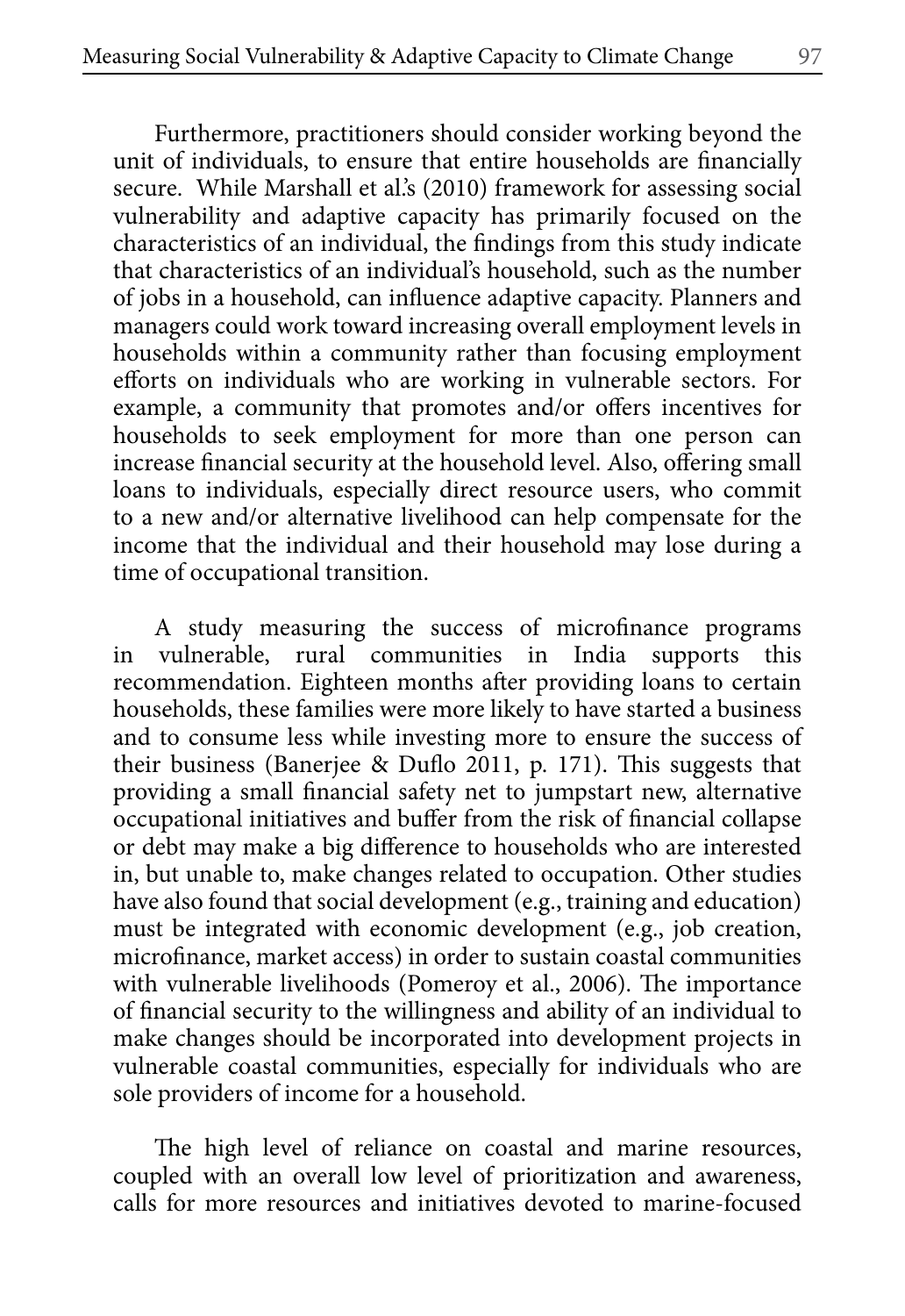research, education, and awareness for the public from local to national scales. A more thorough and widespread understanding of all possible impacts of climate change to the environment, and specifically the threats to livelihoods that depend on healthy marine resources like fishing and tourism, may lead to greater public concern for the potential climate-induced consequences and increase support for adaptation and mitigation efforts in the Dominican Republic.

#### **Conclusion**

This study provides new information about the vulnerability and adaptive capacity of individuals in coastal communities of the Dominican Republic. Results indicate that direct resource users and non-direct resource users share many of the same characteristics of vulnerability and adaptive capacity, such as *ability to plan, learn, and reorganize; occupational adaptability/flexibility; attachment to place; employment security; financial security;* and *occupational mobility.* 

Direct resource users were found to have a greater *attachment to occupation* compared to non-direct resource users, a finding that has been reported in related studies around the world. This may have important implications for practitioners interested in developing alternative livelihood opportunities, especially within a direct resource-using sector of employment. It suggests that individuals who have yet to enter a livelihood may better receive alternative occupation opportunities.

Sole providers of household income in this study displayed *lower financial security* compared to individuals who shared income responsibilities with others in the home. Local officials and practitioners in development and aid projects would benefit from considering these results when deciding how to direct loans and related microfinance funds. For example, individuals may be more able to cope with changes that affect their occupation if they have a financial buffer to protect them and the rest of their household from the risks of lost income when making a transition in employment. Results also point to the need for a deeper understanding of an individual's role in a household to better understand their ability and willingness to make changes.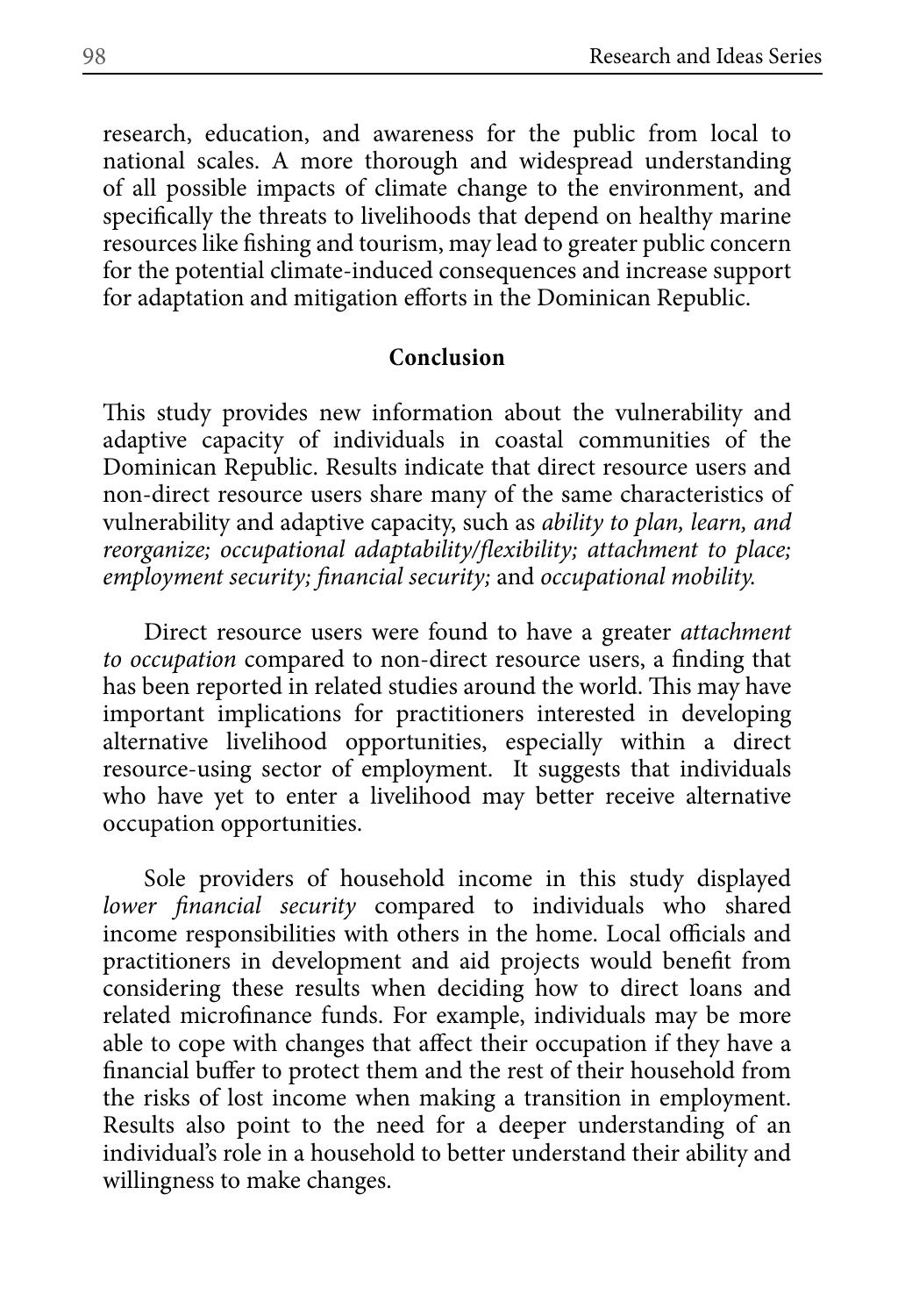The low level of public awareness regarding climate change, coupled with the low level of prioritization for the marine and coastal sector in the National Adaptation Plan, suggest that there is a need for growth and development in research, education, and outreach specific to climate change in the marine and coastal environment. The well-being of the nation's fisheries and tourism sectors, as well as the numerous communities that are intricately tied to the coastal environment, will benefit from such an investment.

Finally, this study adds a new case to the global conversation on the adaptive capacity of vulnerable coastal communities of the tropics. Together with the USAID (2013) report that assesses institutional and national preparedness, this study provides a valuable assessment of Dominican social vulnerability and adaptive capacity to climate change.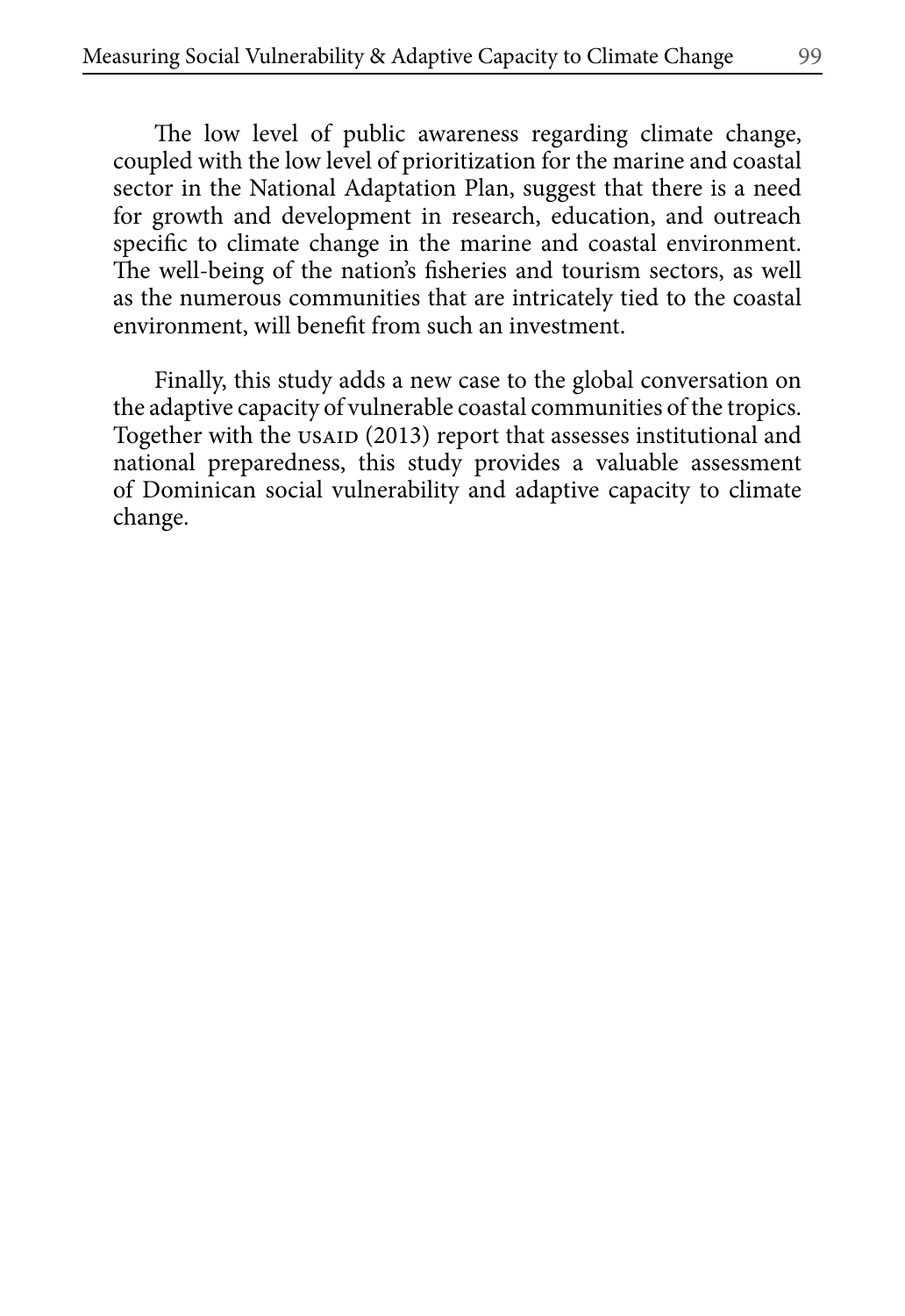### **References**

Adger, W. N. (2000). Social and ecological resilience: are they related?. *Progress in human geography,* 24(3), 347-364.

Badjeck, M.C., Allison, E.H., Ashley, S.H. and Nicholas, K.D. (2009), "Impacts of climate variability and change on fishery based livelihood", Marine Policy, Vol. 3, pp. 375-83.

- Bailey, C. and Pomeroy, C. (1996). Resource dependency and development options in coastal south east Asia. Society and Natural Resources 9, 191-199.
- Berkes, F., & Ross, H. (2013). Community resilience: Toward an integrated approach. *Society & Natural Resources*, 26(1), 5-20.
- Brooks, N., Adger, W.N., & Kelly, P.M. (2005). The determinants of vulnerability and adaptive capacity at the national level and its implications for adaptation. *Global Environmental Change* 15: 151-163.
- Caffrey, P., Kindberg, L., Stone, C., de Obeso, J.C., Trzaska, S., Torres, R., and Meier, G. (2013). Dominican Republic climate change vulnerability assessment report. usaid.
- Cinner, J., Fuentes, M. M., and Randriamahazo, H. (2009). Exploring social resilience in Madagascar's marine protected areas. *Ecology & Society,* 14(1).
- Cinner, J., McClanahan, T., Graham, N., Daw, T., Maina, J., Stead, S., Wamukota, A., and Brown, K. (2011). Vulnerability of coastal communities to key impacts of climate change on coral reef fisheries. *Global Environmental Change* 22: 12-20.
- Costanza, R., Kempy, M., and Boynton, W. (1995). Scale and biodiversity in estuarine ecosystems. In Perrings, C., Maler, K.G., Folke, C., Holling, C.S. & Jansson, B.O., editors, *Biodiversity loss: economic and ecological issues,* Cam bridge: Cambridge University Press, 84-125.
- Dixit, A., McGray, H., Gonzales, J., and Desmond, M. (2012). Ready or not assessing national institutional capacity for climate change adaptation. World Resources Institute.
- Destination 360. http://www.destination360.com/caribbean/dominicanrepublic/map
- Eakin, H. (2005). Institutional change, climate risk, and rural vulnerability: cases from Central Mexico. *Journal of World Development, 33(11), 1923-1938.*
- Fenton, D.M., Kelly, G., Vella, K., and Innes, J.M. (Eds) (2007) Climate change and the Great Barrier Reef: industries and communities. Great Barrier Reef Marine Park Authority.
- Folke, C. (2006). Resilience: the emergence of a perspective for social–ecological systems analyses. *Global environmental change,* 16(3), 253-267.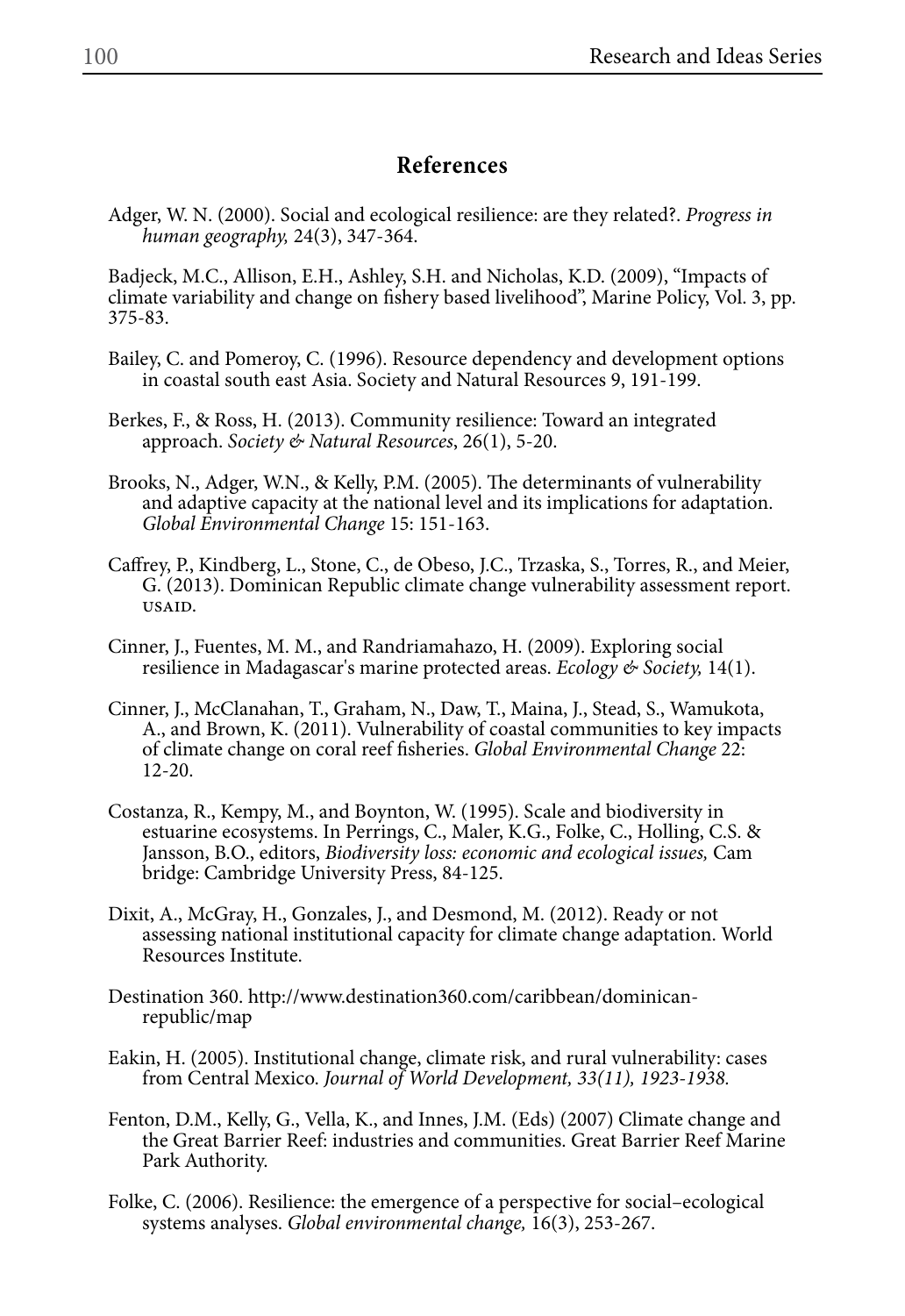- Garza-Perez, J.R. and Ginsburg, R.N. (2007). Replenishing a near-collapsed reef fishery, Montecristi National Park, Dominican Republic.
- Goreau, T.J. (1992). Control of atmospheric carbon dioxide. Global Environmental Change, no. 2: 5-11.
- Gunderson, L. (2004). Adaptive dancing: interactions between social resilience and ecological crises. In: Berkes, F., Colding, J., Folke, C. (Eds.), Navigating Social-Ecological Systems. Building Resilience for Complexity and Change. Cambridge University Press, Cambridge, pp. 33-47.
- Hallegatte, S., Green, C., Nicholls, R. J., and Corfee-Morlot, J. (2013). Future flood losses in major coastal cities. Nature climate change, 3(9), 802-806.
- Hoegh-Guldberg, O., Mumby, P.J., Hooten, A.J., Steneck, R.S., Greenfield, P., Gomez, E., Harvell, C.D., Sale, P.F., Edwards, A.J., Caldeira, K., Knowlton, N., Eakin, C.M., Iglesias-Prieto, R., Muthiga, N., Bradbury, R.H., Dubi, A., and Hatziolos, M.E. (2007). Coral reefs under rapid climate change and ocean acidification. Science, 14 (318) , 1737-1742.
- ICRI, (2012). Parrotfish key to reef survival. International Coral Reef Initiative.
- ipcc (2007). Climate Change 2007 vol. 4. Cambridge University Press. Cambridge. Published for the intergovernmental panel on climate change.
- Lessios, H.A., and Robertson, D.R. and Cubit, J.D., 1984. "Spread of Diadema mass mortality through the Caribbean." Science, no. 226: 335-337.
- Magis, K. (2010). Community resilience: an indicator of social sustainability. *Society and Natural Resources,* 23: 401-416.
- Marshall, N. A. "Assessing resource dependency on the rangelands as a measure of climate sensitivity." Society & Natural Resources 24.10 (2011): 1105-1115.
- Marshall, N. A., and P. A. Marshall. 2007. Conceptualizing and operationalizing social resilience within commercial fisheries in northern Australia. *Ecology and Society* 12(1): 1.
- Marshall, N., Marshall, P., and Abdulla, A. (2009). Using social resilience andresource dependency to increase the effectiveness of marine conservation initiatives in Salum, Egypt. *Journal of Environmental Planning and Management,* 52(7), 901-918.
- Marshall, N. A., Marshall, P. A., Tamelander, J., Obura, D., Malleret-King, D., and Cinner, J. E. (2010). A Framework for Social Adaptation to Climate Change: Sustaining Tropical Coastal Communitites [sic] and Industries. iucn.
- McClanahan, T. R., Cinner, J. E., Maina, J., Graham, N. A. J., Daw, T. M., Stead, S. M., ... and Polunin, N. V. C. (2008). Conservation action in a changing climate. *Conservation Letters,* 1(2), 53-59.
- Nelson, D. R., Adger, W. N., and Brown, K. (2007). Adaptation to environmental change: contributions of a resilience framework. *Annual review of Environment and Resources,* 32(1), 395.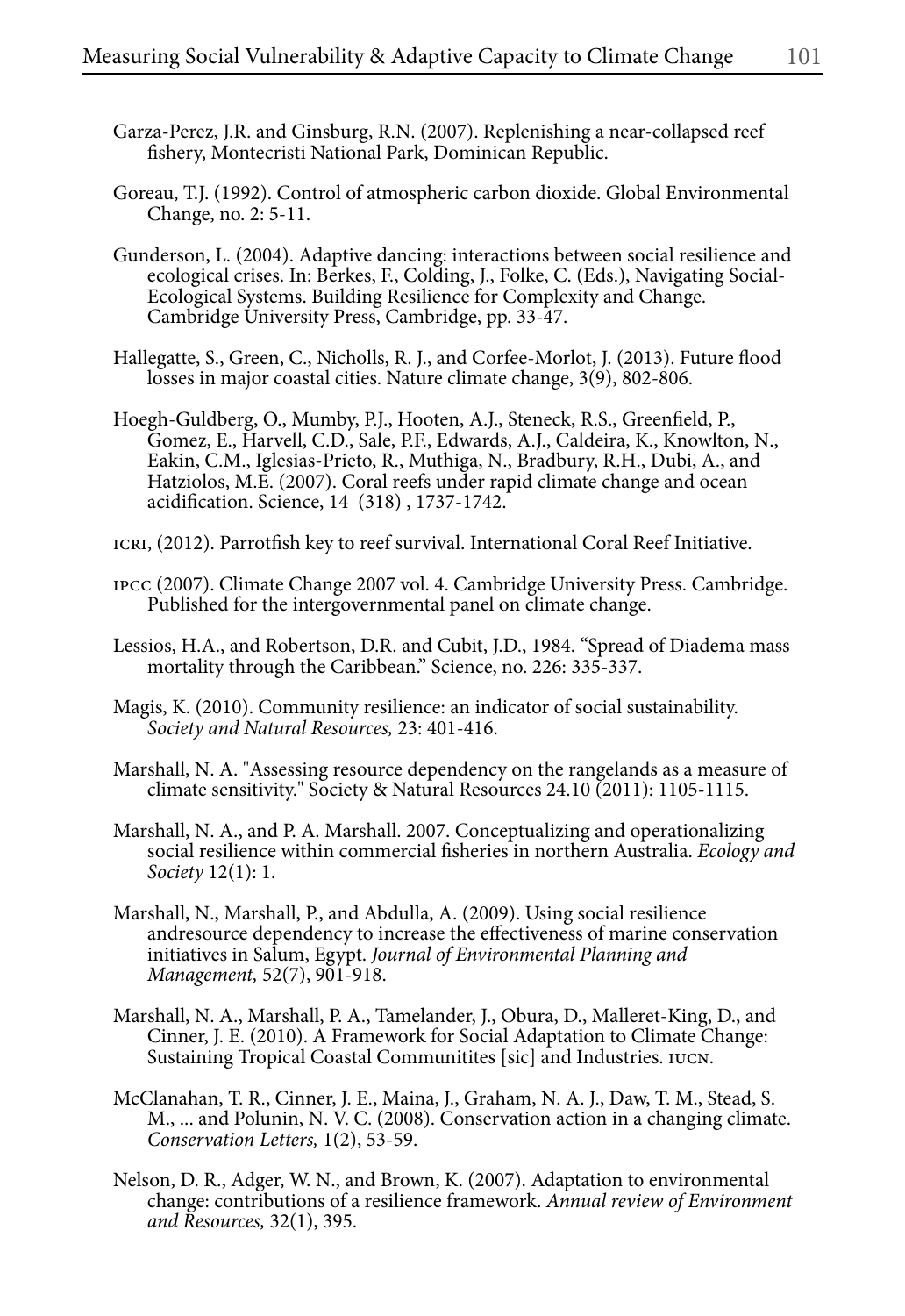- one. (2010). Alvarez, VG et al. Department of Statistics Coordination. www.one.gob.do
- Porter, J.W., and Meier, O.W., 1992. "Quantification of loss and change in Floridian reef coral populations." *American Zoologist* no. 32: 625-640.
- Robson, C. (2011). *Real world research: a resource for users of social research methods in applied settings.* Chichester: Wiley.
- Sesabo, J. K., Lang, H., and Tol, R. S. (2006). Perceived Attitude and Marine Protected Areas (MPAs) establishment: Why households' characteristics matters in Coastal resources conservation initiatives in Tanzania. fnu-99.
- Smit, B., and Wandel, J. (2006). Adaptation, adaptive capacity and vulnerability. *Global environmental change*, 16(3), 282-292.
- Wielgus, J., E. Cooper, R. Torres and L. Burke. 2010. Coastal Capital: Dominican Republic. Case studies on the economic value of coastal ecosystems in the Dominican Republic. Working Paper. Washington, DC: World Resources Institute.
- Zamani, G.H., Gorgievski-Duijvesteijn, M.J., and Zarafshani, K. (2006). Coping with drought: towards a multi-level understanding based on conservation of resources theory. Human Ecology 34, 677-692.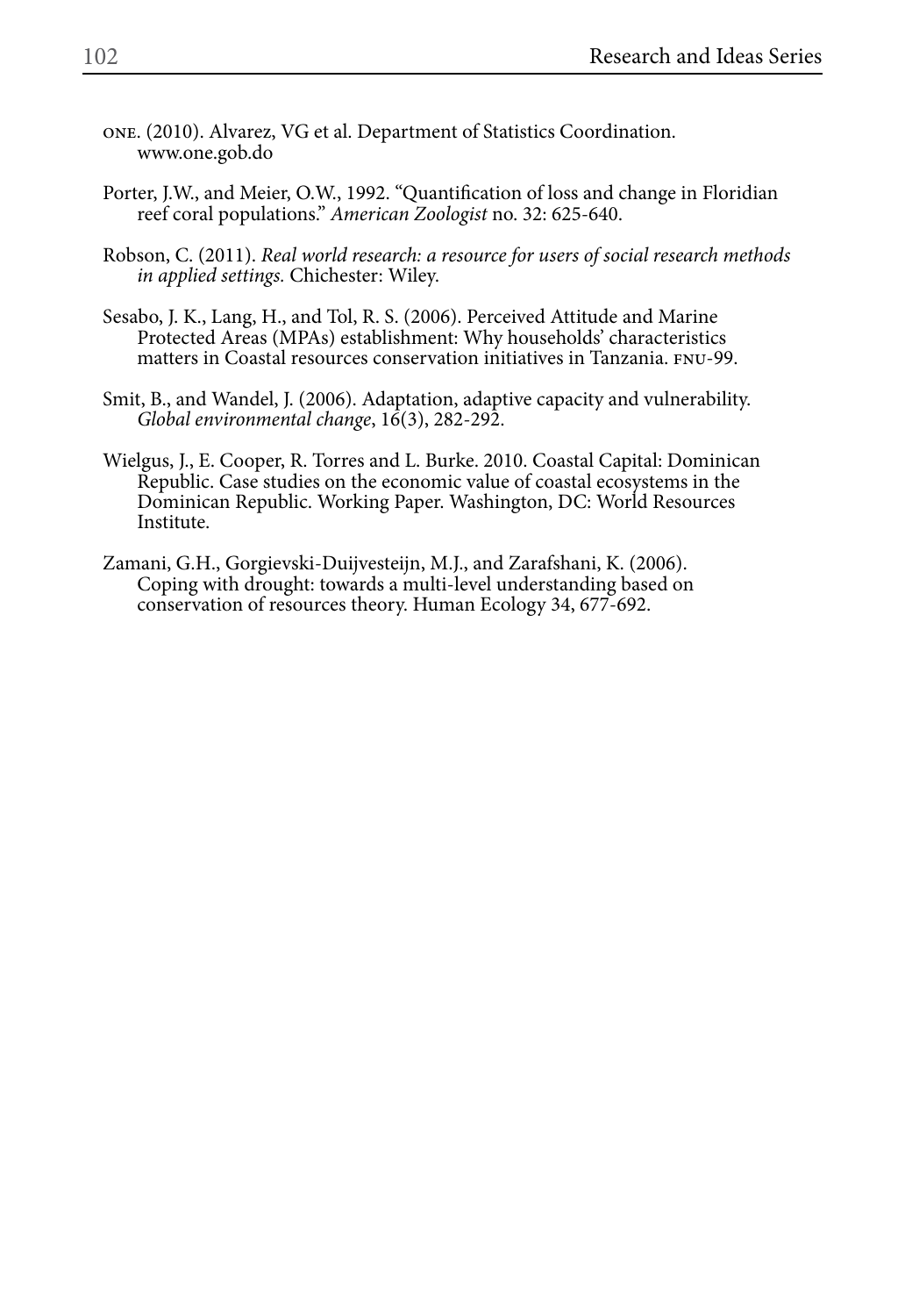

Mat Rosa

Mat Rosa is a social scientist and entrepreneur from Rhode Island, usa, with over a decade of experience in international development and natural resource governance throughout the u.s., Latin America, Caribbean, and Southeast Asia. He participated in The Fellows Program from January to April of 2014. He holds a Bachelor of Arts (ba) in Politics from St. Anselm College, an ma in Political Science from the University of Rhode Island (uri), and is a candidate for a Masters (MA) of Marine Affairs at URI. Furthermore, he is an adjunct faculty at uri and is in charge of the university's study abroad course in the Dominican Republic.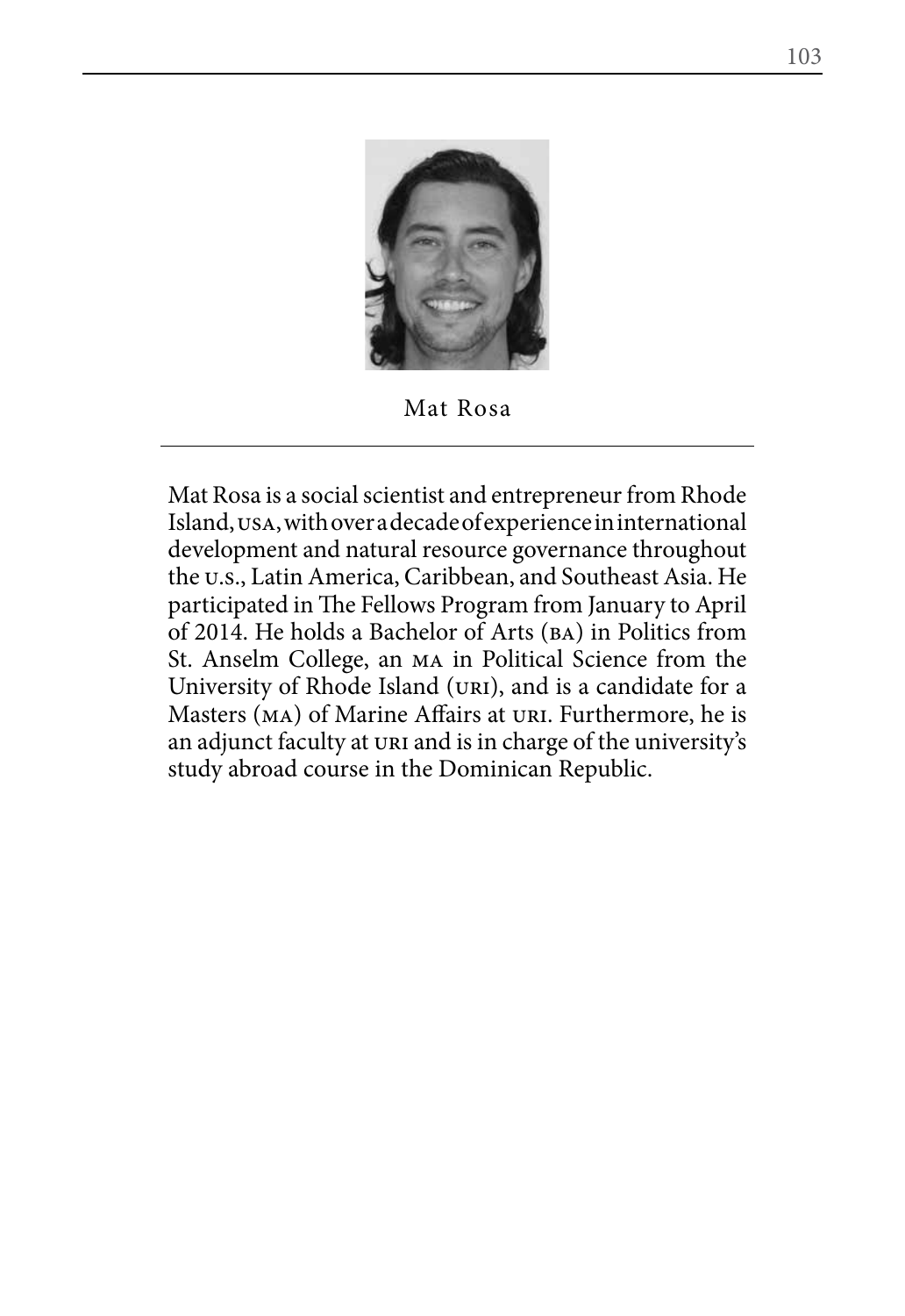

## Hilary Lohmann

Hilary Lohmann's love for adventure, travel, and the environment led her to the field of international development. Hilary has an ma in Marine Affairs from the University of Rhode Island and a ba in Animal Behavior and Spanish from Bucknell University. She has spent years working abroad, with dynamic experiences ranging from coastal resources conservation in Belize to teaching in Vietnam and anti-poaching efforts in Zambia. These experiences cultivated a passion for humanitarian conservation. In the face of climate change and dwindling resource availability, Hilary's work facilitates a more symbiotic and resilient relationship between the natural environment and the people who depend on it.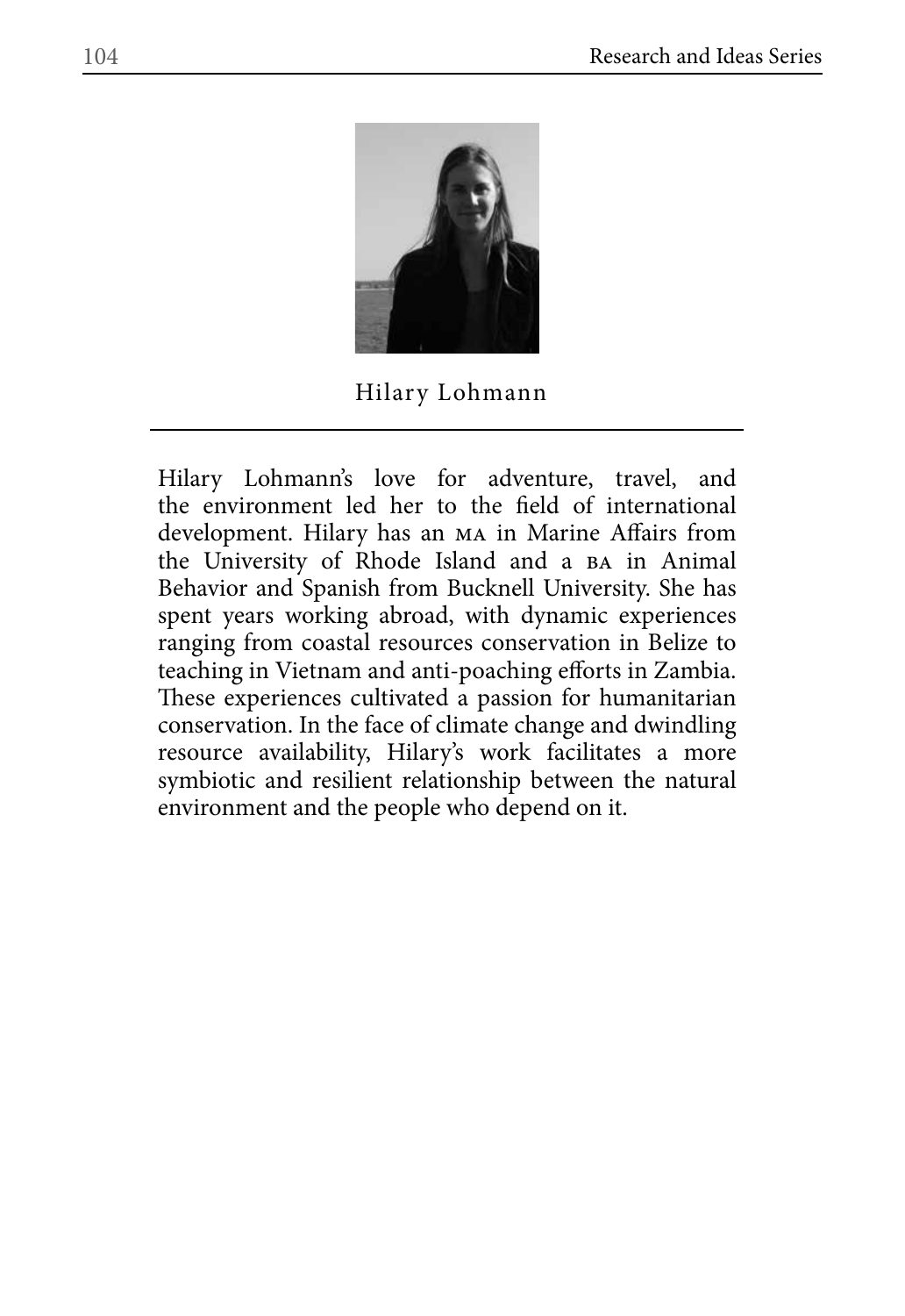## **GFDD**

## www.globalfoundationdd.org

GFDD is a non-profit, non-partisan, organization dedicated to the advancement of global collaboration and exchange relevant to Dominican professionals, general audiences and institutions in the homeland and abroad by implementing projects that conduct research, enhance public understanding, design public policies, devise strategies, and offer capacity building in areas crucial to social, economic, democratic and cultural sustainable development.

GFDD promotes a better understanding and appreciation of the Dominican culture, values and heritage, as well as its richness and diversity, in the Dominican Republic, United States and worldwide.

GFDD creates, facilitates, and implements wider scope international human development projects, building on its own experience, expertise and strong national and international networks.

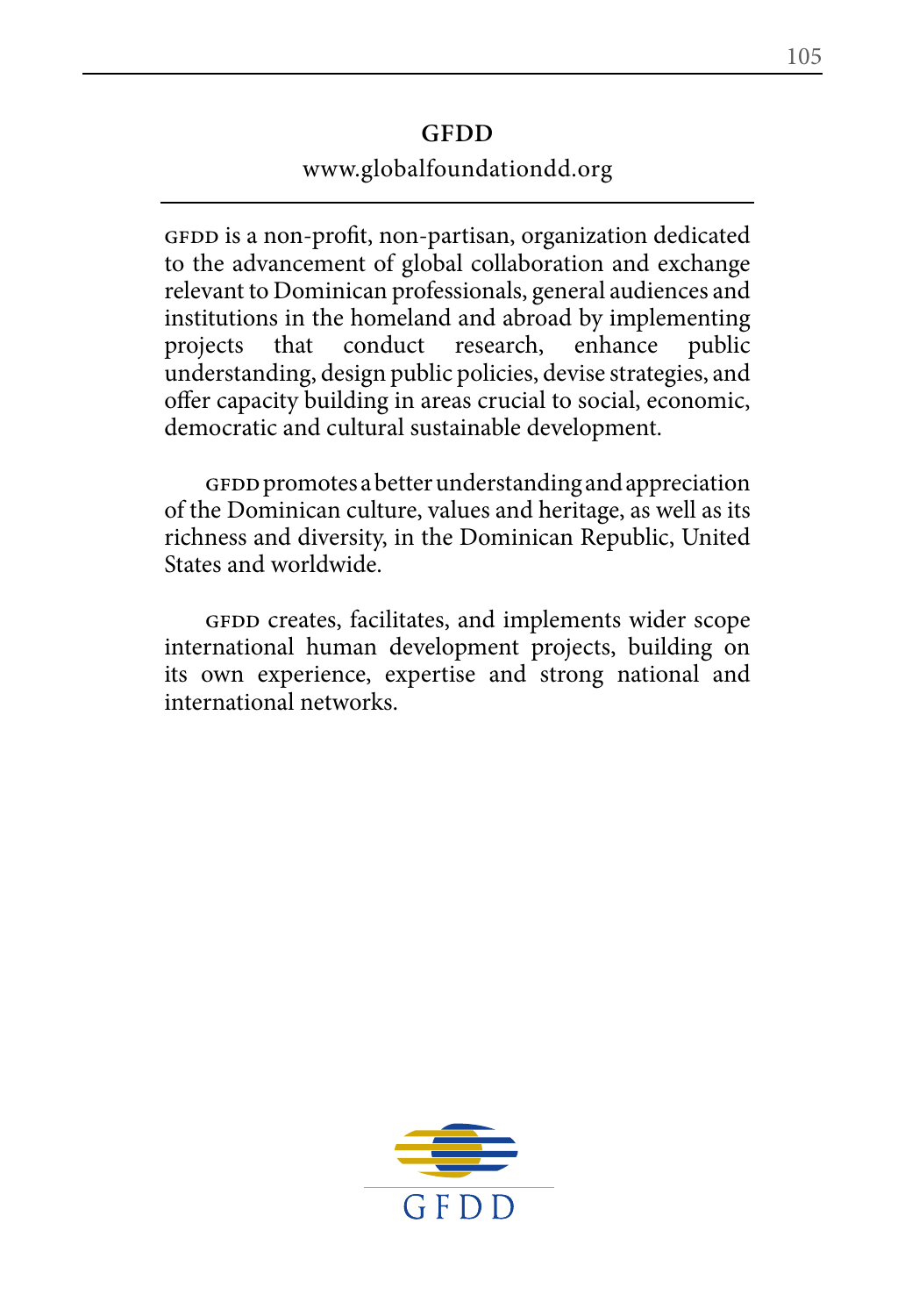# www.funglode.org **Funglode**

Fundación Global Democracia y Desarrollo (Funglode) is a private, nonprofit, and pluralistic organization devoted to conducting high-level research, and committed to academic excellence and the promotion of culture and art.

The organization formulates public policies aimed at strengthening democracy, and fostering respect for human rights, sustainable development, creativity and the modernization of the Dominican Republic. Through the design of policy proposals and strategic action plans aimed at creating interdisciplinary solutions to national problems, Funglode seeks to become a knowledge center with a large range of world-class academic programs and exchanges with internationally renowned universities and research centers.